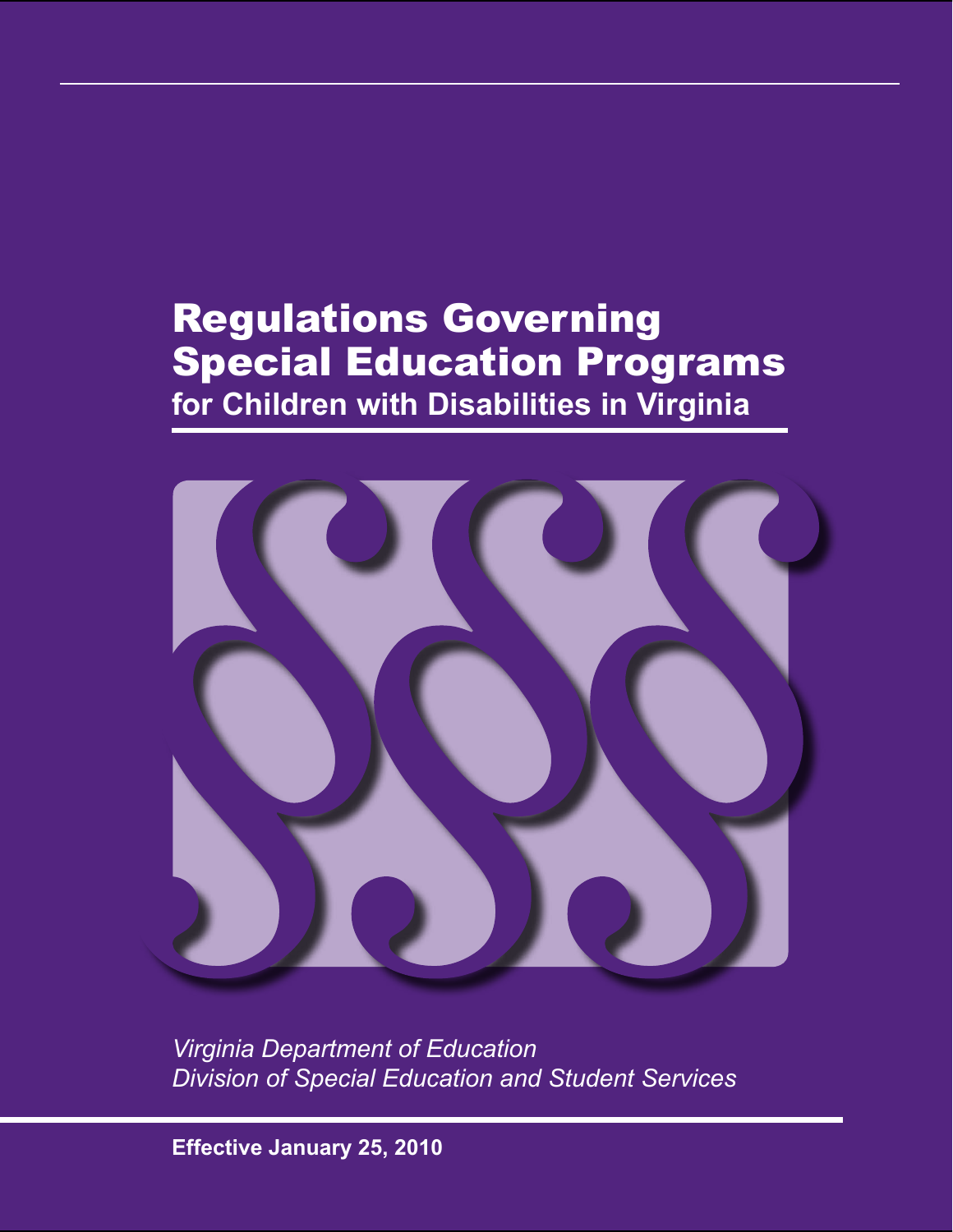| <b>TABLE OF CONTENTS</b>                     | Page                                                                                                                |
|----------------------------------------------|---------------------------------------------------------------------------------------------------------------------|
|                                              |                                                                                                                     |
|                                              |                                                                                                                     |
|                                              |                                                                                                                     |
| <b>Part I - DEFINITIONS</b>                  |                                                                                                                     |
| <b>8VAC20-81-10</b>                          |                                                                                                                     |
|                                              | <b>Part II - RESPONSIBILITY OF STATE DEPARTMENT OF EDUCATION</b>                                                    |
| 8VAC20-81-20                                 |                                                                                                                     |
|                                              |                                                                                                                     |
|                                              | Part III - RESPONSIBILITY OF LOCAL SCHOOL DIVISIONS AND STATE OPERATED PROGRAMS                                     |
| 8VAC20-81-30                                 |                                                                                                                     |
| 8VAC20-81-40                                 |                                                                                                                     |
| 8VAC20-81-50                                 |                                                                                                                     |
| 8VAC20-81-60                                 |                                                                                                                     |
| 8VAC20-81-70                                 |                                                                                                                     |
| 8VAC20-81-80                                 |                                                                                                                     |
| 8VAC20-81-90                                 |                                                                                                                     |
| 8VAC20-81-100                                |                                                                                                                     |
| 8VAC20-81-110                                |                                                                                                                     |
| 8VAC20-81-120                                |                                                                                                                     |
| 8VAC20-81-130                                |                                                                                                                     |
| 8VAC20-81-140                                |                                                                                                                     |
| 8VAC20-81-150                                |                                                                                                                     |
| 8VAC20-81-160                                |                                                                                                                     |
| 8VAC20-81-170                                |                                                                                                                     |
| 8VAC20-81-180                                |                                                                                                                     |
| 8VAC20-81-190                                |                                                                                                                     |
| 8VAC20-81-200                                |                                                                                                                     |
| <b>8VAC20-81-210</b><br><b>8VAC20-81-220</b> |                                                                                                                     |
| 8VAC20-81-230                                |                                                                                                                     |
|                                              |                                                                                                                     |
| <b>Part IV - FUNDING</b>                     |                                                                                                                     |
| <b>8VAC20-81-240</b>                         |                                                                                                                     |
| 8VAC20-81-250                                |                                                                                                                     |
| 8VAC20-81-260                                |                                                                                                                     |
| 8VAC20-81-270                                | Funds to assist with the education of children with disabilities residing in state-operated programs 77             |
| 8VAC20-81-280                                |                                                                                                                     |
| 8VAC20-81-290                                |                                                                                                                     |
| 8VAC20-81-300                                |                                                                                                                     |
| 8VAC20-81-310                                |                                                                                                                     |
|                                              |                                                                                                                     |
|                                              | Part V - ADDITIONAL RESPONSIBILITIES OF STATE BOARDS, AGENCIES, AND INSTITUTIONS FOR                                |
|                                              | EDUCATION AND TRAINING OF CHILDREN WITH DISABILITIES IN RESIDENCE OR CUSTODY                                        |
| <b>8VAC20-81-320</b>                         | Additional responsibilities of state boards, agencies, and institutions for education and training of children with |
|                                              |                                                                                                                     |
|                                              |                                                                                                                     |
|                                              | Part VI - COMPLIANCE WITH § 504 OF THE REHABILITATION ACT OF 1973, AS AMENDED                                       |
|                                              |                                                                                                                     |
|                                              | <b>Part VII - SPECIAL EDUCATION CASELOAD STAFFING REQUIREMENTS</b>                                                  |
| <b>8VAC20-81-340</b>                         |                                                                                                                     |
|                                              |                                                                                                                     |
|                                              | Figure 2: Values for students receiving Level 1 services when combined with students receiving Level 2 services 85  |
|                                              |                                                                                                                     |
|                                              |                                                                                                                     |
|                                              |                                                                                                                     |
|                                              |                                                                                                                     |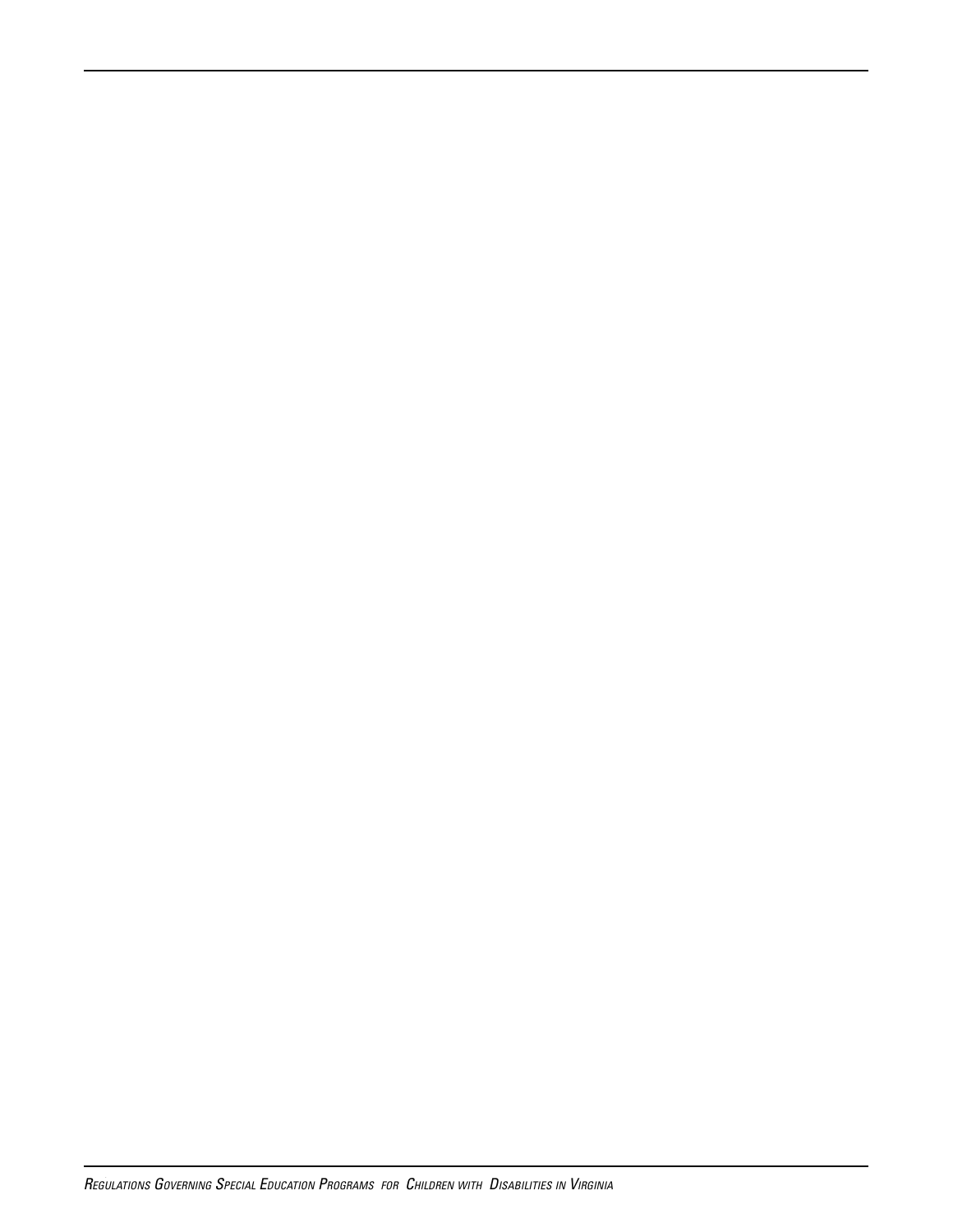## <span id="page-3-0"></span>**FOREWORD**

**T**he reauthorization of the Individuals with Disabilities Education Improvement Act, December 3, 2004, (IDEA '04) and its implementing federal regulations, October 13, 2006, prompted the need to revise Virginia's special education regulations. Input was received from a Stakeholders Group that included school personnel, parents, consumers, professionals, and members of the State Special Education Advisory Committee. The Virginia Department of Education adhered to the requirements of Virginia's Administrative Process Act in the development and review of these regulations.

The Virginia Department of Education also relied on the federal regulations, at 34 CFR § 300.199 (a) and (b) for additional guidance in the formulation of these regulations. Under this federal mandate, each state shall:

- 1) Ensure that any State rules, regulations, and policies relating to the IDEA '04 conform to the requirements of the federal statute and regulations;
- 2) Identify in writing to local educational agencies located in the State and the Secretary of Education any such rule, regulation, or policy as a State-imposed requirement that is not required by the federal statute and regulations; and
- 3) Minimize the number of rules, regulations, and policies to which the local educational agencies and schools located in the State are subject under the federal statute and regulations.

This federal regulation also requires that State rules, regulations, and policies under the IDEA '04 shall support and facilitate local educational agency and school-level system improvement designed to enable children with disabilities to meet the challenging State student achievement standards.

The regulations were adopted by the Board of Education on May 28, 2009, and became effective on July 7, 2009. The regulations were reissued on January 25, 2010, following technical amendments. The regulations include reference to the federal regulations, state statute, or state regulations that serve as the source of the requirements.

The Department of Education staff members are grateful to those persons who provided comment.

Copies of these regulations, including Braille copies, audio tapes, and large print versions are available at no cost from the Virginia Department of Education. Please forward your request to the Virginia Department of Education, P. O. Box 2120, Richmond, Virginia 23218-2120, or by calling 1-804-225-2013. Copies of these regulations are also available on the Virginia Department of Education's Web site at: *[www.doe.virginia.gov/special\\_ed/](www.doe.virginia.gov/special_ed/regulations/state/regs_speced_disability_va.pdf) [regulations/state/regs\\_speced\\_disability\\_va.pdf.](www.doe.virginia.gov/special_ed/regulations/state/regs_speced_disability_va.pdf)*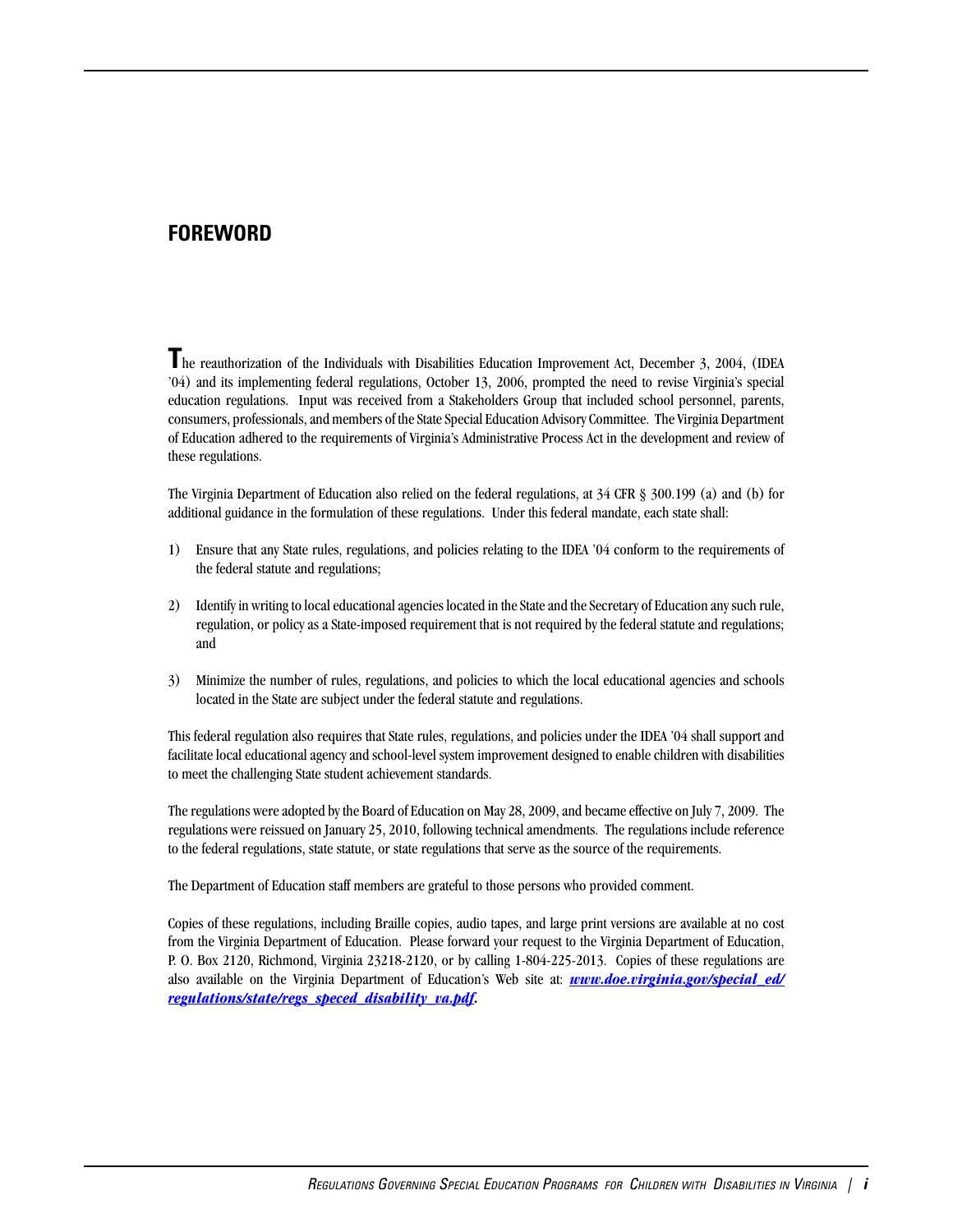## <span id="page-4-0"></span>**PREAMBLE**

**T**he Virginia Constitution delineates the General Assembly's responsibility for education: "The General Assembly shall provide for a system of free public elementary and secondary schools for all children of school age throughout the Commonwealth … ." (Article VIII, section 1). The Code of Virginia delineates the Commonwealth's responsibility for education of children with disabilities, as follows:

"The Board of Education shall prepare and supervise the implementation by each school division of a program of special education designed to educate and train children with disabilities ..." (§ 22.1-214);

" 'Children with disabilities' means those persons who are aged two to twenty-one, inclusive … are disabled as defined by the Board of Education, and ... need special education" (§ 22.1-213);

"Each state board, state agency and state institution having children in residence or in custody shall have responsibility for providing for the education and training to such children which is at least comparable to that which would be provided to such children in the public school system" (§ 22.1-7); and

"Each school division shall provide free and appropriate education, including special education, for the children with disabilities residing within its jurisdiction in accordance with the regulations of the Board of Education" (§ 22.1-215).

These regulations set forth the requirements of the Board of Education regarding the provision of special education and related services to children with disabilities in the Commonwealth, reflecting both state and federal requirements. The regulations are applicable to all local school divisions, state-operated programs, the Virginia School for the Deaf and the Blind at Staunton, and private schools in the Commonwealth that provide special education and related services to children with disabilities.

In addition to these requirements, the following statutes and regulations are applicable to children with disabilities: all regulations promulgated by the Board of Education, provisions of the Code of Virginia (COV), the requirements of section 504 of the Rehabilitation Act of 1973 (as amended), the Americans with Disabilities Act, the Education Department General Administrative Rules (for federal grant requirements), the Virginians with Disabilities Act, and the No Child Left Behind Act of 2001.

These requirements are based on the fundamental notion that special education and related services are to be designed to meet the unique educational needs of children with disabilities, provide educational opportunity in the general curriculum to the extent possible in accordance with each child's individualized education program, and prepare children with disabilities for opportunities in postsecondary education, employment, and independent living.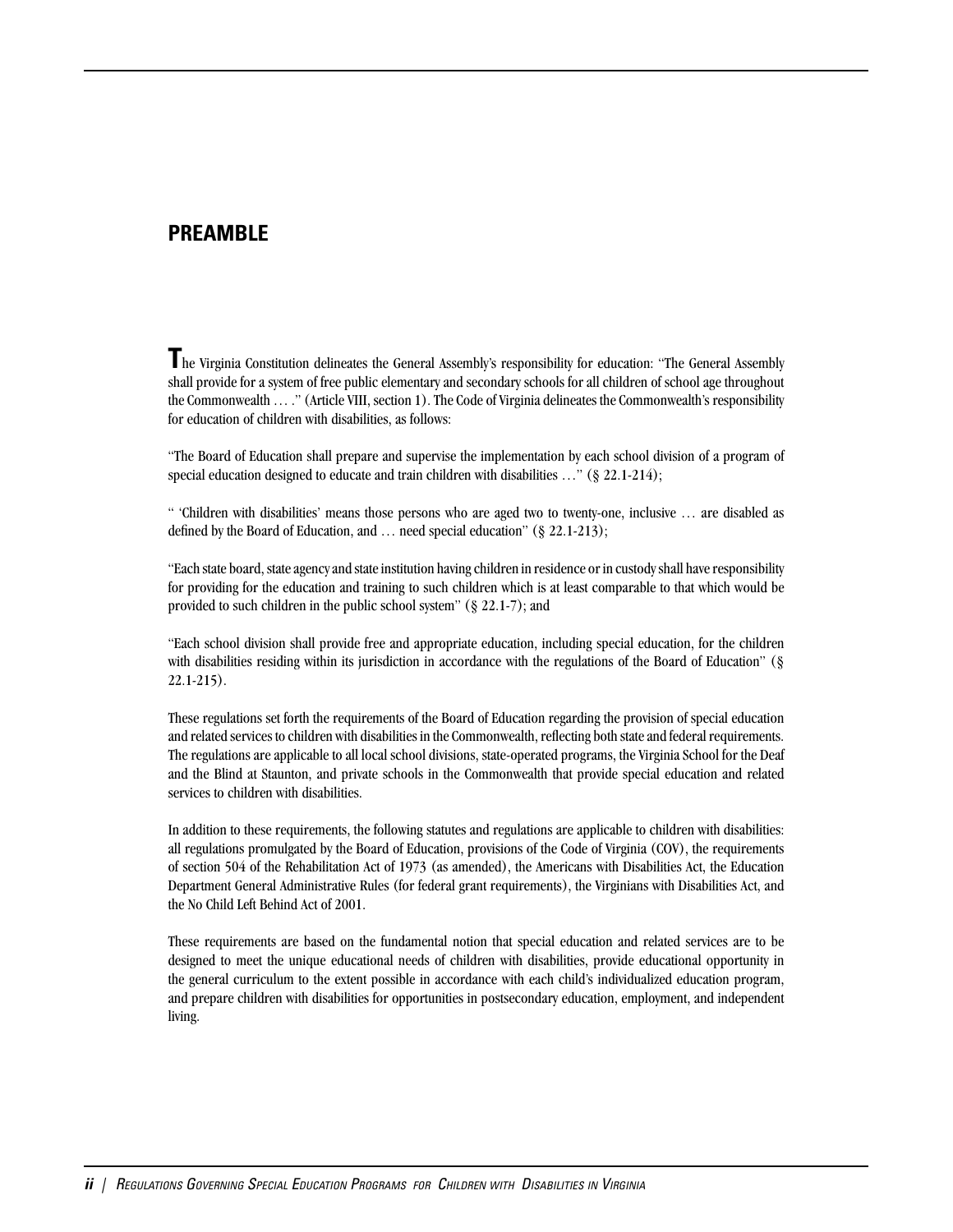

## **Definitions**

#### <span id="page-5-0"></span>*8VAC20-81-10. Definitions.*

The following words and terms when used in this chapter shall have the following meanings unless the context clearly indicates otherwise:

- **"Act"** means the Individuals with Disabilities Education Improvement Act, P.L. 108-446, December 3, 2004, § 1400 et seq. (34 CFR 300.4)
- **"Age of eligibility"** means all eligible children with disabilities who have not graduated with a standard or advanced studies high school diploma who, because of such disabilities, are in need of special education and related services, and whose second birthday falls on or before September 30, and who have not reached their 22nd birthday on or before September 30 (two to 21, inclusive) in accordance with the Code of Virginia. A child with a disability whose 22nd birthday is after September 30 remains eligible for the remainder of the school year. (§ 22.1-213 of the Code of Virginia; 34 CFR 300.101(a) and 34 CFR 300.102(a)(3)(ii))
- **"Age of majority"** means the age when the procedural safeguards and other rights afforded to the parent(s) of a student with a disability transfer to the student. In Virginia, the age of majority is 18. (§ 1-204 of the Code of Virginia; 34 CFR 300.520)

**"Agree or Agreement"** – see the definition for "consent."

- **"Alternate assessment"** means the state assessment program, and any school divisionwide assessment to the extent that the school division has one, for measuring student performance against alternate achievement standards for students with significant intellectual disabilities who are unable to participate in statewide Standards of Learning testing, even with accommodations. (34 CFR  $300.320(a)(2)$  (ii) and  $34$  CFR  $300.704(b)(4)(x)$ )
- **"Alternative assessment"** means the state assessment program for measuring student performance on grade level standards for students with disabilities who are unable to participate in statewide Standards of Learning testing, even with accommodations.
- **"Assistive technology device"** means any item, piece of equipment, or product system, whether acquired commercially off the shelf, modified, or customized, that is used to increase, maintain, or improve the functional capabilities of a child with a disability. The term does not include a medical device that is surgically implanted, or the replacement of that device. (34 CFR 300.5)
- **"Assistive technology service"** means any service that directly assists a child with a disability in the selection, acquisition, or use of an assistive technology device. The term includes: (34 CFR 300.6)
	- 1. The evaluation of the needs of a child with a disability,

including a functional evaluation of the child in the child's customary environment;

- 2. Purchasing, leasing, or otherwise providing for the acquisition of assistive technology devices by children with disabilities;
- 3. Selecting, designing, fitting, customizing, adapting, applying, maintaining, repairing, or replacing assistive technology devices;
- 4. Coordinating and using other therapies, interventions, or services with assistive technology devices, such as those associated with existing education and rehabilitation plans and programs;
- 5. Training or technical assistance for a child with a disability or, if appropriate, that child's family; and
- 6. Training or technical assistance for professionals (including individuals providing education or rehabilitation services), employers, or other individuals who provide services to employ or are otherwise substantially involved in the major life functions of that child.
- **"At no cost"** means that all specially designed instruction is provided without charge, but does not preclude incidental fees that are normally charged to students without disabilities or their parent(s) as part of the regular education program. (34 CFR 300.39(b) (1))
- **"Audiology"** means services provided by a qualified audiologist licensed by the Board of Audiology and Speech-Language Pathology and includes: (*Regulations Governing the Practice of Audiology and Speech-Language Pathology*, 18VAC30-20; 34 CFR  $300.34(c)(1)$ 
	- 1. Identification of children with hearing loss;
	- 2. Determination of the range, nature, and degree of hearing loss, including referral for medical or other professional attention for the habilitation of hearing;
	- 3. Provision of habilitative activities, such as language habilitation, auditory training, speech reading (lip-reading), hearing evaluation, and speech conservation;
	- 4. Creation and administration of programs for prevention of hearing loss;
	- 5. Counseling and guidance of children, parents, and teachers regarding hearing loss; and
	- 6. Determination of children's needs for group and individual amplification, selecting and fitting an appropriate aid, and evaluating the effectiveness of amplification.
- **"Autism"** means a developmental disability significantly affecting verbal and nonverbal communication and social interaction, generally evident before age three, that adversely affects a child's educational performance. Other characteristics often associated with autism are engagement in repetitive activities and stereotyped movements, resistance to environmental change or change in daily routines, and unusual responses to sensory experiences. Autism does not apply if a child's educational performance is adversely affected primarily because the child has an emotional disturbance. A child who manifests the characteristics of autism after age three could be identified as having autism if the criteria in this definition are satisfied.  $(34 \text{ CFR } 300.8(c)(1))$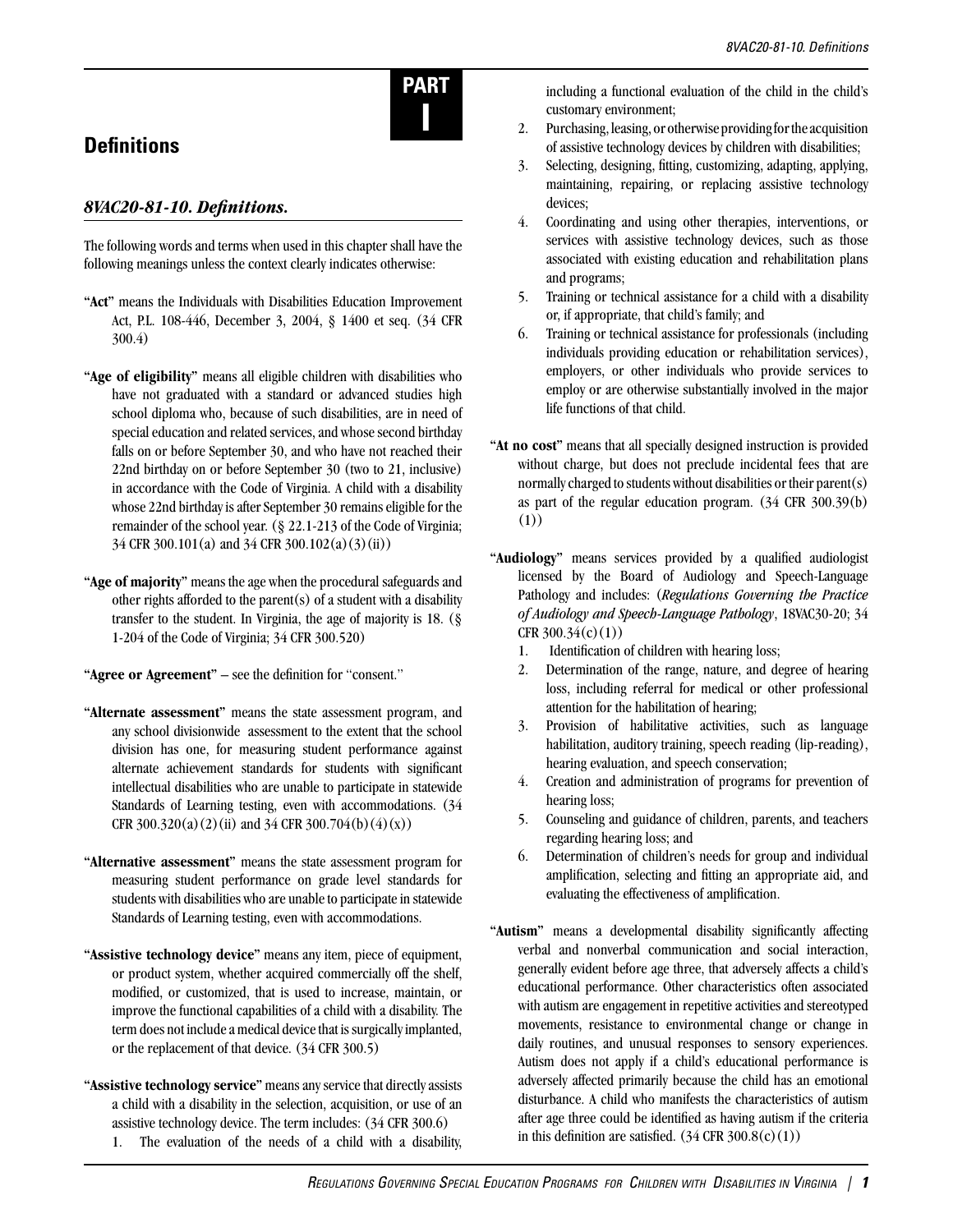- **"Behavioral intervention plan"** means a plan that utilizes positive behavioral interventions and supports to address behaviors that interfere with the learning of students with disabilities or with the learning of others or behaviors that require disciplinary action.
- **"Business day"** means Monday through Friday, 12 months of the year, exclusive of federal and state holidays (unless holidays are specifically included in the designation of business days, as in 8VAC20-81-150 B 4 a (2)). (34 CFR 300.11)
- **"Calendar days"** means consecutive days, inclusive of Saturdays and Sundays. Whenever any period of time fixed by this chapter shall expire on a Saturday, Sunday, or federal or state holiday, the period of time for taking such action under this chapter shall be extended to the next day, not a Saturday, Sunday, or federal or state holiday. (34 CFR 300.11)
- **"Career and technical education"** means organized educational activities that offer a sequence of courses that: (20 USC § 2301 et seq.)
	- 1. Provides individuals with the rigorous and challenging academic and technical knowledge and skills the individuals need to prepare for further education and for careers (other than careers requiring a master's or doctoral degree) in current or emerging employment sectors;
	- 2. May include the provision of skills or courses necessary to enroll in a sequence of courses that meet the requirements of this subdivision; or
	- 3. Provides, at the postsecondary level, for a one-year certificate, an associate degree, or industry-recognized credential and includes competency-based applied learning that contributes to the academic knowledge, higher-order reasoning and problem-solving skills, work attitudes, general employability skills, technical skills, and occupational-specific skills.
- **"Caseload"** means the number of students served by special education personnel.
- **"Change in identification"** means a change in the categorical determination of the child's disability by the group that determines eligibility.
- **"Change in placement"** or **"change of placement"** means when the local educational agency places the child in a setting that is distinguishable from the educational environment to which the child was previously assigned and includes: (34 CFR 300.102(a) (3)(iii), 34 CFR 300.532(b)(2)(ii) and 34 CFR 300.536)
	- 1. The child's initial placement from general education to special education and related services;
	- 2. The expulsion or long-term removal of a student with a disability;
	- 3. The placement change that results from a change in the identification of a disability;
	- 4. The change from a public school to a private day, residential, or state-operated program; from a private day, residential, or state-operated program to a public school; or to a placement in a separate facility for educational purposes;
- 5. Termination of all special education and related services; or
- 6. Graduation with a standard or advanced studies high school diploma.

A "change in placement" also means any change in the educational setting for a child with a disability that does not replicate the elements of the educational program of the child's previous setting.

"**Change in placement"** or **"change of placement,"** for the purposes of discipline, means: (34 CFR 300.536)

- 1. A removal of a student from the student's current educational placement is for more than 10 consecutive school days; or
- 2. The student is subjected to a series of removals that constitute a pattern because they cumulate to more than 10 school days in a school year, and because of factors such as:
	- a. The length of each removal;
	- b. The child's behavior is substantially similar to the child's behavior in previous incidents that resulted in the series of removals;
	- c. The total amount of time the student is removed; or
	- d. The proximity of the removals to one another.

**"Chapter"** means these regulations.

- **"Charter schools"** means any school meeting the requirements for charter as set forth in the Code of Virginia. (§§ 22.1-212.5 through 22.1-212.16 of the Code of Virginia; 34 CFR 300.7)
- **"Child"** means any person who shall not have reached his 22nd birthday by September 30 of the current year.
- **"Child with a disability"** means a child evaluated in accordance with the provisions of this chapter as having an intellectual disability, a hearing impairment (including deafness), a speech or language impairment, a visual impairment (including blindness), a serious emotional disability (referred to in this part as "emotional disability"), an orthopedic impairment, autism, traumatic brain injury, an other health impairment, a specific learning disability, deaf-blindness, or multiple disabilities who, by reason thereof, needs special education and related services. This also includes developmental delay if the local educational agency recognizes this category as a disability in accordance with 8VAC20-81-80 M.3. If it is determined through an appropriate evaluation that a child has one of the disabilities identified but only needs a related service and not special education, the child is not a child with a disability under this part. If the related service required by the child is considered special education rather than a related service under Virginia standards, the child would be determined to be a child with a disability. (§ 22.1-213 of the Code of Virginia; 34 CFR 300.8(a)(1) and 34 CFR 300.8(a)(2)(i) and (ii))
- **"Collaboration"** means interaction among professionals as they work toward a common goal. Teachers do not necessarily have to engage in co-teaching in order to collaborate.
- **"Complaint"** means a request that the Virginia Department of Education investigate an alleged violation by a local educational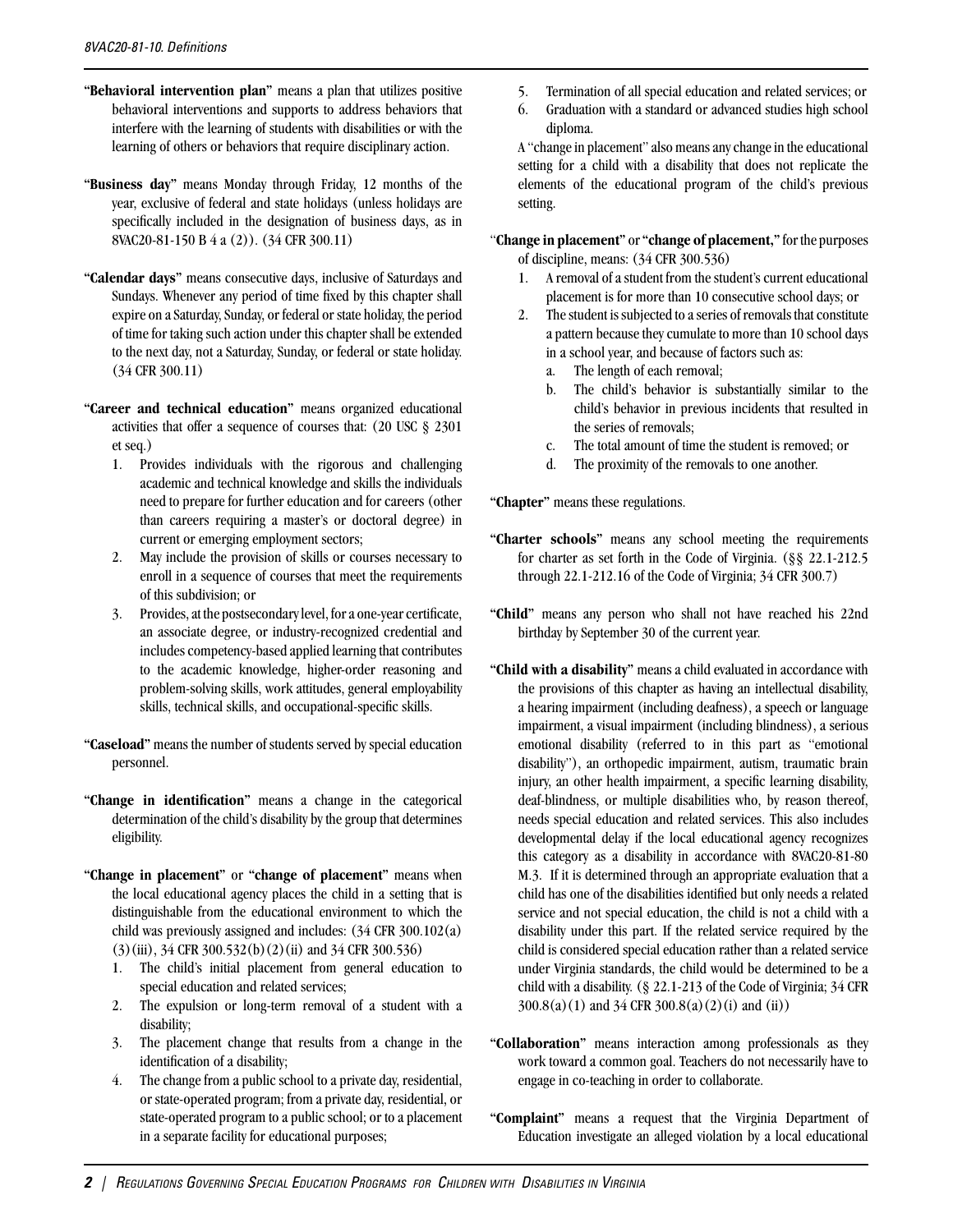agency of a right of a parent(s) of a child who is eligible or suspected to be eligible for special education and related services based on federal and state law and regulations governing special education or a right of such child. A complaint is a statement of some disagreement with procedures or process regarding any matter relative to the identification, evaluation, or educational placement of the child, or the provision of a free appropriate public education. (34 CFR 300.151)

**"Comprehensive Services Act" (CSA)** means the Comprehensive Services Act for At-Risk Youth and Families that establishes the collaborative administration and funding system for services for certain at-risk youths and their families. (Chapter 52 (§ 2.2-5200 et seq.) of Title 2.2 of the Code of Virginia)

**"Consent"** means: (34 CFR 300.9)

- 1. The parent(s) or eligible student has been fully informed of all information relevant to the activity for which consent is sought in the parent's $(s')$  or eligible student's native language, or other mode of communication;
- 2. The parent(s) or eligible student understands and agrees, in writing, to the carrying out of the activity for which consent is sought, and the consent describes that activity and lists the records (if any) that will be released and to whom; and
- 3. The parent(s) or eligible student understands that the granting of consent is voluntary on the part of the parent(s) or eligible student and may be revoked any time.
	- a. If a parent revokes consent, that revocation is not retroactive (i.e., it does not negate an action that has occurred after the consent was given and before the consent was revoked. Revocation ceases to be relevant after the activity for which consent was obtained was completed.).
	- b. If the parent revokes consent in writing for their child's receipt of special education services after the child is initially provided special education and related services, the local educational agency is not required to amend the child's education records to remove any references to the child's receipt of special education and related services because of the revocation of consent.

The meaning of the term "consent" is not the same as the meaning of the term "agree" or "agreement." "Agree" or "agreement" refers to an understanding between the parent and the local educational agency about a particular matter and as required in this chapter. There is no requirement that an agreement be in writing, unless stated in this chapter. The local educational agency and parent(s) should document their agreement.

- **"Controlled substance"** means a drug or other substance identified under Schedules I, II, III, IV, or V in § 202(c) of the Controlled Substances Act, 21 USC § 812(c). (34 CFR 300.530(i)(1))
- **"Core academic subjects"** means English, reading or language arts, mathematics, science, foreign languages, civics and government, economics, arts, history, and geography. (34 CFR 300.10)
- **"Correctional facility"** means any state facility of the Virginia Department of Corrections or the Virginia Department of Juvenile Justice, any regional or local detention home, or any regional or local jail. (§§ 16.1-228 and 53.1-1 of the Code of Virginia)
- **"Coteaching"** means a service delivery option with two or more professionals sharing responsibility for a group of students for some or all of the school day in order to combine their expertise to meet student needs.
- **"Counseling services"** means services provided by qualified visiting teachers, social workers, psychologists, guidance counselors, or other qualified personnel. (34 CFR 300.34(c)(2); *Licensure Regulations for School Personnel* (8VAC20-22))
- **"Dangerous weapon"** means a weapon, device, instrument, material, or substance, animate or inanimate, that is used for or is readily capable of, causing death or bodily injury, except that such term does not include a pocket knife with a blade of less than three inches in length. (§ 18 USC § 930(g)(2)18.2-308.1 of the Code of Virginia)
- **"Day"** means calendar day unless otherwise indicated as business day or school day. (34 CFR 300.11)
- **"Deaf-blindness"** means simultaneous hearing and visual impairments, the combination of which causes such severe communication and other developmental and educational needs that they cannot be accommodated in special education programs solely for children with deafness or children with blindness.  $(34 \text{ CFR } 300.8 \text{ (c)}(2))$
- **"Deafness"** means a hearing impairment that is so severe that the child is impaired in processing linguistic information through hearing, with or without amplification, that adversely affects the child's educational performance. (34 CFR 300.8(c)(3))
- **"Destruction of information"** means physical destruction or removal of personal identifiers from information so that the information is no longer personally identifiable. (34 CFR 300.611(a))
- **"Developmental delay"** means a disability affecting a child ages two by September 30 through six, inclusive: (34 CFR 300.8(b); 34 CFR 300.306(b))
	- 1. (i) Who is experiencing developmental delays, as measured by appropriate diagnostic instruments and procedures, in one or more of the following areas: physical development, cognitive development, communication development, social or emotional development, or adaptive development, or (ii) who has an established physical or mental condition that has a high probability of resulting in developmental delay;
	- 2. The delay $(s)$  is not primarily a result of cultural factors, environmental or economic disadvantage, or limited English proficiency; and
	- 3. The presence of one or more documented characteristics of the delay has an adverse affect on educational performance and makes it necessary for the student to have specially designed instruction to access and make progress in the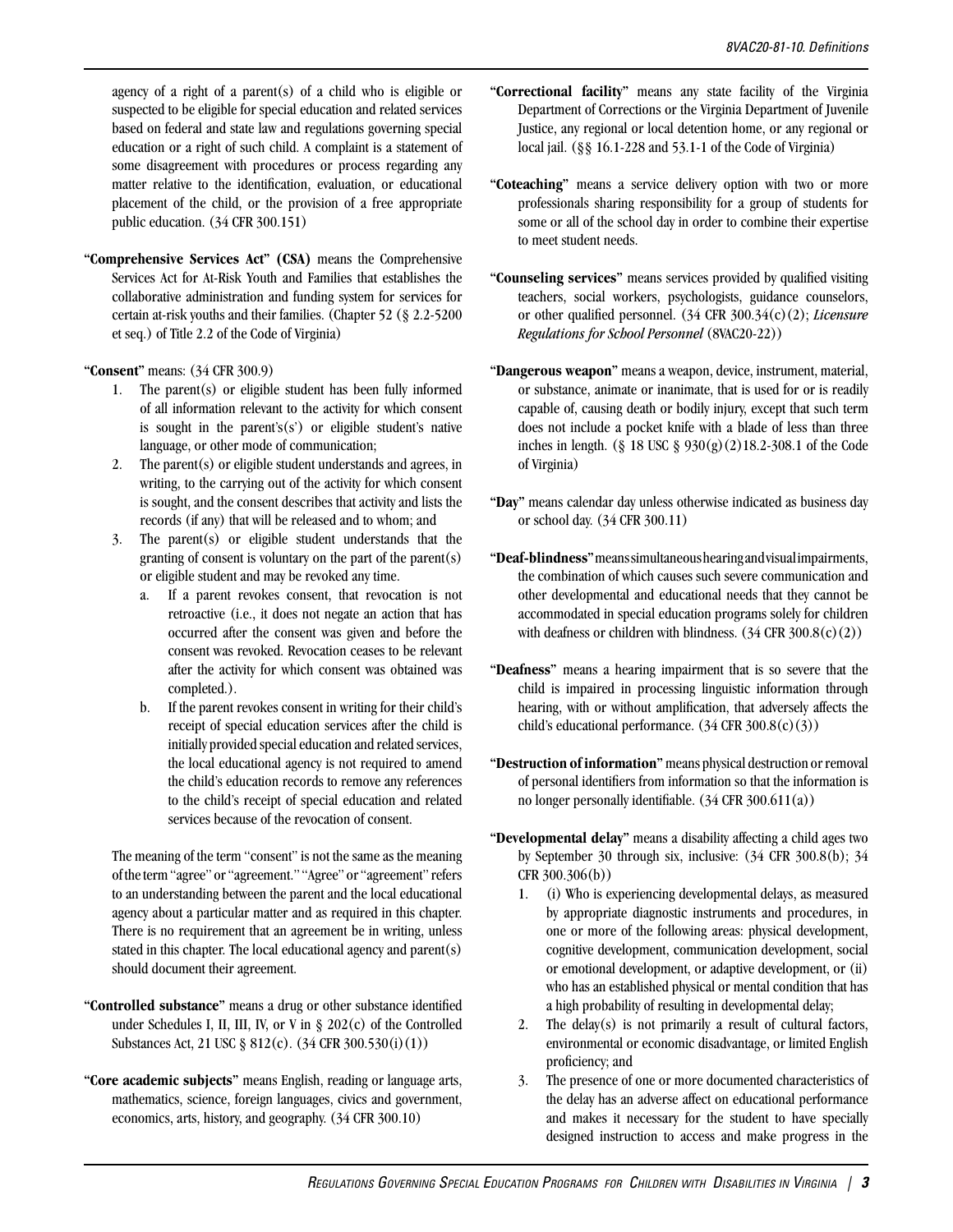general educational activities for this age group.

- **"Direct services"** means services provided to a child with a disability directly by the Virginia Department of Education, by contract, or through other arrangements. (34 CFR 300.175)
- **"Due process hearing"** means an administrative procedure conducted by an impartial special education hearing officer to resolve disagreements regarding the identification, evaluation, educational placement and services, and the provision of a free appropriate public education that arise between a parent(s) and a local educational agency. A due process hearing involves the appointment of an impartial special education hearing officer who conducts the hearing, reviews evidence, and determines what is educationally appropriate for the child with a disability. (34 CFR 300.507)
- **"Early identification and assessment of disabilities in children"**  means the implementation of a formal plan for identifying a disability as early as possible in a child's life. (34 CFR 300.34(c) (3))
- **"Education record"** means those records that are directly related to a student and maintained by an educational agency or institution or by a party acting for the agency or institution. The term also has the same meaning as "scholastic record." In addition to written records, this also includes electronic exchanges between school personnel and parent(s) regarding matters associated with the child's educational program (e.g., scheduling of meetings or notices). This term also includes the type of records covered under the definition of "education record" in the regulations implementing the Family Education Rights and Privacy Act. (20 USC § 1232g(a)(3); § 22.1-289 of the Code of Virginia; 34 CFR 300.611(b))
- **"Educational placement"** means the overall instructional setting in which the student receives his education including the special education and related services provided. Each local educational agency shall ensure that the parents of a child with a disability are members of the group that makes decisions on the educational placement of their child. (34 CFR 300.327)
- **"Educational service agencies and other public institutions or agencies"** include: (34 CFR 300.12)
	- 1. Regional public multiservice agencies authorized by state law to develop, manage, and provide services or programs to local educational agencies;
	- 2. Recognized as an administrative agency for purposes of the provision of special education and related services provided within public elementary schools and secondary schools of the state;
	- 3. Any other public institution or agency having administrative control and direction over a public elementary school or secondary school; and
	- 4. Entities that meet the definition of intermediate educational unit in  $\S$  1402(23) of the Act as in effect prior to June 4, 1997.
- **"Eligible student"** means a child with a disability who reaches the age of majority and to whom the procedural safeguards and other rights afforded to the parent(s) are transferred.
- **"Emotional disability"** means a condition exhibiting one or more of the following characteristics over a long period of time and to a marked degree that adversely affects a child's educational performance: (34 CFR 300.8(c)(4))
	- 1. An inability to learn that cannot be explained by intellectual, sensory, or health factors;
	- 2. An inability to build or maintain satisfactory interpersonal relationships with peers and teachers;
	- 3. Inappropriate types of behavior or feelings under normal circumstances;
	- 4. A general pervasive mood of unhappiness or depression; or
	- 5. A tendency to develop physical symptoms or fears associated with personal or school problems.

Emotional disability includes schizophrenia. The term does not apply to children who are socially maladjusted, unless it is determined that they have an emotional disability as defined in this section.

- **"Equipment"** means machinery, utilities, and built-in equipment, and any necessary enclosures or structures to house machinery, utilities, or equipment and all other items necessary for the functioning of a particular facility as a facility for the provision of educational services, including items such as instructional equipment and necessary furniture, printed, published and audiovisual instructional materials, telecommunications, sensory, and other technological aids and devices and books, periodicals, documents, and other related materials. (34 CFR 300.14)
- **"Evaluation"** means procedures used in accordance with this chapter to determine whether a child has a disability and the nature and extent of the special education and related services that the child needs. (34 CFR 300.15)
- **"Excess costs"** means those costs that are in excess of the average annual per-student expenditure in a local educational agency during the preceding school year for an elementary school or secondary school student, as may be appropriate, and that shall be computed after deducting: (34 CFR 300.16)
	- 1. Amounts received:
		- a. Under Part B of the Act;
		- b. Under Part A of Title I of the ESEA; and
		- c. Under Parts A and B of Title III of the ESEA; and
	- 2. Any state or local funds expended for programs that would qualify for assistance under any of the parts described in subdivision 1 a of this definition, but excluding any amounts for capital outlay or debt service.
- **"Extended school year services"** for the purposes of this chapter means special education and related services that: (34 CFR 300.106(b))
	- 1. Are provided to a child with a disability:
		- a. Beyond the normal school year of the local educational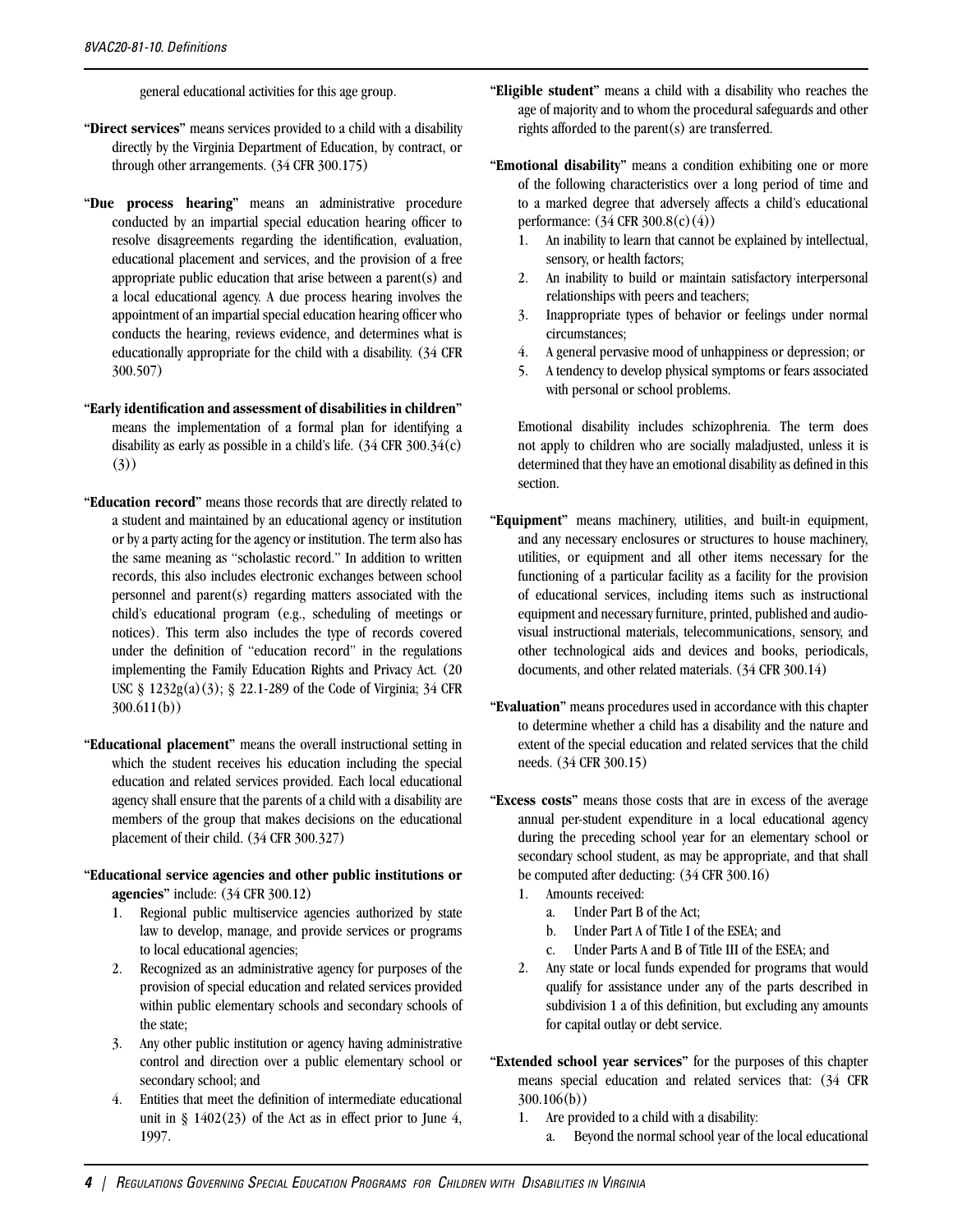agency;

- b. In accordance with the child's individualized education program;
- c. At no cost to the parent(s) of the child; and
- 2. Meet the standards established by the Virginia Department of Education.
- **"Federal core academic subjects"** means English, reading or language arts, mathematics, science, foreign language (languages other than English), civics and government, economics, arts, history, and geography.  $(20 \text{ USC} \& 7801(11))$
- **"Federal financial assistance"** means any grant, loan, contract or any other arrangement by which the U.S. Department of Education provides or otherwise makes available assistance in the form of funds, services of federal personnel, or real and personal property. (34 CFR 104.3(h))
- **"Free appropriate public education" or "FAPE"** means special education and related services that: (34 CFR 300.17)
	- 1. Are provided at public expense, under public supervision and direction, and without charge;
	- 2. Meet the standards of the Virginia Board of Education;
	- 3. Include an appropriate preschool, elementary school, middle school or secondary school education in Virginia; and
	- 4. Are provided in conformity with an individualized education program that meets the requirements of this chapter.
- **"Functional behavioral assessment"** means a process to determine the underlying cause or functions of a child's behavior that impede the learning of the child with a disability or the learning of the child's peers. A functional behavioral assessment may include a review of existing data or new testing data or evaluation as determined by the IEP team.
- **"General curriculum"** means the same curriculum used with children without disabilities adopted by a local educational agency, schools within the local educational agency or, where applicable, the Virginia Department of Education for all children from preschool through secondary school. The term relates to content of the curriculum and not to the setting in which it is taught.
- **"Hearing impairment"** means an impairment in hearing in one or both ears, with or without amplification, whether permanent or fluctuating, that adversely affects a child's educational performance but that is not included under the definition of deafness in this section. (34 CFR 300.8(c)(5))
- **"Highly qualified special education teacher"** means a teacher has met the requirements as specified in 34 CFR 300.18 for special education teachers in general, for special education teachers teaching core academic subjects, for special education teachers teaching to alternate achievement standards, or for special education teachers teaching multiple subjects as it applies to their teaching assignment. (34 CFR 300.18)
- **"Home-based instruction"** means services that are delivered in the home setting (or other agreed upon setting) in accordance with the child's individualized education program.
- **"Homebound instruction"** means academic instruction provided to students who are confined at home or in a health care facility for periods that would prevent normal school attendance based upon certification of need by a licensed physician or licensed clinical psychologist. For a child with a disability, the IEP team shall determine the delivery of services, including the number of hours of services. (*Regulations Establishing Standards for Accrediting Public Schools in Virginia*, 8VAC20-131-180)
- **"Home instruction"** means instruction of a child or children by a parent(s), guardian or other person having control or charge of such child or children as an alternative to attendance in a public or private school in accordance with the provisions of the Code of Virginia. This instruction may also be termed home schooling. (§ 22.1-254.1 of the Code of Virginia)
- **"Homeless children"** has the meaning given the term "homeless children and youth" in § 725 (42 USC § 11434a) of the McKinney-Vento Homeless Assistance Act, as amended, 42 USC § 11431 et seq. and listed below: (34 CFR 300.19)

The term "homeless children and youth" means individuals who lack a fixed, regular, and adequate nighttime residence within the meaning of  $\S$  103(a)(1) of the McKinney-Vento Homeless Assistance Act and includes the following:

- 1. Children and youth who are sharing the housing of other persons due to loss of housing, economic hardship, or a similar reason; are living in motels, hotels, trailer parks, or camping grounds due to a lack of alternative adequate accommodations; are living in emergency or transitional shelters; are abandoned in hospitals; or are awaiting foster care placement;
- 2. Children and youth who have a primary nighttime residence that is a public or private place not designed for or ordinarily used as a regular sleeping accommodation for human beings within the meaning of  $\S 103(a)(2)(C)$ ;
- 3. Children and youth who are living in cars, parks, public spaces, abandoned buildings, substandard housing, bus or train stations, or similar settings; and
- 4. Migratory children (as such term is defined in § 1309 of the Elementary and Secondary Education Act of 1965) who qualify as homeless because the children are living in circumstances described in subdivisions 1 through 3 of this definition.

The term "unaccompanied youth" includes a youth not in the physical custody of a parent or guardian.

**"Home tutoring"** means instruction by a tutor or teacher with qualifications prescribed by the Virginia Board of Education, as an alternative to attendance in a public or private school and approved by the division superintendent in accordance with the provisions of the Code of Virginia. This tutoring is not home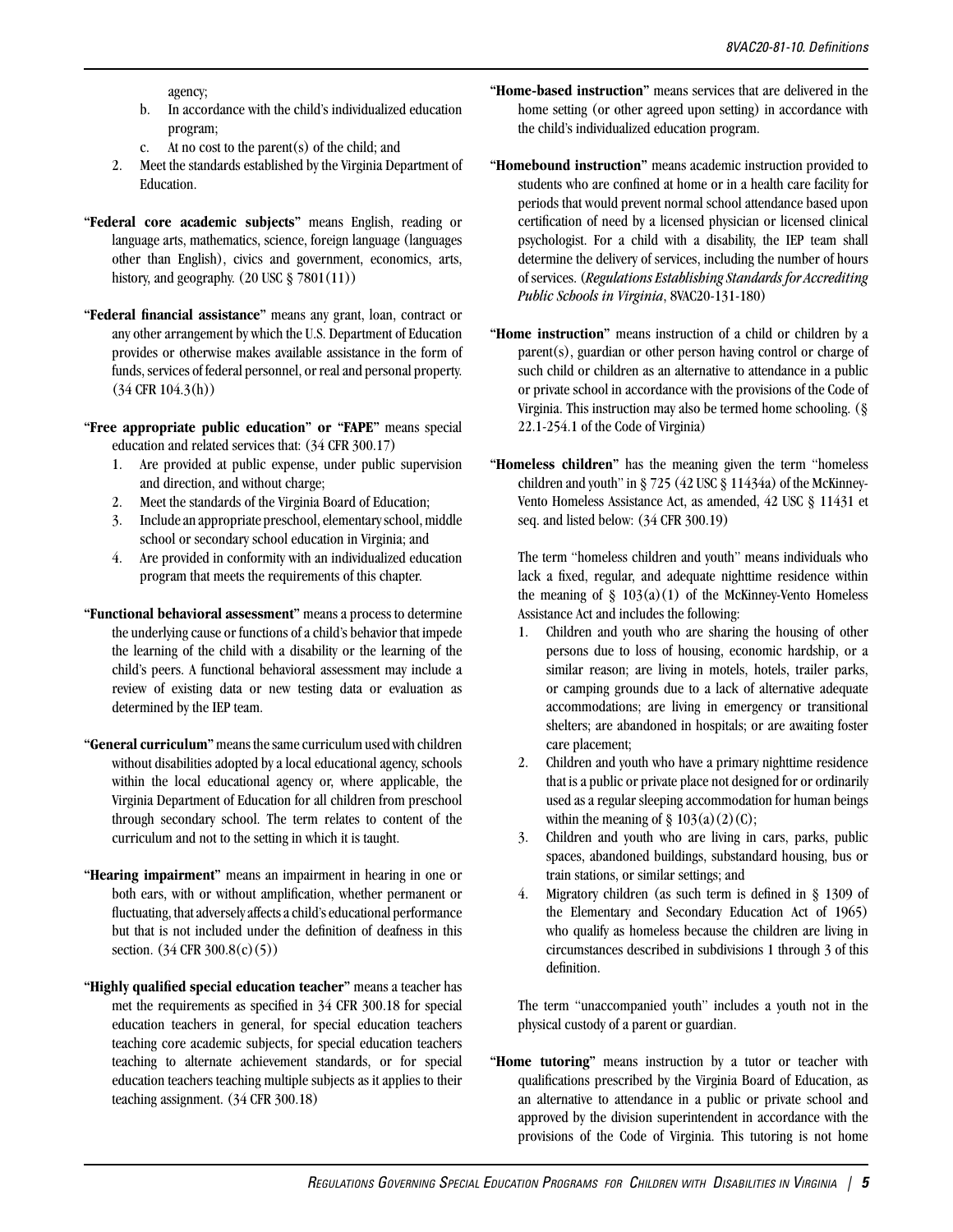instruction as defined in the Code of Virginia. (§ 22.1-254 of the Code of Virginia)

- **"Illegal drug"** means a controlled substance, but does not include a controlled substance that is legally possessed or used under the supervision of a licensed health-care professional or that is legally possessed or used under any other authority under the Controlled Substances Act, 21 USC  $\S 812(c)$ , or under any other provision of federal law. (34 CFR 300.530(i)(2))
- **"Impartial special education hearing officer"** means a person, selected from a list maintained by the Office of the Executive Secretary of the Supreme Court of Virginia, to conduct a due process hearing.
- **"Implementation plan"** means the plan developed by the local educational agency designed to operationalize the decision of the hearing officer in cases that are fully adjudicated.
- **"Independent educational evaluation"** means an evaluation conducted by a qualified examiner or examiners who are not employed by the local educational agency responsible for the education of the child in question.  $(34 \text{ CFR } 300.502 \text{ (a)}(3)(i))$
- **"Individualized education program" or "IEP"** means a written statement for a child with a disability that is developed, reviewed, and revised in a team meeting in accordance with this chapter. The IEP specifies the individual educational needs of the child and what special education and related services are necessary to meet the child's educational needs. (34 CFR 300.22)
- **"Individualized education program team"** means a group of individuals described in 8VAC20-81-110 that is responsible for developing, reviewing, or revising an IEP for a child with a disability. (34 CFR 300.23)
- **"Individualized family service plan (IFSP) under Part C of the Act"** means a written plan for providing early intervention services to an infant or toddler with a disability eligible under Part C and to the child's family. (34 CFR 303.24; 20 USC § 636)
- **"Infant and toddler with a disability"** means a child, ages birth to two, inclusive, whose birthday falls on or before September 30, or who is eligible to receive services in the Part C early intervention system up to age three, and who: (§2.2-5300 of the Code of Virginia; 34 CFR 300.25)
	- 1. Has delayed functioning;
	- 2. Manifests atypical development or behavior;
	- 3. Has behavioral disorders that interfere with acquisition of developmental skills; or
	- 4. Has a diagnosed physical or mental condition that has a high probability of resulting in delay, even though no current delay exists.

**"Informed parental consent"**: see "Consent."

**"Initial placement"** means the first placement for the child to receive

special education and related services in either a local educational agency, other educational service agency, or other public agency or institution for the purpose of providing special education or related services.

- **"Intellectual disability"** means the definition formerly known as "mental retardation" and means significantly subaverage general intellectual functioning, existing concurrently with deficits in adaptive behavior and manifested during the developmental period that adversely affects a child's educational performance.  $(34 \text{ CFR } 300.8 \text{ (c)}(6))$
- **"Interpreting services"** as used with respect to children who are deaf or hard of hearing, means services provided by personnel who meet the qualifications set forth under 8VAC20-81-40 and includes oral transliteration services, cued speech/language transliteration services, sign language transliteration and interpreting services, and transcription services, such as communication access realtime translation (CART), C-Print, and TypeWell and interpreting services for children who are deaf-blind. A child who is not deaf or hard of hearing, but who has language deficits, may receive interpreting services as directed by the child's Individualized Education Program. (*Regulations Governing Interpreter Services for the Deaf and Hard of Hearing* 22VAC20-30; 34 CFR  $300.34(c)(4)(i)$
- **"Least restrictive environment" (LRE)** means that to the maximum extent appropriate, children with disabilities, including children in public or private institutions or other care facilities, are educated with children who are not disabled, and that special classes, separate schooling or other removal of children with disabilities from the regular educational environment occurs only when the nature or severity of the disability is such that education in regular classes with the use of supplementary aids and services cannot be achieved satisfactorily. (34 CFR 300.114 through 34 CFR 300.120)
- **"Level I services"** means the provision of special education to children with disabilities for less than 50 percent of their instructional school day (excluding intermission for meals). The time that a child receives special education services is calculated on the basis of special education services described in the individualized education program, rather than the location of services.
- **"Level II services"** means the provision of special education to children with disabilities for 50 percent or more of the instructional school day (excluding intermission for meals). The time that a child receives special education services is calculated on the basis of special education services described in the individualized education program, rather than the location of services.

**"Limited English proficient"** when used with respect to an individual means an individual: (20 USC § 7801(25); 34 CFR 300.27)

- 1. Who is aged 2 through 21;
- 2. Who is enrolled or preparing to enroll in an elementary school or secondary school; or
- 3. Who: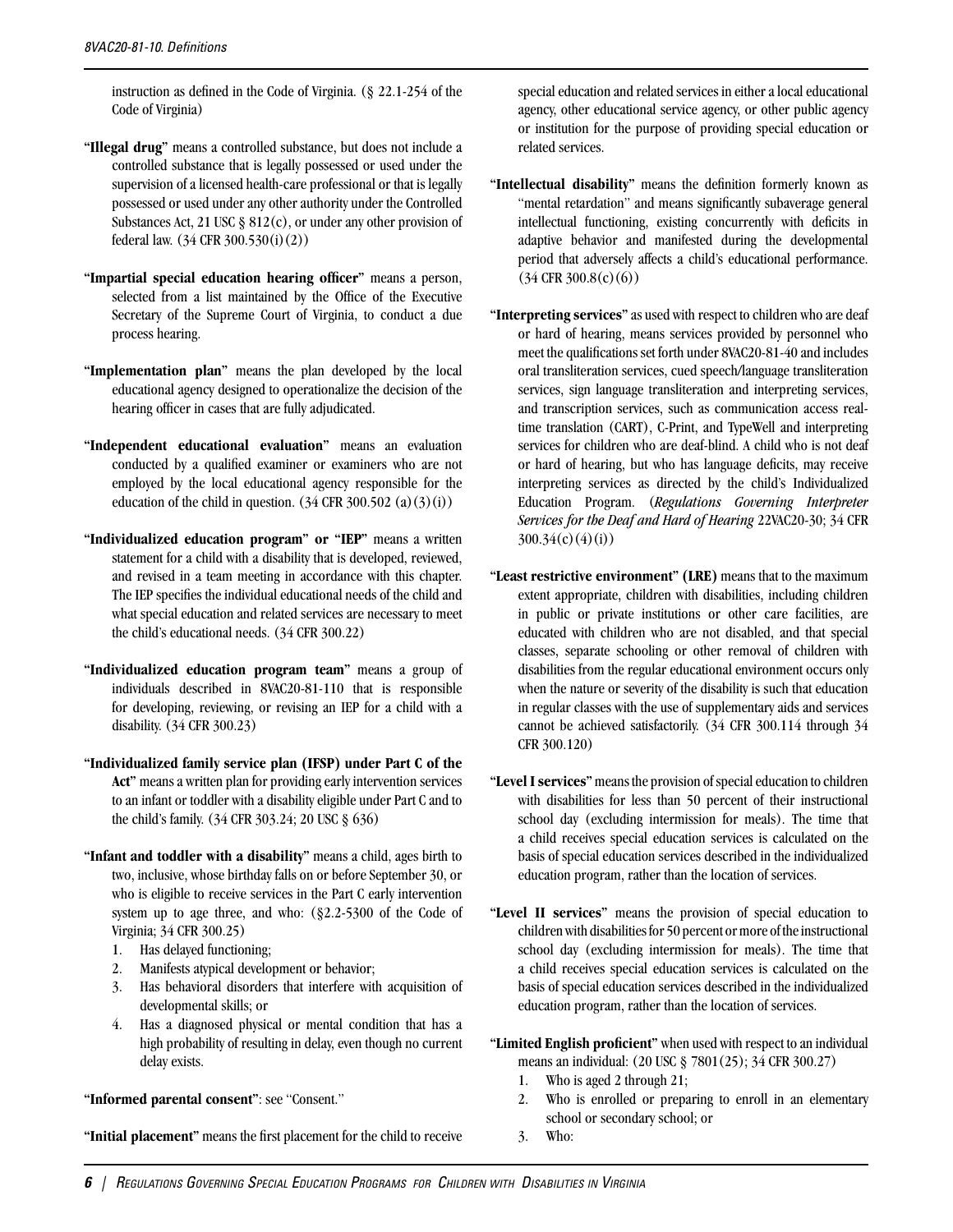- a. Was not born in the United States or whose native language is a language other than English;
- b. Is a Native American or Alaska Native, or a native resident of the outlying areas, and comes from an environment where a language other than English has had a significant impact on the individual's level of English language proficiency; or
- c. Is migratory, whose native language is a language other than English, and who comes from an environment where a language other than English is dominant; and
- 4. Whose difficulties in speaking, reading, writing, or understanding the English language may be sufficient to deny the individual:
	- a. The ability to meet Virginia's proficient level of achievement on Virginia's assessments;
	- b. The ability to successfully achieve in classrooms where the language of instruction is English; or
	- c. The opportunity to participate fully in society.
- **"Local educational agency"** means a local school division governed by a local school board, a state-operated program that is funded and administered by the Commonwealth of Virginia or the Virginia School for the Deaf and the Blind at Staunton. Neither stateoperated programs nor the Virginia School for the Deaf and the Blind at Staunton are considered a school division as that term is used in these regulations. (§ 22.1-346 C of the Code of Virginia; 34 CFR 300.28)
- **"Long-term placement"** if used in reference to state-operated programs as outlined in 8VAC20-81-30 H means those hospital placements that are not expected to change in status or condition because of the child's medical needs.
- **"Manifestation determination review"** means a process to review all relevant information and the relationship between the child's disability and the behavior subject to the disciplinary action.
- **"Medical services"** means services provided by a licensed physician or nurse practitioner to determine a child's medically related disability that results in the child's need for special education and related services. (§ 22.1-270 of the Code of Virginia; 34 CFR 300.34(c)(5))

**"Mental retardation" -** see "Intellectual disability."

- **"Multiple disabilities"** means simultaneous impairments (such as intellectual disability with blindness, intellectual disability with orthopedic impairment), the combination of which causes such severe educational needs that they cannot be accommodated in special education programs solely for one of the impairments. The term does not include deaf-blindness. (34 CFR 300.8(c) (7))
- **"National Instructional Materials Access Center" or "NIMAC"** means the national center established to do the following: (34 CFR 300.172)
	- 1. Receive and maintain a catalog of print instructional materials

prepared in the NIMAS, as established by the U.S. Secretary of Education, made available to such center by the textbook publishing industry, state educational agencies, and local educational agencies;

- 2. Provide access to print instructional materials, including textbooks, in accessible media, free of charge, to blind or other persons with print disabilities in elementary schools and secondary schools, in accordance with such terms and procedures as the NIMAC may prescribe; and
- 3. Develop, adopt and publish procedures to protect against copyright infringement, with respect to print instructional materials provided in accordance with the Act.
- **"National Instructional Materials Accessibility Standard" or "NIMAS"** means the standard established by the United States Secretary of Education to be used in the preparation of electronic files suitable and used solely for efficient conversion of print instructional materials into specialized formats. (34 CFR 300.172)
- **"Native language"** if used with reference to an individual of limited English proficiency, means the language normally used by that individual, or, in the case of a child, the language normally used by the parent(s) of the child, except in all direct contact with a child (including evaluation of the child), the language normally used by the child in the home or learning environment. For an individual with deafness or blindness, or for an individual with no written language, the mode of communication is that normally used by the individual (such as sign language, Braille, or oral communication). (34 CFR 300.29)
- **"Nonacademic services and extracurricular services"** may include counseling services, athletics, transportation, health services, recreational activities, special interest groups or clubs sponsored by the local educational agency, referrals to agencies that provide assistance to individuals with disabilities, and employment of students, including both employment by the local educational agency and assistance in making outside employment available. (34 CFR 300.107(b))
- **"Notice"** means written statements in English or in the primary language of the home of the parent $(s)$ , or, if the language or other mode of communication of the parent(s) is not a written language, oral communication in the primary language of the home of the parent(s). If an individual is deaf or blind, or has no written language, the mode of communication would be that normally used by the individual (such as sign language, Braille, or oral communication).  $(34 \text{ CFR } 300.503(c))$
- **"Occupational therapy"** means services provided by a qualified occupational therapist or services provided under the direction or supervision of a qualified occupational therapist and includes: (*Regulations Governing the Licensure of Occupational Therapists* (18VAC85-80-10 et seq.); 34 CFR 300.34(c)(6))
	- 1. Improving, developing, or restoring functions impaired or lost through illness, injury, or deprivation;
	- 2. Improving ability to perform tasks for independent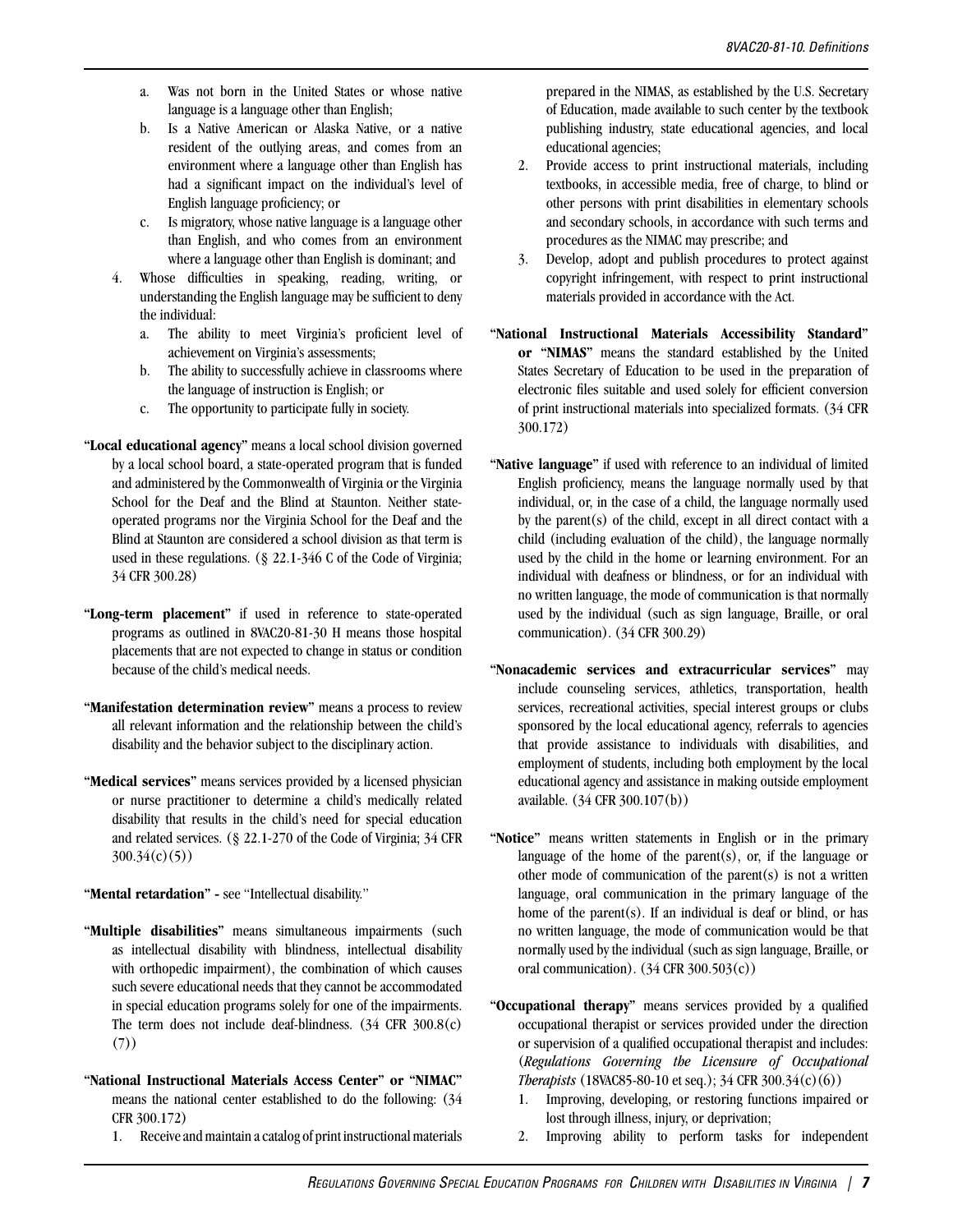functioning if functions are impaired or lost; and

- 3. Preventing, through early intervention, initial or further impairment or loss of function.
- **"Orientation and mobility services"** means services provided to blind or visually impaired children by qualified personnel to enable those children to attain systematic orientation to and safe movement within their environments in school, home, and community; and includes travel training instruction, and teaching children the following, as appropriate:  $(34 \text{ CFR } 300.34(c)(7))$ 
	- 1. Spatial and environmental concepts and use of information received by the senses (e.g., sound, temperature, and vibrations) to establish, maintain, or regain orientation and line of travel (e.g., using sound at a traffic light to cross the street);
	- 2. To use the long cane or service animal to supplement visual travel skills or as a tool for safely negotiating the environment for students with no available travel vision;
	- 3. To understand and use remaining vision and distance low vision aids; and
	- 4. Other concepts, techniques, and tools.
- **"Orthopedic impairment"** means a severe orthopedic impairment that adversely affects a child's educational performance. The term includes impairments caused by congenital anomaly, impairments caused by disease (e.g., poliomyelitis, bone tuberculosis, etc.), and impairments from other causes (e.g., cerebral palsy, amputations, and fractures or burns that cause contractures). (34  $CFR$  300.8(c)(8))
- **"Other health impairment"** means having limited strength, vitality or alertness, including a heightened alertness to environmental stimuli, that results in limited alertness with respect to the educational environment, that is due to chronic or acute health problems such as asthma, attention deficit disorder or attention deficit hyperactivity disorder, diabetes, epilepsy, a heart condition, hemophilia, lead poisoning, leukemia, nephritis, rheumatic fever, sickle cell anemia and Tourette syndrome that adversely affects a child's educational performance. (34 CFR 300.8(c)(9))
- **"Paraprofessional,"** also known as paraeducator, means an appropriately trained employee who assists and is supervised by qualified professional staff in meeting the requirements of this chapter. (34 CFR 300.156(b)(2)(iii))
- **"Parent"** means: (§ 20-124.6 and § 22.1-213.1 of the Code of Virginia; 34 CFR 99.4 and 34 CFR 300.30)
	- 1. Persons who meet the definition of "parent":
		- a. A biological or adoptive parent of a child;
		- b. A foster parent, even if the biological or adoptive parent's rights have not been terminated, but subject to subdivision 8 of this subsection;
		- c. A guardian generally authorized to act as the child's parent, or authorized to make educational decisions for the child (but not a guardian ad litem, or the state if the child is a ward of the state);
		- d. An individual acting in the place of a biological or

adoptive parent (including a grandparent, stepparent, or other relative) with whom the child lives, or an individual who is legally responsible for the child's welfare;

- e. If no party qualified under subdivisions 1a through 1d of this subsection can be identified, or those parties are unwilling to act as parent, a surrogate parent who has been appointed in accordance with requirements detailed under 8VAC20-81-220; or
- f. A minor who is emancipated under § 16.1-333 of the Code of Virginia.
- 2. If a judicial decree or order identifies a specific person(s) under subdivisions 1 a through 1 e of this subsection to act as the "parent" of a child or to make educational decisions on behalf of a child, then such person(s) shall be determined to be the "parent" for purposes of this definition.
- 3. "Parent" does not include local or state agencies or their agents, including local departments of social services, even if the child is in the custody of such an agency.
- 4. The biological or adoptive parent, when attempting to act as the parent under this chapter and when more than one party is qualified under this section to act as a parent, shall be presumed to be the parent for purposes of this section unless the biological or adoptive parent(s)' authority to make educational decisions on the child's behalf has been extinguished pursuant to § 16.1-277.01, 16.1-277.02, or 16.1-283 of the Code of Virginia or a comparable law in another state.
- 5. Noncustodial parents whose parental rights have not been terminated are entitled to all parent rights and responsibilities available under this chapter, including access to their child's records.
- 6. Custodial stepparents have the right to access the child's record. Noncustodial stepparents do not have the right to access the child's record.
- 7. A validly married minor who has not pursued emancipation under § 16.1-333 of the Code of Virginia may assert implied emancipation based on the minor's marriage record and, thus, assumes responsibilities of "parent" under this chapter.
- 8. The local educational agency shall provide written notice to the biological or adoptive parents at their last known address that a foster parent is acting as the parent under this section, and the local educational agency is entitled to rely upon the actions of the foster parent under this section until such time that the biological or adoptive parent attempts to act as the parent.
- **"Parent counseling and training"** means assisting parents in understanding the special needs of their child, providing parents with information about child development, and helping parents to acquire the necessary skills that will allow them to support the implementation of their child's IEP or IFSP. (34 CFR 300.34(c) (8))
- **"Participating agency"** means a state or local agency (including a Comprehensive Services Act team), other than the local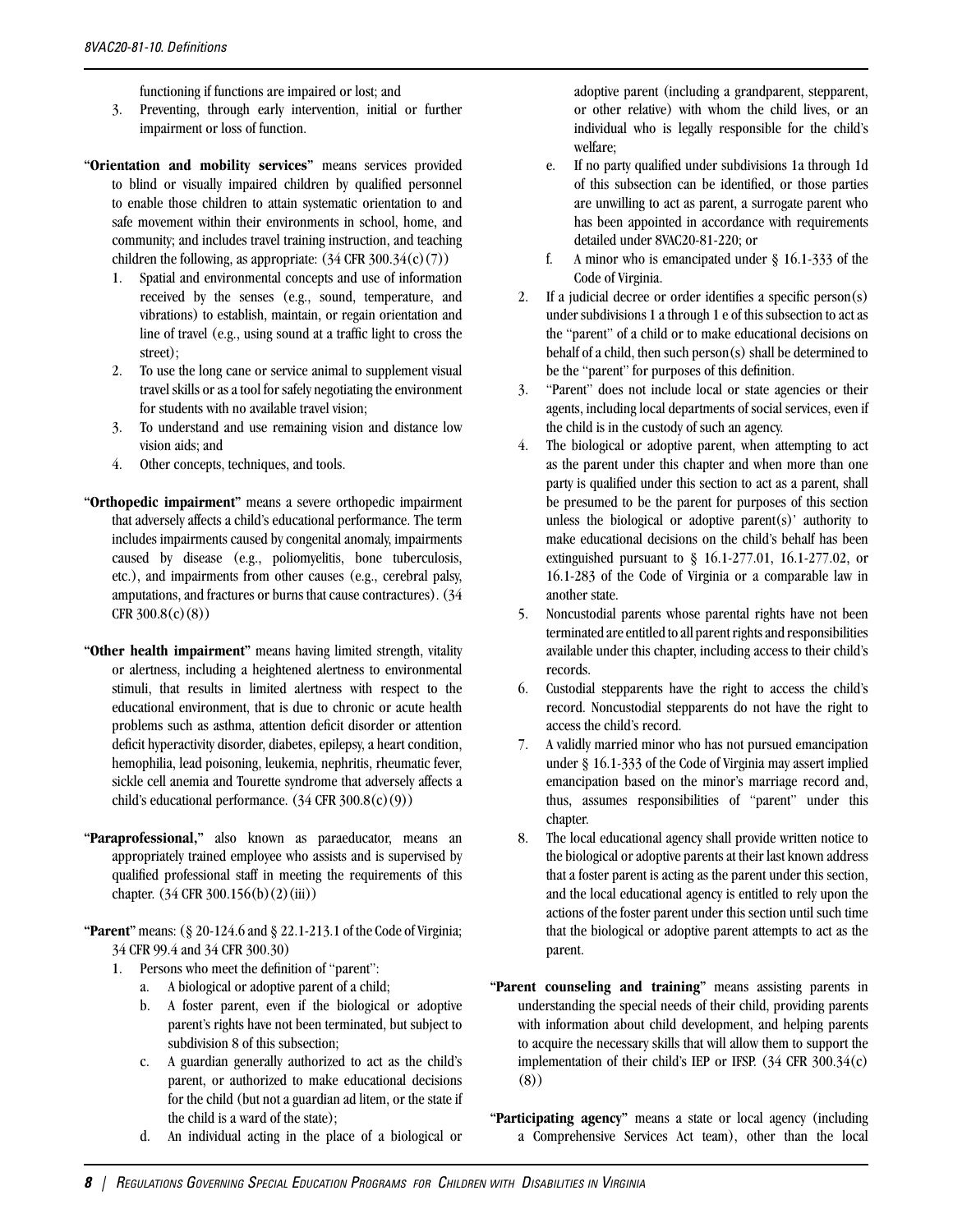educational agency responsible for a student's education, that is financially and legally responsible for providing transition services to the student. The term also means any agency or institution that collects, maintains, or uses personally identifiable information, or from which information is obtained under Part B of the Act. (34 CFR 300.611(c), 34 CFR 300.324(c) and 34 CFR 300.321(b) (3))

- **"Personally identifiable"** means information that contains the following: (34 CFR 300.32)
	- 1. The name of the child, the child's parent, or other family member;
	- 2. The address of the child;
	- 3. A personal identifier, such as the child's social security number or student number; or
	- 4. A list of personal characteristics or other information that would make it possible to identify the child with reasonable certainty.
- **"Physical education"** means the development of: (34 CFR 300.39(b) (2))
	- 1. Physical and motor fitness;
	- 2. Fundamental motor skills and patterns; and
	- 3. Skills in aquatics, dance, and individual and group games and sports (including intramural and lifetime sports). The term includes special physical education, adapted physical education, movement education, and motor development.
- **"Physical therapy"** means services provided by a qualified physical therapist or under the direction or supervision of a qualified physical therapist upon medical referral and direction. (*Regulations Governing the Practice of Physical Therapy*, 18VAC112-20; 34 CFR 300.34(c)(9))
- **"Private school children with disabilities"** means children with disabilities enrolled by their parent(s) in private, including religious, schools or facilities that meet the definition of elementary school or secondary school as defined in this section other than children with disabilities who are placed in a private school by a local school division or a Comprehensive Services Act team in accordance with 8VAC20-81-150. (34 CFR 300.130)
- **"Program"** means the special education and related services, including accommodations, modifications, supplementary aids and services, as determined by a child's individualized education program.
- **"Psychological services"** means those services provided by a qualified psychologist or under the direction or supervision of a qualified psychologist, including: (34 CFR 300.34(c)(10))
	- 1. Administering psychological and educational tests, and other assessment procedures;
	- 2. Interpreting assessment results;
	- 3. Obtaining, integrating, and interpreting information about child behavior and conditions relating to learning;
	- 4. Consulting with other staff members in planning school programs to meet the special needs of children as indicated by psychological tests, interviews, direct observation, and

behavioral evaluations;

- 5. Planning and managing a program of psychological services, including psychological counseling for children and parents; and
- 6. Assisting in developing positive behavioral intervention strategies.
- **"Public expense"** means that the local educational agency either pays for the full cost of the service or evaluation or ensures that the service or evaluation is otherwise provided at no cost to the parent(s).  $(34 \text{ CFR } 300.502(a)(3)(ii))$
- **"Public notice"** means the process by which certain information is made available to the general public. Public notice procedures may include, but not be limited to, newspaper advertisements, radio announcements, television features and announcements, handbills, brochures, electronic means, and other methods that are likely to succeed in providing information to the public.
- **"Qualified person who has a disability"** means a "qualified handicapped person" as defined in the federal regulations implementing the Rehabilitation Act of 1973, as amended. (29 USC § 701 et seq.)
- **"Recreation"** includes: (34 CFR 30.34(c)(11))
	- 1. Assessment of leisure function;
	- 2. Therapeutic recreation services;
	- 3. Recreation program in schools and community agencies; and
	- 4. Leisure education.
- **"Reevaluation"** means completion of a new evaluation in accordance with this chapter. (34 CFR 300.303)
- **"Rehabilitation counseling services"** means services provided by qualified personnel in individual or group sessions that focus specifically on career development, employment preparation, achieving independence, and integration in the workplace and community of a student with a disability. The term also includes vocational rehabilitation services provided to students with disabilities by vocational rehabilitation programs funded under the Rehabilitation Act of 1973 (29 USC § 701 et seq.), as amended. (34 CFR 300.34(c)(12))
- **"Related services"** means transportation and such developmental, corrective, and other supportive services as are required to assist a child with a disability to benefit from special education and includes speech-language pathology and audiology services; interpreting services; psychological services; physical and occupational therapy; recreation, including therapeutic recreation; early identification and assessment of disabilities in children; counseling services, including rehabilitation counseling; orientation and mobility services; and medical services for diagnostic or evaluation purposes. Related services also includes school health services and school nurse services; social work services in schools; and parent counseling and training. Related services do not include a medical device that is surgically implanted including cochlear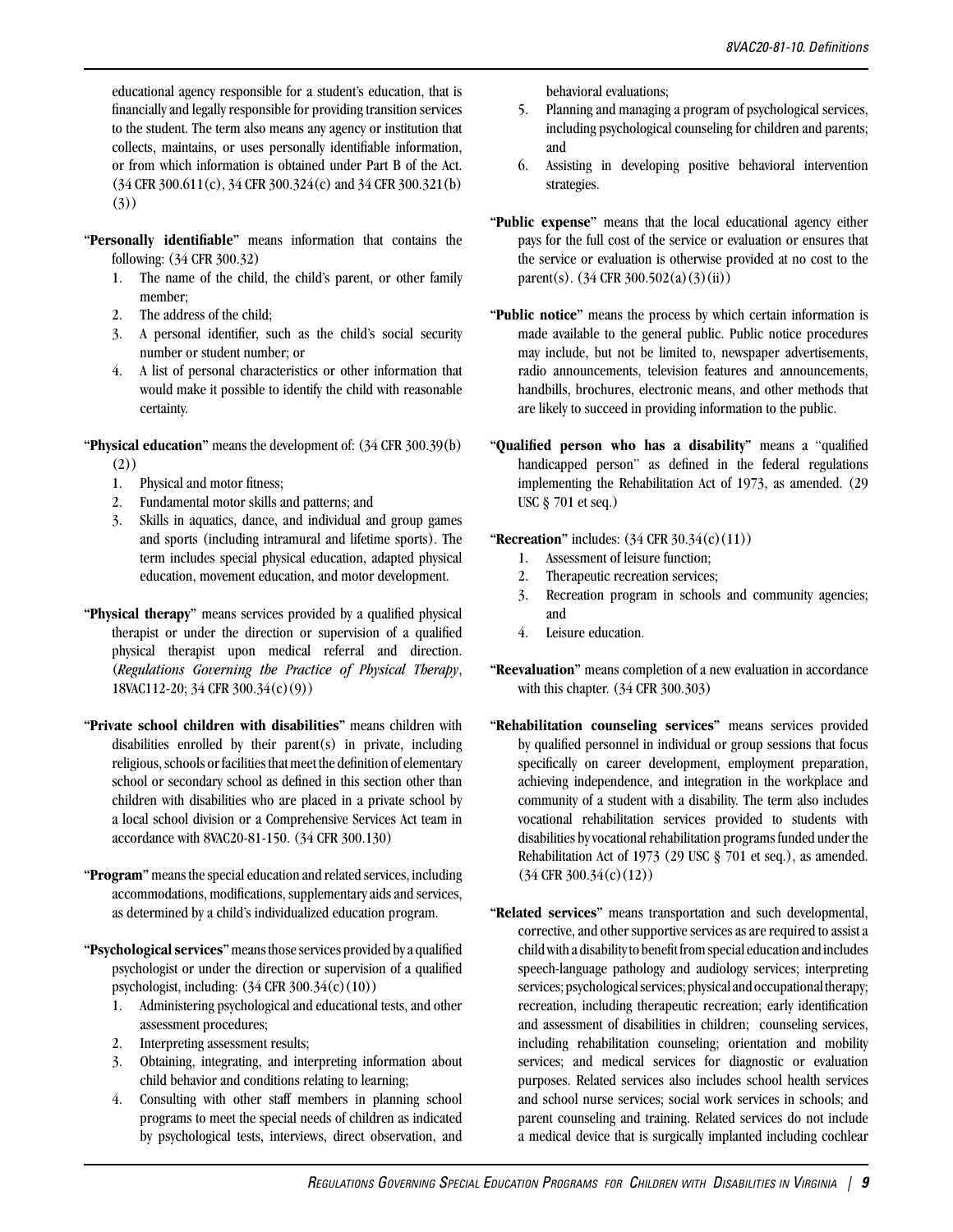implants, the optimization of device functioning (e.g., mapping), maintenance of the device, or the replacement of that device. The list of related services is not exhaustive and may include other developmental, corrective, or supportive services (such as artistic and cultural programs, and art, music and dance therapy), if they are required to assist a child with a disability to benefit from special education. (§ 22.1-213 of the Code of Virginia; 34 CFR 300.34(a) and (b))

Nothing in this section:

- 1. Limits the right of a child with a surgically implanted device (e.g., cochlear implant) to receive related services that are determined by the IEP team to be necessary for the child to receive FAPE;
- 2. Limits the responsibility of a public agency to appropriately monitor and maintain medical devices that are needed to maintain the health and safety of the child, including breathing, nutrition, or operation of other bodily functions, while the child is transported to and from school or is at school; or
- 3. Prevents the routine checking of an external component of a surgically implanted device to make sure it is functioning properly.
- **"School day"** means any day, including a partial day, that children are in attendance at school for instructional purposes. The term has the same meaning for all children in school, including children with and without disabilities. (34 CFR 300.11)
- **"School health services and school nurse services"** means health services that are designed to enable a child with a disability to receive FAPE as described in the child's IEP. School nurse services are services provided by a qualified school nurse. School health services are services that may be provided by either a qualified school nurse or other qualified person. (Chapter 30 (§ 54.1-3000 et seq.) of Title 54.1 of the Code of Virginia;  $34$  CFR  $300.34(c)$  $(13)$
- **"Scientifically based research"** means research that involves the application of rigorous, systematic, and objective procedures to obtain reliable and valid knowledge relevant to education activities and programs and includes research that: (20 USC § 9501(18); 34 CFR 300.35)
	- 1. Employs systematic, empirical methods that draw on observation or experiment;
	- 2. Involves rigorous data analyses that are adequate to test the stated hypotheses and justify the general conclusions drawn;
	- 3. Relies on measurements or observational methods that provide reliable and valid data across evaluators and observers, across multiple measurements and observations, and across studies by the same or different investigators;
	- 4. Is evaluated using experimental or quasi-experimental designs in which individuals, entities, programs, or activities are assigned to different conditions and with appropriate controls to evaluate the effects of the condition of interest, with a preference for random-assignment experiments, or other designs to the extent that those designs contain withincondition or across-condition controls;
- 5. Ensures that experimental studies are presented in sufficient detail and clarity to allow for replication or, at a minimum, offer the opportunity to build systematically on their findings; and
- 6. Has been accepted by a peer-reviewed journal or approved by a panel of independent experts through a comparably rigorous, objective, and scientific review.
- **"Screening"** means those processes that are used routinely with all children to identify previously unrecognized needs and that may result in a referral for special education and related services or other referral or intervention.
- **"Section 504"** means that section of the Rehabilitation Act of 1973, as amended, which is designed to eliminate discrimination on the basis of disability in any program or activity receiving federal financial assistance. (29 USC § 701 et seq.)
- **"Serious bodily injury"** means bodily injury that involves substantial risk of death, extreme physical pain, protracted and obvious disfigurement, or protracted loss or impairment of the function of a bodily member, organ or mental faculty.  $(18$  USC  $\frac{8}{3}$  1365(h)(3); 34 CFR 300.530(i)(3))
- **"Services plan"** means a written statement that describes the special education and related services the local educational agency will provide to a parentally placed child with a disability enrolled in a private school who has been designated to receive services, including the location of the services and any transportation necessary, and is developed and implemented in accordance with 8VAC20-81-150. (34 CFR 300.37)
- **"Social work services in schools"** means those services provided by a school social worker or qualified visiting teacher, including: (*Licensure Regulations for School Personnel*, 8VAC20-22-660; 34 CFR 300.34(c)(14))
	- 1. Preparing a social or developmental history on a child with a disability;
	- 2. Group and individual counseling with the child and family;
	- 3. Working in partnership with parents and others on those problems in a child's living situation (home, school, and community) that affect the child's adjustment in school;
	- 4. Mobilizing school and community resources to enable the child to learn as effectively as possible in the child's educational program; and
	- 5. Assisting in developing positive behavioral intervention strategies for the child.

A local educational agency, in its discretion, may expand the role of a school social worker or visiting teacher beyond those services identified in this definition, as long as the expansion is consistent with other state laws and regulations, including licensure.

**"Special education"** means specially designed instruction, at no  $cost$  to the parent(s), to meet the unique needs of a child with a disability, including instruction conducted in a classroom, in the home, in hospitals, in institutions, and in other settings and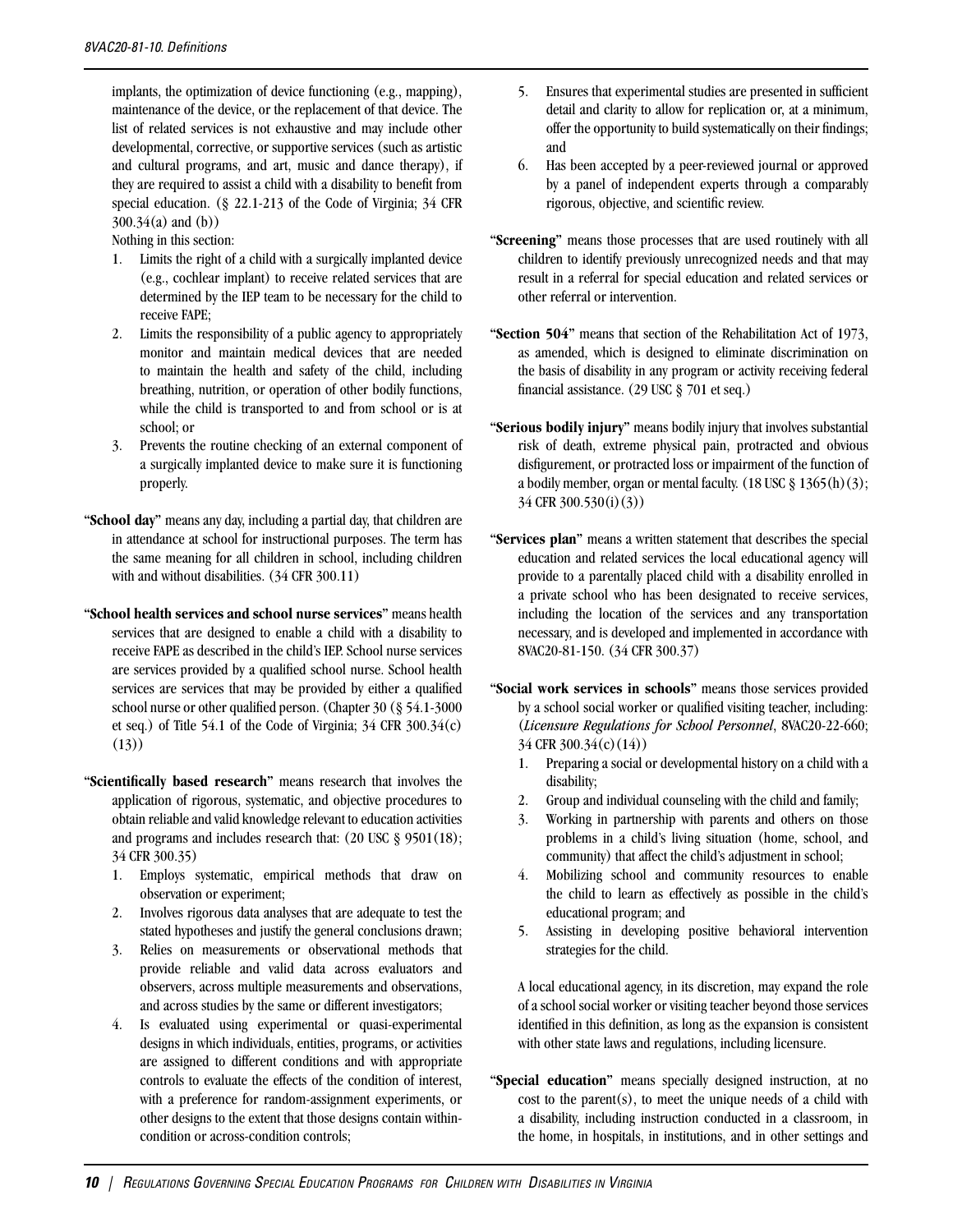instruction in physical education. The term includes each of the following if it meets the requirements of the definition of special education: (§ 22.1-213 of the Code of Virginia; 34 CFR 300.39)

- 1. Speech-language pathology services or any other related service, if the service is considered special education rather than a related service under state standards;
- 2. Vocational education; and
- 3. Travel training.
- **"Special education hearing officer"** has the same meaning as the term "impartial hearing officer" as that term is used in the Act and its federal implementing regulations.
- **"Specially designed instruction"** means adapting, as appropriate to the needs of an eligible child under this chapter, the content, methodology, or delivery of instruction: (34 CFR 300.39(b)(3))
	- 1. To address the unique needs of the child that result from the child's disability; and
	- 2. To ensure access of the child to the general curriculum, so that the child can meet the educational standards that apply to all children within the jurisdiction of the local educational agency.
- **"Specific learning disability"** means a disorder in one or more of the basic psychological processes involved in understanding or in using language, spoken or written, that may manifest itself in the imperfect ability to listen, think, speak, read, write, spell or to do mathematical calculations, including conditions such as perceptual disabilities, brain injury, minimal brain dysfunction, dyslexia, and developmental aphasia.

Specific learning disability does not include learning problems that are primarily the result of visual, hearing, or motor disabilities; of intellectual disabilities; of emotional disabilities; of environmental, cultural, or economic disadvantage. (§ 22.1-213 of the Code of Virginia; 34 CFR 300.8(c)(10))

Dyslexia is distinguished from other learning disabilities due to its weakness occurring at the phonological level. Dyslexia is a specific learning disability that is neurobiological in origin. It is characterized by difficulties with accurate and/or fluent word recognition and by poor spelling and decoding abilities. These difficulties typically result from a deficit in the phonological component of language that is often unexpected in relation to other cognitive abilities and the provision of effective classroom instruction. Secondary consequences may include problems in reading comprehension and reduced reading experience that can impede growth of vocabulary and background knowledge.

- **"Speech or language impairment"** means a communication disorder, such as stuttering, impaired articulation, expressive or receptive language impairment, or voice impairment that adversely affects a child's educational performance. (34 CFR 300.8(c)(11))
- **"Speech-language pathology services"** means the following: (34 CFR 300.34(c)(15))
- 1. Identification of children with speech or language impairments;
- 2. Diagnosis and appraisal of specific speech or language impairments;
- 3. Referral for medical or other professional attention necessary for the habilitation of speech or language impairments;
- 4. Provision of speech and language services for the habilitation or prevention of communicative impairments; and
- 5. Counseling and guidance of parents, children, and teachers regarding speech and language impairments.
- **"State assessment program"** means the state assessment program in Virginia under the Act that is the component of the state assessment system used for accountability.
- **"State educational agency"** means the Virginia Department of Education. (34 CFR 300.41)
- **"State-operated programs"** means programs that provide educational services to children and youth who reside in facilities according to the admissions policies and procedures of those facilities that are the responsibility of state boards, agencies, or institutions. (§§ 22.1-7, 22.1-340 and 22.1-345 of the Code of Virginia)
- **"Supplementary aids and services"** means aids, services, and other supports that are provided in general education classes or other education-related settings to enable children with disabilities to be educated with children without disabilities to the maximum extent appropriate in accordance with this chapter. (34 CFR 300.42)
- **"Surrogate parent"** means a person appointed in accordance with procedures set forth in this chapter to ensure that children are afforded the protection of procedural safeguards and the provision of a free appropriate public education. (34 CFR 300.519)
- **"Timely manner"** if used with reference to the requirement for National Instructional Materials Accessibility Standard means that the local educational agency shall take all reasonable steps to provide instructional materials in accessible formats to children with disabilities who need those instructional materials at the same time as other children receive instructional materials. (34 CFR 300.172(b)(4))
- **"Transition from Part C (Early Intervention Program for Infants and Toddlers with Disabilities) services"** means the steps identified in the Individualized Family Services Plan (IFSP) to be taken to support the transition of the child to: (34 CFR 300.124)
	- 1. Early childhood special education to the extent that those services are appropriate; or
	- 2. Other services that may be available, if appropriate.
- **"Transition services"** if used with reference to secondary transition means a coordinated set of activities for a student with a disability that is designed within a results-oriented process that: (34 CFR 300.43)
	- 1. Is focused on improving the academic and functional achievement of the child with a disability to facilitate the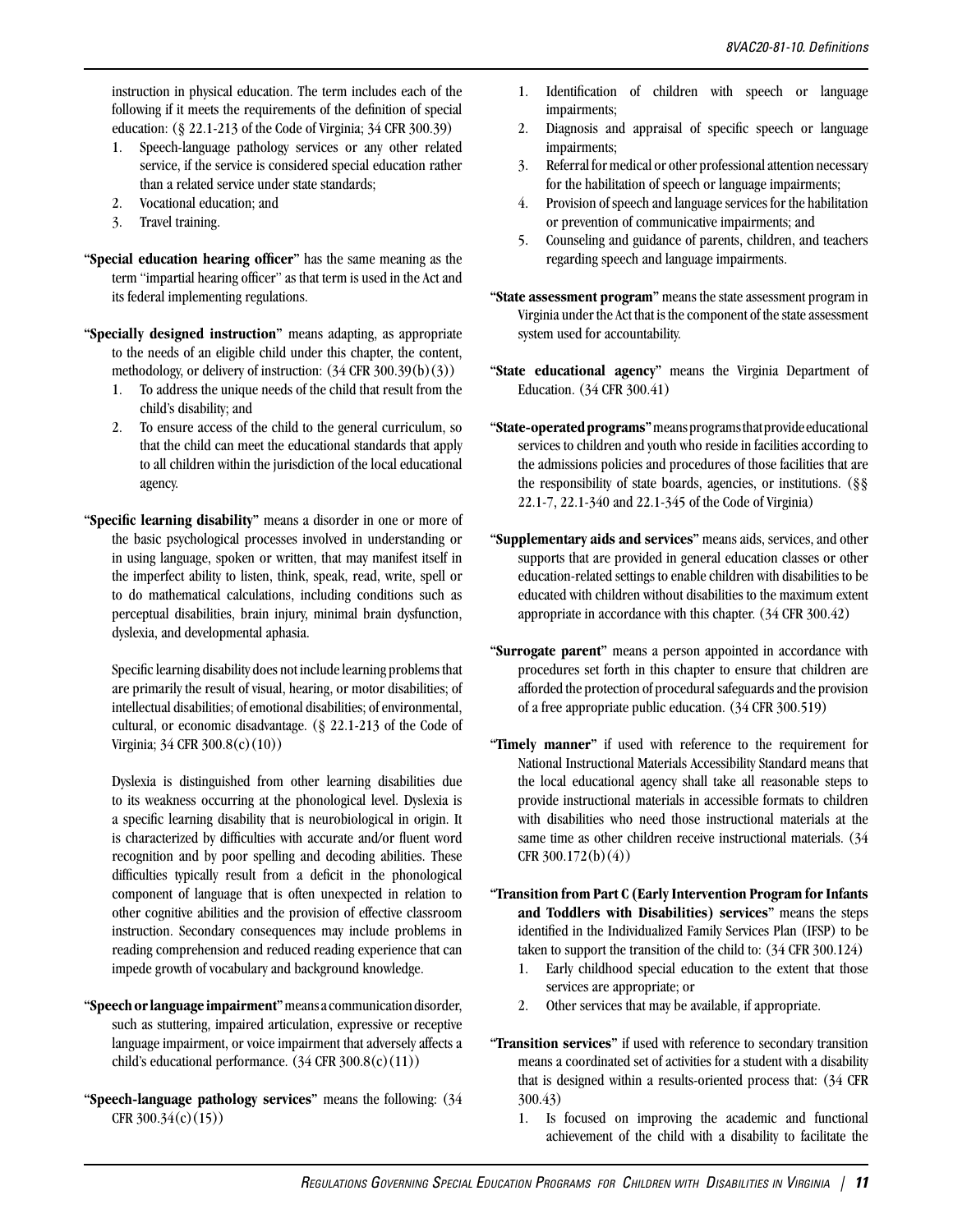child's movement from school to post-school activities, including postsecondary education, vocational education, integrated employment (including supported employment), continuing and adult education, adult services, independent living, or community participation.

2. Is based on the individual child's needs, taking into account the child's strengths, preferences, and interests and includes instruction, related services, community experiences, the development of employment and other post-school adult living objectives and, if appropriate, acquisition of daily living skills and functional vocational evaluation. Transition services for students with disabilities may be special education, if provided as specially designed instruction, or related services, if they are required to assist a student with a disability to benefit from special education.

**"Transportation"** includes: (34 CFR 300.34(c)(16))

- 1. Travel to and from school and between schools;
- 2. Travel in and around school buildings; and
- 3. Specialized equipment (such as special or adapted buses, lifts, and ramps), if required to provide special transportation for a child with a disability.
- **"Traumatic brain injury"** means an acquired injury to the brain caused by an external physical force, resulting in total or partial functional disability or psychosocial impairment, or both, that adversely affects a child's educational performance. Traumatic brain injury applies to open or closed head injuries resulting in impairments in one or more areas, such as cognition; language; memory; attention; reasoning; abstract thinking; judgment; problem-solving; sensory, perceptual, and motor abilities; psychosocial behavior; physical functions; information processing; and speech. Traumatic brain injury does not apply to brain injuries that are congenital or degenerative, or to brain injuries induced by birth trauma. (34 CFR 300.8(c)(12))
- **"Travel training"** means providing instruction, as appropriate, to children with significant cognitive disabilities, and any other children with disabilities who require this instruction, to enable them to: (34 CFR 300.39(b)(4))
	- 1. Develop an awareness of the environment in which they live; and
	- 2. Learn the skills necessary to move effectively and safely from place to place within that environment (e.g., in school, in the home, at work, and in the community).
- **"Universal design"** has the meaning given the term in § 3 of the Assistive Technology Act of 1998, as amended, 29 USC § 3002. The term "universal design" means a concept or philosophy for designing and delivering products and services that are usable by people with the widest possible range of functional capabilities, which include products and services that are directly usable (without requiring assistive technologies) and products and services that are made usable with assistive technologies. (34 CFR 300.44)
- **"Virginia School for the Deaf and the Blind at Staunton"** means the Virginia school under the operational control of the Virginia Board of Education. The Superintendent of Public Instruction shall approve the education programs of this school. (§ 22.1-346 of the Code of Virginia)
- **"Visual impairment including blindness"** means an impairment in vision that, even with correction, adversely affects a child's educational performance. The term includes both partial sight and blindness. (34 CFR 300.8(c)(13))
- **"Vocational education,"** for the purposes of special education, means organized educational programs that are directly related to the preparation of individuals for paid or unpaid employment or for additional preparation for a career not requiring a baccalaureate or advanced degree, and includes career and technical education.  $(34$  CFR 300.39(b)(5))
- **"Ward of the state"** means a child who, as determined by the state where the child resides is: (34 CFR 300.45)
	- 1. A foster child;
	- 2. A ward of the state; or
	- 3. In the custody of a public child welfare agency.

"Ward of the state" does not include a foster child who has a foster parent who meets the definition of a "parent."

**"Weapon"** means dangerous weapon under 18 USC § 930(g)(2). (34)  $CFR 530(i)(4)$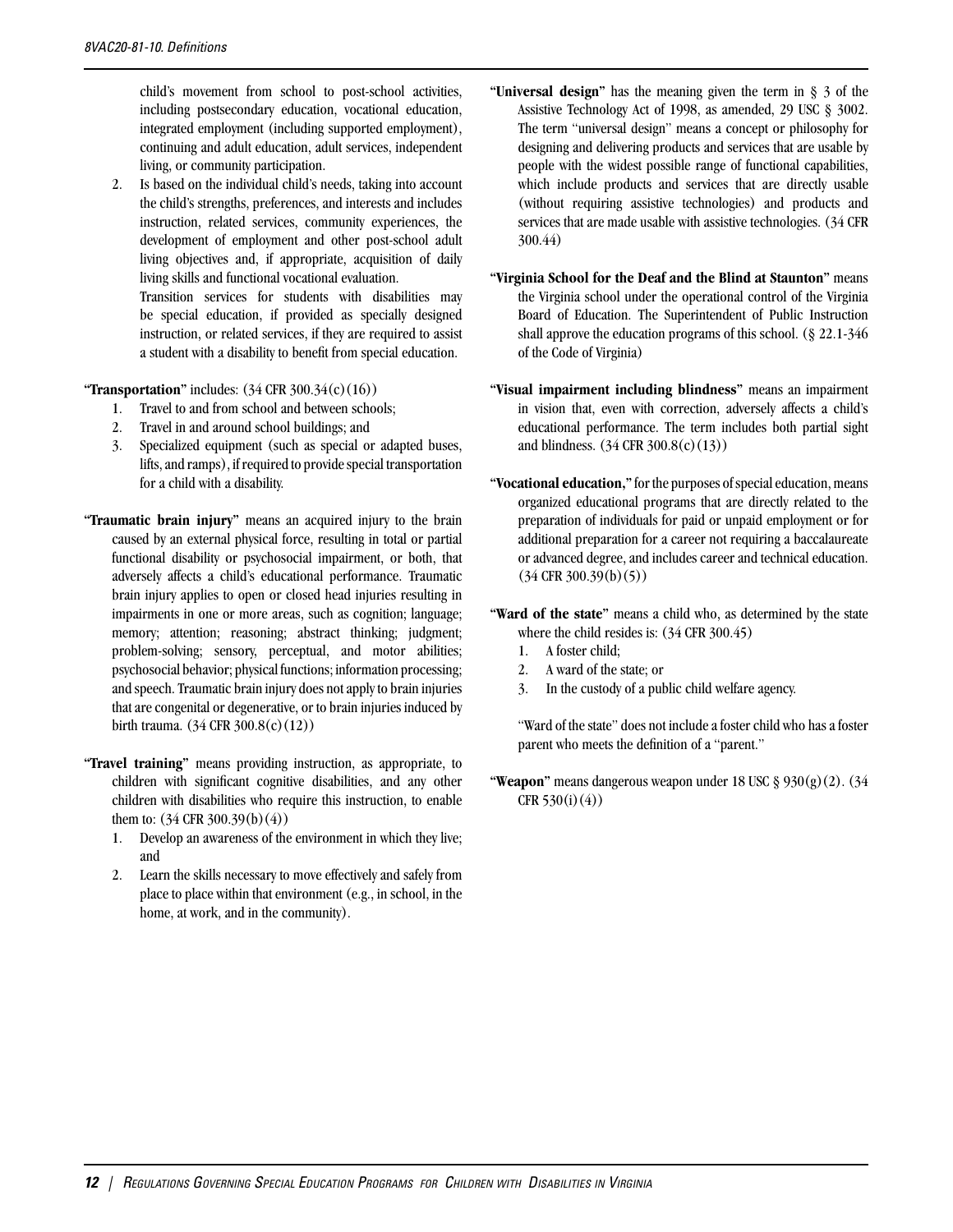

# **Responsibilities of the State Department of Education**

## <span id="page-17-0"></span>*8VAC20-81-20. Functions of the Virginia Department of Education.*

The Virginia Department of Education (state educational agency) shall perform the following functions:

- 1. Ensure that all children with disabilities, aged two to 21, inclusive, residing in Virginia have a right to a free appropriate public education, including, but not limited to, children with disabilities who: (34 CFR 300.2 and 34 CFR 300.101)
	- a. Are migrant;
	- b. Are homeless;
	- c. Have been suspended or expelled from school, in accordance with this chapter;
	- d. Are incarcerated in a state, regional, or local adult or juvenile correctional facility, with the exception of those provisions identified in 8VAC20-81-110 I;
	- e. Are receiving special education and related services, even though they have not failed or been retained in a course or grade, and are advancing from grade to grade;
	- f. Are in state-operated programs; or
	- g. Are in public charter schools in accordance with the Code of Virginia.
- 2. Except as provided in 8VAC20-81-170 E 4 b (3), ensure that each local school division develops an IEP for each child with a disability served by that local school division and that an IEP is developed for each child with a disability placed in a private school by a local school division or Comprehensive Services Act team. (34 CFR 300.112 and 34 CFR 300.300(b)  $(4)(ii)$
- 3. Review and submit to the Virginia Board of Education for approval a plan for the provision of special education and related services from each local educational agency responsible for providing educational services to children with disabilities. (§ 22.1-215 of the Code of Virginia; 34 CFR 300.200)
- 4. Ensure that each local educational agency includes all children with disabilities in all general Virginia Department of Education and divisionwide assessment programs, including assessments described in § 1111 of ESEA, with appropriate accommodations and alternate assessments where necessary and as indicated in their respective IEPs and in accordance with the provisions of the Act at  $\S 1412$ . (20 USC  $\S 1412(a)$ )  $(16)(A))$
- 5. Ensure that each local educational agency takes steps for its children with disabilities to have available to them the variety of educational programs and services available to nondisabled children in the areas served by the local educational agency, including art, music, industrial arts, consumer and homemaking education, and career and technical education. (34 CFR 300.110)
- 6. Ensure that each educational program for children with disabilities administered within Virginia: (34 CFR 300.149(a))
	- a. Is under the general supervision of the persons responsible for educational programs for children with disabilities in Virginia; and
	- b. Meets the educational standards of the Virginia Department of Education.

In carrying out these requirements with respect to homeless children, the requirements of Subtitle B of Title VII of the McKinney-Vento Homeless Assistance Act (42 USC § 11431 et seq.) are met.

- 7. Prior to the adoption of any policies and procedures to comply with the Act, or submitting a state plan in accordance with the Act, VDOE shall ensure that public hearings are convened, adequate notice of the hearings are provided, and an opportunity for comment is made available to the public, members of the state special education advisory committee, and private special education schools. (34 CFR 300.165)
- 8. Develop procedures for implementing state and federal laws and regulations pertaining to the education of children with disabilities. (§ 22.1-214 of the Code of Virginia; 34 CFR 300.199 and 34 CFR 300.129)
- 9. Assist local educational agencies and other participating state agencies in the implementation of state and federal laws and regulations pertaining to LRE requirements by: (34 CFR 300.119)
	- a. Ensuring that teachers and administrators are fully informed about their responsibilities for implementing LRE requirements; and
	- b. Providing them with technical assistance and training necessary to assist them in this effort.
- 10. Ensure that the requirements for LRE are implemented by each local educational agency. If there is evidence that a local educational agency's placements are inconsistent with LRE requirements, the Virginia Department of Education shall: (34 CFR 300.120)
	- a. Review the local educational agency's justification for its actions; and
	- b. Assist in planning and implementing any necessary corrective action.
- 11. Review and evaluate compliance of local educational agencies with state and federal laws and regulations pertaining to the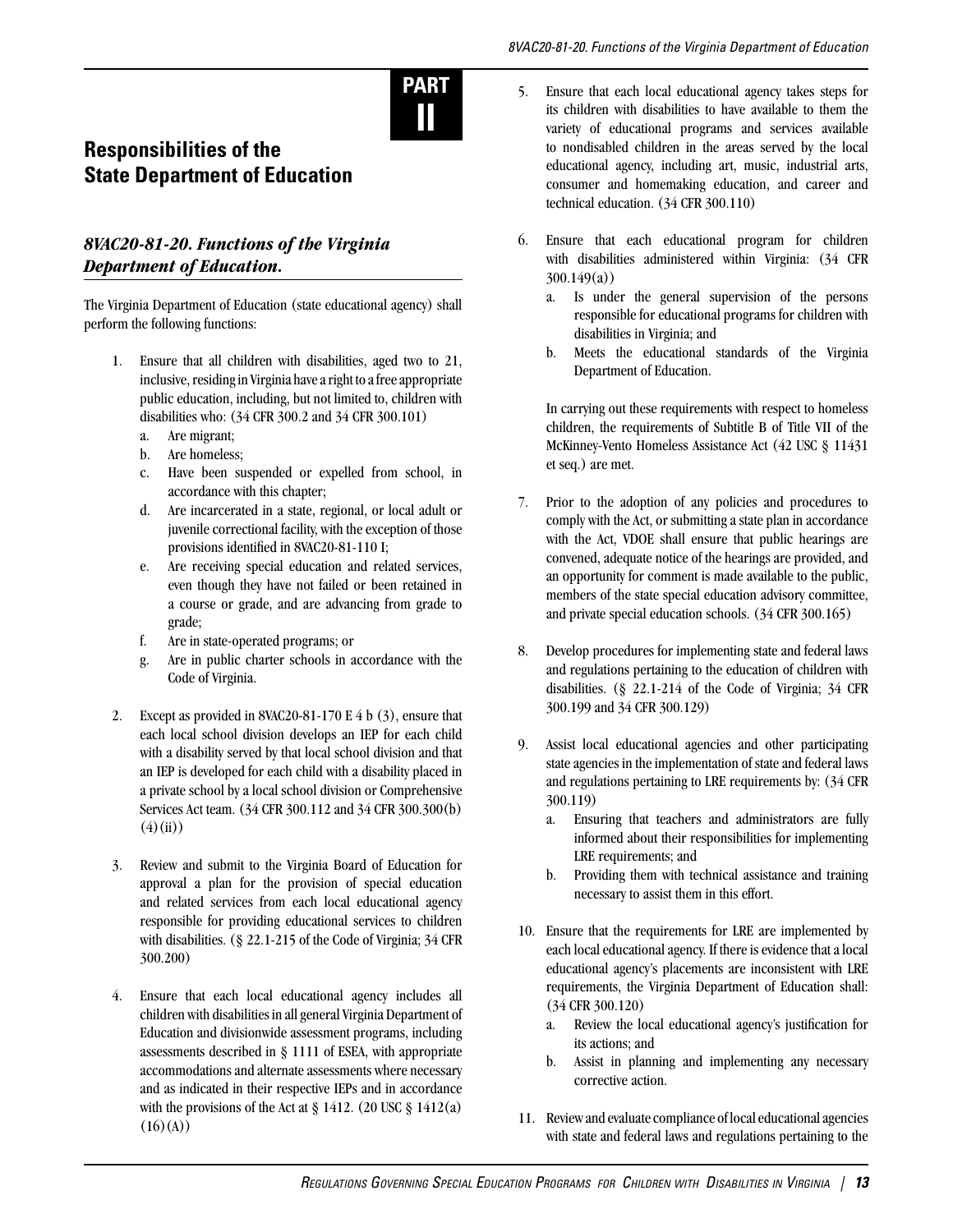education of children with disabilities and require corrective actions where needed. (34 CFR 300.149, 34 CFR 300.151 and 34 CFR 300.507)

- a. Administer a special education due process hearing system that provides procedures for training of special education hearing officers, evaluating special education hearing officers, and management and monitoring of hearings.
- b. Maintain and operate a complaint system that provides for the investigation and issuance of findings regarding alleged violations of the educational rights of parents or children with disabilities. Allegations may be made by public or private agencies, individuals or organizations.
- 12. Establish and implement a mediation process in accordance with the Act. (§ 22.1-214 of the Code of Virginia; 34 CFR 300.506)
- 13. Review and evaluate compliance of private nonsectarian special education schools that are licensed or have a certificate to operate in order to ensure that each child with a disability placed in the school by a local school division or Comprehensive Services Act team is provided special education and related services at no cost to the parent(s) in conformance with an IEP that meets the requirements of this chapter and meets the standards that apply to education provided by local educational agencies. (34 CFR 300.129, 34 CFR 300.146 and 34 CFR 300.147)
	- a. Monitor compliance through procedures such as written reports, on-site visits, and parent questionnaires;
	- b. Provide copies of all Virginia regulations and standards; and
	- c. Provide an opportunity for these schools to participate in the development and revision of Virginia's regulations that apply to them.
- 14. Review and evaluate compliance of the Virginia School for the Deaf and the Blind at Staunton to ensure that each child with a disability placed in the school by a local school division is provided special education and related services at no cost to the parent(s) in accordance with an IEP that meets the requirements of this chapter and meets the standards that apply to education provided by local educational agencies. (34 CFR 300.149)
- 15. Establish and maintain a state special education advisory committee composed of individuals involved in or concerned with the education of children with disabilities. (34 CFR 300.167 through 34 CFR 300.169)
	- a. Membership. The membership shall consist of individuals appointed by the Superintendent of Public Instruction or designee who are involved in, or concerned with, the education of children with disabilities. The majority shall be individuals with disabilities or parents of children with disabilities (ages birth through 26). Membership shall include one or

more of the following:

- (1) Parents of children with disabilities (ages birth through 26);
- (2) Individuals with disabilities;
- (3) Teachers;
- (4) Representatives of institutions of higher education that prepare special education and related services personnel;
- (5) State and local education officials, including officials who carry out activities under Subtitle B of Title VII of the McKinney-Vento Homeless Assistance Act (42 USC § 11431 et seq.);
- (6) Administrators of programs for children with disabilities;
- (7) Representatives of other state agencies involved in the financing or delivery of related services to children with disabilities;
- (8) Representatives of private schools and public charter schools;
- (9) At least one representative of a vocational, community, or business organization concerned with the provision of transition services to children with disabilities;
- (10) A representative from Virginia's juvenile and adult corrections agencies; and
- (11) A representative from Virginia's child welfare agency responsible for foster care.
- b. Duties. The state special education advisory committee shall:
	- (1) Advise the Virginia Department of Education and the Virginia Board of Education of unmet needs within the state in the education of children with disabilities;
	- (2) Comment publicly on any rules or regulations proposed by the Virginia Board of Education regarding the education of children with disabilities;
	- (3) Advise the Virginia Department of Education in developing evaluations and reporting on data to the U.S. Secretary of Education under the Act;
	- (4) Advise the Virginia Department of Education in developing corrective action plans to address findings identified in federal monitoring reports under the Act;
	- (5) Advise the Virginia Department of Education in developing and implementing policies relating to the coordination of services for children with disabilities; and
	- (6) Review the annual plan submitted in accordance with 8VAC20-81-230 B 2 submitted by stateoperated programs and the Virginia School for the Deaf and the Blind at Staunton.
- c. Procedures.
	- (1) The state special education advisory committee shall meet as often as necessary to conduct its business.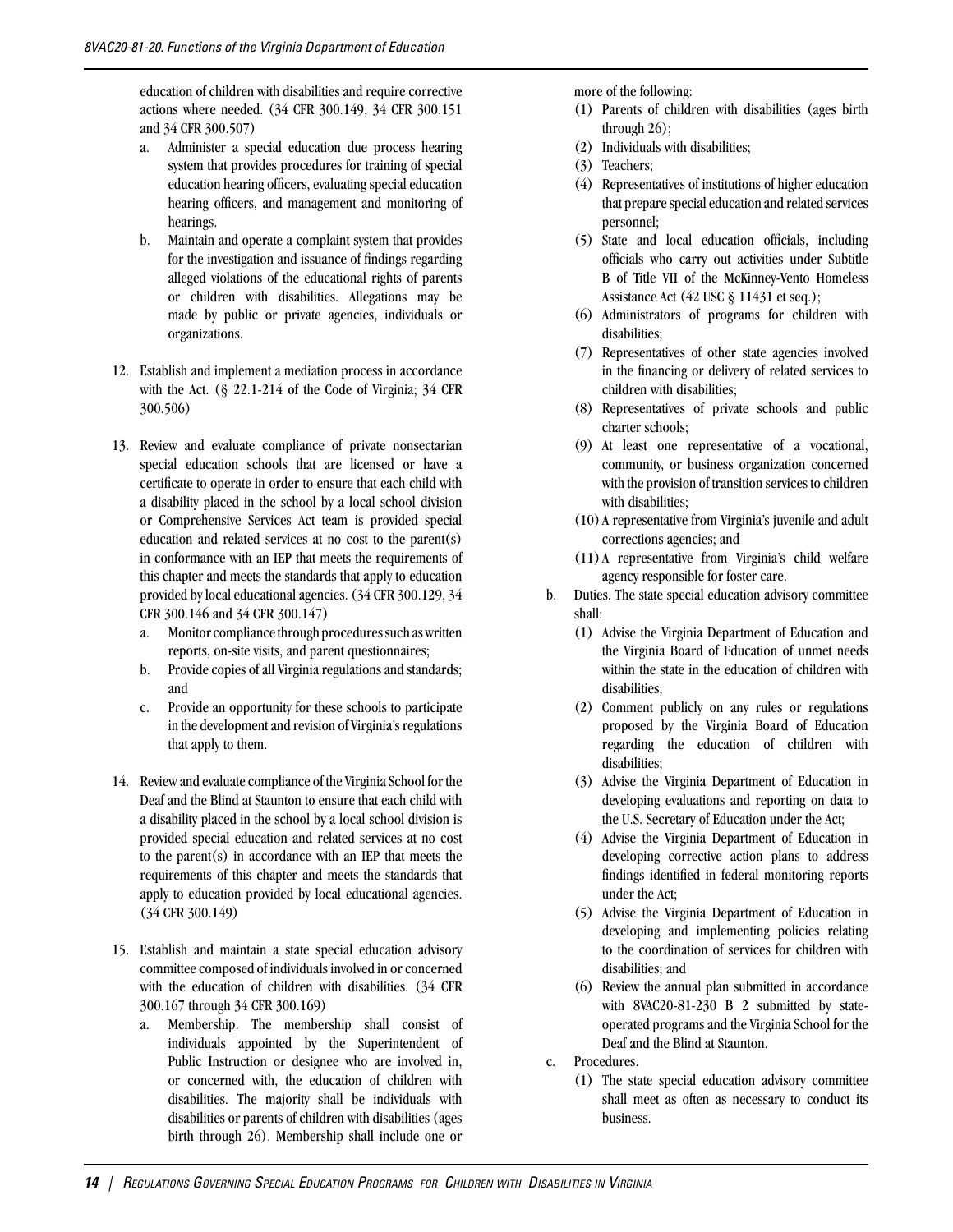- (2) By October 1 of each year, the state special education advisory committee shall submit an annual report of committee activities and suggestions to the Virginia Board of Education. The report shall be made available to the public in a manner consistent with other public reporting requirements of Part B of the Act.
- (3) Official minutes shall be kept on all committee meetings and shall be made available to the public on request.
- (4) All meetings and agenda items shall be publicly announced enough in advance of the meeting to afford interested parties a reasonable opportunity to attend, and meetings shall be open to the public.
- (5) Interpreters and other necessary accommodations shall be provided for advisory committee members or participants.
- (6) The advisory committee shall serve without compensation, but the Virginia Department of Education shall reimburse the committee for reasonable and necessary expenses for attending meetings and performing duties.
- 16. Provide a report annually to the state special education advisory committee on the Virginia Department of Education's dispute resolution systems, including information related to due process hearings and decisions. This report and due process hearing decisions, with all personally identifiable information deleted, are made available to the public on the Virginia Department of Education's Web site. (34 CFR 300.513(d))
- 17. Establish goals for the performance of children with disabilities that:  $(34 \text{ CFR } 300.157(a))$ 
	- a. Promote the purposes of the Act;
	- b. Are the same as Virginia's objectives for progress by children in its definition of adequate yearly progress, including Virginia's objectives for progress by children with disabilities, under  $\S$  1111(b)(2)(C) of the ESEA, 20 USC § 6311;
	- c. Address graduation rates and drop out rates, as well as such other factors as Virginia may determine; and
	- d. Are consistent, to the maximum extent appropriate, with any other goals and academic standards for children as established by Virginia.
- 18. Establish performance indicators Virginia will use to assess progress toward achieving the goals in subdivision 17 of this section, including measurable annual objectives for progress by children with disabilities under  $\S$  1111(b)(2)  $(C)(v)(II)(cc)$  of the ESEA, 20 USC § 6311. Annually report to the public and the United States Secretary of Education on the progress of children with disabilities in Virginia, toward meeting the goals described in subdivision 17 of this section, which may include elements of the reports required under § 1111(h) of the ESEA. (34 CFR 300.157(b) and (c))
- 19. Establish and maintain qualifications to ensure that personnel necessary to carry out the purposes of this chapter are appropriately and adequately prepared and trained, including that those personnel have the content knowledge and skills to serve children with disabilities. These requirements include: (34 CFR 300.156(a) through (d))
	- a. Related services personnel and paraprofessionals. The qualifications shall:
		- (1) Be consistent with any Virginia-approved or Virginia-recognized certification, licensing, registration, or other comparable requirements that apply to the professional discipline in which those personnel are providing special education or related services;
		- (2) Ensure that related services personnel who deliver services in their discipline or profession have not had certification or licensure requirements waived on an emergency, temporary, or provisional basis; and
		- (3) Allow paraprofessionals and assistants who are appropriately trained and supervised, in accordance with state law, regulation, or written policy, in meeting the requirements of this chapter to be used to assist in the provision of special education and related services to children with disabilities.
	- b. Ensuring that each person employed as a public school special education teacher in Virginia who teaches in an elementary school, middle school, or secondary school is highly qualified as a special education teacher by the deadline established in  $\S$  1119(a)(2) of the ESEA.
	- c. Requiring local educational agencies to take measurable steps to recruit, hire, train, and retain highly qualified personnel to provide special education and related services to children with disabilities.
- 20. Respond to complaints filed by a parent about staff qualifications as provided for under this chapter. Notwithstanding any other individual right of action that a parent or student may maintain under this chapter, nothing in this chapter shall be construed to create a right of action on behalf of an individual student or a class of students for the failure of the Virginia Department of Education or local educational agency employee to be highly qualified. (34 CFR 300.156(e))
- 21. Secure agreements with state agency heads regarding appropriate roles and responsibilities for the identification, evaluation, placement, and delivery of or payment for educational and related services in order to ensure that a free appropriate public education is provided to all children with disabilities. The agreements shall address financial responsibility for each nonpublic educational agency for the provision of services. The agreements shall include procedures for resolving interagency disputes and for securing reimbursement from other agencies, including procedures under which local educational agencies may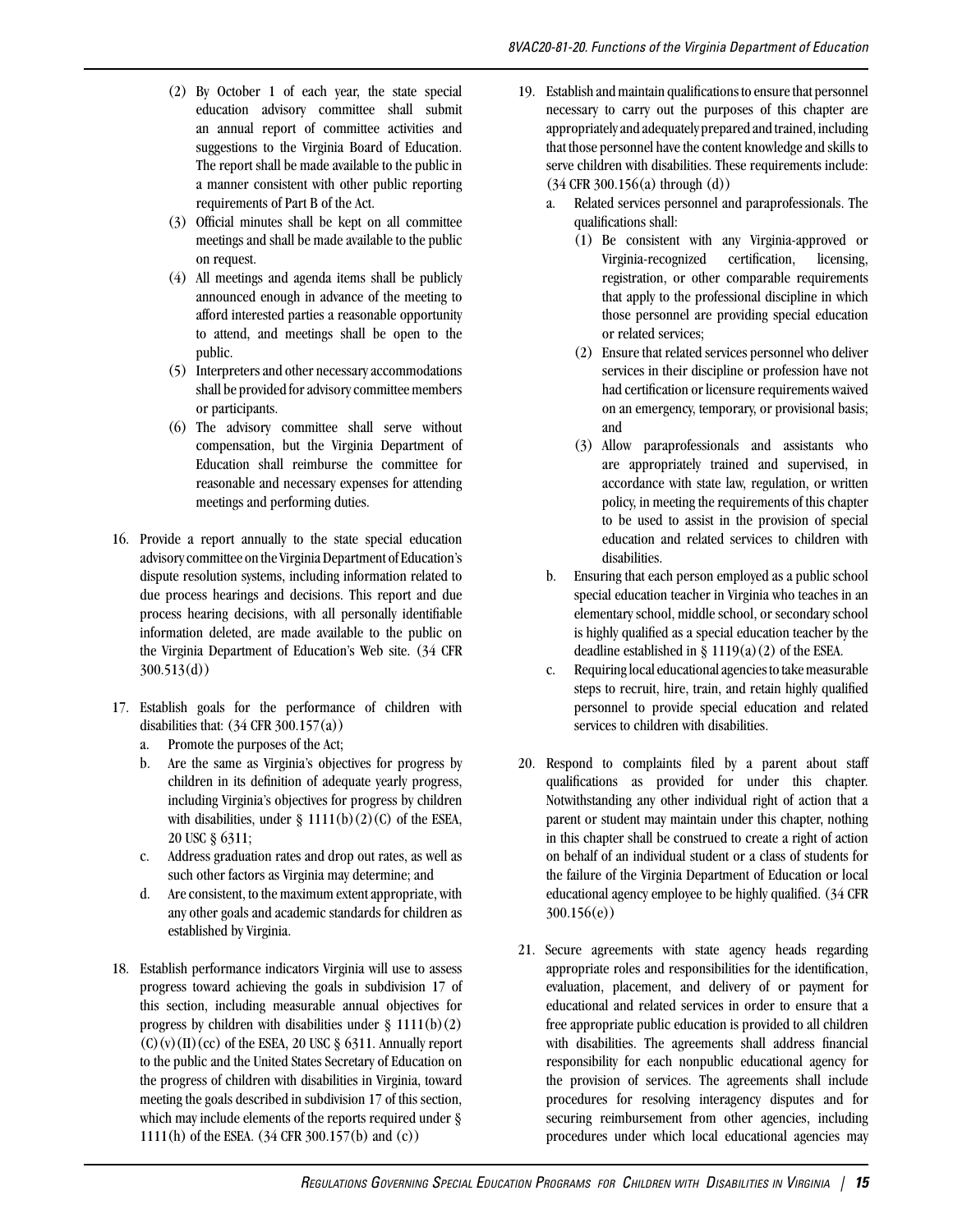initiate proceedings. (34 CFR 300.154)

- 22. Disburse the appropriated funds for the education of children with disabilities in Virginia to local school divisions and state-operated programs that are in compliance with state and federal laws and regulations pertaining to the education of children with disabilities. (34 CFR 300.705 and 34 CFR 300.816)
- 23. Ensure that a practical method is developed and implemented to determine which children, including children with disabilities who are homeless or are wards of the state, are currently receiving needed special education and related services. Report and certify annually to the United States Department of Education the number of children with disabilities in local educational agencies who are receiving special education and related services on a date between October 1 and December 1 of each year determined by the Superintendent of Public Instruction or designee. The annual report of children served shall meet the provisions of 34 CFR 300.641 through 34 CFR 300.645. (34 CFR 300.111 and 34 CFR 300.640)
- 24. Ensure that a practical method is developed and implemented to determine if significant disproportionality based on race and ethnicity is occurring in the local educational agencies. This method shall include the collection and examination of data with respect to:  $(34 \text{ CFR } 300.646(a)$  and  $34 \text{ CFR }$ 300.173)
	- a. The identification of children as children with disabilities, including the identification of children as children with disabilities in accordance with a particular impairment described in 8VAC20-81-10, "Child with a disability";
	- b. The placement in particular educational settings of these children; and
	- c. The incidence, duration, and type of disciplinary actions, including suspensions and expulsions.
- 25. Ensure that in the case of the determination of significant disproportionality, as outlined in subdivision 24 of this section, the Virginia Department of Education shall: (34 CFR 300.646(b))
	- a. Review and, if appropriate, provide for the revision of the policies, procedures, and practices used by the local educational agency in the identification or placement to ensure that the policies, procedures, and practices comply with the requirements of this chapter;
	- b. Require any local educational agency determined to have a significant disproportionality to reserve the maximum amount of funds under this chapter to provide comprehensive coordinated early intervening services to serve children in the local educational agency, particularly, but not exclusively, children in those groups that were significantly overidentified; and
	- c. Require the local educational agency to publicly report on the revision of policies, practices, and procedures

addressing the disproportionality.

- 26. Establish procedures designed to fully inform parents and children with disabilities of educational rights and due process procedures, and ensure that each local educational agency is informed of its responsibility for ensuring effective implementation of procedural safeguards for the children with disabilities served by that local educational agency. (34 CFR 300.121 and 34 CFR 300.150)
- 27. Ensure that requirements regarding use of public or private insurance to pay for services required under this chapter are met. (34 CFR 300.154(d) and (e))
- 28. Ensure that if the Virginia Department of Education provides direct services to children with disabilities, it complies with state and federal requirements as if it is a local educational agency and uses federal funds under Part B of the Act to provide services. (34 CFR 300.175)
	- a. The Virginia Department of Education may use payments that would otherwise have been available to a local educational agency under Part B of the Act to provide special education services directly to children with disabilities residing in the local school division or served by a state-operated program in accordance with the conditions of the excess cost requirements as outlined in 8VAC20-81-260.
	- b. The Virginia Department of Education may provide special education and related services in the manner and at the location it considers appropriate, consistent with least restrictive environment requirements.
- 29. Ensure that children who participate in early intervention services assisted under Part C of the Act and who will participate in preschool programs assisted under Part B of the Act experience a smooth and effective transition to early childhood special education programs in a manner consistent with the Virginia Part C lead agency's early intervention policies and procedures as follows: (34 CFR 300.124)
	- a. For those children who at age two (on or before September 30) are found eligible for Part B early childhood special education programs, IEPs are developed and implemented for those children; and
	- b. The local educational agency will participate in transition planning conferences arranged by the designated local Part C early intervention agency.
- 30. Ensure the protection of the confidentiality of any personally identifiable information collected, maintained, or used under Part B of the Act. This shall include notice to fully inform parents about the confidentiality of information as specified in 34 CFR 300.612, and policies and procedures that are used in the event that parents refuse to provide consent for disclosure of education records. These policies and procedures shall comply with the provisions of 34 CFR 300.612 through 34 CFR 300.626. (34 CFR 300.123 and 34 CFR 300.610)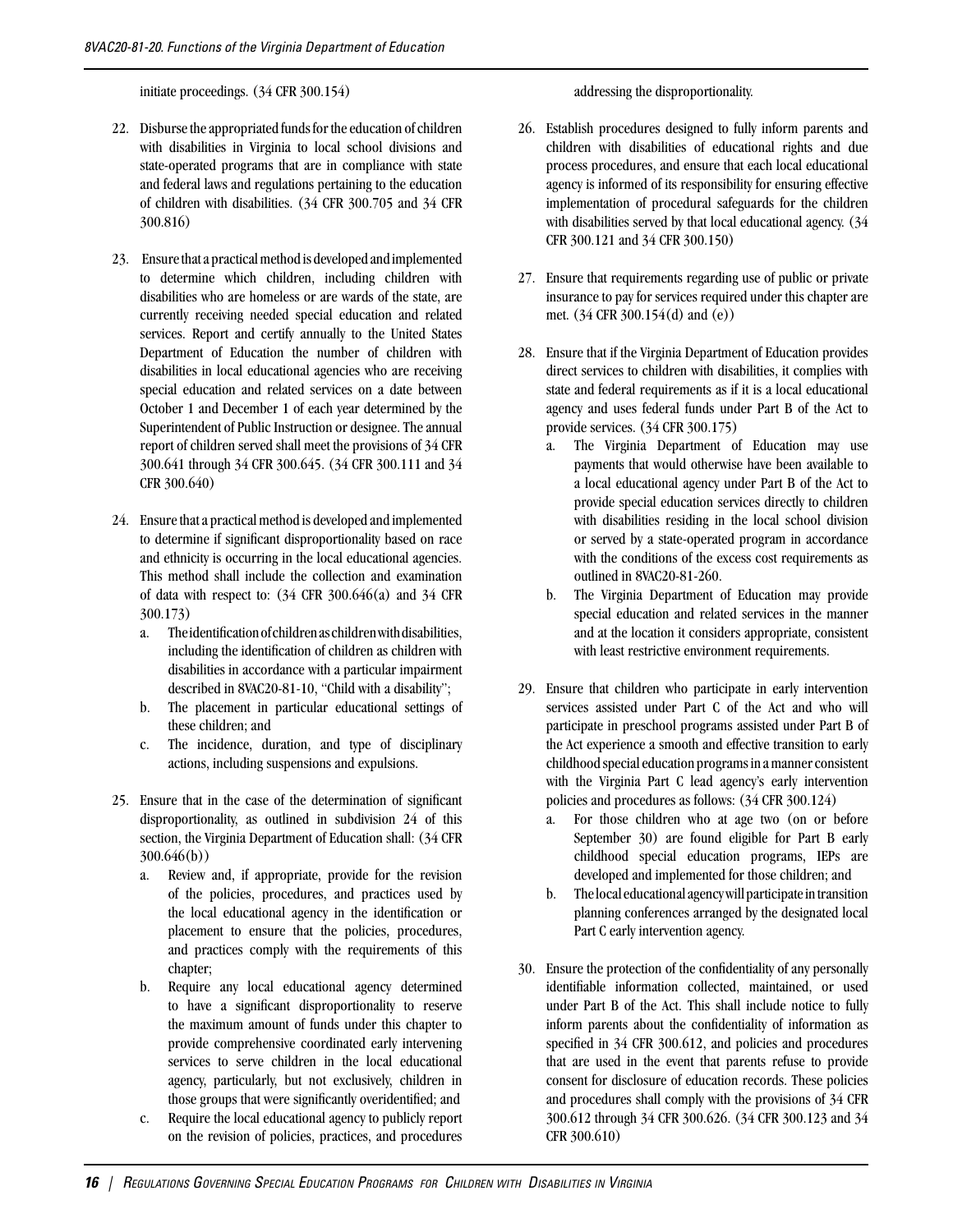- 31. Ensure that a practical method is developed and implemented to: (34 CFR 300.170)
	- a. Examine data, including data disaggregated by race and ethnicity, to determine if significant discrepancies occur in the rate of long-term suspensions and expulsions with children with disabilities:
		- (1) Among local educational agencies in Virginia; or
		- (2) Compared to the rates for nondisabled children within the local school division.
	- b. Review discrepancies and, if appropriate, require the local educational agency to revise its policies, procedures, and practices relating to the development and implementation of IEPs, the use of positive behavioral interventions and supports, and procedural safeguards, to ensure that these policies, procedures, and practices comply with the Act.
- 32. Adopt the National Instructional Materials Accessibility Standard for the purposes of providing instructional materials to blind persons or other persons with print disabilities. (34 CFR 300.172)
	- a. Ensure that local educational agencies take all reasonable steps to provide instructional materials in accessible formats to children with disabilities who need those instructional materials at the same time as other children receive instructional materials; and
	- b. In carrying out the provisions of this subsection, to the maximum extent possible, work collaboratively with the state agency responsible for assistive technology programs.
- 33. Prohibit the Virginia Department of Education and local educational agency personnel from requiring parents to obtain a prescription for substances identified under Schedule I, II, III, IV, or V in  $\S$  202(c) of the Controlled Substances Act (21 USC  $\S$  812(c)) for a child as a condition of attending school, receiving an evaluation under this chapter, or receiving services under this chapter. (34 CFR 300.174(a))
- 34. Monitor, enforce, and provide technical assistance regarding the implementation of the requirements under the Act. These actions include: (34 CFR 300.600 through 34 CFR 300.609; 34 CFR 300.640 through 34 CFR 300.645; 34 CFR 300.149(b) and 34 CFR 300.165(b))
	- a. Providing the Secretary of Education state performance reports and data collections in accordance with the provisions of 34 CFR 300.600 through 34 CFR 300.602.
	- b. Taking appropriate enforcement and technical assistance measures to assist local educational agencies in complying with the provisions of the Act in accordance with the provisions of 34 CFR 300.600 through 34 CFR 300.602 and 34 CFR 300.608.
- c. Establishing that the focus of Virginia's monitoring activities is on:
	- (1) Improving educational results and functional outcomes for all children with disabilities; and
	- (2) Ensuring that public agencies meet the program requirements under Part B of the Act, with a particular emphasis on those requirements that are most closely related to improving educational results for children with disabilities.
- d. Using quantifiable indicators and such qualitative indicators as are needed to adequately measure performance in the priority areas identified in 34 CFR 300.600(d), and the indicators established by the U.S. Secretary of Education for the state performance plans.
- e. Using the targets established in Virginia's performance plan and the priority areas described in 34 CFR 300.600(d) to analyze the performance of each local educational agency.
- f. Following all the reporting requirements under 34 CFR 300.602(b).
- g. Notifying the public of the pendency of an enforcement action taken by the U.S. Department of Education pursuant to 34 CFR 300.604.
- h. Prohibiting the local educational agency from reducing the local educational agency's maintenance of effort under 34 CFR 300.203 for any fiscal year if the Virginia Department of Education determines that a local educational agency is not meeting the requirements of Part B of the Act, including the targets in Virginia's state performance plan.
- 35. Ensure each recipient of assistance under Part B of the Act makes positive efforts to employ, and advance in employment, qualified individuals with disabilities in programs assisted under Part B of the Act. (34 CFR 300.177(b))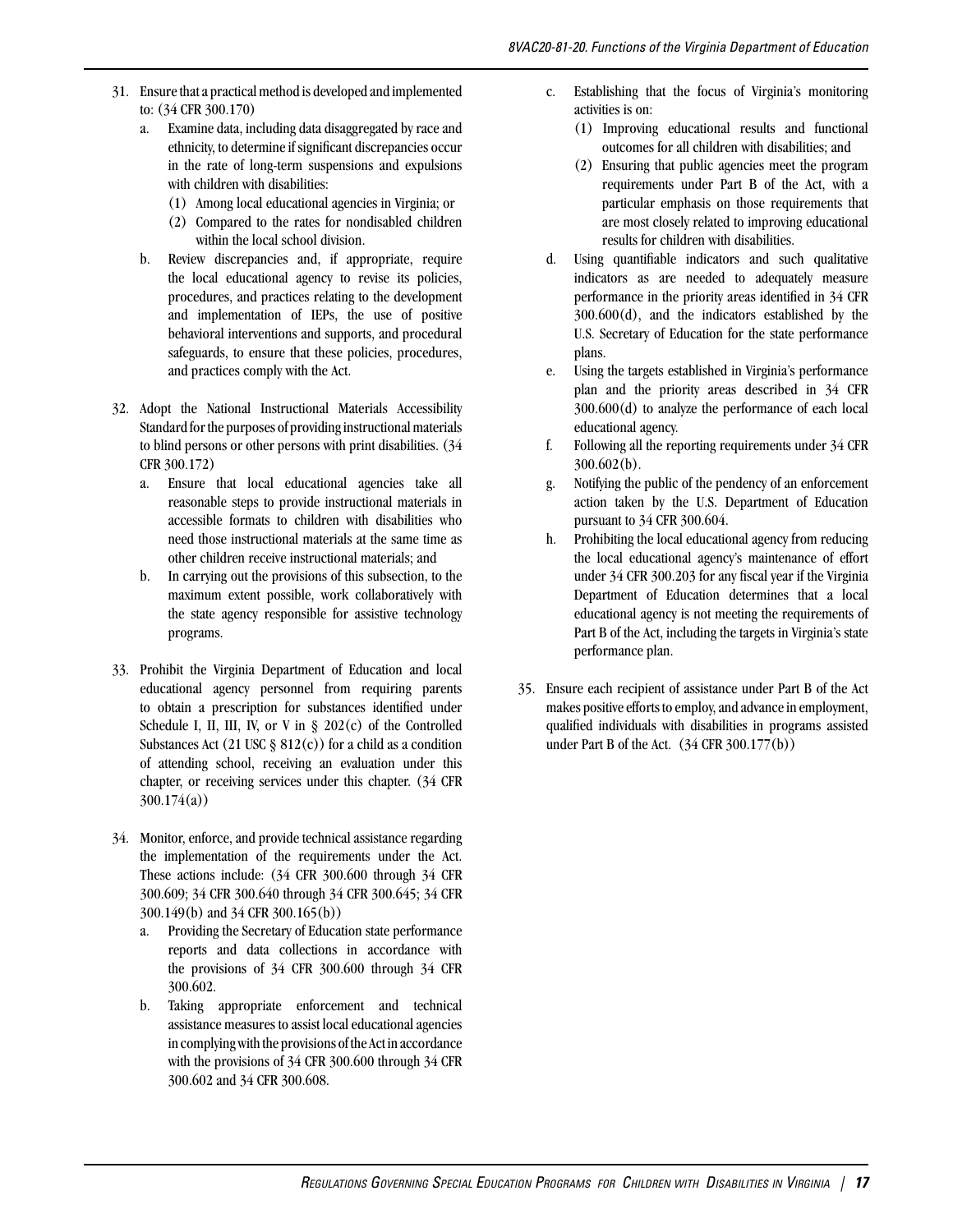

## **Responsibilities of Local School Divisions and State-Operated Programs**

### <span id="page-22-0"></span>*8VAC20-81-30. Responsibility of local school divisions and state-operated programs.*

- A. The requirements set forth in this chapter are applicable to local school divisions and state-operated programs providing education and related services for children with disabilities and are developed in accordance with state and federal laws and regulations.
- B. Each local school division shall ensure that all children with disabilities aged two to 21, inclusive, residing in that school division have a right to a free appropriate public education. (§ 22.1-214 of the Code of Virginia; 34 CFR 300.2, 34 CFR 300.101, 34 CFR 300.124 and 34 CFR 300.209)

The children include:

- 1. Children with disabilities who are migrant;
- 2. Children with disabilities who are homeless, in accordance with the provisions of the McKinney-Vento Homeless Assistance Act (42 USC § 11431 et seq.);
- 3. Children with disabilities who are in need of special education and related services, even though the child has not failed or been retained in a course or grade, and is advancing from grade to grade;
- 4. Children with disabilities who are served in a public nonprofit charter school;
- 5. Children with disabilities who have been suspended or expelled from school;
- 6. Children with disabilities who are incarcerated for 10 or more days in a regional or local jail in its jurisdiction, with the exception of those additional provisions identified in 8VAC20-81-110 I;
- 7. Children with disabilities who are residents of the school division and who are on house arrest, as ordered by a court of competent jurisdiction;
- 8. Children with disabilities who are in foster care and residents of Virginia;
- 9. Children with disabilities who are placed for noneducational reasons; and
- 10. Children with disabilities regardless of citizenship or immigration status.
- C. Every child with a disability is deemed to reside in a school division when (§ 22.1-3 of the Code of Virginia):
	- 1. The child is living with a biological parent whose parental rights have not been terminated.
	- 2. The child is living with an adoptive parent.
	- 3. The child is living with an individual:
		- a. Other than the custodial parent but who is defined as a parent in § 22.1-1 of the Code of Virginia, not solely for school purposes; and
		- b. Pursuant to a special power of attorney executed under 10 USC § 1044b by the custodial parent while such custodial parent is deployed outside the United States as a member of the Virginia National Guard or as a member of the United States Armed Forces.
	- 4. The parent(s) of the child is deceased and the child is living with a person in loco parentis who resides within the school division.
	- 5. The parents of the child are unable to care for him and he is living, not solely for school purposes, with another person who resides in the school division and is either:
		- a. The court-appointed guardian, or has legal custody; or
		- b. Acting in loco parentis pursuant to placement of the child by a person or entity authorized to do so under § 63.2-900 of the Code of Virginia.
	- 6. The child is living in the school division not solely for school purposes, as an emancipated minor pursuant to the provisions of § 16.1-334 of the Code of Virginia.
	- 7. The child is living in the school division not solely for school purposes, as a validly married minor who has not pursued emancipation under § 16.1-333 of the Code of Virginia but who asserts implied emancipation based on the minor's marriage record.
	- 8. The child is in foster care and a resident of Virginia, but not a resident of the school division, under the following conditions: (§ 22.1-215 of the Code of Virginia)
		- a. The child has been placed in foster care or other custodial care within the geographical boundaries of the school division, placed by a Virginia agency, whether state or local, that is authorized by the Code of Virginia to place children; or
		- b. The child has been placed, not solely for school purposes, in a child-caring institution or group home licensed under the provisions of Chapter 17 (§ 63.2- 1700 et seq.) of Title 63.2 of the Code of Virginia that is located within the geographical boundaries of the school division.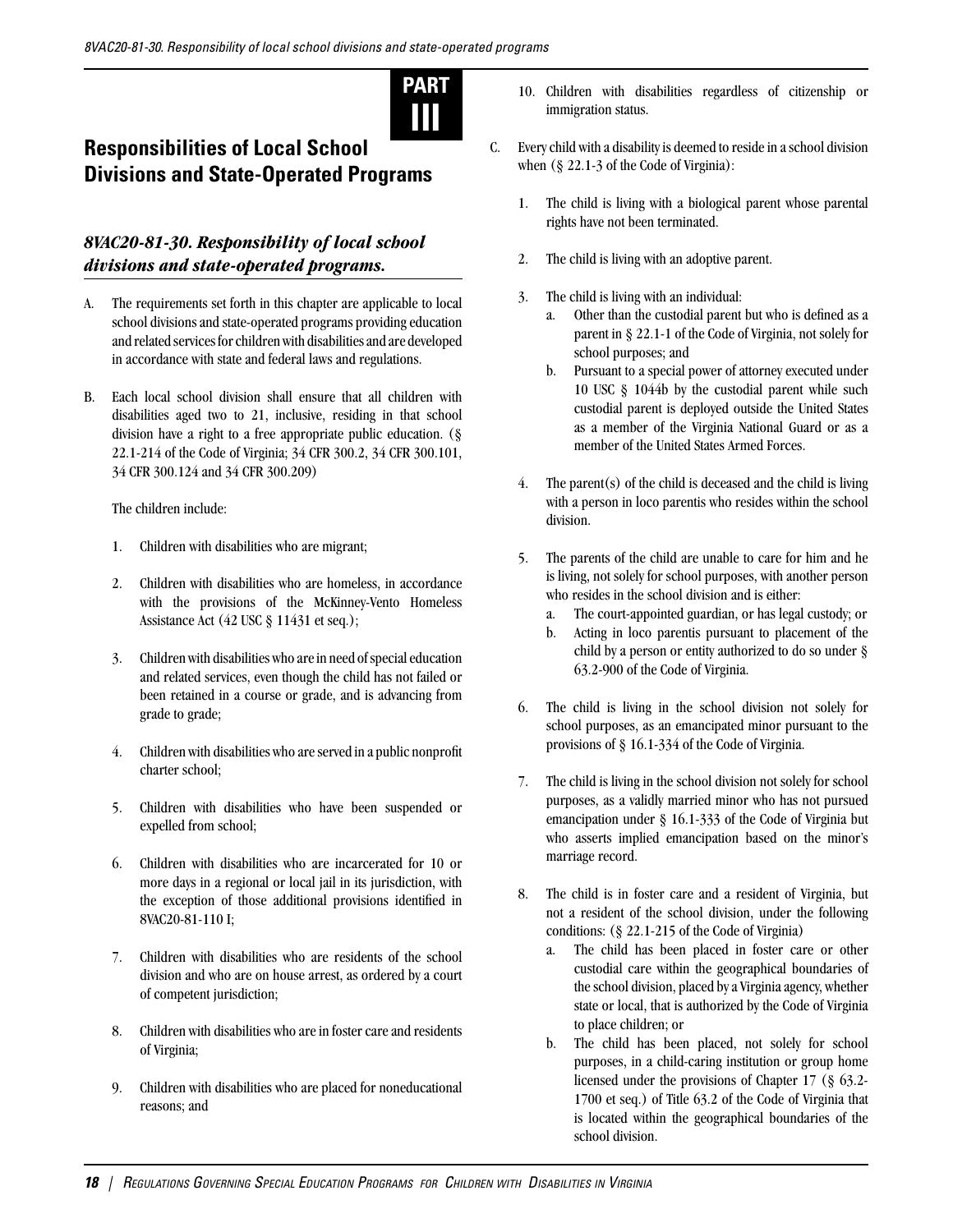- 9. The child is in foster care and a resident of Virginia, and a resident of the school division, under the provisions of subdivision 8 of this subsection.
- D. If a child with a disability is living with the parent in the residence of the local school division, the local school division is responsible for ensuring that the child receives a free appropriate public education even if the enrollment requirements for the child are not completed within a reasonable period of the parents' request to enroll the child. (34 CFR 300.101)
- E. Requirements for children with disabilities who are placed for noneducational reasons:
	- 1. The local school division that is part of the Comprehensive Services Act team that places the child in a private residential placement for noneducational reasons shall ensure that the child's IEP team develops an IEP appropriate for the child's needs while the child is in the residential placement.
	- 2. If a child in foster care is placed in a local school division of nonresidence and the IEP team of the local school division of nonresidence where the child is placed determines that the child needs to be placed in a private day or residential special education facility for educational reasons, the responsibility for a free appropriate public education transfers to the local school division where the Virginia placing agency is located and is a participant in the community policy and management team of that local school division that has responsibility for the child under the Comprehensive Services Act (Chapter 52 (§ 2.2-5200 et seq.) of Title 2.2 of the Code of Virginia).
	- 3. If placed in a nursing facility, a long stay hospital, or an intermediate care facility for people with intellectual disabilities under funding from the Virginia Department of Medical Assistance Services, the child is a resident of the division where the parent(s) resides.
	- 4. If placed in a group home by a community services board, a court service unit, or a court of competent jurisdiction, the child is a resident of the division where the parent(s) resides.
	- 5. If the child is aged 18 or older and placed in a nursing facility, a long stay hospital, or an intermediate care facility for people with intellectual disabilities under funding from the Virginia Department of Medical Assistance Services, and who has been declared legally incompetent or legally incapacitated by a court of competent jurisdiction and for whom the court has appointed a guardian to make decisions, the adult child is a resident of the division where the guardian resides.
	- 6. If the child is aged 18 or older and placed in a group home by a community services board and has been declared legally incompetent or legally incapacitated by a court of competent jurisdiction and for whom the court has appointed a guardian to make decisions, the adult child is a resident of the division

where the guardian resides.

- 7. If the child is aged 18 or older, who has not been declared legally incompetent or legally incapacitated by a court of competent jurisdiction and for whom the court has not appointed a guardian to make decisions, the adult child's residence is the fixed home to which the adult child will return following the child's return from a facility and at which the adult child intends to stay. No adult child shall have more than one residence at a time.
- 8. If the child is aged 18 or older, who has been declared legally incompetent or legally incapacitated by a court of competent jurisdiction and for whom the court has appointed a guardian to make decisions, the adult child is a resident of the division where the guardian resides.
- 9. If placed in a sponsored residential home, licensed in accordance with 12VAC35-105, the child is a resident of the division where the parent(s) resides.
- F. If there is a dispute between local school divisions regarding the parent's or legal guardian's residence, the local school division of the parent's or legal guardian's last known place of residence is responsible until such dispute is resolved or the parent's or legal guardian's residence is established in another local school division.
- G. If there is dispute between the parent or legal guardian of a child with a disability and the local school division regarding residency, the local school division of where the child is last enrolled remains responsible for providing the child with a free appropriate public education until resolution of the dispute.
- H. Each state-operated program shall ensure that the requirements in this chapter are applied to children with disabilities, aged two to 21, inclusive, in that institution. (§ 22.1-7 of the Code of Virginia)
	- 1. For children with disabilities who are placed in a stateoperated program as a long-term placement, the local educational agency of the parent's residence remains responsible for ensuring that the child receives a free appropriate public education.
	- 2. The state-operated program shall ensure that the local educational agency of the parent's residence is advised of the child's admission, status, and meetings associated with the child receiving a free appropriate public education.
- I. Children with disabilities who are not residents of Virginia but are living temporarily with adults who do not otherwise meet the definition of parent(s) residing within a school division may, in the discretion of the local school board's policies and procedures, be admitted to the public schools of the school division for special education and related services. Tuition charges associated with this admittance are subject to the provisions of § 22.1-5 of the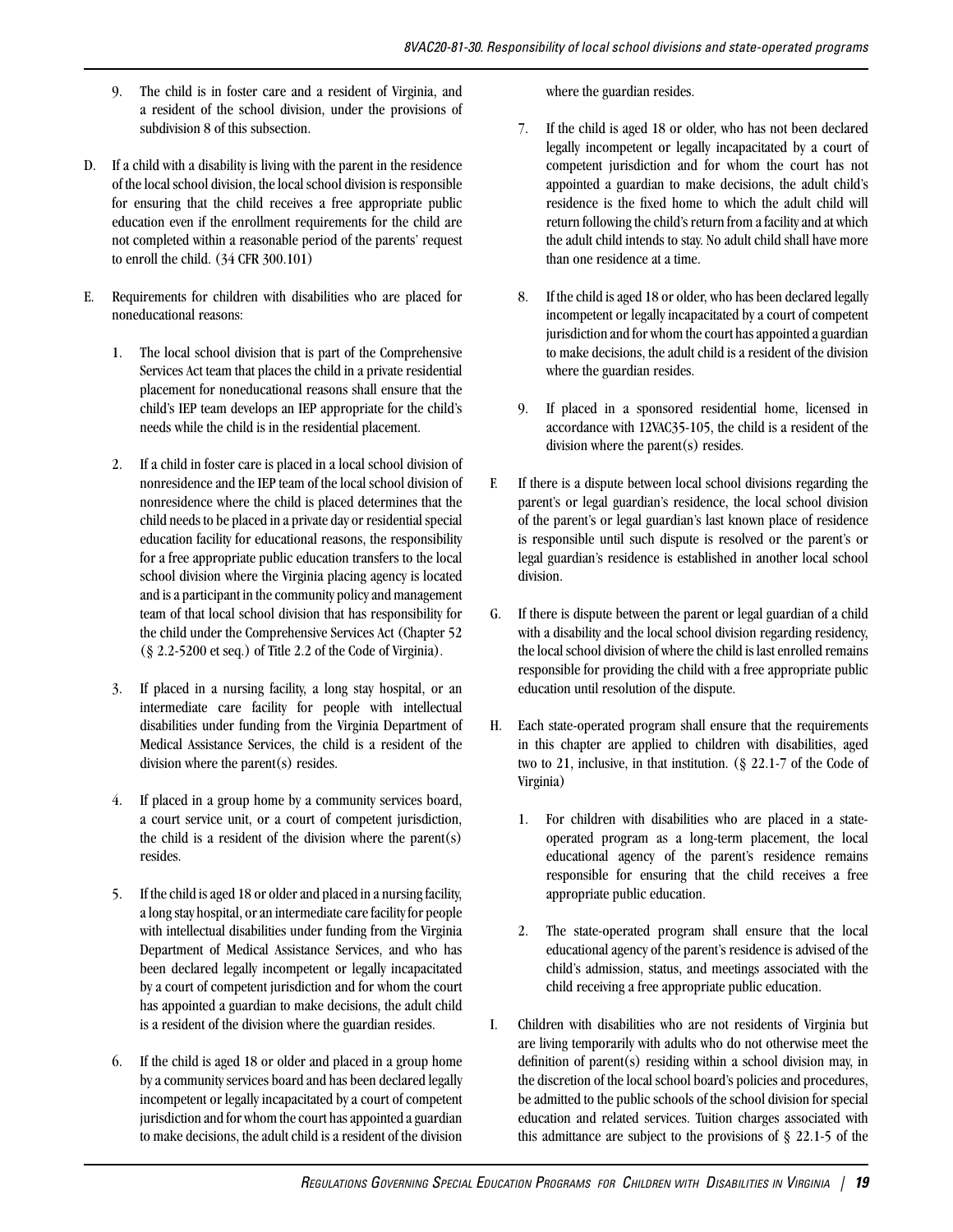Code of Virginia.

## <span id="page-24-0"></span>*8VAC20-81-40. Special education staffing requirements.*

- A. School age programs. The following specifies the staffing patterns for special education services for school age (five to 21, inclusive) children, in addition to the Standards of Quality (§ 22.1.253.13:2 of the Code of Virginia) and Regulations Establishing Standards for Accrediting Public Schools in Virginia (8VAC20-131-240).
	- 1. Staffing shall be in accordance with the requirements of 8VAC20-81-340 in the following settings.
		- a. Students with disabilities shall be instructed with students without disabilities in general education settings and classrooms, as appropriate, and in accordance with the Individualized Education Program (IEP). The service level, Level I or II, is based on the amount of time the student receives special education.
		- b. When children with disabilities are removed from the general education setting and classroom to provide instruction, special education and related services, they may receive services with children with the same disability or with children with different disabilities.
	- 2. Personnel assignment.
		- a. Each student shall receive special education services from special education personnel assigned in accordance with the Virginia Licensure Regulations for School Personnel (8VAC20-22).
		- b. Special education teachers who are the teachers of record shall be highly qualified.
		- c. General education qualified personnel who are knowledgeable about the students and their special education, may implement special education services in collaboration with special education personnel.
		- d. Special education services include those services provided directly to the student and those provided indirectly.
	- 3. Caseload standards.
		- a. The maximum instructional caseloads for special education teachers and speech-language pathologists, for which public schools receive state funds in accordance with the Virginia Appropriation Act are listed in 8VAC20-81-340. Special education services for children with visual impairments are established, maintained, and operated jointly by the local school board and the Virginia Department for the Blind and Vision Impaired.
		- b. If children with disabilities in a single building receive academic content area instruction from multiple special education teachers, the teachers' caseloads shall be determined by using a building average.
			- (1) A building average is computed by dividing the total weights (found in 8VAC20-81-340) for all children served in this fashion by the number of

special education teachers providing services. Any itinerant teacher shall be counted according to the amount of time the teacher spends in the school. Subdivision 3 d of this subsection applies for any teacher assigned to administrative duties or to providing services to children who do not have disabilities.

- (2) The building average shall not exceed 20 points if services are provided to students receiving Level I services and to children receiving Level II services. The building average shall not exceed 24 points if services are provided only to children receiving Level I services.
- (3) No more than 14 children shall be assigned to a single class period if there are similar achievement levels and one subject area and level are taught. No more than 10 students shall be assigned to a single class period when there are varying achievement levels.
- c. Special education personnel may also be assigned to serve children who are not eligible for special education and related services under this chapter, as long as special education personnel hold appropriate licenses and endorsements for such assignments.
- d. When special education personnel are assigned to provide services for children who do not have a disability under this chapter or are assigned to administrative duties, a reduction in the caseload specified in the Virginia Appropriation Act shall be made in proportion to the percentage of school time on such assignment.
	- (1) This provision does not apply when special education and related services are provided in a general education class, based on the goals of the IEP of at least one child in that classroom, and children without disabilities incidentally benefit from such services.
	- (2) When special education personnel provide services in a general education classroom based on the IEP goals of at least one child in that classroom, the special education caseloads do not include children with disabilities who incidentally benefit from such services.
- B. Staffing for early childhood special education.
	- 1. Children of preschool ages (two to five, inclusive) who are eligible for special education receive early childhood special education. The amount of services is determined by the child's individualized education program (IEP) team. A schedule comparable in length to school age students shall be made available if determined appropriate by the IEP team.
	- 2. Staffing requirements.
		- a. Children receiving early childhood special education services may receive services together with other preschool-aged children with the same or with different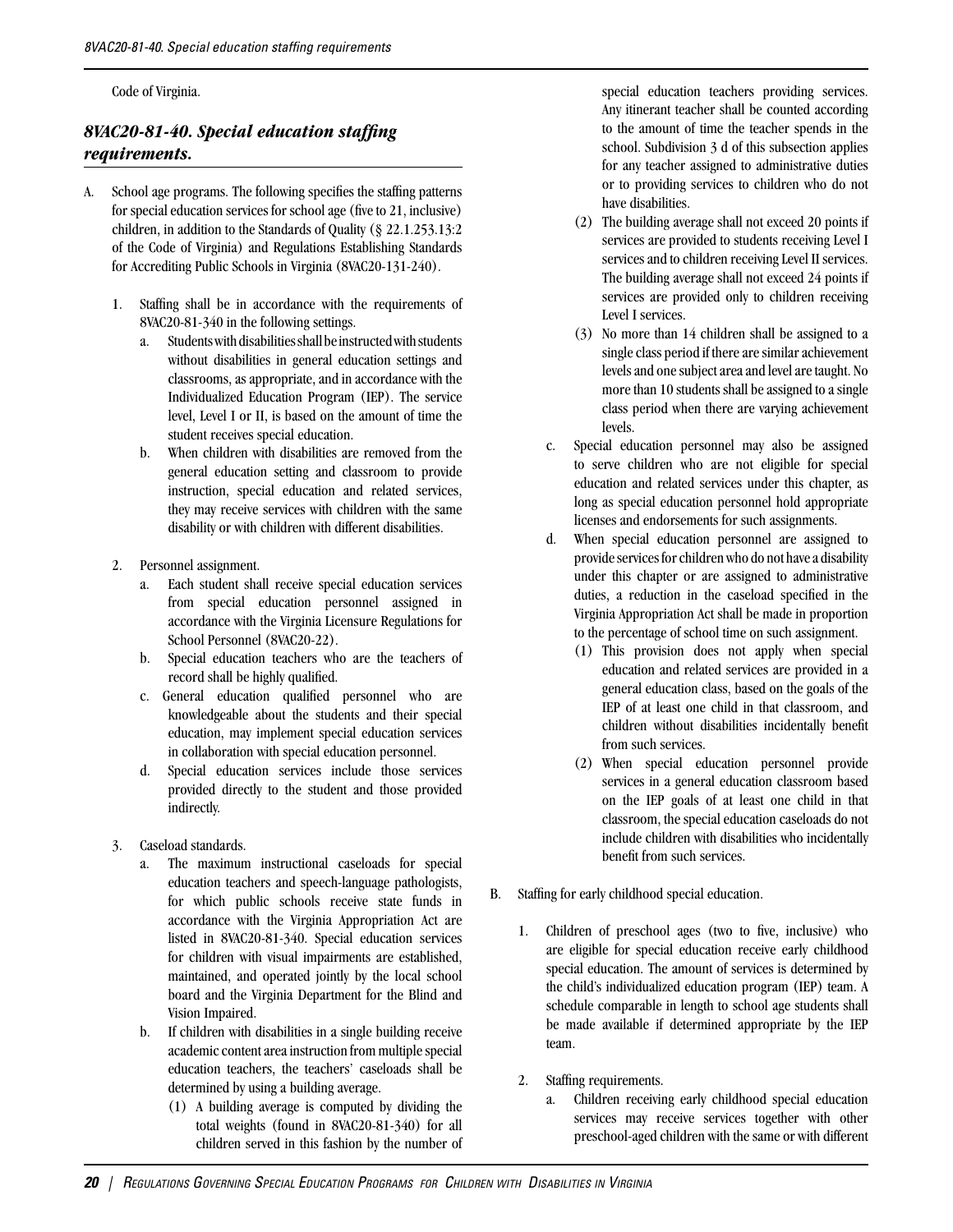disabilities.

- b. Each student shall receive special education services from special education personnel assigned in accordance with the Virginia Licensure Regulations for School Personnel (8VAC20-22).
- c. The maximum special education caseloads, with and without paraprofessionals, are set and funded in the Virginia Appropriation Act. See 8VAC20-81-340 for the funded caseloads. Special education services for children with visual impairments are established, maintained, and operated jointly by the local school board and the Virginia Department for the Blind and Vision Impaired.
- C. Staffing for education programs in regional and local jails. Special education personnel with any special education endorsement, except early childhood special education, may provide instructional services to eligible students with disabilities incarcerated in a regional or local jail.
- D. Alternative special education staffing plan. School divisions and private special education schools may offer for consideration of approval, an alternative staffing plan in accordance with Virginia Department of Education procedures. The Virginia Department of Education may grant approval for alternative staffing levels upon request from local school divisions and private special education schools seeking to implement innovative programs that are not consistent with these staffing levels.
- E. Educational interpreting services.
	- 1. The qualification requirements for personnel providing interpreting services for children who are deaf or hard of hearing are as follows:
		- a. Personnel providing educational interpreting services for children using sign language shall:
			- (1) Have a valid Virginia Quality Assurance Screening (VQAS) Level III; or
			- (2) Have a passing score on the Educational Interpreter Performance Assessment (EIPA) Written Testalong with a minimum of a Level 3.5 on the EIPA Performance Test or any other state qualification or national certification (excluding Certificate of Deaf Interpretation) recognized by the Virginia Department for the Deaf and Hard of Hearing as equivalent to or exceeding the VQAS Level III.
		- b. Personnel providing educational interpreting services for children using cued speech/language shall have a Virginia Quality Assurance Screening Level III for cued speech or hold a national Transliteration Skills Certificate from the Testing, Evaluation and Certification Unit (TEC Unit) or equivalent recognized by the Virginia Department for the Deaf and Hard of Hearing.
		- c. Personnel providing educational interpreting services for children requiring oral interpreting shall meet minimum requirements for competency on the Virginia Quality Assurance Screening written assessment of the

Code of Ethics.

- 2. Personnel who provide interpreting services for children who use sign language or cued speech/language and who do not hold the required qualifications may be employed in accordance with the following criteria:
	- a. Personnel shall have a valid Virginia Quality Assurance Screening Level I, or its equivalent, as determined by the Virginia Department for the Deaf and Hard of Hearing; or
	- b. Personnel shall have a passing score on the EIPA Written Test and a minimum score of 2.5 on the EIPA Performance Test upon hiring date in any local educational agency in Virginia.
- 3. The following qualification requirements for personnel providing interpreting services for students who are deaf or hard of hearing will become effective in 2010:
	- a. Personnel providing educational interpreting services for children using sign language shall hold:
		- (1) A valid Virginia Quality Assurance Screening (VQAS) Level III; or
		- (2) A passing score on the Educational Interpreter Performance Assessment (EIPA) Written Test along with a minimum of a Level 3.5 on the EIPA Performance Test or any other state qualification or national certification (excluding Certificate of Deaf Interpretation) recognized by the Virginia Department for the Deaf and Hard of Hearing as equivalent to or exceeding the VQAS Level III.
		- (3) Under no circumstances shall local educational agencies or private special education schools hire interpreters who hold qualifications below a VQAS Level II, EIPA Level 3.0 or the equivalent from another state.
		- (4) Interpreters hired with a VQAS Level II, EIPA Level 3.0 or the equivalent shall have two years from the date of hire to reach the required qualifications.
	- b. Personnel providing educational interpreting services for children using cued speech/language shall have a valid Virginia Quality Assurance Screening Level III for cued speech/language or hold a national Transliteration Skills Certificate from the Testing, Evaluation and Certification Unit (TEC Unit) or equivalent recognized by the Virginia Department for the Deaf and Hard of Hearing.
		- (1) Under no circumstances shall local educational agencies or private special education schools hire educational interpreters to provide cued speech services who hold qualifications below a VQAS Level I or the equivalent from another state.
		- (2) Educational Interpreters to provide cued speech hired with a VQAS Level I or the equivalent have three years from the date of hire to reach the required qualifications.
	- c. Personnel providing educational interpreting services for children requiring oral interpreting shall hold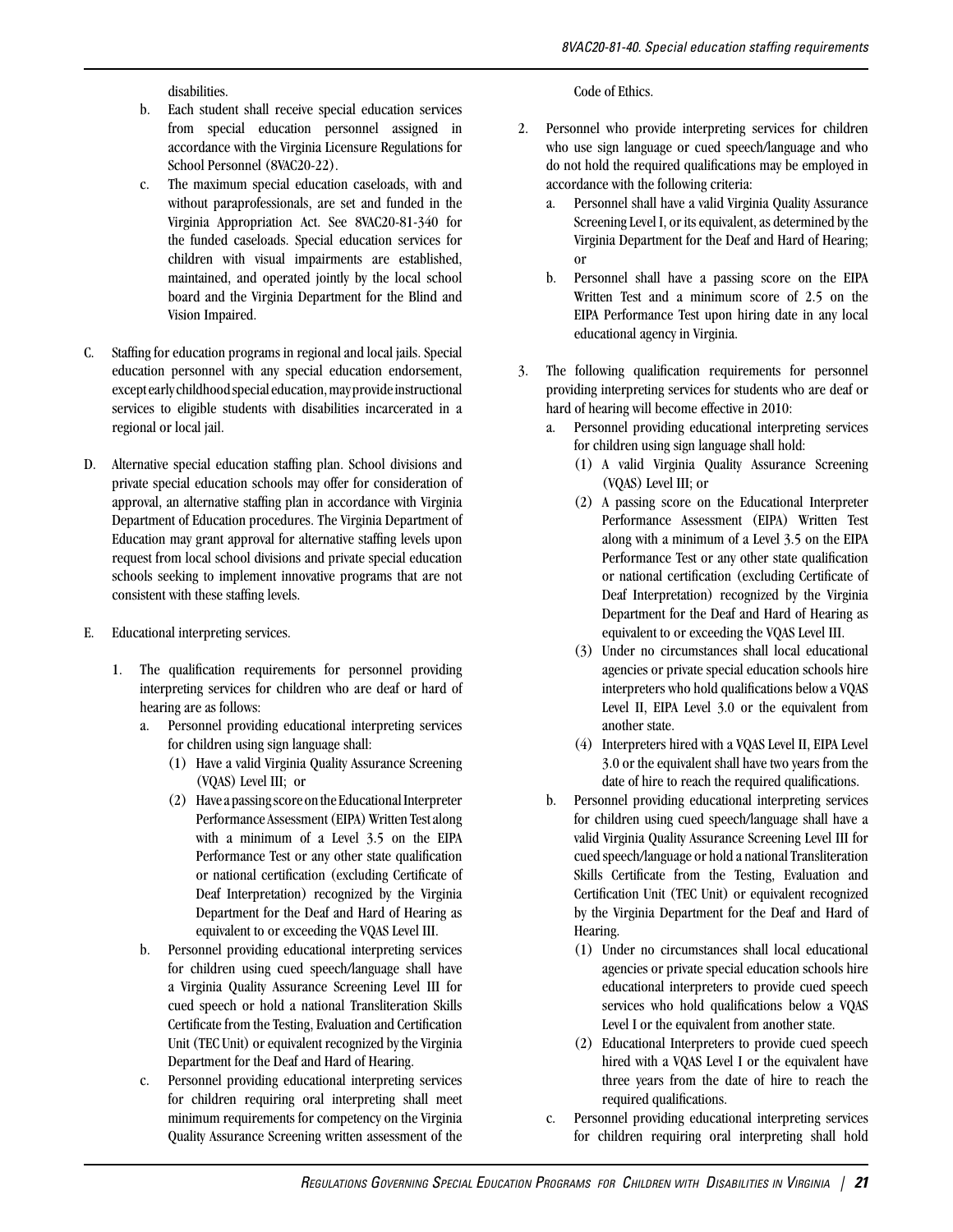a national Oral Transliteration Certificate (OTC) or equivalent recognized by the Virginia Department of Deaf and Hard of Hearing.

4. For a child who is not deaf or hard of hearing but for whom sign language services are specified in the IEP to address expressive or receptive language needs, the sign language services shall be provided by an individual meeting the requirements determined appropriate by the local educational agency.

#### <span id="page-26-0"></span>*8VAC20-81-50. Child find.*

#### A. Child find.

- 1. Each local school division shall maintain an active and continuing child find program designed to identify, locate and evaluate those children residing in the jurisdiction who are birth to age 21, inclusive, who are in need of special education and related services, including children who: (34 CFR 300.102 and 34 CFR 300.111)
	- a. Are highly mobile, such as migrant and homeless children;
	- b. Are wards of the state;
	- c. Attend private schools, including children who are home-instructed or home-tutored;
	- d. Are suspected of being children with disabilities under this chapter and in need of special education, even though they are advancing from grade to grade; and
	- e. Are under age 18, who are suspected of having a disability who need special education and related services, and who are incarcerated in a regional or local jail in its jurisdiction for 10 or more days.
- 2. Each local school division shall coordinate child find activities for infants and toddlers (birth to age two, inclusive) with the Part C local interagency coordinating council. (34 CFR 300.124)

3. Each local school division shall locate, identify and evaluate children with disabilities who are enrolled by their parents in private, including religious, elementary schools and secondary schools. (34 CFR 300.131, 34 CFR 300.133, 34 CFR 300.134)

- a. The child find process shall be designed to ensure:
	- (1) The equitable participation of parentally placed private school children, and
		- (2) An accurate count of those children.
- b. The local school division shall undertake activities similar to the activities undertaken for its public school children.
- c. The cost of carrying out the child find requirements, including individual evaluation, may not be considered in determining if a local educational agency has met its obligation under 34 CFR 300.133.
- d. The child find process shall be completed in a time period comparable to that for students attending public school in the local educational agency.
- e. Each local school division in which private, including religious, elementary and secondary schools, are located, shall include parentally placed private school children, including those who reside in a state other than Virginia, or country other than the United States.
	- (1) If the location of the administration of the private school in which the child attends is different from the school division in which the private school is located, the school division in which the private school is located and which the child attends is responsible for the child find activities.
- f. The local school division shall consult with appropriate representatives of private school children with disabilities, as well as home-instructed or hometutored children with disabilities, and representatives of parents of parentally placed private school children with disabilities, on how to implement the child find and evaluation activities.
- B. Public awareness. Each local school division shall, at least annually, conduct a public awareness campaign to:
	- 1. Inform the community of a person's, ages two to 21, inclusive, statutory right to a free appropriate public education and the availability of special education programs and services;
	- 2. Generate referrals; and
	- 3. Explain the nature of disabilities, the early warning signs of disabilities, and the need for services to begin early.
- C. Screening.
	- 1. Each local school division shall have procedures, including timelines, to document the screening of children enrolled in the division, including transfers from out of state as follows:
		- a. Children shall be screened in the areas of hearing and vision in accordance with the requirements of 8VAC20- 250-10. (§ 22.1-273 of the Code of Virginia)
		- b. Children shall be screened for scoliosis in accordance with the requirements of 8VAC20-690-20. (§ 22.1- 273.1 of the Code of Virginia)
		- c. Children shall be screened in the areas of speech, voice, language, and fine and gross motor functions to determine if a referral for an evaluation for special education and related services is indicated.
		- d. Children who fail any of the above screenings may be rescreened if the original results are not considered valid.
		- e. The local educational agency may recognize screenings reported as part of the child's pre-school physical examination required under the Code of Virginia. (§ 22.1-270 of the Code of Virginia)
		- f. Children shall be referred to the special education administrator or designee if results suggest that a referral for evaluation for special education and related services is indicated. The referral shall include the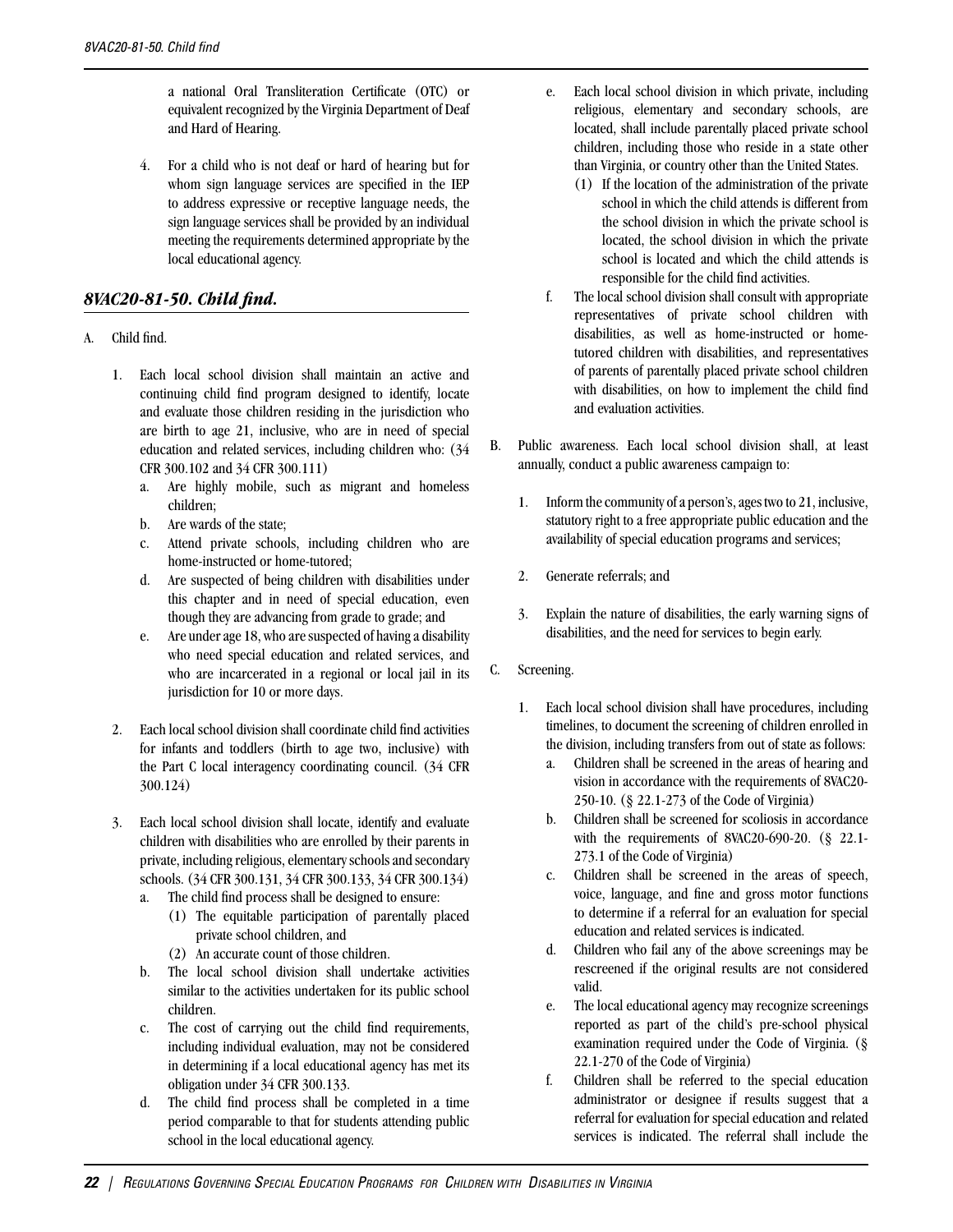screening results.

- 2. The local school division shall provide all applicable procedural safeguards. These include the following:
	- a. Written notice to parents of the scheduled screening and, if the child fails the screening, the results of the screening;
	- b. Confidentiality; and
	- c. Maintenance of the student's scholastic record.
- 3. Screening for instructional purposes is not an evaluation. The screening of a student by a teacher or specialist to determine appropriate instructional strategies for curriculum implementation shall not be considered to be an evaluation for eligibility for special education and related services. (34 CFR 300.302)

#### D. Referrals.

- 1. Each school shall have procedures to process in a timely manner all referral requests for a child suspected of having a disability.
- 2. Each school shall have a team to review records and other performance evidence of the child being referred in order to make recommendations to meet the child's educational and behavioral needs.
	- a. The team shall include:
		- (1) The referring source, as appropriate (except if inclusion of a referring source would breach the confidentiality of the child);
		- (2) The principal or designee;
		- (3) At least one teacher; and
		- (4) At least one specialist.
	- b. Other members may be included according to the school division's procedures, or when the school division determines that the special needs of the child identified in the referral request requires additional information that should be provided by individuals with specialized training or specific knowledge.
	- c. One member of the team must be knowledgeable about alternative interventions and about procedures required to access programs and services that are available to assist with children's educational needs.
- 3. Children may be referred through a screening process, or by school staff, the parent(s), or other individuals.
	- a. The referral may be in written, electronic, or oral form to the principal or designee of the school the child attends, or if initially enrolling in the school division, in the school in the parent's district.
	- b. If the referral is made to the special education administrator or designee, the administrator shall within three business days:
		- (1) Initiate the evaluation eligibility process in accordance with 8VAC20-81-60, 8VAC20-81-70, and 8VAC20-81-80;
- (2) Require that the school-based team review and respond to the request; or
- (3) Deny the request.

If the request is denied, prior written notice in accordance with 8VAC20-81-170 shall be given to the parent(s), including the parent's right to appeal the decision through the due process hearing procedures. (34 CFR 300.507)

- 4. In reviewing the child's performance, the team may use a process based on the child's response to scientific, researchbased interventions or other alternative research-based procedures. (34 CFR 300.307)
	- a. The team shall ensure that these interventions are documented and do not needlessly delay a child suspected of having a disability from being evaluated for special education and related services.
	- b. If the child has not made adequate progress after an appropriate period of time during the implementation of the interventions, the team shall refer the child to the special education administrator or designee for an evaluation to determine if the child needs special education and related services. (34 CFR 300.309)
- 5. Timelines for referral process.
	- a. The team shall meet within 10 business days following the receipt of the referral.
	- b. The team shall refer the child to the special education administrator or designee within three business days if the team determines that the child should be referred for an evaluation for special education and related services.
	- c. If the team decides not to refer for an evaluation for special education and related services, prior written notice in accordance with 8VAC20-81-170 shall be given to the parent $(s)$ , including the parent's right to appeal the decision through the due process hearing. (34 CFR 300.507)
- 6. Actions by the team shall be documented in writing and shall include information upon which a decision was based.
- E. Prohibition on mandatory mediation (34 CFR 300.174).
	- 1. The Virginia Department of Education prohibits state and local educational agency personnel from requiring parents to obtain a prescription for substances identified under Schedule I, II, III, IV, or V in  $\S$  202(c) of the Controlled Substances Act (21 USC  $\S$  812(c)) for a child as a condition of attending school, receiving an evaluation under 34 CFR 300.300 through 34 CFR 300.311, or receiving services under this part.
	- 2. Teachers and other school personnel may consult or share classroom-based observations with parents or guardians regarding a student's academic and functional performance, or behavior in the classroom or school, or regarding the need for evaluation for special education or related services.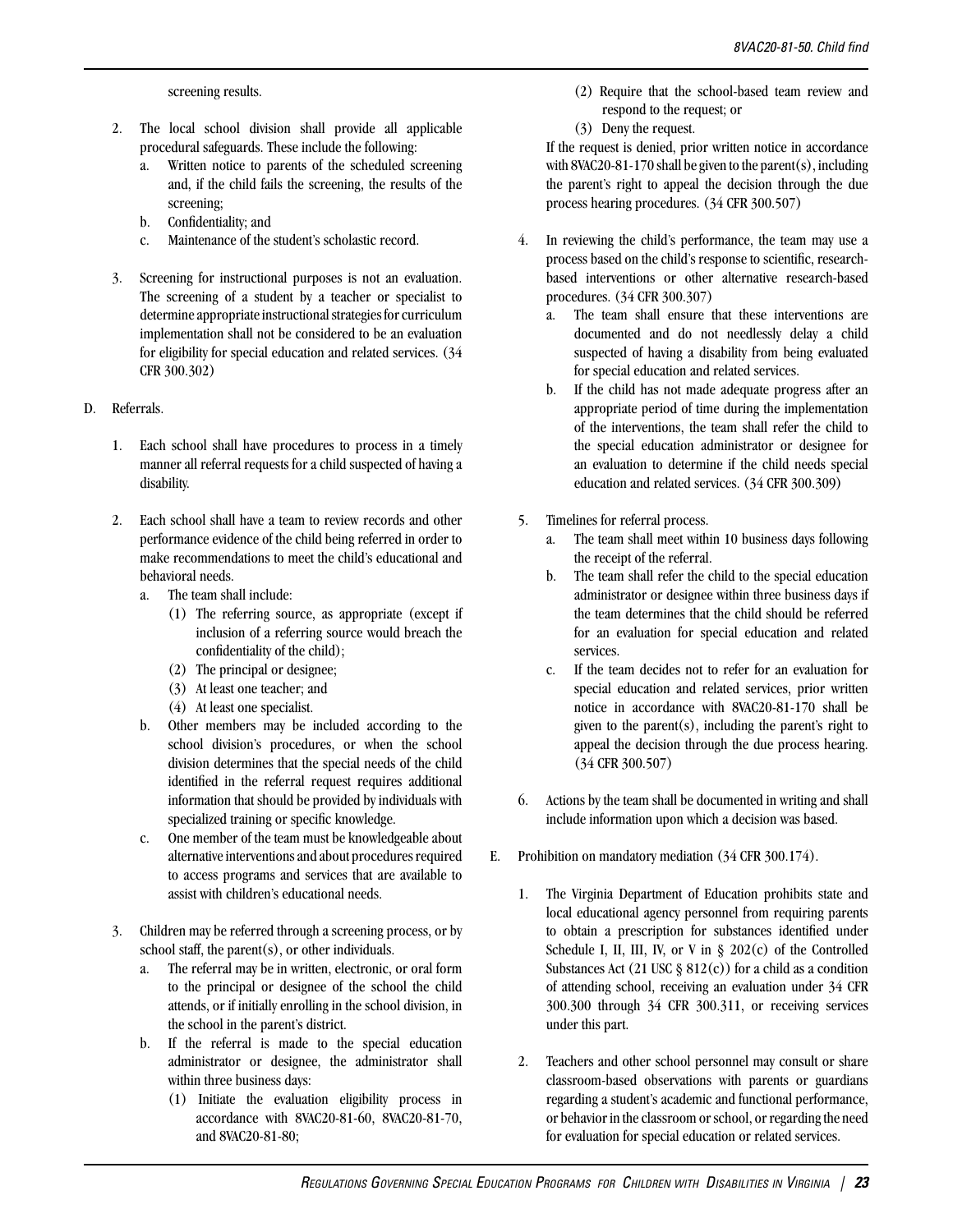#### <span id="page-28-0"></span>*8VAC20-81-60. Referral for initial evaluation.*

- A. All children, aged two to 21, inclusive, whether enrolled in public school or not, who are suspected of having a disability, shall be referred to the special education administrator or designee, who shall initiate the process of determining eligibility for special education and related services.
	- 1. Referrals may be made by any source including school staff, a parent(s), the Virginia Department of Education, any other state agency, other individuals, or a school-based team in accordance with 8VAC20-81-50 D 5 b. (34 CFR 300.301(b))
	- 2. The referring party shall inform the special education administrator or designee of why an evaluation is requested and efforts that have been made to address the concerns. The referral may be made in oral or written form.
	- 3. Upon receipt of the referral for initial evaluation for the provision of special education and related services to a child suspected of having a disability, from a source other than the school-based team, the special education administrator or designee shall:
		- a. Initiate the initial evaluation procedures under subsection B of this section;
		- b. Refer the child to the school-based team to review and respond to the request under 8VAC20-81-50 D 3 b (2); or
		- c. Deny the request, and provide prior written notice in accordance with 8VAC20-81-170.
- B. Procedures for referral for initial evaluation.
	- 1. The special education administrator, or designee, shall:
		- a. Record the date the referral was received, reason for referral, and names of the person or agency making the referral;
		- b. Implement procedures for maintaining the confidentiality of all data;
		- c. Provide written notice and procedural safeguards to inform the parent(s) in the parents' native language or primary mode of communication, unless it is clearly not feasible to do so, about:
			- (1) The referral for evaluation,
			- (2) The purpose of the evaluation, and
			- (3) Parental rights with respect to evaluation and other procedural safeguards;
		- d. Inform the parent(s) of the procedures for the determination of needed evaluation data and request any evaluation information the parent(s) may have on the child;
		- e. Secure informed consent from the parent(s) for the evaluation;
		- f. Ensure that all evaluations consist of procedures that:
			- (1) Gather relevant functional, developmental and academic information about the child to determine

if the child is a child with a disability; and

- (2) Are sufficiently comprehensive to identify all of the child's special education and related services needs, and educational needs; and
- g. Ensure that all evaluations are completed and that decisions about eligibility are made within 65 business days of the receipt of the referral by the special education administrator or designee, including if the special education administrator or designee routes the referral to the school-based committee for review and action. The time frame shall not apply to the local school division if: (34 CFR 300.301 (d) and (e))
	- (1) The parent(s) of the child repeatedly fails or refuses to produce the child for the evaluation; or
	- (2) If the child enrolls in a school served by the local school division after the required 65 business days has begun and prior to a determination by the child's previous local school division as to whether the child is a child with a disability. This exception only applies if the local school division is making sufficient progress to ensure a prompt completion of the evaluation and the parent(s) and the local school division where the child is enrolled in school agree to a specific time when the evaluation will be completed.
- h. The parent and eligibility group may agree in writing to extend the 65-day timeline to obtain additional data that cannot be obtained within the 65 business days. (34 CFR 300.300(a), 34 CFR 300.309(c))
- i. If the decision is to not evaluate, prior written notice, in accordance with 8VAC20-81-170, shall be given to the parent $(s)$ , including the parent's right to appeal the decision through due process hearing procedures. (34 CFR 300.507)
- 2. Parental consent requirements. (34 CFR 300.300)
	- a. Parental consent is not required before reviewing existing data as part of an evaluation or administering a test or other evaluation that is administered to all children, unless parental consent is required before administration to all children.
	- b. Parental consent for initial evaluation shall not be construed as consent for initial provision of special education and related services.
	- c. The local school division shall make reasonable efforts to obtain parental consent for an initial evaluation to determine whether the child is a child with a disability.
	- d. For initial evaluations only, if the child is a ward of the state and is not residing with the child's parent, the local school division is not required to obtain parental consent to determine whether the child is a child with a disability if:
		- (1) Despite reasonable efforts to do so, the local school division cannot discover the whereabouts of the parent of the child;
		- (2) The rights of the parents of the child have been terminated in accordance with Virginia law; or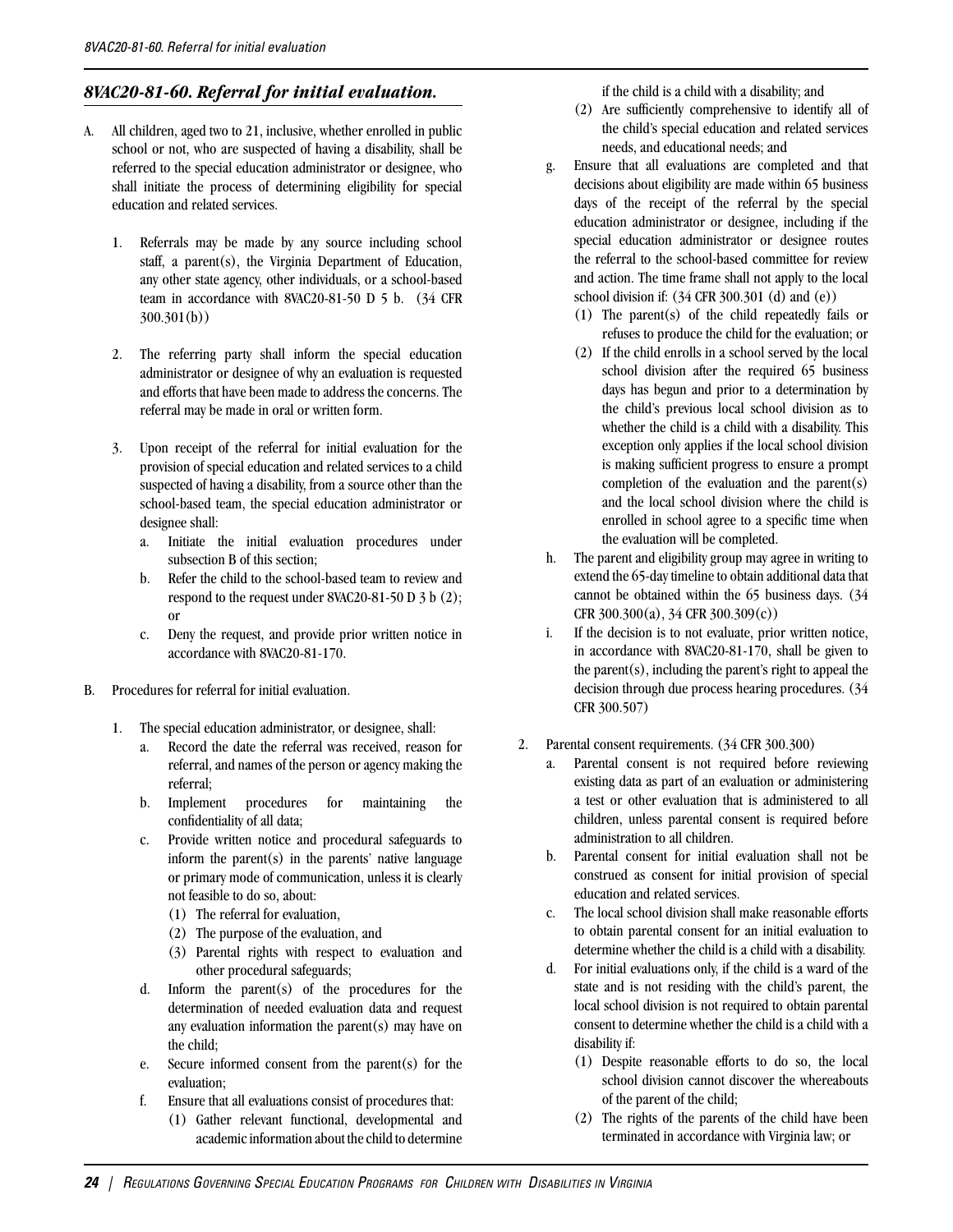(3) The rights of the parent to make educational decisions have been subrogated by a judge in accordance with Virginia law and consent for an initial evaluation has been given by an individual appointed by the judge to represent the child.

The local school division shall then proceed with evaluating the child without finalizing the appointment of a surrogate parent.

- e. If the parent does not provide consent for the initial evaluation, or fails to respond to a request to provide consent, the local school division may, but is not required to, use the dispute resolution options of mediation or due process to pursue the initial evaluation of the child. The local school division does not violate its obligation under child find or other free appropriate public education provisions if it declines to pursue the evaluation.
- f. If a parent of a child who is home-instructed or home-tutored, or who is placed in a private school by the parent(s) at the parent's own expense, does not provide consent for initial evaluation, or the parent fails to respond to a request to provide consent, the local school division may not use mediation or due process to pursue the initial evaluation.

#### <span id="page-29-0"></span>*8VAC20-81-70. Evaluation and reevaluation.*

- A. Each local educational agency shall establish procedures for the evaluation and reevaluation of referrals of children in accordance with the provisions of this section. (34 CFR 300.122)
- B. Determination of needed evaluation data for initial evaluation or reevaluation. (34 CFR 300.305 and 34 CFR 300.507)
	- 1. Review of existing evaluation data. A group that is comprised of the same individuals as an IEP team and other qualified professionals, as appropriate, shall:
		- a. Review existing evaluation data on the child, including:
			- (1) Evaluations and information provided by the parent(s) of the child;
			- (2) Current classroom-based, local, or state assessments and classroom-based observations; and
			- (3) Observations by teachers and related services providers; and
		- b. On the basis of that review and input from the child's parent(s), identify what additional data, if any, are needed to determine:
			- (1) Whether the child is, or continues to be, a child with a disability;
			- (2) The present educational needs of the child;
			- (3) The child's present level of academic achievement and related developmental needs;
			- (4) Whether the child needs or continues to need special education and related services; and
			- (5) Whether any additions or modifications to the special education and related services are needed to enable the child to meet the measurable

annual goals set out in the IEP of the child and to participate, as appropriate, in the general education curriculum.

- 2. Conduct of review. The group completing the review may conduct its review without a meeting. The local educational agency shall provide notice to ensure that the parent(s) has the opportunity to participate in the review. If there is a meeting, the local educational agency shall provide notice of the meeting early enough to ensure that the parent(s) will have an opportunity to participate. The notice shall meet the requirements of 8VAC20-81-110 E2a.
- 3. Need for additional data. The local educational agency shall administer tests and other evaluation materials as may be needed to produce the data identified in this subsection.
- 4. Requirements if additional data are not needed:
	- a. If the team and other qualified professionals, as appropriate, determine that no additional data are needed to determine whether the child continues to be a child with a disability and to determine the child's educational needs, the local educational agency shall provide the child's parent(s) with prior written notice, including information regarding:
		- (1) The determination and the reasons for it; and
		- (2) The right of the parent(s) to request an evaluation to determine whether the child continues to be a child with a disability and to determine the child's educational needs.
	- b. The local educational agency is not required to conduct the evaluation to gather additional information to determine whether the child continues to have a disability and to determine the child's educational needs, unless the child's parent(s) requests the evaluation for these specific purposes.
	- c. The child's parent(s) has the right to resolve a dispute through mediation or due process as described in this chapter.
	- d. This process shall be considered the evaluation if no additional data are needed.
- 5. If the team determines not to evaluate a child suspected of a disability, prior written notice, in accordance with 8VAC20- 81-170, shall be given to the parent(s), including the parent's rights to appeal the decision through due process proceedings.
- C. The local educational agency shall establish policies and procedures to ensure that the following requirements are met. (§ 22.1-214 of the Code of Virginia; 34 CFR 300.304 and 34 CFR 300.310)
	- 1. Assessments and other evaluation materials used to assess a child under this chapter are:
		- a. Selected and administered so as not to be discriminatory on a racial or cultural basis;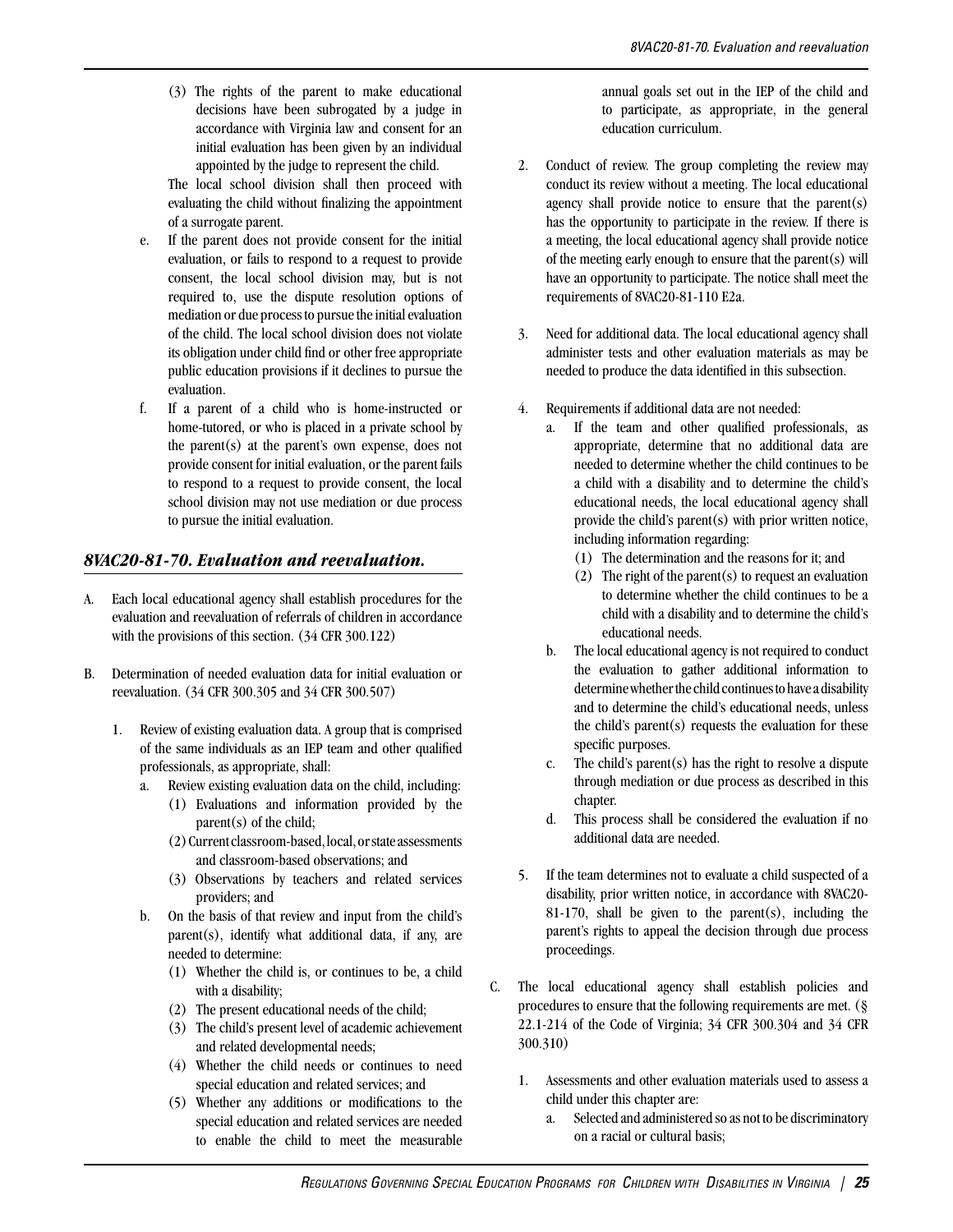- b. Provided and administered in the child's native language and in the form most likely to yield accurate information on what the child knows and can do academically, developmentally, and functionally, unless it is clearly not feasible to do so;
- c. Used for the purposes for which the assessments or measures are valid and reliable; and
- d. Administered by trained and knowledgeable personnel in accordance with the instructions provided by the producer of the assessments.
- 2. Materials and procedures used to assess a child with limited English proficiency are selected and administered to ensure that they measure the extent to which the child has a disability and needs special education, rather than measuring the child's English language skills.
- 3. A variety of assessment tools and strategies are used to gather relevant functional, developmental, and academic information about the child, including information provided by the parent $(s)$ , and information related to enabling the child to be involved in and progress in the general curriculum (or for a preschool child, to participate in appropriate activities), that may assist in determining whether the child is a child with a disability and the content of the child's IEP.
- 4. The assessment tools and strategies used provide relevant information that directly assists persons in determining the educational needs of the child.
- 5. If an assessment is not conducted under standard conditions, a description of the extent to which it varied from standard conditions (e.g., the qualifications of the person administering the test or the method of test administration) shall be included in the evaluation report.
- 6. Any nonstandardized assessment administered by qualified personnel may be used to assist in determining whether the child is a child with a disability and the contents of the child's IEP.
- 7. Assessments and other evaluation materials include those tailored to assess specific areas of educational need and not merely those that are designed to provide a single general intelligence quotient.
- 8. Assessments are selected and administered so as to best ensure that if an assessment is administered to a child with impaired sensory, motor, or communication skills, the assessment results accurately reflect the child's aptitude or achievement level or whatever other factors the test purports to measure rather than reflecting the child's impaired sensory, motor, or communication skills (except where those skills are the factors that the test purports to measure).
- 9. The evaluation is sufficiently comprehensive to identify all of the child's special education and related services needs,

whether or not commonly linked to the disability category in which the child has been classified.

- 10. Technically sound instruments are used that may assess the relative contribution of cognitive and behavioral factors, in addition to physical or developmental factors.
- 11. No single measure or assessment is used as the sole criterion for determining whether a child is a child with a disability and for determining an appropriate educational program for a child.
- 12. If the evaluation requires assessments in more than one area relating to the suspected disability, a group of persons, including at least one teacher or other specialist with knowledge in the area of the suspected disability, shall complete the assessments.
- 13. For a child suspected of having a specific learning disability, the evaluation shall include an observation of academic performance in the regular classroom by at least one team member other than the child's regular teacher. In the case of a child of less than school age or out of school, a team member shall observe the child in an environment appropriate for a child of that age.
- 14. Each child is assessed by a qualified professional in all areas relating to the suspected disability, including, if appropriate, health, vision, hearing, social and emotional status, general intelligence, academic performance, communicative status, motor abilities, and adaptive behavior. This may include educational, medical, sociocultural, psychological, or developmental assessments.
	- a. The hearing of each child suspected of having a disability shall be screened during the eligibility process prior to initial determination of eligibility for special education and related services.
	- b. A complete audiological assessment, including tests that will assess inner and middle ear functioning, shall be performed on each child who is hearing impaired or deaf or who fails two hearing screening tests.
- D. The evaluation report(s) shall be available to the parent(s) no later than two business days before the meeting to determine eligibility. (34 CFR 300.306(a)(2))
	- 1. A written copy of the evaluation report(s) shall be provided to the parent $(s)$  prior to or at the meeting where the eligibility group reviews the evaluation report(s) or immediately following the meeting, but no later than 10 days after the meeting.
	- 2. The evaluation report(s) shall be provided to the parent(s) at no cost.
- E. Assessments of children with disabilities or suspected of having a disability who transfer from one local educational agency to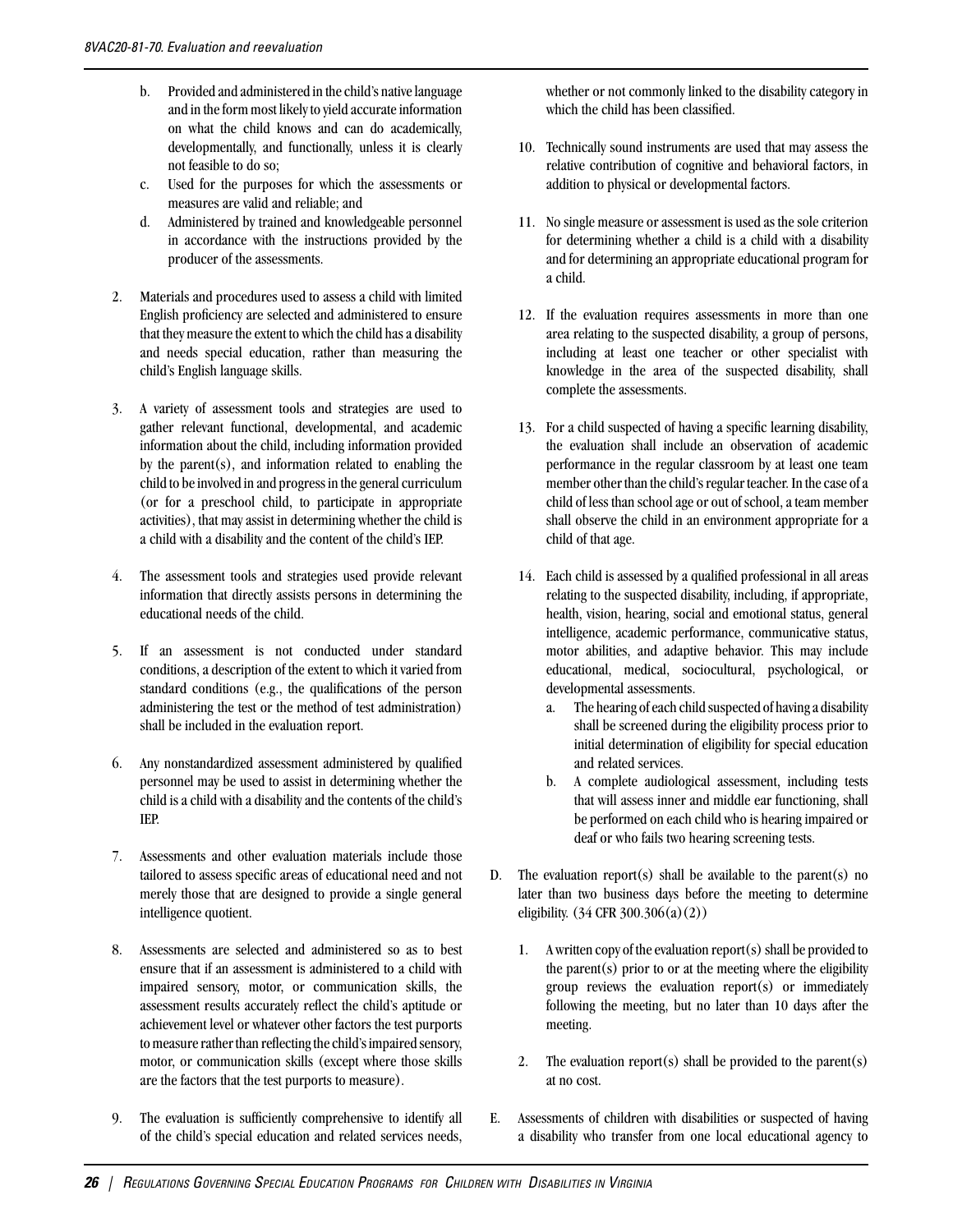another local educational agency in the same school year shall be coordinated with those children's prior and subsequent schools, as necessary and as expeditiously as possible, consistent with 8VAC20-81-60 B 1 g, to ensure prompt completion of full evaluations. (34 CFR 300.304(c)(5))

- F. Reevaluation.
	- 1. A reevaluation shall be conducted: (34 CFR 300.303(a) and  $(b)(2)$ 
		- a. If the local educational agency determines that the child's educational or related services needs, including improved academic achievement and functional performance, warrants a reevaluation;
		- b. If the child's parent(s) or teacher requests a reevaluation; or
		- c. At least once every three years, unless the parent and local educational agency agree that a reevaluation is unnecessary.
	- 2. The local educational agency shall not conduct a reevaluation more than once a year unless the parent(s) and the local educational agency agree otherwise. If the local educational agency does not agree with the parent's request for a reevaluation, the local educational agency shall provide the parent(s) with prior written notice in accordance with 8VAC20-81-170. (34 CFR 300.303(b)(1))
	- 3. The local educational agency shall conduct a reevaluation in accordance with the requirements of subsection B of this section. (34 CFR 300.305)
- G. Parental consent for reevaluation.  $(34 \text{ CFR } 300.300 \text{ (c) and (d)})$ 
	- 1. Informed parental consent is required before conducting any reevaluation of a child with a disability.
		- a. If the local educational agency can demonstrate that it has taken reasonable measures to obtain consent and the child's parent(s) has failed to respond, the local educational agency shall proceed as if consent has been given by the parent(s). Reasonable measures include providing notice to the parent(s) in writing (or by telephone or in person with proper documentation).
		- b. If the parent(s) refuses consent, the local educational agency may continue to pursue those evaluations by using due process or mediation procedures. The local educational agency does not violate its obligation under this chapter if it declines to pursue the reevaluation.
	- 2. Parental consent is not required before:
		- a. Review of existing data as part of an evaluation or reevaluation;
		- b. A teacher's or related service provider's observations or ongoing classroom evaluations; or
		- c. Administering a test or other evaluation that is administered to all children unless, before administration of that test or evaluation, consent is

required of parents of all children.

- 3. If a parent of a child who is home-instructed or home-tutored, or who is placed in a private school by the parents at their own expense, does not provide consent for reevaluation, or the parent(s) fails to respond to a request to provide consent, the local educational agency may not use mediation or due process to pursue the reevaluation. In this instance, the local school division is not required to consider the child as eligible for equitable services under the provisions of 8VAC20-81-150 for parentally placed students.
- H. Timelines for reevaluations.
	- 1. The reevaluation process, including eligibility determination, shall be initiated in sufficient time to complete the process prior to the third anniversary of the date eligibility was last determined.
	- 2. If a reevaluation is conducted for purposes other than the child's triennial, the reevaluation process, including eligibility determination, shall be completed in 65 business days of the receipt of the referral by the special education administrator or designee for the evaluation.
	- 3. The parent and eligibility group may agree in writing to extend the 65-day timeline to obtain additional data that cannot be obtained within the 65 business days.
- I. The local educational agencyis not required to evaluate a child with a disability who graduates with a standard diploma or advanced studies diploma. Since graduation is a change in placement, the local educational agency is required to provide the parent with prior written notice in accordance with 8VAC20-81-170. (34 CFR 300.305(e)(2))

#### <span id="page-31-0"></span>*8VAC20-81-80. Eligibility.*

- A. Each local educational agency shall establish procedures to ensure that the decision regarding eligibility for special education and related services and educational needs is made in accordance with the provisions of this section.
- B. The determination that a child is eligible for special education and related services shall be made on an individual basis by a group as designated in subdivision C 2 of this section.
- C. Upon completion of the administration of assessments and other evaluation materials or after determining that additional data are not needed, a group of qualified professionals and the parent(s) of the child shall determine whether the child is, or continues to be, a child with a disability and the educational needs of the child. If a determination is made that a child has a disability and requires special education and related services, an IEP shall be developed in accordance with the requirements of 8VAC20-81- 110. (34 CFR 300.306, 34 CFR 300.308)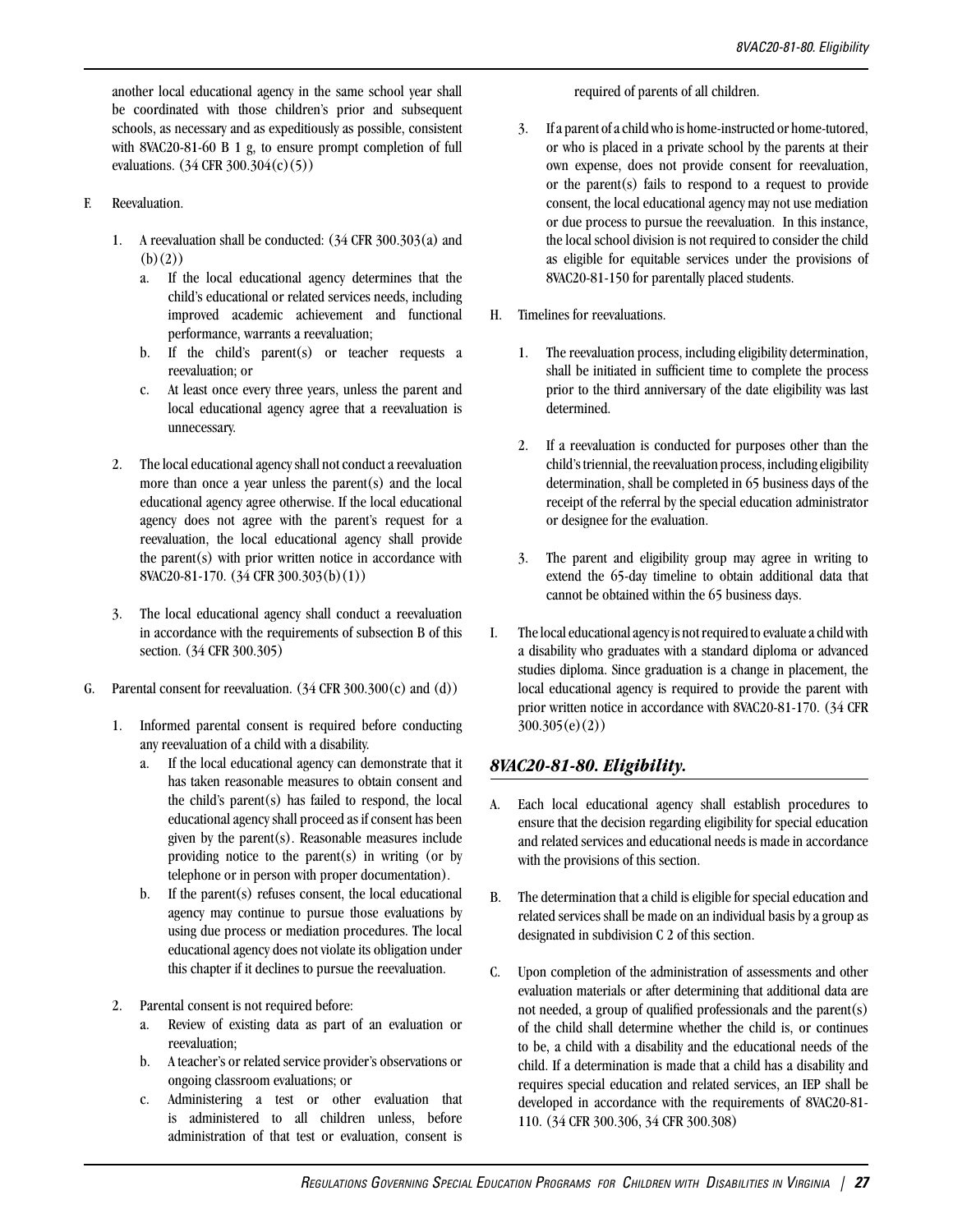- 1. The determination of whether a child is a child with a disability is made by the child's parent(s) and a group that is collectively qualified to:
	- a. Conduct, as appropriate, individual diagnostic assessments in the areas of speech and language, academic achievement, intellectual development and social-emotional development;
	- b. Interpret assessment and intervention data, and apply critical analysis to those data; and
	- c. Develop appropriate educational and transitional recommendations based on the assessment data.
- 2. The eligibility group composition.
	- a. The group may be an IEP team, as defined in 8VAC20- 81-110, as long as the above requirements and notice requirements of 8VAC20-81-170 are met.
	- b. The group shall include, but not be limited to:
		- (1) Local educational agency personnel representing the disciplines providing assessments;
		- (2) The special education administrator or designee;
		- (3) The parent(s);
		- (4) A special education teacher;
		- (5) The child's general education teacher or if the child does not have a general education teacher, a general education teacher qualified to teach a child of the child's age; or for a child of less than school age, an individual qualified to teach a child of the child's age; and
		- (6) At least one person qualified to conduct individual diagnostic examinations of children, such as school psychologist, speech-language pathologist, or remedial reading teacher.
- D. Procedures for determining eligibility and educational need. (34 CFR 300.306 through 34 CFR 300.311)
	- 1. In interpreting evaluation data for the purpose of determining if a child is a child with a disability and determining the educational needs of the child, the local educational agency shall:
		- a. Draw upon information from a variety of sources, including aptitude and achievement tests, parent input and teacher recommendations, as well as information about the child's physical condition, social or cultural background, and adaptive behavior; and
		- b. Ensure that information from all these sources is documented and carefully considered.
	- 2. The group shall provide procedural safeguards in determining eligibility and in ensuring the confidentiality of records.
	- 3. Observation.
		- a. The local educational agency shall ensure that the child is observed in the child's learning environment (including the general education classroom setting) to document the child's academic performance and behavior in the areas of difficulty.
- b. The eligibility group, in determining whether a child is a child with a disability shall:
	- (1) Use information from an observation in routine classroom instruction and monitoring of the child's performance that was done before the child was referred for an evaluation; or
	- (2) Have at least one member of the eligibility group conduct an observation of the child's academic performance in the general education classroom after the child has been referred for an evaluation and parental consent has been obtained consistent with the requirements of 8VAC20-81-170.
- c. In the case of a child of less than school age or out of school, a group member shall observe the child in an environment appropriate for a child of that age.
- 4. A child shall not be determined to be eligible under this chapter if the child does not otherwise meet the eligibility criteria, or the determinant factor is:
	- a. Lack of appropriate instruction in reading, including the essential components of reading instruction:
		- (1) Phonemic awareness,
		- (2) Phonics,
		- (3) Vocabulary development,
		- (4) Reading fluency, including oral reading skills, and
		- (5) Reading comprehension strategies;
	- b. Lack of appropriate instruction in math; or
	- c. Limited English proficiency.
- 5. The local educational agency shall provide the parent with a copy of the documentation of the determination of eligibility at no cost. This documentation shall include a statement of:
	- a. Whether the child has a specific disability.
	- b. The basis for making the determination including an assurance that the determination has been made in accordance with the provisions of this section regarding determining eligibility and educational need.
	- c. The relevant behavior, if any, noted during the observation of the child and the relationship of that behavior to the child's academic functioning.
	- d. The educationally relevant medical findings, if any.
	- e. The instructional strategies used and the studentcentered data collected if the child has participated in a response to scientific, research-based intervention process. This document shall also include:
		- (1) The local educational agency's notification to the parent of the Virginia Department of Education's policies regarding the amount and nature of student performance data that would be collected and the general education services that would be provided;
		- (2) The strategies that were used to increase the child's rate of learning; and
		- (3) The parent's right to request an evaluation.
	- f. For identification of a child with a specific learning disability, whether consistent with the requirements of subdivisions T2a. and T2b. of this section, the child does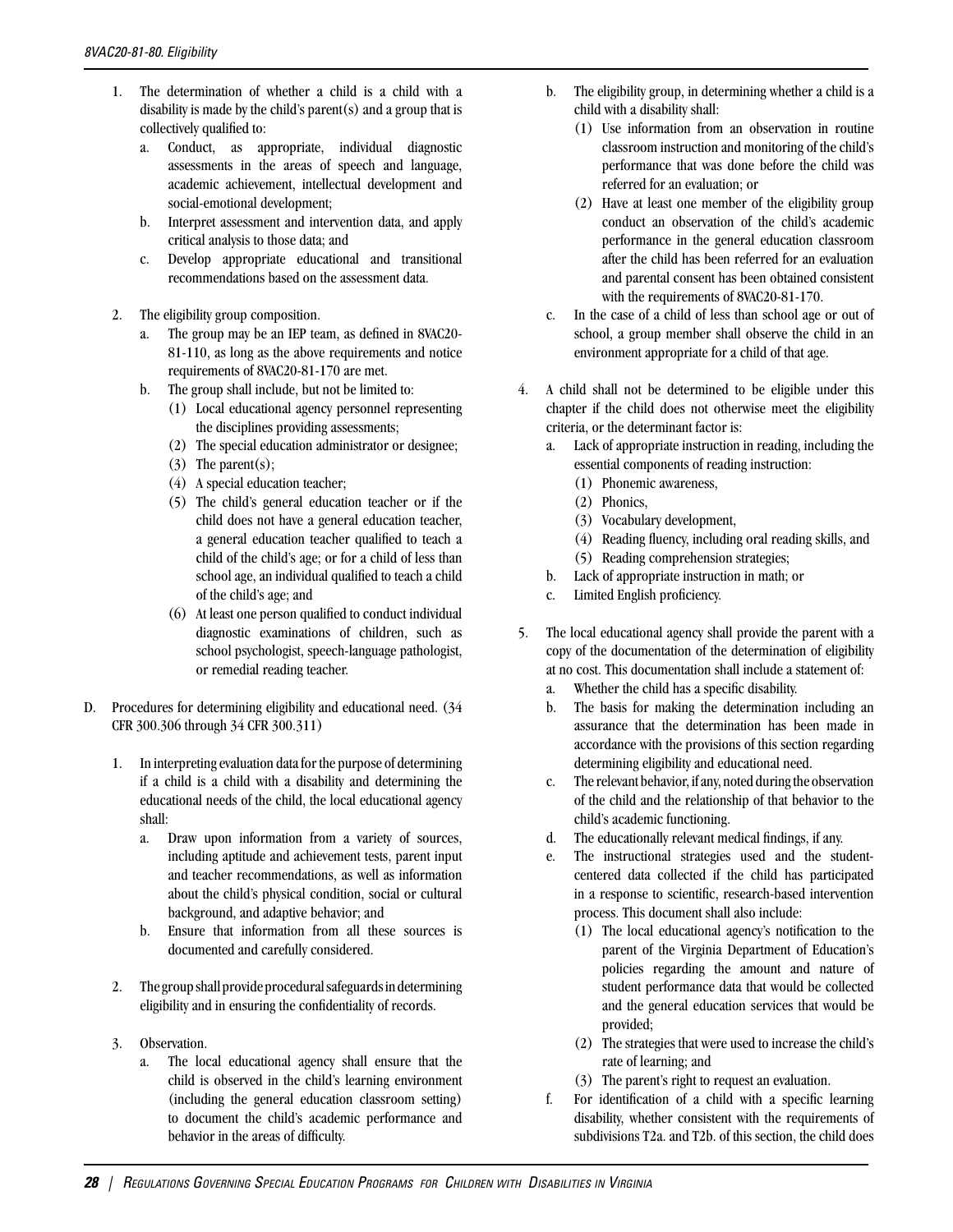not achieve adequately for the child's age or to meet Virginia-approved grade-level standards; and

- (1) The child does not make sufficient progress to meet age or Virginia-approved grade-level standards; or
- (2) The child exhibits a pattern of strengths and weaknesses in performance, achievement, or both, relative to age, Virginia-approved gradelevel standards or intellectual development.
- g. For identification of a child with a specific learning disability, the group's determination is consistent with the requirements of subdivision T2c. of this section.
- 6. The eligibility group shall consider, as part of the evaluation, data that demonstrates that prior to, or as part of the referral process, the child was provided appropriate high-quality, researched-based instruction in general education settings, consistent with  $\S$  1111(b)(8)(D) and (E) of the ESEA, including that the instruction was delivered by qualified personnel. There shall be data-based documentation that repeated assessments of achievement at reasonable intervals, reflecting that formal assessment of student progress during instruction was provided to the child's parents.
- 7. The eligibility group shall work toward consensus. If the group does not reach consensus and the decision does not reflect a particular member's conclusion, then the group member shall submit a written statement presenting that member's conclusions.
- 8. The local educational agency shall obtain written parental consent for the initial eligibility determination. Thereafter, written parental consent shall be secured for any change in categorical identification in the child's disability.
- 9. The eligibility group shall have a written summary that consists of the basis for making its determination as to the eligibility of the child for special education and related services. The written summary shall include any written statement from a member whose conclusion differs from the other members' determination. The summary statement may include other recommendations. The written summary shall be maintained in the child's scholastic record.
- 10. The written summary shall be forwarded to the IEP team, including the parent, upon determination of eligibility. The summary statement may include other recommendations.
- 11. With reevaluations, if the eligibility group determines that there is not a change to the child's eligibility for special education and related services, and educational needs, the IEP team is not required to convene, unless the parent requests that the IEP team meets.
- E. Nothing in this chapter requires that children be identified by their disability on IEPs, local educational agency communications to parents regarding eligibility determinations, or other similar

communications to parents. For such communications, local educational agencies shall identify that each child has a disability under this chapter and by reason of that disability needs special education and related services, and is regarded as a child with a disability.

- F. Eligibility for related services. A child with a disability shall be found eligible for special education in order to receive related services. Once a child is found eligible for special education, decisions about the need for related services shall be made by the IEP team. An evaluation may be conducted as determined by the IEP team. (34 CFR 300.34 and 34 CFR 300.306(c)(2))
- G. Two-year-old children previously served by Part C. A child, aged two, previously participating in early intervention services assisted under Part C of the Act, shall meet the requirements of this chapter to be determined eligible under Part B of the Act. For a child served by Part C after age two, and whose third birthday occurs during the summer, the child's IEP team shall determine the date when services under the IEP will begin for the child. (34 CFR 300.124)
- H. For all children suspected of having a disability, local educational agencies shall:
	- 1. Use the criteria adopted by the Virginia Department of Education, as outlined in this section, for determining whether the child has a disability; and
	- 2. Have documented evidence that, by reason of the disability, the child needs special education and related services. (34 CFR 300.307(b))
- I. The Virginia Department of Education permits each local educational agency to use a process for determining whether a child has a disability based on the child's response to scientific, research-based intervention and permits each local educational agency to use other alternative research-based intervention and procedures. (34 CFR 300.307)
- J. Eligibility as a child with autism. The group may determine that a child has autism if:
	- 1. There is an adverse effect on the child's educational performance due to documented characteristics of autism, as outlined in this section; and
	- 2. The child has any of the Pervasive Developmental Disorders, also referenced as autism spectrum disorder, such as Autistic Disorder, Asperger's Disorder, Rhett's Disorder, Childhood Disintegrative Disorder, Pervasive Developmental Disorder – Not Otherwise Specified including Atypical Autism as indicated in diagnostic references.
		- a. Children with Asperger's Disorder demonstrate the following characteristics:
			- (1) Impairments in social interaction, such as marked impairment in the use of multiple nonverbal behaviors such as eye-to-eye gaze,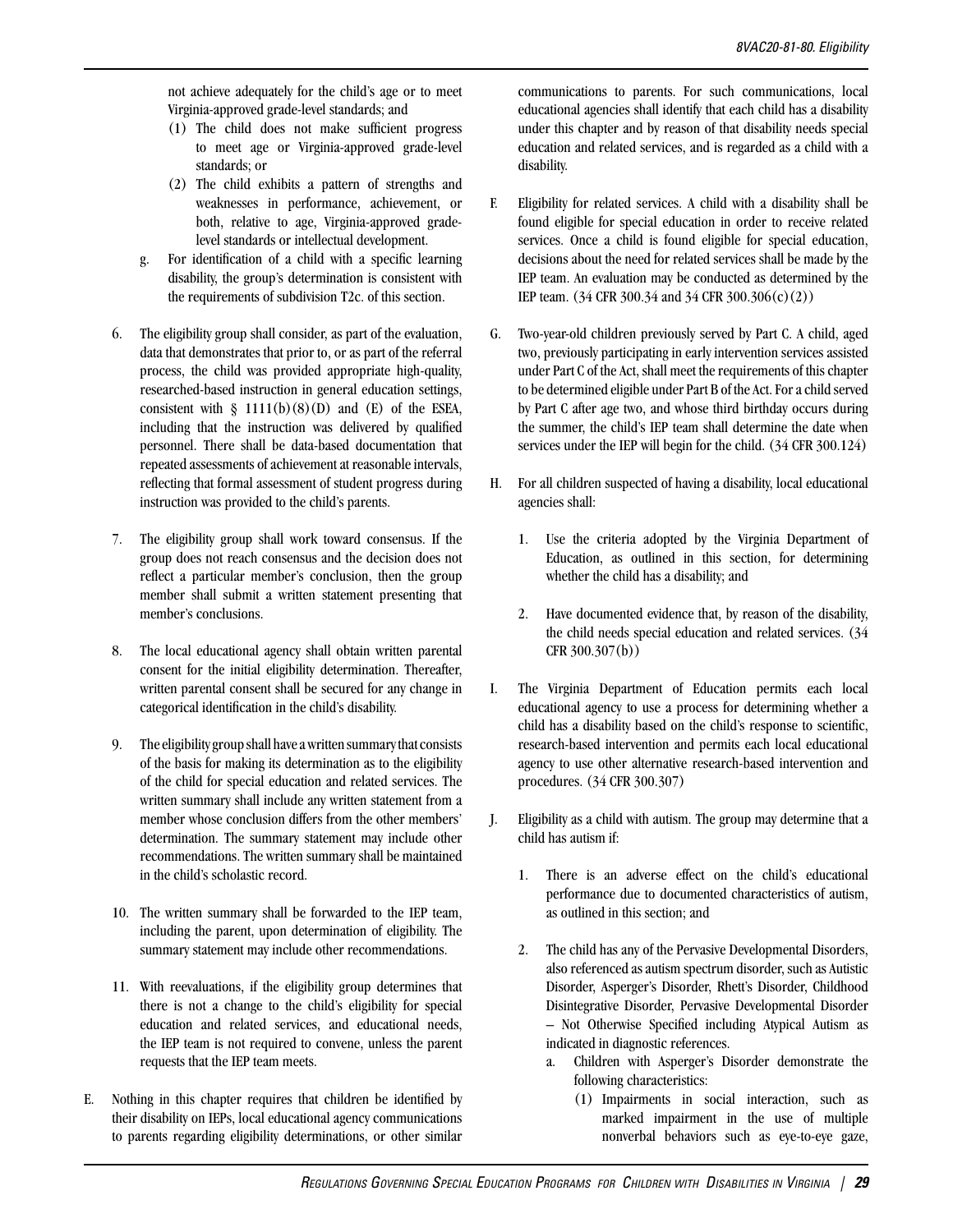facial expression, body postures, and gestures to regulate social interaction; failure to develop peer relationships appropriate to developmental level; a lack of spontaneous seeking to share enjoyment, interests, or achievements with other people (i.e., by a lack of showing, bringing, or pointing out objects of interest); or lack of social or emotional reciprocity are noted; and

- (2) Restricted repetitive and stereotyped patterns of behavior, interests, and activities such as encompassing preoccupation with one or more stereotyped and restricted patterns of interest that is abnormal either in intensity or focus, apparently inflexible adherence to specific, nonfunctional routines or rituals, stereotyped and repetitive motor mannerisms, persistent preoccupation with parts of objects.
- b. Children with autistic disorder, in addition to the characteristics listed in subdivisions 2 a (1) and 2 a (2) of this subsection, also demonstrate impairments in communication, such as delay in, or total lack of, the development of spoken language (not accompanied by an attempt to compensate through alternative modes of communication such as gesture or mime). In individuals with adequate speech, marked impairment in the ability to initiate or sustain a conversation with others, stereotyped and repetitive use of language or idiosyncratic language, or lack of varied, spontaneous make-believe play or social imitative play appropriate to developmental level is noted.
- c. Children with Pervasive Developmental Disorder Not Otherwise Specified or Atypical Autism may display any of the characteristics listed in subdivisions 2 a (1), 2 a (2) and 2 b of this subsection without displaying all of the characteristics associated with either Asperger's Disorder or Autistic Disorder.
- K. Eligibility as a child with deaf-blindness. The group may determine that a child has deaf-blindness if the definition of "deaf-blindness" as outlined in 8VAC20-81-10 is met.
- L. Eligibility as a child with deafness. The group may determine that a child has deafness if:
	- 1. The definition of "deafness" is met in accordance with 8VAC20-81-10;
	- 2. There is an adverse effect on the child's educational performance due to one or more documented characteristics of a deafness, as outlined in subdivision 3 of this subsection; and
	- 3. The child has a bilateral hearing loss (sensorineural, or mixed conductive and sensorineural), a fluctuating or a permanent hearing loss, documented auditory dyssynchrony (auditory neuropathy), and/or cortical deafness.
- M. Eligibility as a child with developmental delay. (34 CFR 300.111(b))
	- 1. The group may determine that a child has a developmental delay if the local educational agency permits the use of developmental delay as a disability category when determining whether a preschool child, aged two by September 30 to six, inclusive, is eligible under this chapter, and:
		- a. The definition of "developmental delay" is met in accordance with 8VAC20-81-10; or
		- b. The child has a physical or mental condition that has a high probability of resulting in a developmental delay.
	- 2. Eligibility as a child with a disability for children ages two through six shall not be limited to developmental delay if eligibility can be determined under another disability category.
	- 3. A local educational agency is not required to adopt and use developmental delay as a disability category for any children within its jurisdiction. If the local educational agency permits the use of developmental delay as a disability category, it shall comply with the eligibility criteria outlined in this section.
- N. Eligibility as a child with an emotional disability. The group may determine that a child has an emotional disability if:
	- 1. The definition of "emotional disability" is met in accordance with 8VAC20-81-10; and
	- 2. There is an adverse effect on the child's educational performance due to one or more documented characteristics of an emotional disability.
- O. Eligibility as a child with a hearing impairment.
	- 1. The group may determine that a child has a hearing impairment if:
		- a. The definition of "hearing impairment" is met in accordance with 8VAC20-81-10; and
		- b. There is an adverse effect on the child's educational performance due to one or more documented characteristics of a hearing impairment, as outlined in subdivision 2 of this subsection.
	- 2. Characteristics of children with a hearing impairment include unilateral hearing loss (conductive, sensorineural, or mixed), bilateral hearing loss (conductive, sensorineural, or mixed), a fluctuating or permanent hearing loss, and/or auditory dyssynchrony (auditory neuropathy). The hearing loss results in qualitative impairments in communication/ educational performance.
	- 3. The term "hard of hearing" may be used in this capacity.
- P. Eligibility as a child with an intellectual disability. The group may determine that a child has an intellectual disability if: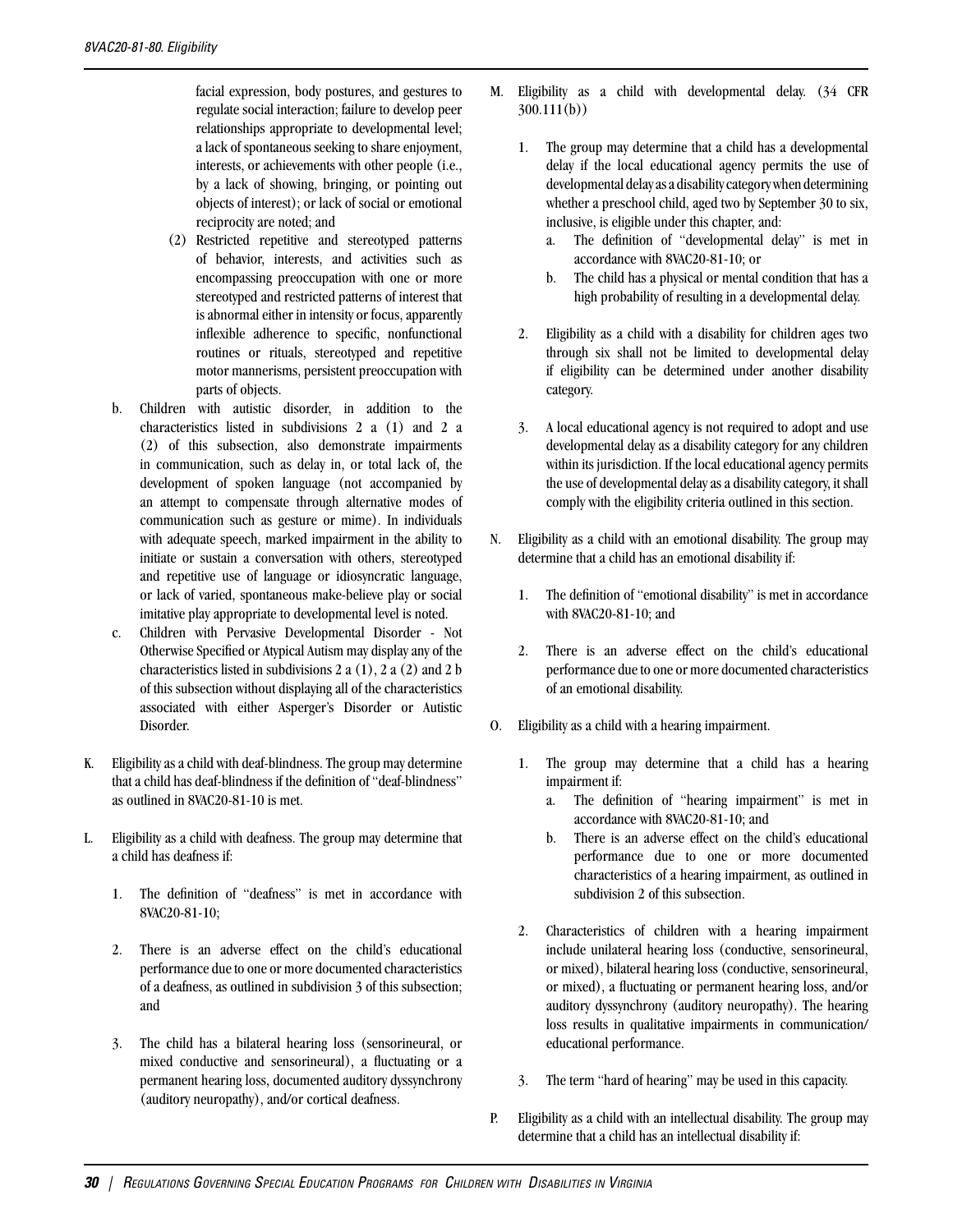- 1. The definition of "intellectual disability" is met in accordance with 8VAC20-81-10;
- 2. There is an adverse effect on the child's educational performance due to one or more documented characteristics of an intellectual disability, as outlined in subdivision 3 of this subsection; and
- 3. The child has:
	- a. Significantly impaired intellectual functioning, which is two or more standard deviations below the mean, with consideration given to the standard error of measurement for the assessment, on an individually administered, standardized measure of intellectual functioning;
	- b. Concurrently, significantly impaired adaptive behavior as determined by a composite score on an individual standardized instrument of adaptive behavior that measures two standard deviations or more below the mean; and
	- c. Developmental history that indicates significant impairment in intellectual functioning and a current demonstration of significant impairment is present.
- Q. Eligibility as a child with multiple disabilities. The group may determine that a child has multiple disabilities if the definition of "multiple disabilities" is met in accordance with 8VAC20-81-10.
- R. Eligibility as a child with an orthopedic impairment. The group may determine that a child has an orthopedic impairment if:
	- 1. The definition of "orthopedic impairment" is met in accordance with 8VAC20-81-10; and
	- 2. There is an adverse effect on the child's educational performance due to one or more documented characteristics of an orthopedic impairment.
- S. Eligibility as a child with other health impairment. The group may determine that a child has an other health impairment if:
	- 1. The definition of "other health impairment" is met in accordance with 8VAC20-81-10; and
	- 2. There is an adverse effect on the child's educational performance due to one or more documented characteristics of the other health impairment.
- T. Eligibility of a child with a specific learning disability. (34 CFR 300.307 and 34 CFR 300.309)
	- 1. The group may determine that a child has a specific learning disability if:
		- a. The definition of "specific learning disability" is met in accordance with 8VAC20-81-10; and
		- b. The criteria for determining the existence of a specific learning disability are met.
- 2. The criteria for determining the existence of a specific learning disability are met if:
	- a. The child does not achieve adequately for the child's age or to meet Virginia-approved grade-level standards in one or more of the following areas when provided with learning experiences and instruction appropriate for the child's age or Virginia-approved grade-level standards:
		- (1) Oral expression;
		- (2) Listening comprehension;
		- (3) Written expression;
		- (4) Basic reading skills;
		- (5) Reading fluency skills;
		- (6) Reading comprehension;
		- (7) Mathematical calculations; or
		- (8) Mathematical problem solving.
	- b. The child does not make sufficient progress to meet age or Virginia-approved grade-level standards in one or more of the areas identified in subdivision 2 a of this subsection when using a process based on the child's response to scientific, research-based intervention; or the child exhibits a pattern of strengths and weaknesses in performance, achievement, or both, relative to age, Virginia-approved grade-level standards, or intellectual development, that is determined by the group to be relevant to the identification of a specific learning disability, using appropriate assessments, consistent with 8VAC20-81-70.
	- c. The group determines that its findings under subdivisions 2 a and b of this subsection are not primarily the result of:
		- (1) A visual, hearing, or motor impairment;
		- (2) Intellectual disability;
		- (3) Emotional disability;
		- (4) Environmental, cultural, or economic disadvantage; or
		- (5) Limited English proficiency.
- 3. The Virginia Department of Education does not require the use of a severe discrepancy between intellectual ability and achievement for determining whether a child has a specific learning disability.  $(34 \text{ CFR } 300.307(a))$
- U. Eligibility as a child with speech or language impairment.
	- 1. The group may determine that a child has a speech or language impairment if:
		- a. The definition of "speech or language impairment" is met in accordance with 8VAC20-81-10;
		- b. There is an adverse effect on the child's educational performance due to one or more documented characteristics of speech or language impairment;
		- c. The child has a significant discrepancy from typical communication skills in one or more of the following areas: fluency, impaired articulation, expressive or receptive language impairment, or voice impairment; and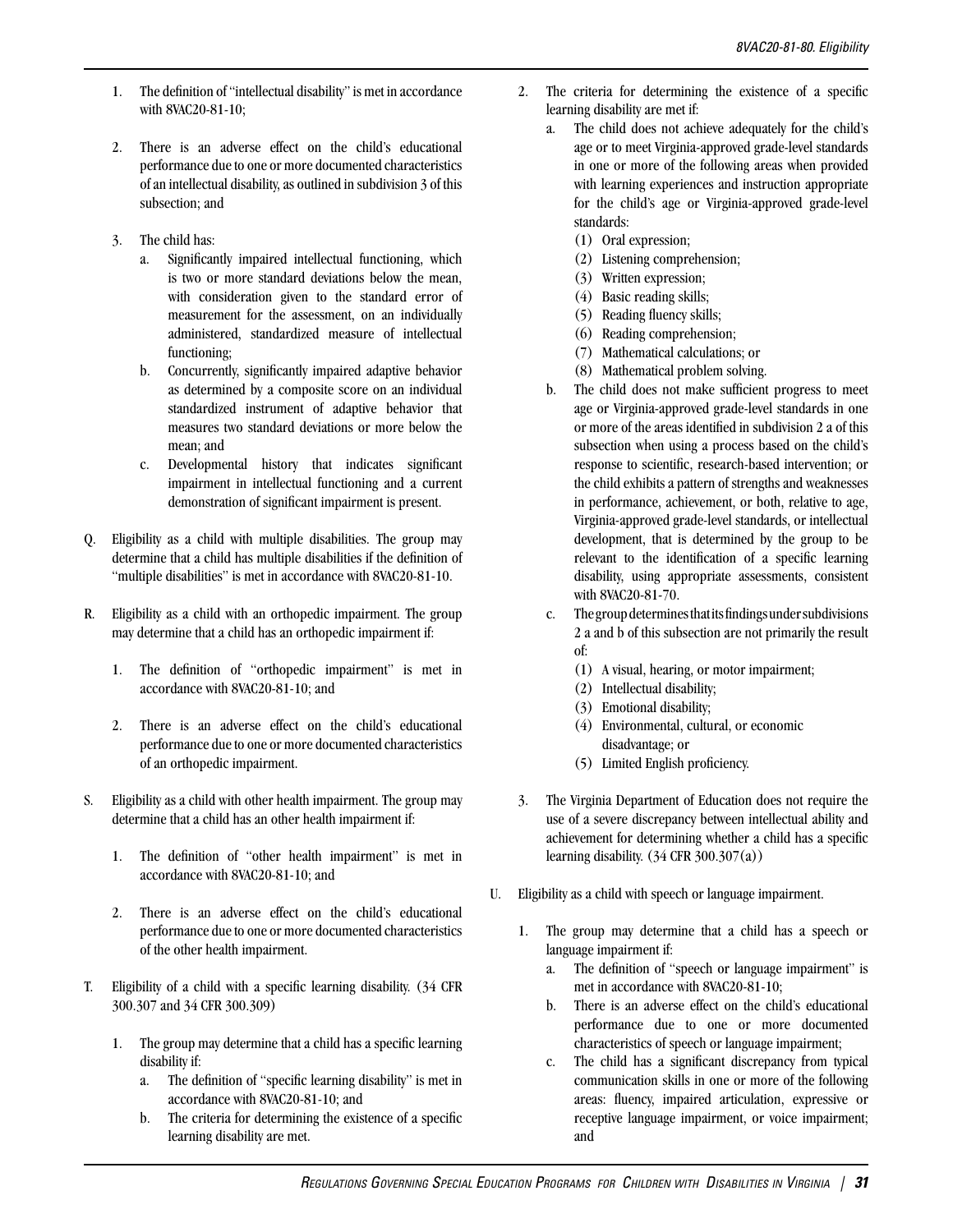- d. Information from instruments that are culturally and linguistically appropriate, including standardized and criterion-referenced measures, shall be used in conjunction with information from classroom observations to determine the severity of the communication impairment.
- 2. Children shall not be identified as children having a speech or language impairment if the area of concern is primarily the result of sociocultural dialect, delays/differences associated with acquisition of English as a second language, or within the purview of established norms for articulation and language development.
- 3. Speech language pathology services may be special education or a related service.
- V. Eligibility as a child with a traumatic brain injury. The group may determine that a child has a traumatic brain injury if:
	- 1. The definition of "traumatic brain injury" is met in accordance with 8VAC20-81-10; and
	- 2. There is an adverse effect on the child's educational performance due to one or more documented characteristics of traumatic brain injury.
- Eligibility as a child with a visual impairment.
	- 1. The group may determine that a child has a visual impairment if:
		- a. The definition of "visual impairment" is met in accordance with 8VAC20-81-10;
		- b. There is an adverse effect on the child's educational performance due to one or more documented characteristics of visual impairment; and
		- c. The child:
			- (1) Demonstrates the characteristics of blindness or visual impairment, as outlined in subdivisions 2 and 3 of this subsection; or
			- (2) Has any of the conditions including, but not limited to, oculomotor apraxia, cortical visual impairment, and/or a progressive loss of vision, which may in the future, have an adverse effect on educational performance, or a functional vision loss where field and acuity deficits alone may not meet the aforementioned criteria.
	- 2. A child with blindness demonstrates the following:
		- a. Visual acuity in the better eye with best possible correction of 20/200 or less at distance or near; or
		- b. Visual field restriction in the better eye of remaining visual field of 20 degrees or less.
	- 3. A child with a visual impairment demonstrates the following:
		- a. Visual acuity better than 20/200 but worse than 20/70

at distance and/or near; or

- b. Visual field restriction in the better eye of remaining visual field of 70 degrees or less but better than 20 degrees.
- X. Children found not eligible for special education.
	- 1. Information relevant to instruction for a child found not eligible for special education shall be provided to the child's teachers or any appropriate committee. Parental consent to release information shall be secured for children who are placed by their parents in private schools that are not located in the local educational agency of the parent's residence. (34 CFR 300.622)
	- 2. If the school division decides that a child is not eligible for special education and related services, prior written notice, in accordance with 8VAC20-81-170 shall be given to the parent(s) including the parent(s) right to appeal the decision through the due process hearing procedures. (34 CFR 300.503; 34 CFR 300.507)

## *8VAC20-81-90. Termination of special education and related services.*

- A. Termination of a child's eligibility for special education and related services shall be determined by an eligibility group.
	- 1. Termination of special education services occurs if the eligibility group determines that the child is no longer a child with a disability who needs special education and related services.
	- 2. The local educational agency shall evaluate a child with a disability in accordance with 8VAC20-81-70 before determining that the child is no longer a child with a disability under this chapter.
	- 3. Evaluation is not required before the termination of eligibility due to graduation with a standard or advanced studies high school diploma or reaching the age of 22. (34 CFR 300.305(e))
- B. The IEP team shall terminate the child's eligibility for a related service without determining that the child is no longer a child with a disability who is eligible for special education and related services. The IEP team shall make this determination based on the current data in the child's education record, or by evaluating the child in accordance with 8VAC20-81-70.
- C. Written parental consent shall be required prior to any partial or complete termination of services.
- D. Prior to any partial or complete termination of special education and related services, the local educational agency shall comply with the prior written notice requirements of 8VAC20-81-170 C.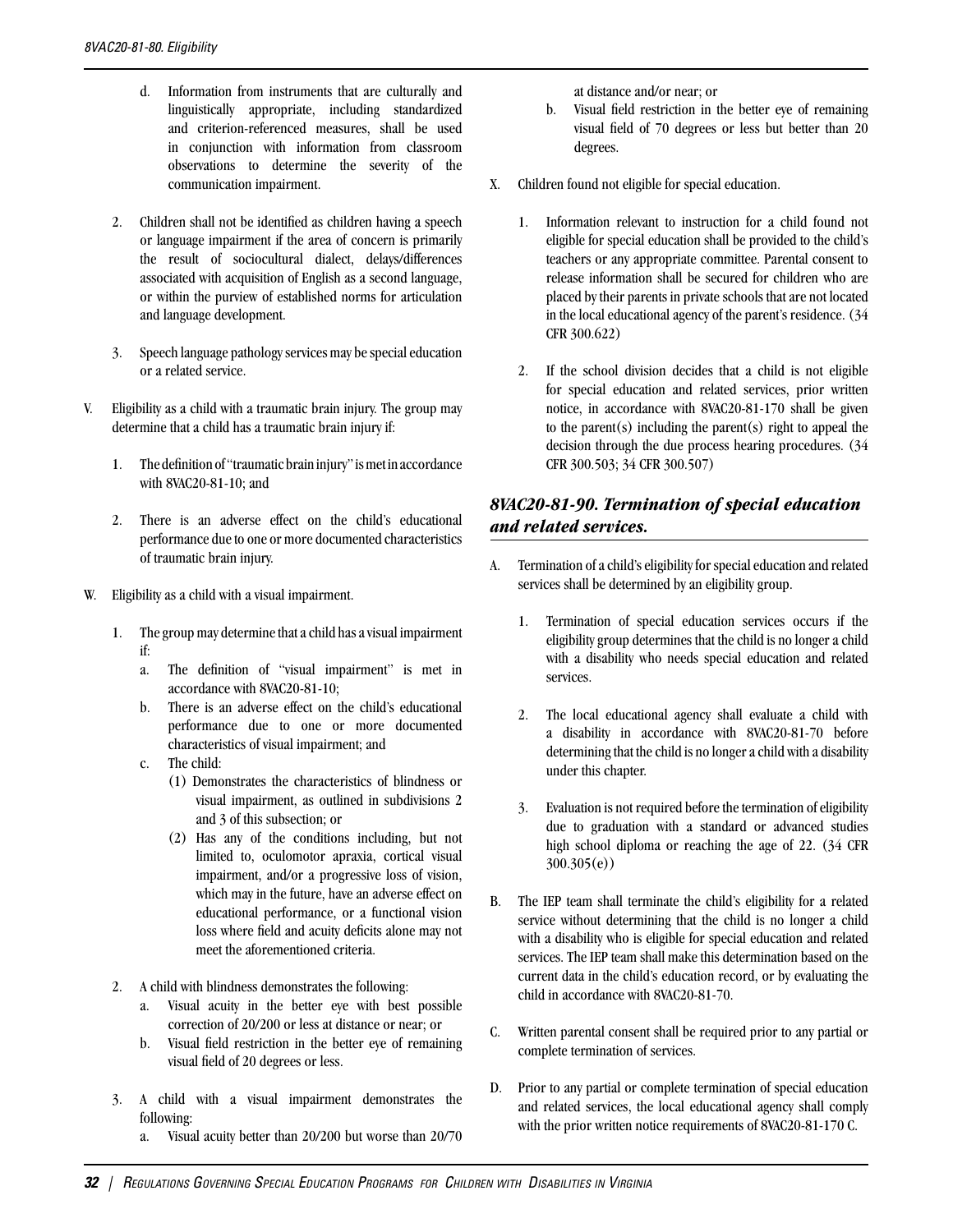- E. If the parent(s) revokes consent in writing for the child to continue to receive special education and related services, the local educational agency shall follow the procedures in 8VAC20- 81-170 E3a. to terminate the child's receipt of special education and related services. (34 CFR 300.9 and 34 CFR 300.300(b) (4))
- F. Summary of academic achievement and functional performance. (34 CFR 300.305(e)(3))
	- 1. For a child whose eligibility terminates due to graduation with a standard or advanced studies high school diploma or reaching the age of 22, the local educational agency shall provide the child with a summary of the student's academic achievement and functional performance, which shall include recommendations on how to assist the student in meeting the student's postsecondary goals.
	- 2. If a child exits school without graduating with a standard or advanced studies high school diploma or reaching the age of 22, including if the child receives a general educational development (GED) credential or an alternative diploma option, the local educational agency may provide the child with a summary of academic achievement and functional performance when the child exits school. However, if the child resumes receipt of educational services prior to exceeding the age of eligibility, the local educational agency shall provide the child with an updated summary when the child exits, or when the child's eligibility terminates due to graduation with a standard or advanced studies high school diploma or reaching the age of 22.

## *8VAC20-81-100. Free appropriate public education.*

- A. Age of eligibility.
	- 1. A free appropriate public education shall be available to all children with disabilities who need special education and related services, aged two to 21, inclusive, who meet the definition of "age of eligibility" as outlined in 8VAC20- 81-10 and who reside within the jurisdiction of each local educational agency. This includes children with disabilities who are in need of special education and related services even though they have not failed or been retained in a course or grade and are advancing from grade to grade, and students who have been suspended or expelled from school in accordance with the provisions of 8VAC20-81-160. The Virginia Department of Education has a goal of providing full educational opportunity to all children with disabilities aged birth through 21, inclusive, by 2015. (§ 22.1-213 of the Code of Virginia; 34 CFR 300.101 and 34 CFR 300.109)
		- a. The services provided to the child under this chapter shall address all of the child's identified special education and related services needs.
		- b. The services and placement needed by each child with a disability to receive a free appropriate public education

shall be based on the child's unique needs and not on the child's disability.

- 2. Exceptions. The obligation to make a free appropriate public education to all children with disabilities does not apply to: (34 CFR 300.102(a))
	- a. Children with disabilities who have graduated from high school with a standard or advanced studies high school diploma. This exception does not apply to ageeligible students who have graduated but have not been awarded a standard or advanced studies high school diploma, or to those students who have been awarded a general educational development (GED) credential.
	- b. Children with disabilities aged 18 to 21, inclusive, who, if in their last educational placement prior to their incarceration in an adult correctional facility, were not identified as being a child with a disability and did not have an IEP. This exception does not apply to children with disabilities, aged 18 to 21, inclusive, who had been identified as children with disabilities and had received services in accordance with their IEPs, but who left school prior to their incarceration or did not have IEPs in their last educational setting but who had actually been identified as children with disabilities under this chapter.
	- c. Children with disabilities who are eligible under IDEA Part B, Subpart H, but who receive early intervention services under IDEA Part C.
- B. A free appropriate public education shall be available to children with disabilities who reside within a school division but do not hold a valid U.S. citizenship or a student visa.
- C. Program options. Each local school division shall take steps to ensure that its children with disabilities have available to them the variety of educational programs and services available to children without disabilities in the area served by the local educational agency, including art, music, industrial arts, consumer and homemaking education, and vocational education. (34 CFR 300.110)
- D. Residential placement. If placement in a public or private residential program is necessary to provide special education and related services to a child with a disability, the program, including nonmedical care and room and board, shall be at no cost to the parents of the child. (34 CFR 300.104)
- E. Assistive technology devices. (34 CFR 300.34(b) and 34 CFR 300.113)
	- 1. Each local educational agency shall ensure that the following are functioning properly, including completing routine checks:
		- a. Hearing aids worn in school by children with hearing impairments, including deafness; and
		- b. The external components of surgically implanted devices.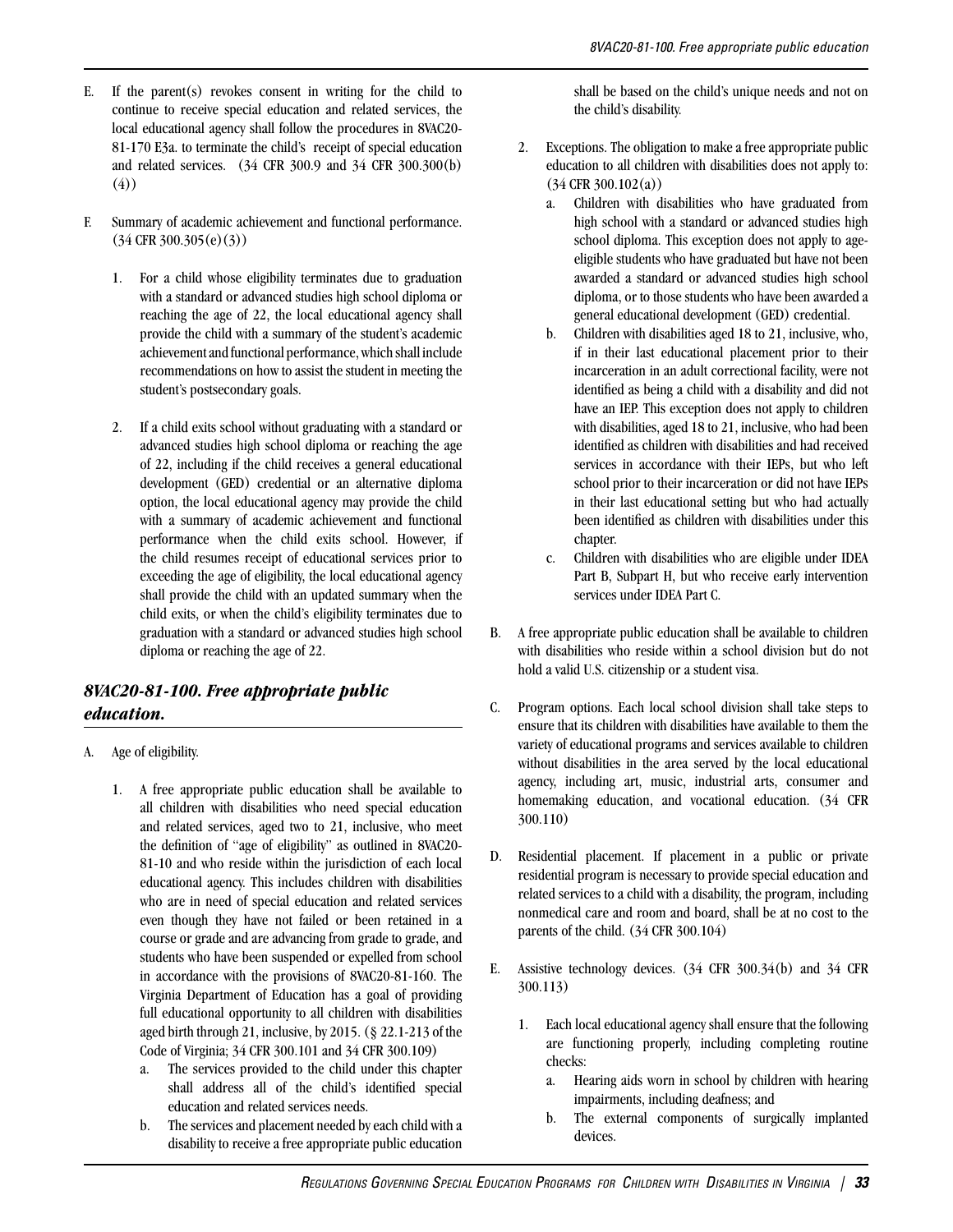- 2. A local educational agency is not responsible for the postsurgical maintenance, programming, or replacement of a medical device that has been surgically implanted (or of an external component of the surgically implanted medical device).
- F. Availability of assistive technology. (34 CFR 300.105)
	- 1. Each local educational agency shall ensure that assistive technology devices or assistive technology services, or both, as those terms are defined in 8VAC20-81-10, are made available to a child with a disability if required as part of the child's:
		- a. Special education;
		- b. Related services; or
		- c. Supplementary aids and services.
	- 2. On a case-by-case basis, the use of school-purchased or leased assistive technology devices in a child's home or in other settings is required if the child's IEP team determines that the child needs access to those devices in order to receive a free appropriate public education.
	- 3. Local educational agencies are not required to provide personal devices, including eyeglasses or hearing aids that the child requires, regardless of whether the child is attending school, unless the IEP team determines that the device is necessary for the child to receive FAPE.
- G. Transportation. (§§ 22.1-221 and 22.1-347 of the Code of Virginia; 34 CFR 300.107)
	- 1. Each child with a disability, aged two to 21, inclusive, placed in an education program, including private special education day or residential placements, by the local school division shall be entitled to transportation to and from such program at no cost if such transportation is necessary to enable such child to benefit from educational programs and opportunities. Children with disabilities and children without disabilities shall share the same transportation unless a child's IEP requires specialized transportation.
	- 2. If the IEP team determines that a child with a disability requires accommodations or modifications to participate in transportation, the accommodations or modifications shall be provided in the least restrictive environment. Transportation personnel may be on the IEP team or be consulted before any modifications or accommodations are written into the student's IEP to ensure that the modifications and accommodations do not violate any state or federal standard or any nationally recognized safety practices.
	- 3. A local educational agency shall ensure that a child with a disability is provided a commute to and from an education program that is comparable in length to the commute provided to children without disabilities, unless the child's IEP team determines that a longer or shorter commute is

necessary to ensure the child receives a free appropriate public education.

- 4. If a local educational agency enters an agreement with another local educational agency for the provision of special education or related services for a child with a disability, such child shall be transported to and from such program at no cost to the parent(s).
- 5. If a child with a disability is placed in the Virginia School for the Deaf and the Blind at Staunton, the Virginia school shall be responsible for the provision of transportation services. When such children are educated as day students, the local school division shall be responsible for the provision of transportation services to and from school.
- H. Nonacademic and extracurricular services and activities. (34 CFR 300.107 and 34 CFR 300.117)
	- 1. Each local educational agency shall take steps, including the provision of supplementary aids and services determined appropriate and necessary by the child's IEP team, to provide nonacademic and extracurricular services and activities in the manner necessary to afford children with disabilities an equal opportunity for participation in those services and activities. (See also 8VAC20-81-130 A 2)
	- 2. Nonacademic and extracurricular services and activities may include, but not be limited to, counseling services, athletics, transportation, health services, recreational activities, special interest groups or clubs sponsored by the local educational agency, referrals to agencies that provide assistance to individuals with disabilities, and employment of students, including both employment by the local educational agency and assistance in making outside employment available.
- I. Physical education. (34 CFR 300.108)
	- 1. General. Physical education services, specially designed if necessary, shall be made available to every child with a disability receiving a free appropriate public education, unless the local educational agency enrolls children without disabilities and does not provide physical education to children without disabilities in the same grade.
	- 2. Regular physical education. Each child with a disability shall be afforded the opportunity to participate in the regular physical education program available to children without disabilities, unless:
		- a. The child is enrolled full time in a separate facility; or
		- b. The child needs specially designed physical education, as prescribed in the child's IEP that cannot be provided in the regular physical education program.
	- 3. Special physical education. If specially designed physical education is prescribed in a child's IEP, the local educational agency responsible for the education of that child shall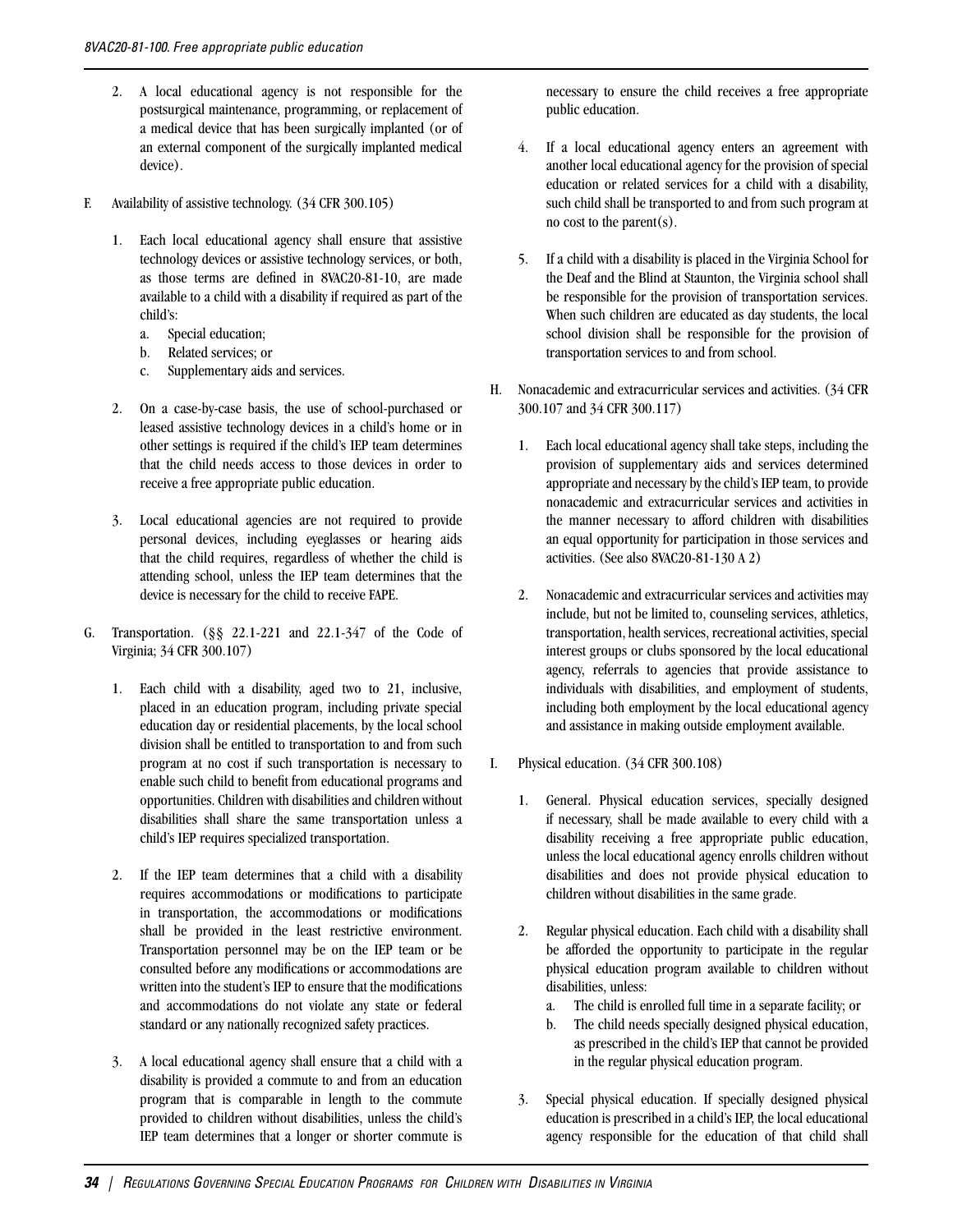provide the services directly or make arrangements for those services to be provided through other public or private programs.

- 4. Education in separate facilities. The local educational agency responsible for the education of a child with a disability who is enrolled in a separate facility shall ensure that the child receives appropriate physical education services in compliance with this subsection.
- J. Extended school year services. (34 CFR 300.106)
	- 1. Each local educational agency shall ensure that extended school year services, including transportation to and from such services, are available as necessary to provide a free appropriate public education consistent with subdivision 2 of this subsection.
	- 2. Extended school year services shall be provided only if a child's IEP team determines on an individual basis in accordance with this chapter that the services are necessary for the provision of a free appropriate public education to the child, because the benefits a child with a disability gains during the regular school year will be significantly jeopardized if extended school year services are not provided.
	- 3. In implementing the requirements of this section, a local educational agency may not:
		- a. Limit extended school year services to particular categories of disability;
		- b. Unilaterally limit the type, amount, or duration of those services; or
		- c. Limit the provision of extended school year services to only the summer.
- K. Children with disabilities in public charter schools. (34 CFR 300.209)
	- 1. Children with disabilities who attend charter schools shall be served by the local school division in the same manner as children with disabilities in its other schools, including the provision of supplementary and related services on site at the charter school to the same extent to which the local educational agency provides such services on the site to its other public schools.
	- 2. The local school division shall ensure that all requirements of this chapter are met.
- L. Length of school day. School-aged students with disabilities shall be provided a school day comparable in length to the day provided to school-aged students without disabilities unless their IEP specifies otherwise. For preschool-aged children with disabilities, the IEP team determines the length of the school day.
- M. Methods and payments. (34 CFR 300.103)
- 1. The Virginia Department of Education may use whatever state, local, federal, and private sources of support that are available to meet the requirements of this part.
- 2. Nothing in this part relieves an insurer or similar third party from an otherwise valid obligation to provide or to pay for services provided to a child with a disability.
- 3. The Virginia Department of Education will ensure that there is no delay in implementing a child's IEP, including any case in which the payment source for providing or paying for special education and related services to the child is being determined.
- N. Disability harassment. Each local educational agency shall have in effect policies that prohibit harassment to children with disabilities. (28 CFR 35.149 and 34 CFR 104.4)

# *8VAC20-81-110. Individualized education program.*

- A. Responsibility. The local educational agency shall ensure that an IEP is developed and implemented for each child with a disability served by that local educational agency, including a child placed in a private special education school by: (34 CFR 300.112)
	- 1. A local school division; or
	- 2. A noneducational placement by a Comprehensive Services Act team that includes the school division. The local school division's responsibility is limited to special education and related services.
- B. Accountability.
	- 1. At the beginning of each school year, each local educational agency shall have an IEP in effect for each child with a disability within its jurisdiction, with the exception of children placed in a private school by parents when a free appropriate public education is not at issue. (34 CFR 300.323(a))
	- 2. Each local educational agency shall ensure that an IEP: (34 CFR 300.323(c))
		- a. Is in effect before special education and related services are provided to an eligible child;
		- b. Is developed within 30 calendar days of the date of the initial determination that the child needs special education and related services;
		- c. Is developed within 30 calendar days of the date the eligibility group determines that the child remains eligible for special education and related services following reevaluation, if the IEP team determines that changes are needed to the child's IEP, or if the parent requests it; and
		- d. Is implemented as soon as possible following parental consent to the IEP.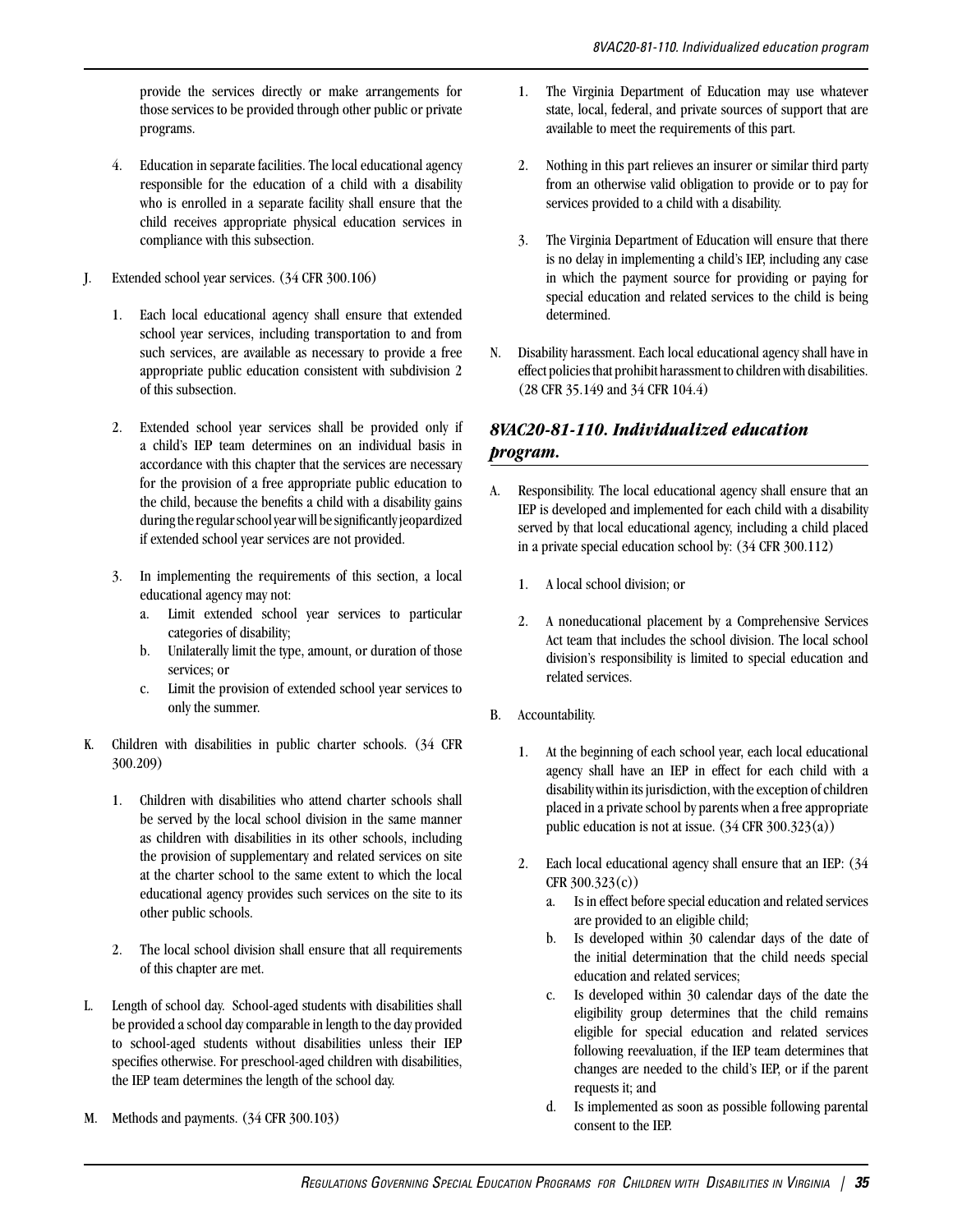- 3. Each local educational agency shall ensure that: (34 CFR 300.323(d))
	- a. The child's IEP is accessible to each regular education teacher, special education teacher, related service provider, and other service provider who is responsible for its implementation; and
	- b. Teachers and providers are informed of:
		- (1) Their specific responsibilities related to implementing the child's IEP; and
		- (2) The specific accommodations, modifications, and supports that shall be provided for the child in accordance with the IEP.
- 4. Each local educational agency is responsible for initiating and conducting meetings to develop, review, and revise the IEP of a child with a disability.
- 5. Each local educational agency shall ensure that the IEP team reviews the child's IEP periodically, but not less than annually, to determine whether the annual goals are being achieved and to revise its provisions, as appropriate, to address: (34 CFR 300.324(b))
	- a. Any lack of expected progress toward the annual goals and in the general curriculum, if appropriate;
	- b. The results of any reevaluation conducted under this chapter;
	- c. Information about the child provided to or by the parent(s);
	- d. The child's anticipated needs; or
	- e. Other matters.
- 6. Each local educational agency shall provide special education and related services to a child with a disability in accordance with the child's IEP. (34 CFR 300.323 (c)(2))
- 7. Nothing in this section limits a parent's right to ask for revisions of the child's IEP if the parent feels that the efforts required by this chapter are not being met.
- 8. To the extent possible, the local educational agency shall encourage the consolidation of reevaluation and IEP team meetings for the child. (34 CFR 300.324(a)(5))
- 9. In making changes to a child's IEP after the annual IEP team meeting for the school year, the parent(s) and the local educational agency may agree not to convene an IEP team meeting for the purposes of making those changes, and instead may develop a written document to amend or modify the child's current IEP.  $(34 \text{ CFR } 300.324(a)(4) \text{ and } (6))$ 
	- a. If changes are made to the child's IEP, the local educational agency shall ensure that the child's IEP team is informed of those changes.
	- b. Upon request, a parent shall be provided with a revised copy of the IEP with the amendments incorporated.
	- c. This meeting is not a substitute for the required annual IEP meeting.
- C. IEP team.
	- 1. General. The local educational agency shall ensure that the IEP team for each child with a disability includes: (34 CFR 300.321(a), (c) and (d))
		- a. The parent(s) of the child;
		- b. Not less than one regular education teacher of the child (if the child is or may be participating in the regular educational environment);
		- c. Not less than one special education teacher of the child or, if appropriate, not less than one special education provider of the child. For a child whose only disability is speech-language impairment, the special education provider shall be the speech-language pathologist;
		- d. A representative of the local educational agency who is:
			- (1) Qualified to provide or supervise the provision of specially designed instruction to meet the unique needs of children with disabilities;
			- (2) Knowledgeable about the general education curriculum; and
			- (3) Knowledgeable about the availability of resources of the local education agency. A local educational agency may designate another member of the IEP team to serve simultaneously as the agency representative if the individual meets the above criteria;
		- e. An individual who can interpret the instructional implications of evaluation results. This individual may be a member of the team serving in another capacity, other than the parent of the child;
		- f. At the discretion of the parent(s) or local educational agency, other individuals who have knowledge or special expertise regarding the child, including related services personnel, as appropriate. The determination of knowledge or special expertise of any individual shall be made by the party (parent(s) or local educational agency) who invited the individual to be a member of the team; and
		- g. Whenever appropriate, the child.
	- 2. The local educational agency determines the school personnel to fill the roles of the required IEP team members in subdivisions 1 b through 1 e of this subsection.
	- 3. Secondary transition service participants. (34 CFR 300.321(b))
		- a. The local educational agency shall invite a student with a disability of any age to attend the student's IEP meeting if a purpose of the meeting will be the consideration of:
			- (1) The student's postsecondary goals;
			- (2) The needed transition services for the student; or (3) Both.
		- b. If the student does not attend the IEP meeting, the local educational agency shall take other steps to ensure that the student's preferences and interests are considered.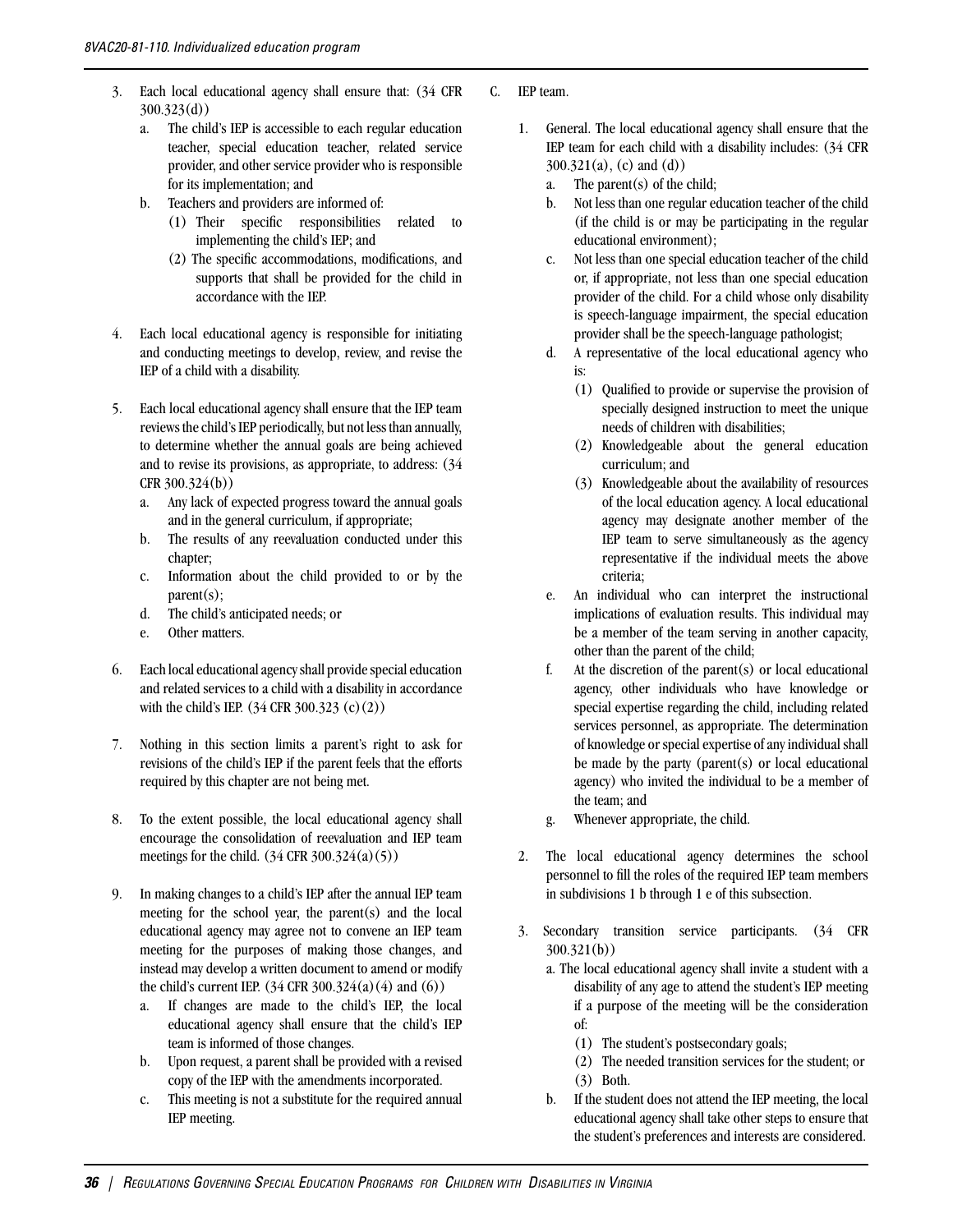- c. To the extent appropriate and with the consent of the parent(s) or a child who has reached the age of majority, the local educational agency shall invite a representative of any participating agency that is likely to be responsible for providing or paying for transition services. If an agency invited to send a representative to a meeting does not do so, the local educational agency shall take other steps to obtain the participation of the other agency in the planning of any transition services.
- 4. Part C transition participants. In the case of a child who was previously served under Part C of the Act, the local educational agency shall, at the parent's $(s')$  request, invite the Part C service coordinator or other representatives of the Part C system to the initial IEP meeting to assist with the smooth transition of services. (34 CFR 300.321(f))
- D. IEP team attendance. (34 CFR 300.321(e))
	- 1. A required member of the IEP team described in subdivisions C 1 b through C 1 e of this section is not required to attend an IEP team meeting, in whole or in part, if the parent and the local educational agency agree, in writing, that the attendance of this member is not necessary because the member's area of the curriculum or related services is not being modified or discussed in the meeting.
	- 2. A required member of the IEP team may be excused from attending the IEP team meeting, in whole or in part, when the meeting involves a modification to or discussion of the member's area of curriculum or related services, if:
		- a. The parent and the local educational agency consent in writing to the excusal; and
		- b. The member submits, in writing, to the parent and the IEP team input into the development of the IEP prior to the meeting.
- E. Parent participation.
	- 1. Each local educational agency shall take steps to ensure that one or both of the parents of the child with a disability are present at each IEP meeting or are afforded the opportunity to participate including:  $(34 \text{ CFR } 300.322(a))$ 
		- a. Notifying the parent(s) of the meeting early enough to ensure that they will have an opportunity to attend; and
		- b. Scheduling the meeting at a mutually agreed on time and place.
	- 2. Notice. (34 CFR 300.322(b))
		- a. General notice. The notice given to the parent(s):
			- (1) May be in writing, or given by telephone or in person with proper documentation;
			- (2) Shall indicate the purpose, date, time, and location of the meeting, and who will be in attendance; and
			- (3) Shall inform the parent(s) of the provisions relating to the participation of other individuals

on the IEP team who have knowledge or special expertise about the child under subdivision C 1 f of this section.

- b. Additional notice requirements are provided if transition services are under consideration.
	- (1) For Part C transition, the notice shall inform the parents of the provisions relating to the participation of the Part C service coordinator or other representative(s) of the Part C system under subdivision C 4 of this section.
	- (2) For secondary transition, the notice shall also:
		- (a) Indicate that a purpose of the meeting will be the consideration of the postsecondary goals and transition services for the child;
		- (b) Indicate that the local educational agency will invite the student; and
		- (c) Identify any other agency that will be invited to send a representative.
- 3. If neither parent can attend, the local educational agency shall use other methods to ensure parent participation, including individual or conference telephone calls and audio conferences. If the local educational agency uses an alternative means of meeting participation that results in additional costs, the local educational agency is responsible for those costs. (34 CFR 300.322(c))
- 4. A meeting may be conducted without a parent(s) in attendance if the local educational agency is unable to convince the parent(s) that they should attend. In this case, the local educational agency shall have a record of the attempts to arrange a mutually agreed on time and place, such as: (34 CFR 300.322(d))
	- a. Detailed records of telephone calls made or attempted and the results of those calls;
	- b. Copies of correspondence (written, electronic, or facsimile) sent to the parent(s) and any responses received; or
	- c. Detailed records of visits made to the parent's(s') home or place of employment and the results of those visits.
- 5. The local educational agency shall take whatever action is necessary to ensure that the parent $(s)$  understand the proceedings at the IEP meeting, including arranging for an interpreter for parents with deafness or whose native language is other than English.  $(34 \text{ CFR } 300.322(e))$
- 6. At the IEP meeting, the IEP team shall provide the parent(s) of a child with a disability with a written description of the factors in subdivisions F 1 and F 2 of this section that will be considered during the IEP meeting. The description shall be written in language understandable by the general public and provided in the native language of the parent(s) or other mode of communication used by the parent $(s)$ , unless it is clearly not feasible to do so.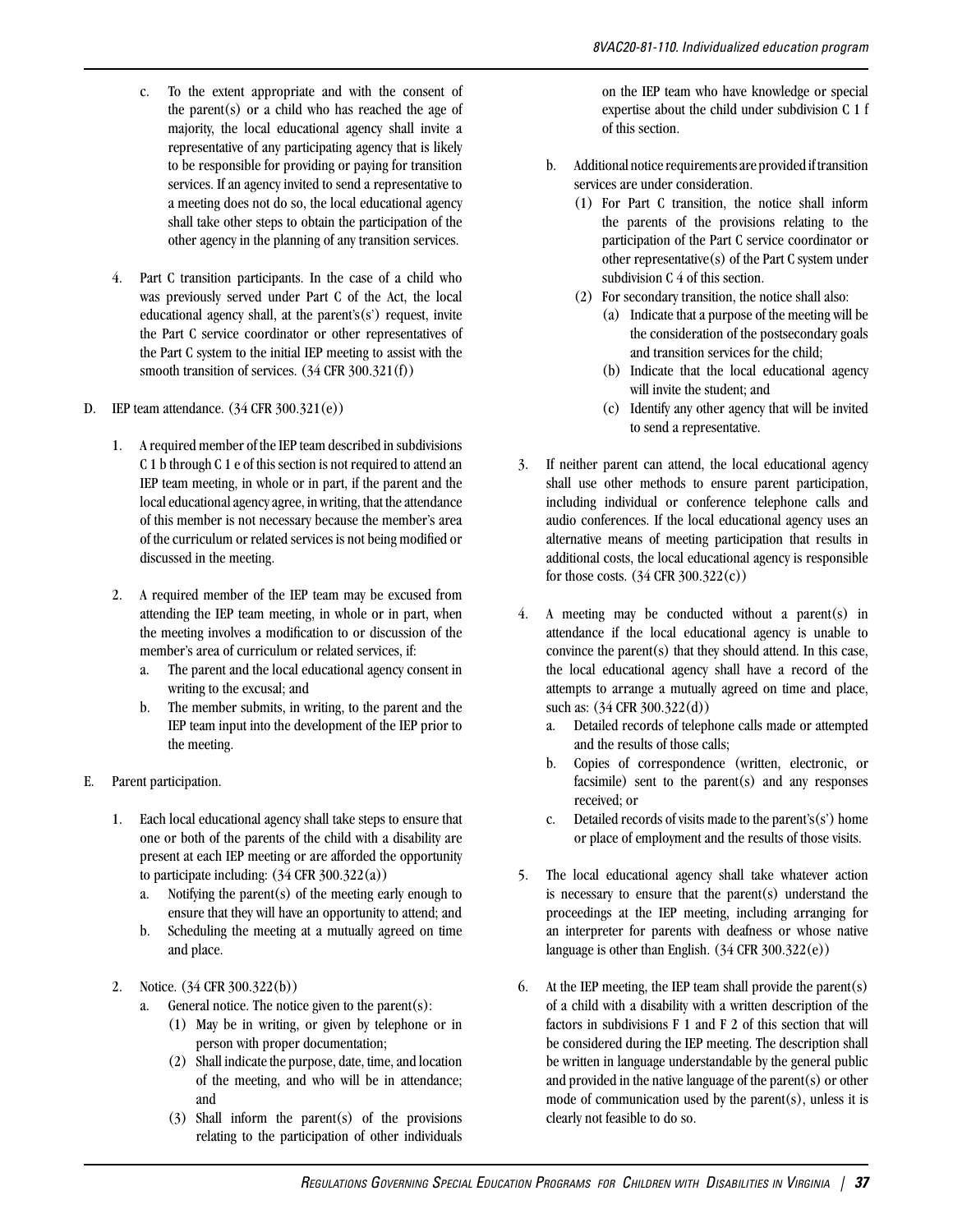- 7. The local educational agency shall give the parent(s) a copy of the child's IEP at no cost to the parent(s) at the IEP meeting, or within a reasonable period of time after the IEP meeting, not to exceed 10 calendar days. (34 CFR 300.322(f))
- F. Development, review, and revision of the IEP. (34 CFR 300.324(a))
	- 1. In developing each child's IEP, the IEP team shall consider:
		- a. The strengths of the child;
		- b. The concerns of the parent $(s)$  for enhancing the education of their child;
		- c. The results of the initial or most recent evaluation of the child; and
		- d. The academic, developmental, and functional needs of the child.
	- 2. The IEP team also shall:  $(34 \text{ CFR } 300.324(a))$ 
		- a. In the case of a child whose behavior impedes the child's learning or that of others, consider the use of positive behavioral interventions, strategies, and supports to address the behavior;
		- b. In the case of a child with limited English proficiency, consider the language needs of the child as those needs relate to the child's IEP;
		- c. In the case of a child who is blind or visually impaired, provide for instruction in Braille and the use of Braille unless the IEP team determines after an evaluation of the child's reading and writing skills, needs, and appropriate reading and writing media, including an evaluation of the child's future needs for instruction in Braille or the use of Braille, that instruction in Braille or the use of Braille is not appropriate for the child;
		- d. Consider the communication needs of the child;
		- e. Consider the child's needs for benchmarks or shortterm objectives:
		- f. In the case of a child who is deaf or hard of hearing, consider the child's language and communication needs, opportunities for direct communications with peers and professional personnel in the child's language and communication mode, academic level, and full range of needs, including opportunities for direct instruction in the child's language and communication mode; and
		- g. Consider whether the child requires assistive technology devices and services.
	- 3. If, in considering the special factors, the IEP team determines that a child needs a particular device or service, including an intervention, accommodation, or other program modification in order for the child to receive a free appropriate public education, the IEP team shall include a statement to that effect in the child's IEP. (34 CFR 300.324(b)(2))
	- 4. The regular education teacher of a child with a disability, as a member of the IEP team, shall participate, to the extent appropriate, in the development, review, and revision of the child's IEP, including assisting in the determination of: (34

### CFR 300.324(a)(3))

- a. Appropriate positive behavioral interventions and supports and other strategies for the child; and
- b. Supplementary aids and services, accommodations, program modifications or supports for school personnel that will be provided for the child.
- 5. Nothing in this section shall be construed to require: (34 CFR 300.320(d))
	- a. The IEP team to include information under one component of a child's IEP that is already contained under another component of the child's IEP; or
	- b. That additional information be included in the child's IEP beyond what is explicitly required in this chapter.
- 6. The IEP team shall consider all factors identified under a free appropriate public education in 8VAC20-81-100, as appropriate, and work toward consensus. If the IEP team cannot reach consensus, the local educational agency shall provide the parent(s) with prior written notice of the local educational agency's proposals or refusals, or both, regarding the child's educational placement or provision of a free appropriate public education in accordance with 8VAC20-81-170 C.
- G. Content of the individualized education program. The IEP for each child with a disability shall include:
	- 1. A statement of the child's present levels of academic achievement and functional performance, including how the child's disability affects the child's involvement and progress in the general curriculum or, for preschool children, as appropriate, how the disability affects the child's participation in appropriate activities.  $(34 \text{ CFR } 300.320(a)(1))$ 
		- a. The statement shall be written in objective measurable terms, to the extent possible. Test scores, if appropriate, shall be self-explanatory or an explanation shall be included.
		- b. The present level of performance shall directly relate to the other components of the IEP.
	- 2. A statement of measurable annual goals, including academic and functional goals designed to:  $(34 \text{ CFR } 300.320(a)(2))$ 
		- a. Meet the child's needs that result from the child's disability to enable the child to be involved in and progress in the general curriculum, or for preschool children, as appropriate, to participate in appropriate activities; and
		- b. Meet each of the child's other educational needs that result from the child's disability.
	- 3. If determined appropriate by the IEP team, as outlined in subdivision F 2 of this section, a description of benchmarks or short-term objectives. For children with disabilities who take alternate assessments aligned to alternate achievement standards, the IEP shall include a description of benchmarks or short-term objectives. The IEP team shall document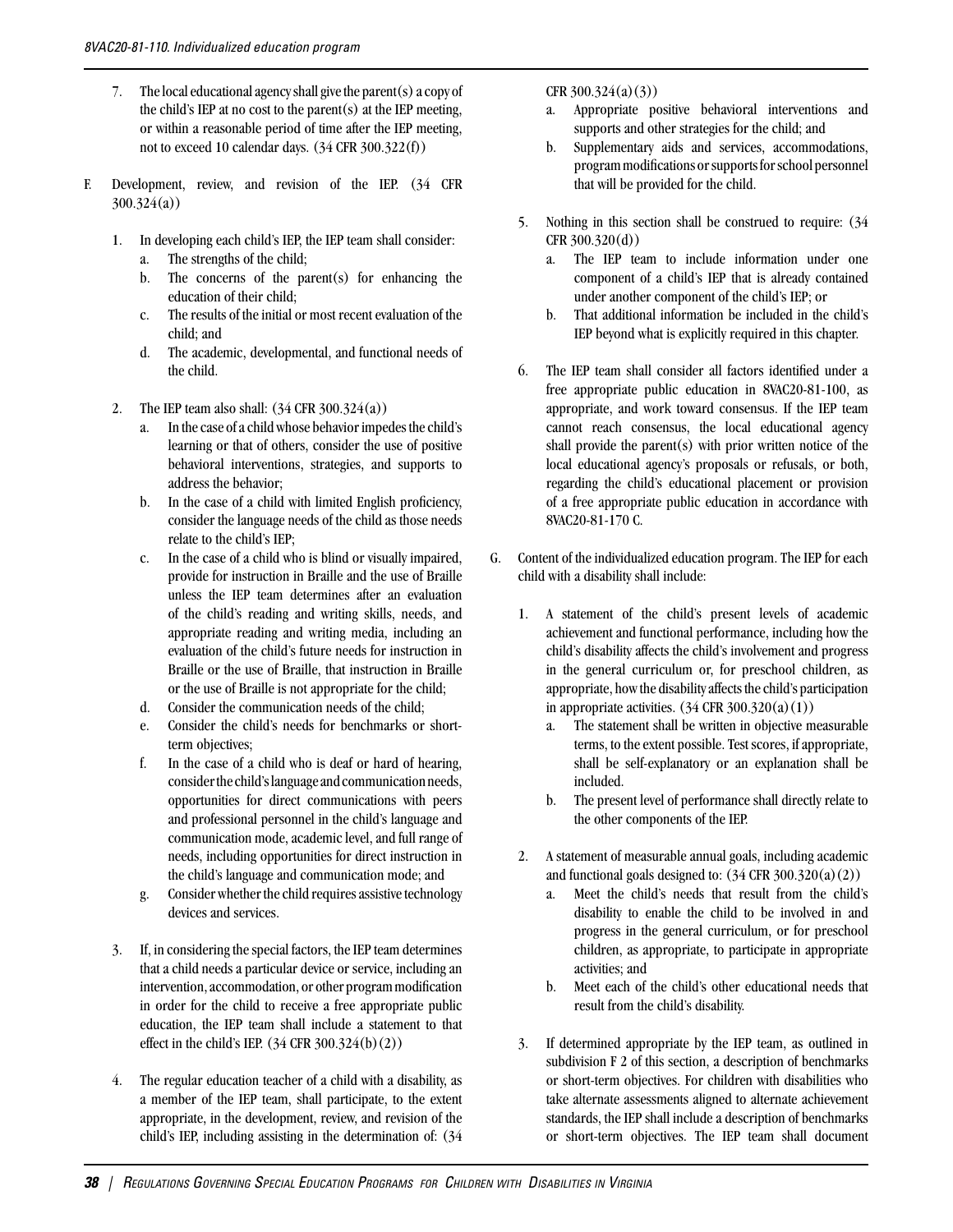its consideration of the inclusion in the child's IEP of benchmarks or short-term objectives. (34 CFR 300.320(a) (2))

- 4. A statement of the special education and related services and supplementary aids and services, based on peer-reviewed research to the extent practicable, to be provided for the child, or on behalf of the child, and a statement of the program modifications or supports for school personnel that will be provided to enable the child:  $(34 \text{ CFR } 300.320(a))$ (4))
	- a. To advance appropriately toward attaining the annual goals;
	- b. To be involved and progress in the general curriculum and to participate in extracurricular and other nonacademic activities; and
	- c. To be educated and participate with other children with disabilities and children without disabilities in the activities described in this section.
- 5. An explanation of the extent, if any, to which the child will not participate with children without disabilities in the regular class and in the activities described in this section. (34 CFR  $300.320(a)(5)$
- 6. The following information concerning state and divisionwide assessments shall be included:  $(34 \text{ CFR } 300.320(a)(6))$ 
	- a. A statement of any individual appropriate accommodations or modifications that are necessary to measure the child's academic achievement and functional performance, in accordance with the guidelines approved by the Board of Education, in the administration of state assessments of student achievement that are needed in order for the child to participate in the assessment;
	- b. If the IEP team determines that the child must take an alternate assessment instead of a particular state assessment of student achievement (or part of an assessment), a statement of:
		- (1) Why the child cannot participate in the regular assessment;
		- (2) Why the particular assessment selected is appropriate for the child, including that the child meets the criteria for the alternate assessment; and
		- (3) How the child's nonparticipation in the assessment will impact the child's promotion; graduation with a modified standard, standard, or advanced studies diploma; or other matters.
	- c. A statement that the child shall participate in either a state assessment for all children that is part of the state assessment program or the state's alternate assessment;
	- d. A statement of any individual appropriate accommodations or modifications approved for use in the administration of divisionwide assessments of student achievement that are needed in order for the child to

participate in the assessment;

- e. If the IEP team determines that the child must take an alternate assessment instead of a particular divisionwide assessment of student achievement (or part of an assessment), a statement of:
	- (1) Why the child cannot participate in the regular assessment;
	- (2) Why the particular alternate assessment selected is appropriate for the child; and
	- (3) How the child's nonparticipation in the assessment will impact the child's courses; promotion; graduation with a modified standard, standard, or advanced studies diploma; or other matters.
- 7. The projected dates (month, day, and year) for the beginning of the services and modifications and the anticipated frequency, location, and duration of those services and modifications. (34 CFR 300.320(a)(7))
- 8. A statement of: (34 CFR 300.320(a)(3))
	- a. How the child's progress toward the annual goals will be measured; and
	- b. When periodic reports on the progress the child is making toward meeting the annual goals will be provided; for example, through the use of quarterly or other periodic reports, concurrent with the issuance of report cards, and at least as often as parents are informed of the progress of their children without disabilities.
- 9. Initial transition services (34 CFR 300.101(b) and 34 CFR 300.323(b))
	- a. In the case of a preschool-aged child with a disability, age two (on or before September 30) through age five (on or before September 30), whose parent(s) elect to receive services under Part B of the Act, the local educational agency shall develop an IEP.
	- b. The IEP team shall consider an IFSP that contains the IFSP content described under Part C of the Act (§ 1431 et seq.) including:
		- (1) A statement regarding natural environments, and
		- (2) A component that promotes school readiness and incorporates pre-literacy, language, and numeracy skills.
	- c. These components of the child's IFSP may be incorporated into the child's IEP.
- 10. Secondary transition services. (34 CFR 300.43 and 34 CFR 300.320(b))
	- a. Prior to the child entering secondary school but not later than the first IEP to be in effect when the child turns 14, or younger if determined appropriate by the IEP team, and updated annually thereafter, the IEP shall include age-appropriate:
		- (1) Measurable postsecondary goals based upon age-appropriate transition assessments related to training, education, employment, and where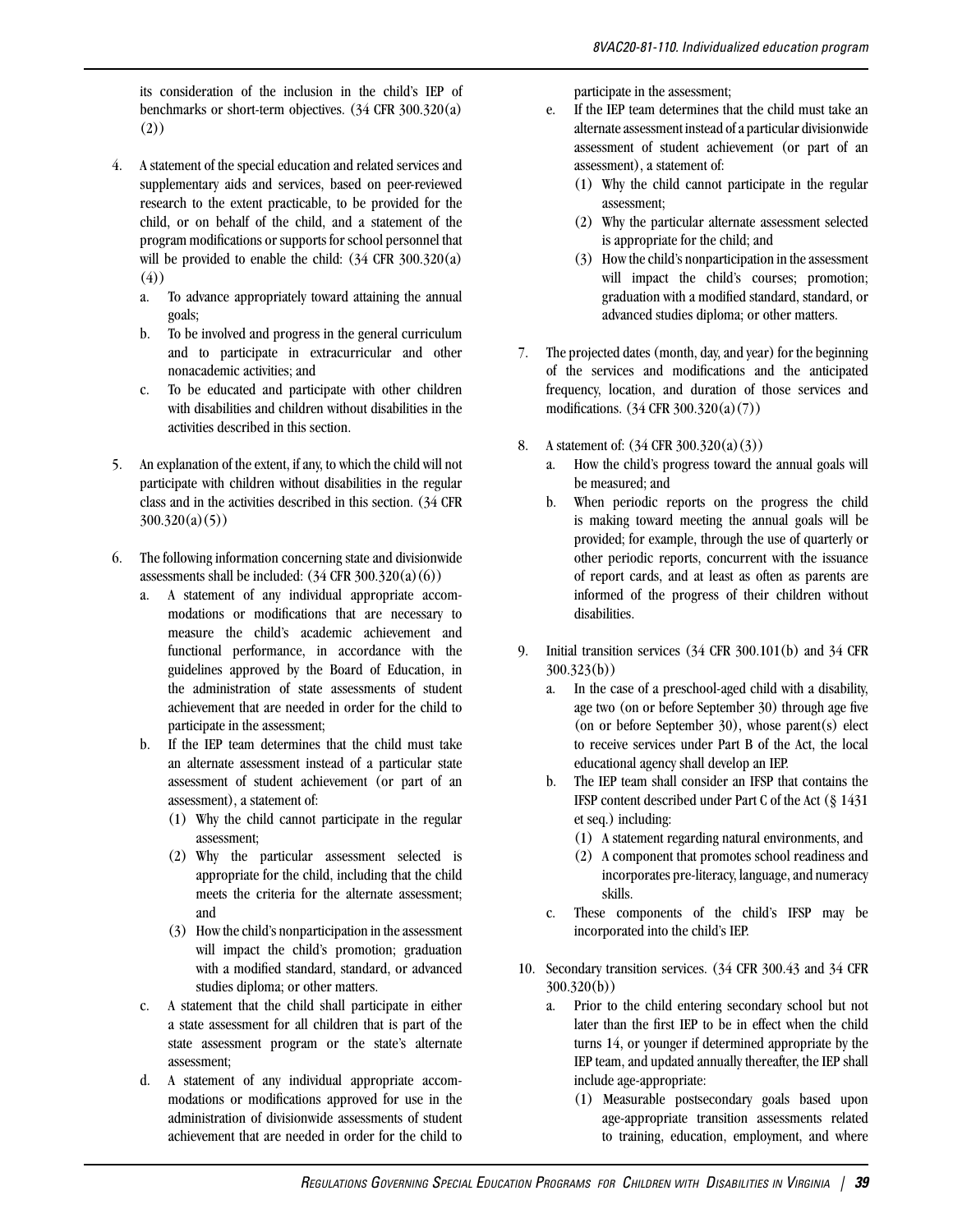appropriate, independent living skills; and

- (2) Transition services, including courses of study, needed to assist the child in reaching those goals. Transition services shall be based on the individual child's needs, taking into account the child's strengths, preferences, and interests.
- b. Beginning not later than the first IEP to be in effect when the child turns 16, or younger if determined appropriate by the IEP team, and updated annually, in addition to the requirements of subdivision 10 a of this subsection, the IEP shall also include a statement, if appropriate, of interagency responsibilities or any linkages.
- c. For a child pursuing a modified standard diploma, the IEP team shall consider the child's need for occupational readiness upon school completion, including consideration of courses to prepare the child as a career and technical education program completer.
- 11. Beginning at least one year before a student reaches the age of majority, the student's IEP shall include a statement that the student and parent $(s)$  have been informed of the rights under this chapter, if any, that will transfer to the student on reaching the age of majority.  $(34 \text{ CFR } 300.320(c))$
- H. Agency responsibilities for secondary transition services. (34 CFR 300.324(c))
	- 1. If a participating agency, other than the local educational agency, fails to provide the transition services described in the IEP of a student with a disability, the local educational agency shall reconvene the IEP team to identify alternative strategies to meet the transition objectives for the student set out in the IEP.
	- 2. Nothing in this part relieves any participating agency, including a state vocational rehabilitation agency, of the responsibility to provide or pay for any transition service that the agency would otherwise provide to students with disabilities who meet the eligibility criteria of that agency.
- I. Additional requirements for eligible students with disabilities in state, regional, or local adult or juvenile correctional facilities. (34 CFR 300.324(d) and 34 CFR 300.102(a)(2); Regulations Establishing Standards for Accrediting Public Schools in Virginia (8VAC20-131))
	- 1. A representative of the state from a state, regional, or local adult or juvenile correctional facility may participate as a member of the IEP team.
	- 2. All requirements regarding IEP development, review, and revision in this section apply to students with disabilities in state, regional, or local adult or juvenile correctional facilities, including assessment requirements to graduate with a modified standard, standard, or advanced studies diploma. The requirements related to least restrictive environment in

### 8VAC20-81-130 do not apply.

- 3. The following additional exceptions to subdivision 2 of this subsection apply only to students with disabilities who are convicted as an adult under state law and incarcerated in adult prisons:
	- a. The IEP team may modify the student's IEP or placement if the state has demonstrated to the IEP team a bona fide security or compelling penological interest that cannot be otherwise accommodated.
	- b. IEP requirements regarding participation in state assessments, including alternate assessments, do not apply.
	- c. IEP requirements regarding transition planning and transition services do not apply to students whose eligibility for special education and related services will end because of their age before they will be eligible for release from the correctional facility based on consideration of their sentence and their eligibility for early release.

## *8VAC20-81-120. Children who transfer.*

- A. Children with disabilities who transfer between local educational agencies in Virginia or transfer from a local educational agency outside of Virginia to a local educational agency in Virginia within the same school year are subject to the following provisions. (34 CFR 300.323(e), (f), and (g))
	- 1. The new local educational agency shall take reasonable steps to obtain the child's records, including the IEP and supporting documents and any other records relating to the provision of special education and related services to the child, from the previous local educational agency in which the child was enrolled. The previous local educational agency shall take reasonable steps to promptly respond to the request from the new local educational agency.
		- a. If the previous local educational agency is not forthcoming in providing the records for the child, the new local educational agency should contact the Virginia Department of Education for assistance in resolving the matter.
		- b. If the new local educational agency is unable to obtain the IEP from the previous local educational agency or from the parent, the new local educational agency is not required to provide special education and related services to the child. The new local educational agency shall place the student in a general educational program and conduct an evaluation if the new local educational agency determines that an evaluation is necessary.
	- 2. The new local educational agency shall provide a free appropriate public education to the child, including ensuring that the child has available special education and related services, in consultation with the parent(s), including services comparable to those described in the child's IEP from the previous local educational agency, until the new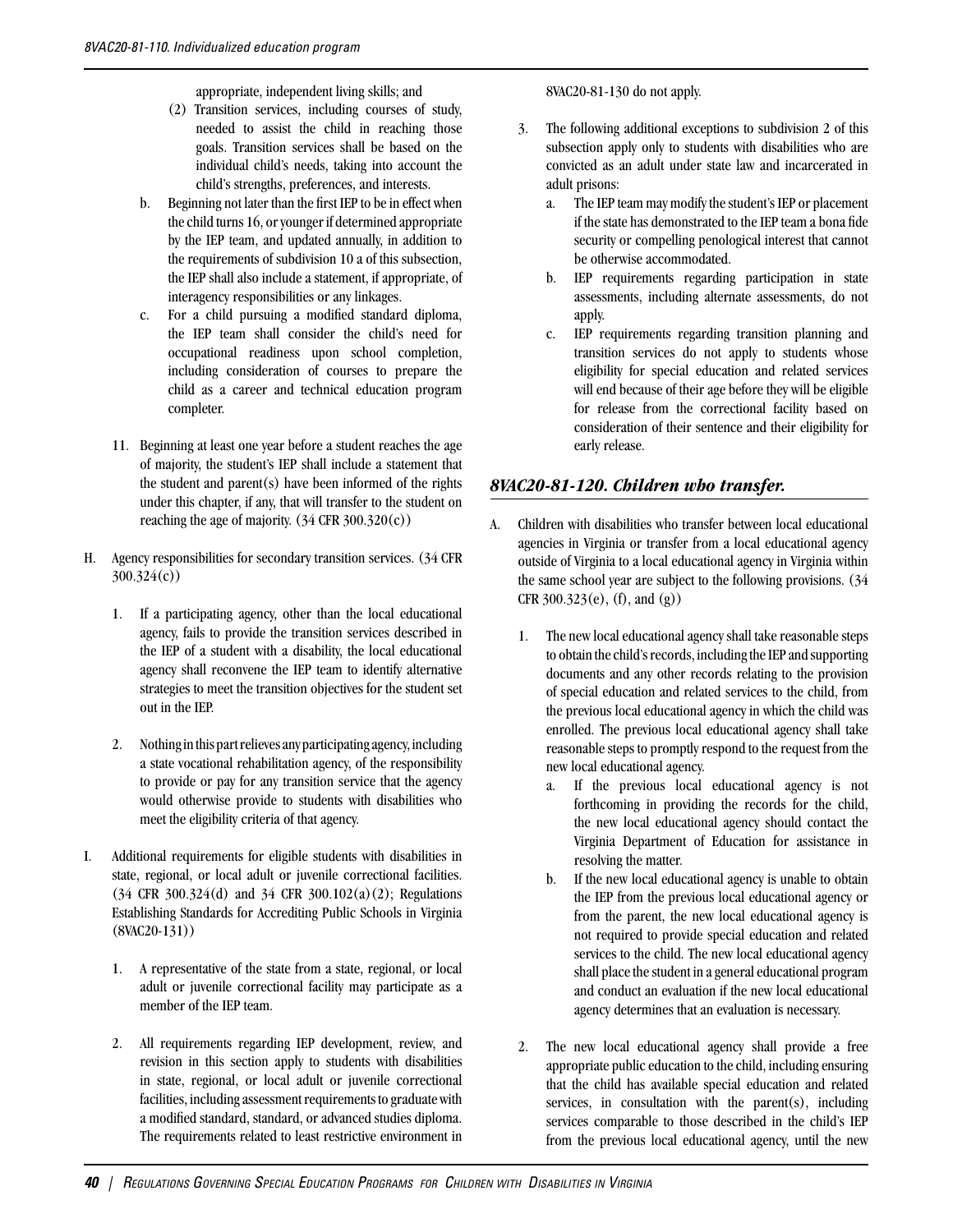local educational agency either:

- a. Adopts and implements the child's IEP from the previous local educational agency with the parent's consent; or
- b. Conducts an evaluation, if determined necessary by the local educational agency, and develops and implements a new IEP with the parent's consent that meets the requirements in this chapter.
- 3. The new local educational agency may develop and implement an interim IEP with the parent's consent while obtaining and reviewing whatever information is needed to develop a new IEP.
- 4. If the parent(s) and the local educational agency are unable to agree on interim services or a new IEP, the parent(s) or local educational agency may initiate the dispute resolution options of mediation or due process to resolve the dispute. During the resolution of the dispute, the local educational agency shall provide FAPE in consultation with the parent(s), including services comparable to those described in the child's IEP from the previous local educational agency.
- B. The new local educational agency shall provide the parent(s) with proper notice regarding actions taken to provide the child with a free appropriate public education.
- C. If the local educational agency determines it necessary to conduct an evaluation of the child, the local educational agency shall provide proper notice, initiate evaluation procedures, conduct the evaluation, determine eligibility, and develop an IEP in accordance with this chapter.
	- 1. During the evaluation period, the child shall receive services in accordance with the existing IEP, excluding the sections of the IEP that are not in accordance with this chapter.
	- 2. The local educational agency shall inform the parent(s) of the sections of the existing IEP that are not in accordance with this chapter.
- D. When a child with a disability who was placed in a private residential school under the Comprehensive Services Act transfers to a new local educational agency, the new local educational agency shall review the current placements and adopt or revise and implement the IEP within 30 calendar days of receipt of written notification of the child's transfer. The former Comprehensive Services Act team is responsible for paying for services until 30 calendar days after the new Comprehensive Services Act team receives written notification of the child's residence in the new local educational agency from the former Comprehensive Services Act team. (The CSA Implementation Manual)

# *8VAC20-81-130. Least restrictive environment and placements.*

- A. General least restrictive environment requirements.
	- 1. Each local educational agency shall ensure: (34 CFR 300.114)
		- That to the maximum extent appropriate, children with disabilities, aged two to 21, inclusive, including those in public or private institutions or other care facilities, are educated with children without disabilities; and
		- b. That special classes, separate schooling, or other removal of children with disabilities from the regular educational environment occurs only if the nature or severity of the disability is such that education in regular classes with the use of supplementary aids and services cannot be achieved satisfactorily.
	- 2. In providing or arranging for the provision of nonacademic and extracurricular services and activities, including meals, recess periods, and other nonacademic and extracurricular services and activities provided for children without disabilities, each local educational agency shall ensure that each child with a disability participates with children without disabilities in those services and activities to the maximum extent appropriate to the needs of the child with a disability. The local educational agency shall ensure that each child with a disability has the supplementary aids and services determined by the child's IEP team to be appropriate and necessary for the child to participate in nonacademic settings. (See also 8VAC20-81-100 H.) (34 CFR 300.117)
	- 3. For children placed by local school divisions in public or private institutions or other care facilities, the local educational agency shall, if necessary, make arrangements with public and private institutions to ensure that requirements for least restrictive environment are met. (See also 8VAC20-81-150.) (34 CFR 300.114 and 34 CFR 300.118)
- B. Continuum of alternative placements. (§ 22.1-213 of the Code of Virginia; 34 CFR 300.115)
	- 1. Each local educational agency shall ensure that a continuum of alternative placements is available to meet the needs of children with disabilities, aged two to 21, inclusive, for special education and related services.
	- 2. The continuum shall:
		- a. Include the alternative placements listed in the term "special education" at 8VAC20-81-10, including instruction in regular classes, special classes, special schools, home instruction, and instruction in hospitals and institutions; and
		- b. Make provision for supplementary services (e.g., resource room or services or itinerant instruction) to be provided in conjunction with regular education class placement. The continuum includes integrated service delivery, which occurs when some or all goals, including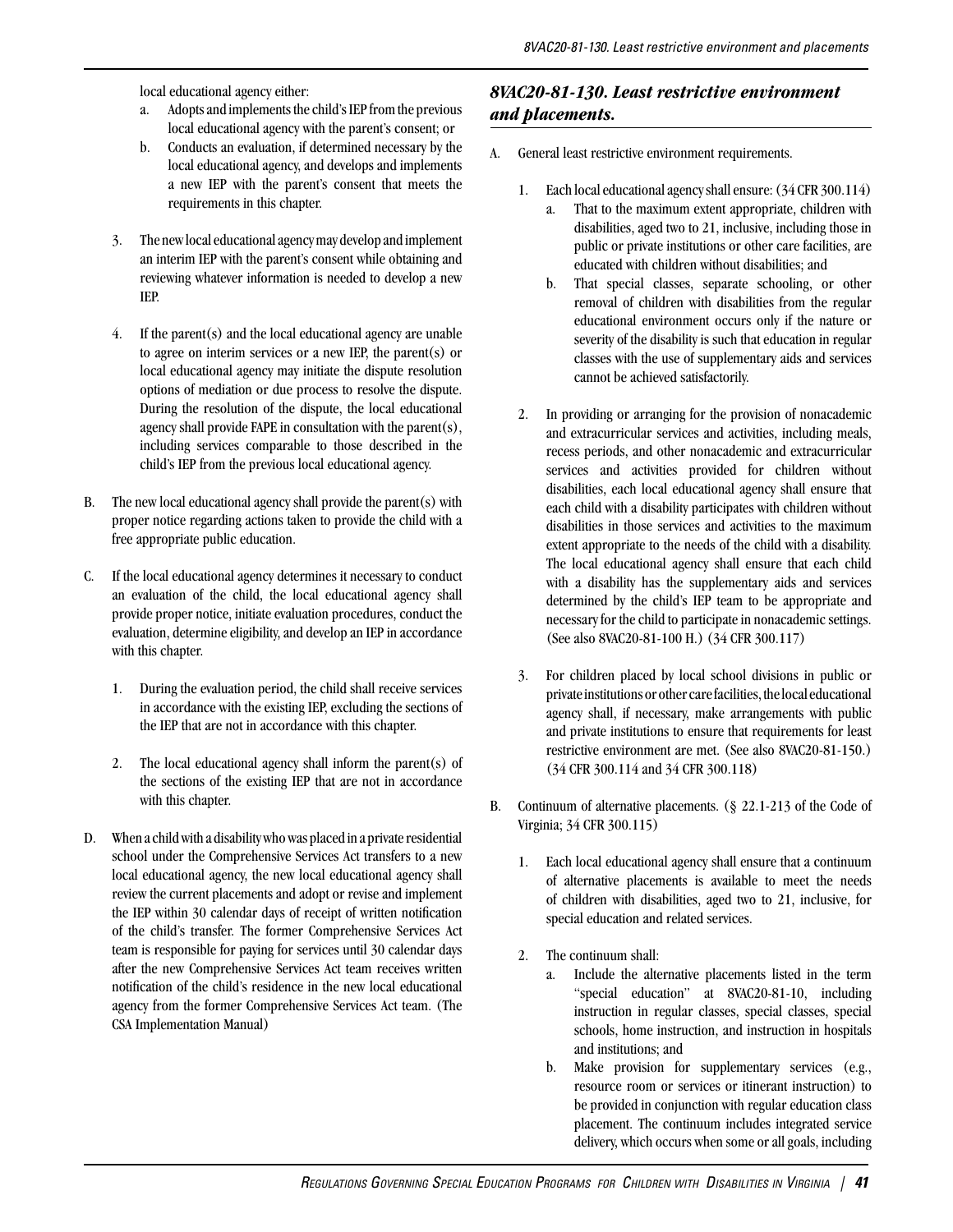benchmarks and objectives if required, of the student's IEP are met in the general education setting with ageappropriate peers.

- 3. No single model for the delivery of services to any specific population or category of children with disabilities is acceptable for meeting the requirement for a continuum of alternative placements. All placement decisions shall be based on the individual needs of each child.
- 4. Local educational agencies shall document all alternatives considered and the rationale for choosing the selected placement.
- 5. Children with disabilities shall be served in a program with age-appropriate peers unless it can be shown that for a particular child with a disability, the alternative placement is appropriate as documented by the IEP.
- C. Placements. (Regulations Establishing Standards for Accrediting Public Schools in Virginia (8VAC20-131; 34 CFR 300.116)
	- 1. In determining the educational placement of a child with a disability, including a preschool child with a disability, each local educational agency shall ensure that:
		- a. The placement decision is made by the IEP team in conformity with the least restrictive environment provisions of this chapter.
		- b. The child's placement is:
			- (1) Determined at least annually;
			- (2) Based on the child's IEP; and
			- (3) As close as possible to the child's home.
		- c. Unless the IEP of a child with a disability requires some other arrangement, the child is educated in the school that the child would attend if a child without a disability.
		- d. In selecting the least restrictive environment, consideration is given to any potential harmful effect on the child or on the quality of services which the child needs.
		- e. A child with a disability is not removed from education in age-appropriate regular classrooms solely because of needed modifications in the general curriculum.
	- 2. Home-based instruction shall be made available to children whose IEPs require the delivery of services in the home or other agreed-upon setting.
	- 3. Homebound instruction shall be made available to children who are confined for periods that would prevent normal school attendance based upon certification of need by a licensed physician or clinical psychologist. For students eligible for special education and related services, the IEP team shall revise the IEP, as appropriate, and determine the delivery of homebound services, including the number of hours of services.

# *8VAC20-81-140. Placement of children at the Virginia School for the Deaf and the Blind at Staunton.*

- A. Placements are made by the local school division, in accordance with the administrative policies and procedures of the Virginia School for the Deaf and the Blind at Staunton (Virginia school). The Virginia school shall determine if the student meets the admission criteria of the Virginia school. (§ 22.1-348 of the Code of Virginia)
- B. When an eligible child is placed in the Virginia school, the local school division is responsible for ensuring compliance with the requirements of this chapter.
- C. For students who are residential students, the Virginia school is responsible for transportation. For students who are day students, the placing local school division is responsible for transportation to and from the school. (§ 22.1-347 C of the Code of Virginia)

## *8VAC20-81-150. Private school placement.*

- A. Private school placement by a local school division or Comprehensive Services Act team.
	- 1. When a child with a disability is placed by a local school division or is placed for noneducational reasons by a Comprehensive Services Act team that includes the school division in a private special education school or facility that is licensed or has a certificate to operate, the local school division is responsible for ensuring compliance with the requirements of this chapter, including participation in state and divisionwide assessments. The local school division shall ensure that the child's IEP team develops an IEP appropriate for the child's needs while the child is in a private school or facility. (34 CFR 300.325(c))
	- 2. Before a local school division places a child with a disability in a private school or facility that is licensed or has a certificate to operate, the local school division shall initiate and conduct a meeting in accordance with 8VAC20-81-110 to develop an IEP for the child. The local school division shall ensure that a representative of a private school or facility attends the meeting. If the representative cannot attend, the agency shall use other methods to ensure participation by a private school or facility, including individual or conference telephone calls. (34 CFR 300.325(a))
	- 3. When a child is presently receiving the services of a private school or facility that is licensed or has a certificate to operate, the local school division shall ensure that a representative of the private school or facility attends the IEP meeting. If the representative cannot attend, the local school division shall use other methods to ensure participation by the private school or facility, including individual or conference telephone calls. (34 CFR 300.325(a)(2))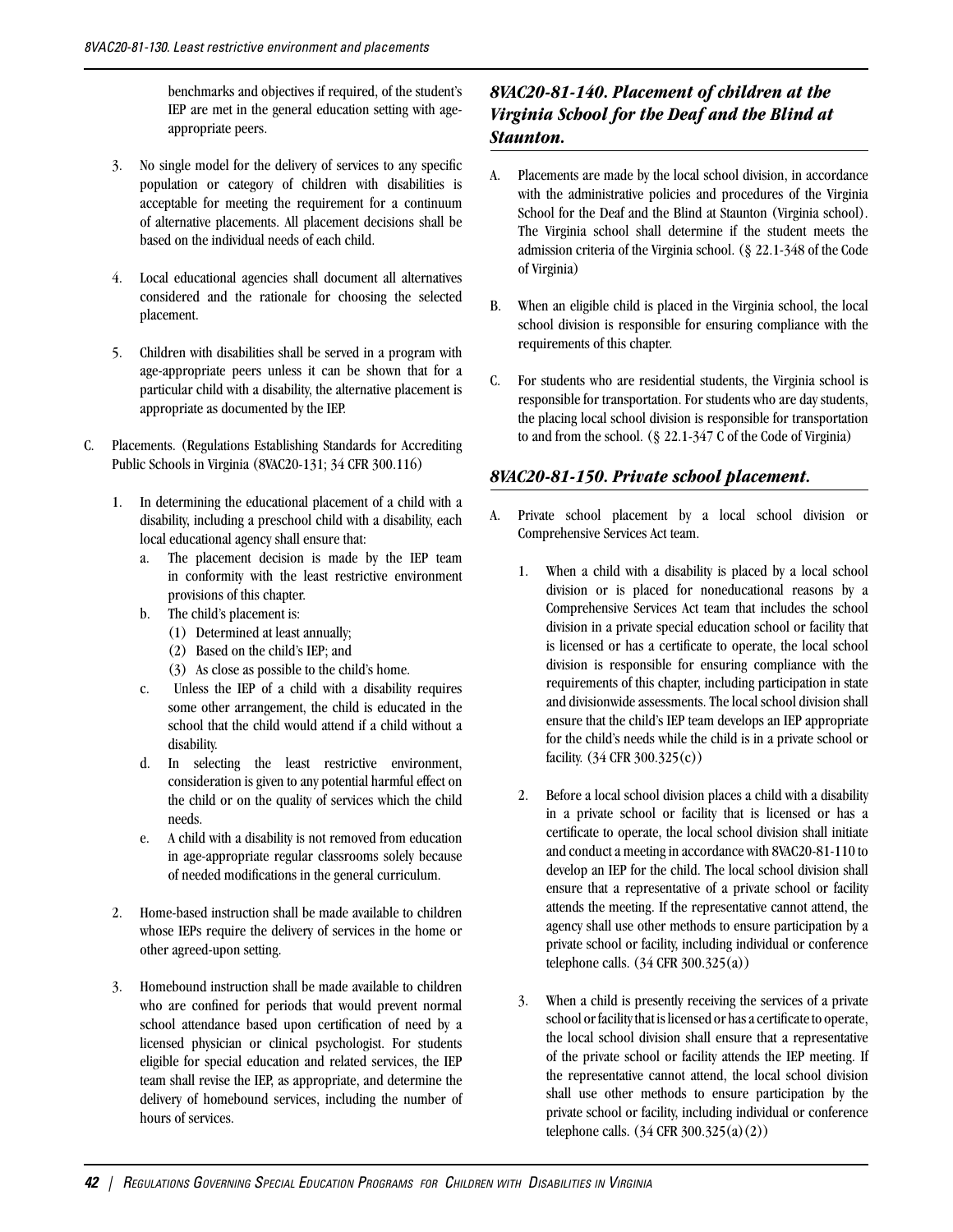- 4. After a child with a disability enters a private school or facility that is licensed or has a certificate to operate, any meetings to review and revise the child's IEP may be initiated and conducted by the private school or facility at the discretion of the local school division.  $(34 \text{ CFR } 300.325(b)(1))$
- 5. If the private school or facility initiates and conducts these meetings, the local school division shall ensure that the parent(s) and a local school division representative: (34 CFR 300.325(b)(2))
	- a. Are involved in any decision affecting the child's IEP;
	- b. Agree to any proposed changes in the program before those changes are implemented; and
	- c. Are involved in any meetings that are held regarding reevaluation.
- 6. If the private school or facility implements a child's IEP, responsibility for compliance with the requirements regarding procedural safeguards, IEPs, assessment, reevaluation, and termination of services remains with the local school division. (34 CFR 300.325(c))
- 7. When a child with a disability is placed by a local school division or a Comprehensive Services Act team in a private school or facility that is licensed or has a certificate to operate, all rights and protections under this chapter are extended to the child. (34 CFR 300.101)
- 8. If the parent(s) requests a due process hearing to challenge the child's removal from a placement that was made for noneducational reasons by a Comprehensive Services Act team, the child shall remain in the previous IEP placement agreed upon by the parent(s) and the local educational agency prior to placement by the Comprehensive Services Act team. (34 CFR 300.2(c))
- 9. When a child with a disability is placed in a private school or facility that is out of state, the placement shall be processed through the Interstate Compact on the Placement of Children in accordance with the Code of Virginia. (§ 22.1-218.1 of the Code of Virginia)
- B. Placement of children by parents if a free appropriate public education is at issue.
	- 1. Local school divisions are not required to pay for the cost of education, including special education and related services, of a child with a disability at a private school or facility if the local school division made a free appropriate public education available to the child and the parent(s) elected to place the child in a private school or facility. (34 CFR 300.148(a))
	- 2. Disagreements between a parent(s) and a local school division regarding the availability of an appropriate program for the child and the question of financial responsibility are subject to the due process procedures of 8VAC20-81-210.

#### (34 CFR 300.148(b))

- 3. If the parent(s) of a child with a disability, who previously received special education and related services under the authority of a local school division, enrolls the child in a private preschool, elementary, middle, or secondary school without the consent of or referral by the local school division, a court or a special education hearing officer may require the local school division to reimburse the parent(s) for the cost of that enrollment if the court or the special education hearing officer finds that the local school division had not made a free appropriate public education available to the child in a timely manner prior to that enrollment and that the private placement is appropriate. A parental placement may be found to be appropriate by a special education hearing officer or a court even if it does not meet the standards of the Virginia Department of Education that apply to education provided by the Virginia Department of Education and provided by the local school division. (34 CFR 300.148(c))
- The cost of reimbursement described in this section may be reduced or denied: (34 CFR 300.148(d)) a. If:
	- (1) At the most recent IEP meeting that the parent(s) attended prior to removal of the child from the public school, the parent(s) did not inform the IEP team that they were rejecting the placement proposed by the local school division to provide a free appropriate public education to their child, including stating their concerns and their intent to enroll their child in a private school at public expense; or
	- (2) At least 10 business days (including any holidays that occur on a business day) prior to the removal of the child from the public school, the parent(s) did not give written notice to the local school division of the information described above;
	- b. If, prior to the parent's(s') removal of the child from the public school, the local school division informed the parent(s), through proper notice of its intent to evaluate the child (including a statement of the purpose of the evaluation that was appropriate and reasonable), but the parent(s) did not make the child available for the evaluation; or
	- c. Upon a judicial finding of unreasonableness with respect to actions taken by the parent(s).
- 5. Notwithstanding the above notice requirement, the cost of reimbursement may not be reduced or denied for the  $\text{parent's}(s')$  failure to provide the notice to the local school division if: (34 CFR 300.148(e))
	- a. The parent is illiterate or cannot write in English;
	- b. Compliance with this section would likely result in physical or serious emotional harm to the child;
	- c. The school prevented the parent(s) from providing the notice; or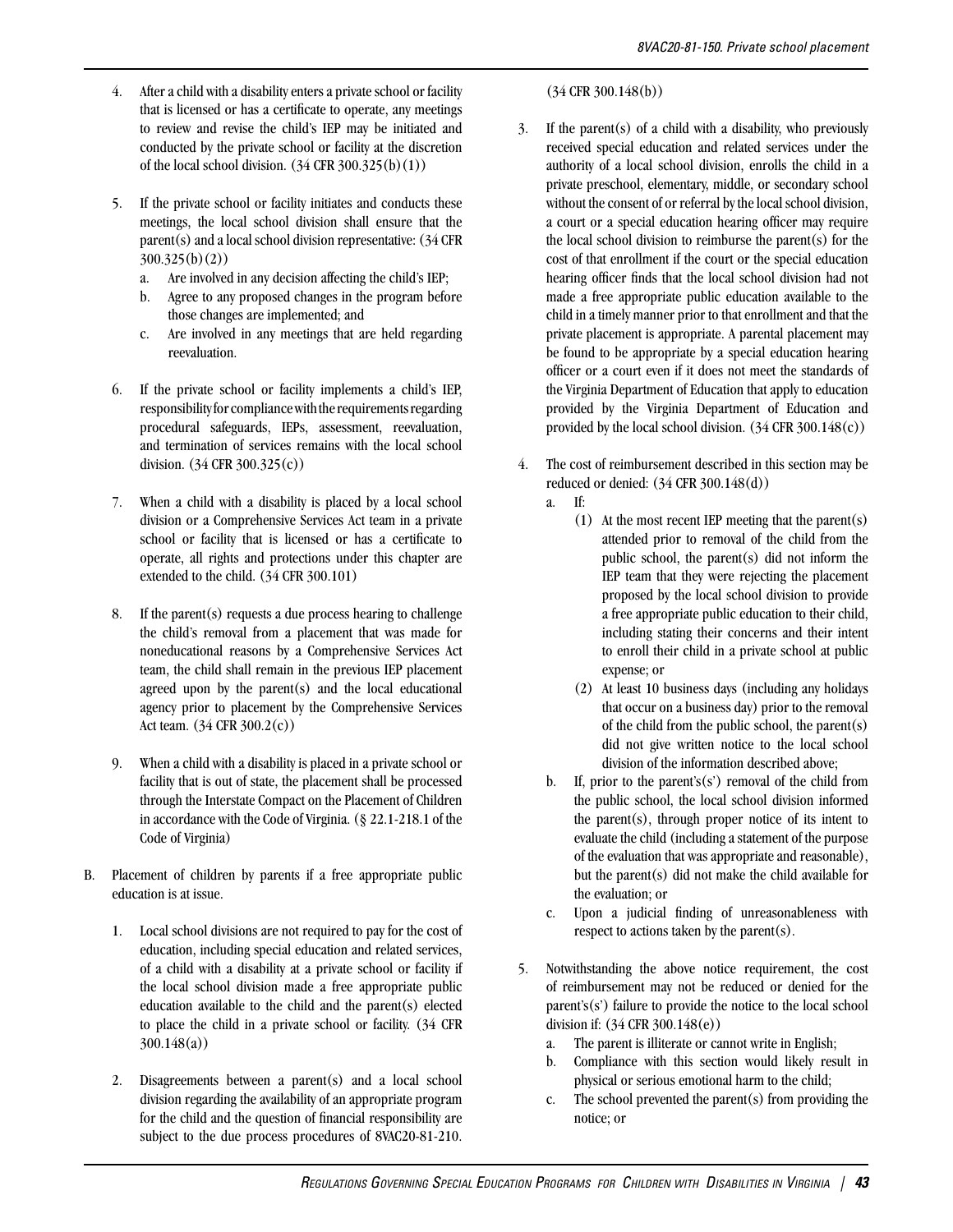- d. The parent(s) had not received notice of the notice requirement in this section.
- C. Parentally placed private school children with disabilities. The provisions of this section apply to children with disabilities who are enrolled by their parent(s) in private schools.
	- 1. The following definitions are applicable for purposes of this subsection.
		- a. The term "private school" includes:
			- (1) Private, denominational, or parochial schools in accordance with § 22.1-254 of the Code of Virginia that meet the definition of elementary school or secondary school in subdivision 1 of this subsection;
			- (2) Preschool facilities that meet the definition of elementary school or secondary school in subdivision 1 of this subsection;
			- (3) Students who are home-tutored in accordance with § 22.1-254 of the Code of Virginia; or
			- (4) Students who receive home instruction in accordance with § 22.1-254.1 of the Code of Virginia.
		- b. The term "elementary school" means a nonprofit institutional day or residential school, including a public elementary charter school that provides elementary education, as determined under state law. (34 CFR 300.13)
		- c. The term "secondary school" means a nonprofit institutional day or residential school, including a public secondary charter school that provides secondary education, as determined under state law, except that it does not include any education beyond grade 12. (34 CFR 300.36)
	- 2. Child find. (§ 22.1-254.1 of the Code of Virginia; 34 CFR 300.130, 34 CFR 300.131(a) and (b), 34 CFR 300.132(a) and 34 CFR 300.134(a))
		- a. Each school division shall locate, identify, and evaluate all children with disabilities who are parentally placed in private schools located in the school division. The activities undertaken to carry out this responsibility for these children shall be comparable to activities undertaken for children with disabilities in public schools.
		- b. Each local school division shall consult with appropriate representatives of the private schools and representatives of parents of parentally placed private school children with disabilities on how to carry out the child find activities in order to conduct thorough and complete child find activities, including:
			- (1) How parentally placed private school children suspected of having a disability can participate equitably; and
			- (2) How parents, teachers, and private school officials will be informed of the process.
		- c. The child find process shall be designed to ensure:
- (1) The equitable participation of parentally placed private school children; and
- (2) An accurate count of these children.
- 3. Services plan. Each local school division shall ensure that a services plan is developed and implemented for each parentally placed private school child with a disability who has been designated to receive special education and related services under this part. (34 CFR 300.132(b))
- 4. Expenditures. (34 CFR 300.133)
	- a. To meet the requirement of the Act, each local school division shall spend the following on providing special education and related services to private school children with disabilities:
		- (1) For children, aged three to 21, inclusive, an amount that is the same proportion of the local school division's total subgrant under § 1411 of the Act as the number of private school children with disabilities, aged three to 21, who are enrolled by their parents in private schools located in the school division served by the school division, is to the total children with disabilities in its jurisdiction, aged three to 21; and
		- (2) For children, aged three to five, inclusive, an amount that is the same proportion of the local school division total subgrant under § 1419 of the Act as the number of privately placed school children with disabilities, aged three to five, who are enrolled by their parents in a private school located in the school division served by the school division, is to the total number of children with disabilities in its jurisdiction, aged three to five.
		- (3) If a local school division has not expended for equitable services all of the funds by the end of the fiscal year for which Congress appropriated the funds, the local school division shall obligate the remaining funds for special education and related services, including direct services, to parentally placed private school children with disabilities during a carry-over period of one additional year.
		- (4) Local educational agencies may supplement, but not supplant, the proportionate share amount of federal funds required to be expended in accordance with this subdivision.
	- b. In calculating the proportionate amount of federal funds to be provided for parentally placed private school children with disabilities, the local school division, after timely and meaningful consultation with representatives of private schools under this section, shall conduct a thorough and complete child find process to determine the number of parentally placed children with disabilities attending private schools located in the local school division.
	- c. After timely and meaningful consultation with representatives of parentally placed private school children with disabilities, the local school division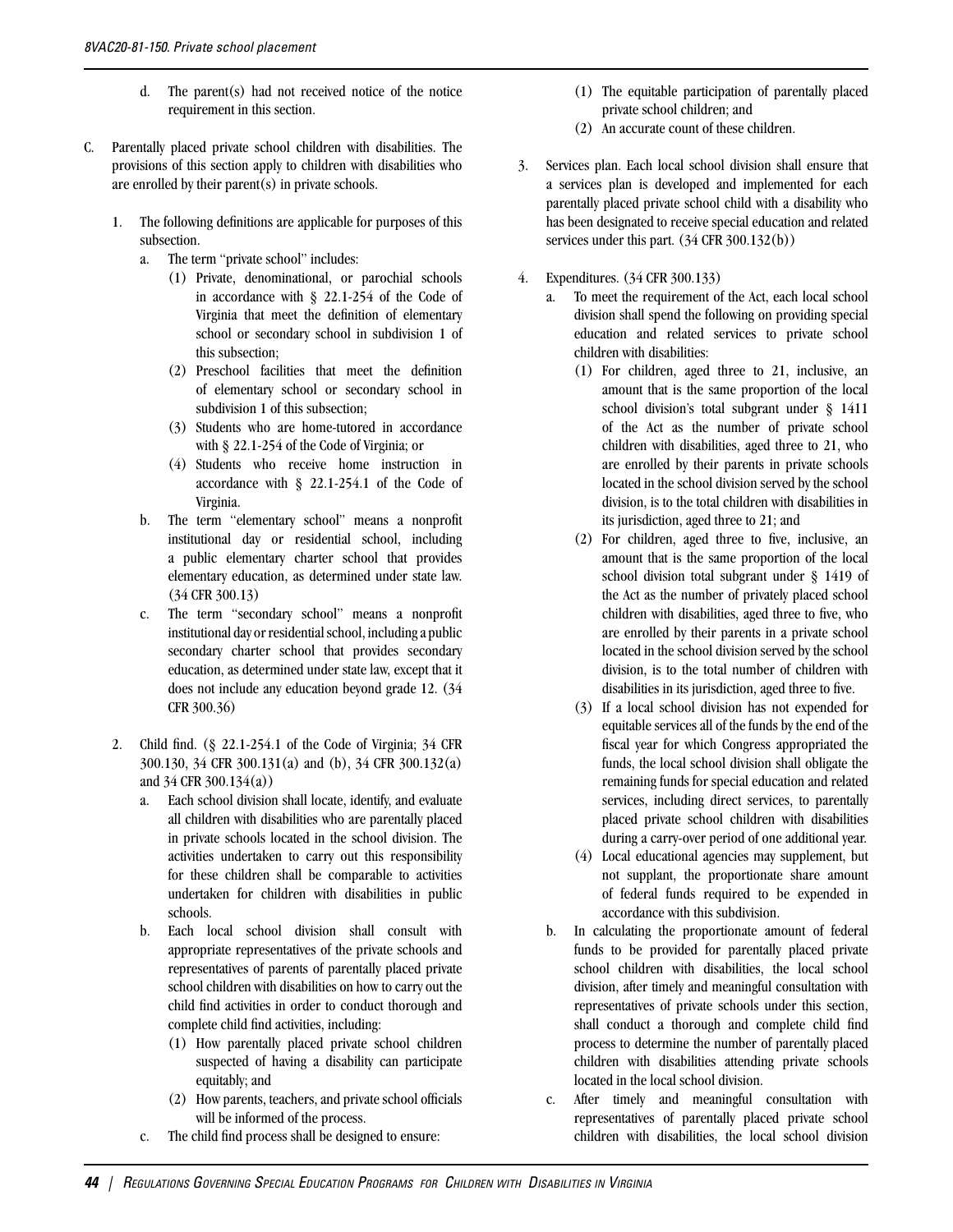shall determine the number of parentally placed private school children with disabilities attending private schools located in the local school division, and ensure that the count is conducted on a date between October 1 and December 1 of each year as determined by the Superintendent of Public Instruction or designee. The child count shall be used to determine the amount that the local school division shall spend on providing special education and related services to parentally placed private school children with disabilities in the next subsequent fiscal year.

- d. Expenditures for child find activities, including evaluation and eligibility, described in 8VAC20-81- 50 through 8VAC20-81-80, may not be considered in determining whether the local school division has met the expenditure requirements of the Act.
- e. Local school divisions are not prohibited from providing services to parentally placed private school children with disabilities in excess of those required by this section.
- 5. Consultation.
	- a. The local school division shall consult with private school representatives and representatives of parents of parentally placed private school children with disabilities during the design and development of special education and related services for the children. This includes:  $(34 \text{ CFR } 300.134(a), (c), \text{ and } (d))$ 
		- (1) How the process will operate throughout the school year to ensure that parentally placed children with disabilities identified through the child find process can meaningfully participate in special education and related services;
		- (2) How, where, and by whom special education and related services will be provided for parentally placed private school children with disabilities;
		- (3) The types of services, including direct services and alternate service delivery mechanisms;
		- (4) How special education and related services will be apportioned if funds are insufficient to serve all parentally placed private school children; and
		- (5) How and when those decisions will be made, including how parents, teachers and private school officials will be informed of the process.
	- b. If the local school division disagrees with the views of the private school officials on the provision of services or the types of services, whether provided directly or through a contract, the local school division shall provide to the private school officials a written explanation of the reasons why the local school division chose not to provide services directly or through a contract. (34 CFR 300.134(e))
	- c. Following consultation, the local school division shall obtain a written affirmation signed by the representatives of participating private schools. If the representatives do not provide the affirmation within a reasonable period of time, the local school division shall forward

the documentation of the consultation to the Virginia Department of Education. (34 CFR 300.135)

- d. A private school official has the right to submit a complaint to the Virginia Department of Education that the local school division: (34 CFR 300.136)
	- (1) Did not engage in consultation that was meaningful and timely; or
	- (2) Did not give due consideration to the views of the private school official.
- e. The private school official shall provide to the Virginia Department of Education the basis of the noncompliance by the local school division and the appropriate documentation. (34 CFR 300.136)
	- (1) If the private school official is dissatisfied with the decision of the Virginia Department of Education, the official may submit a complaint to the Secretary of Education, United States Department of Education by providing the information related to the noncompliance.
	- (2) The Virginia Department of Education shall forward the appropriate documentation to the U.S. Secretary of Education.
- 6. Equitable services determined. (34 CFR 300.137)
	- a. No parentally placed private school child with a disability has an individual right to receive some or all of the special education and related services that the child would receive if enrolled in a public school.
	- b. Decisions about the services that will be provided to the parentally placed private school children with disabilities are made in accordance with the consultation process under subdivision 5 of this subsection and a services plan.
	- c. The local school division shall make the final decisions with respect to the services to be provided to eligible parentally placed private school children with disabilities.
	- d. The local school division shall:
		- (1) Initiate and conduct meetings to develop, review, and revise a services plan for the child; and
		- (2) Ensure that a representative of the private school attends each meeting. If the representative cannot attend, the local school division shall use other methods to ensure participation by the private school, including individual or conference telephone calls.
- 7. Services provided. (34 CFR 300.138 and 34 CFR 300.132(b))
	- a. The services provided to parentally placed private school children with disabilities shall be provided by personnel meeting the same standards as personnel providing services in the public schools, except that private elementary school and secondary school teachers who are providing equitable services to these children do not have to meet the requirements for highly qualified special education teachers.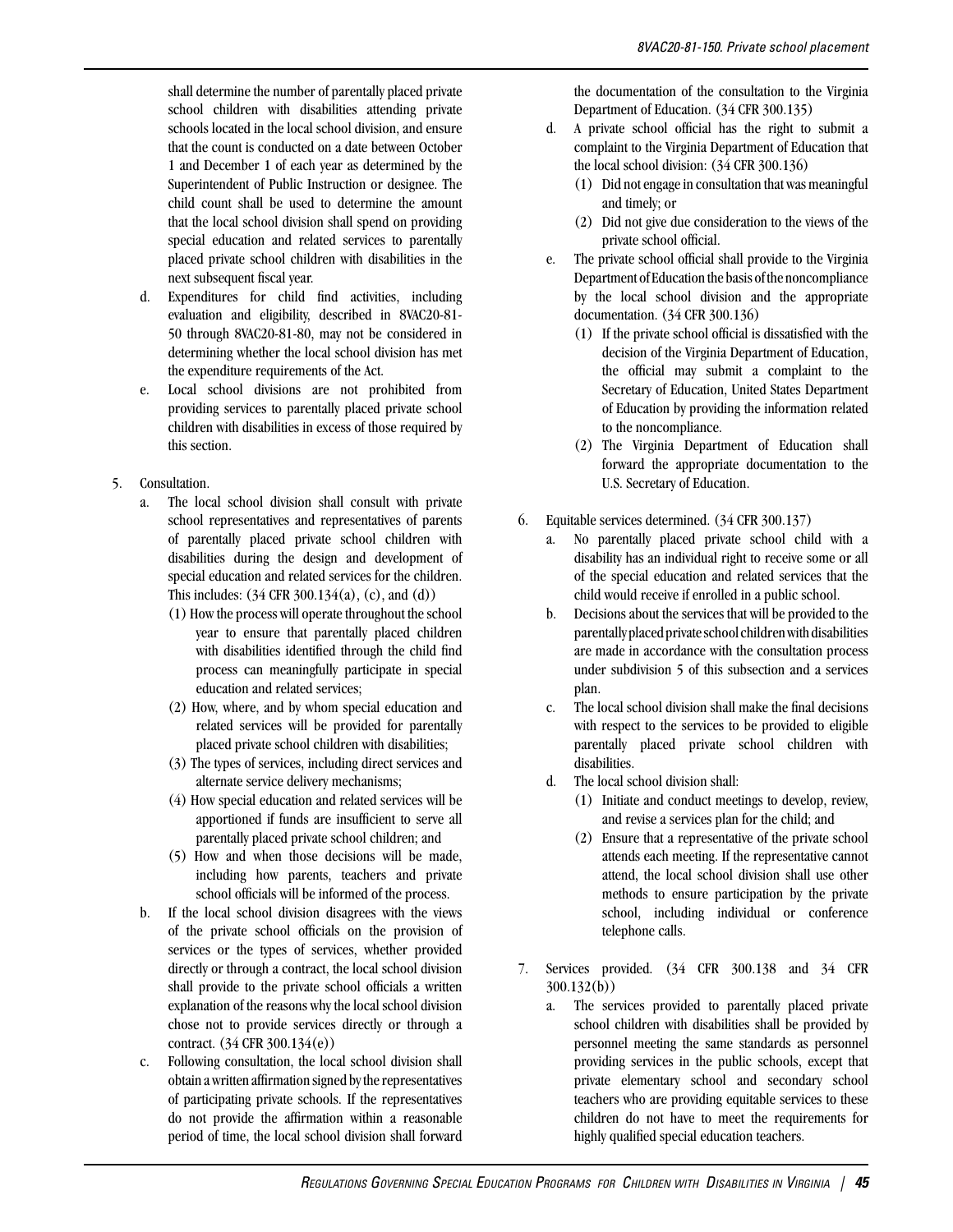- b. Parentally placed private school children with disabilities may receive a different amount of services than children with disabilities in public schools.
- c. No parentally placed private school child with a disability is entitled to any service or to any amount of a service the child would receive if enrolled in a public school.
- d. Services provided in accordance with a services plan.
	- (1) Each parentally placed private school child with a disability who has been designated to receive services under this subsection shall have a services plan that describes the specific special education and related services that the local school division will provide to the child in light of the services that the local school division has determined it will make available to private school children with disabilities.
	- (2) The services plan, to the extent appropriate, shall meet the requirements for the content of the IEP with respect to the services provided, and be developed, reviewed, and revised consistent with the requirements of this chapter for IEPs.
- e. The services shall be provided:
	- (1) By employees of a local school division; or
	- (2) Through contract by the local school division with an individual, association, agency, organization, or other entity.
- f. Special education and related services provided to parentally placed private school children with disabilities, including materials and equipment, shall be secular, neutral, and nonideological.
- 8. Location of services. Services provided to a private school child with a disability may be provided on site at the child's private school, including a religious school, to the extent consistent with law.  $(34 \text{ CFR } 300.139(a))$
- 9. Transportation. (34 CFR 300.139(b))
	- a. If necessary for the child to benefit from or participate in the services provided under this part, a parentally placed private school child with a disability shall be provided transportation:
		- (1) From the child's school or the child's home to a site other than the private school; and
		- (2) From the service site to the private school or to the child's home depending on the timing of the services.
	- b. Local school divisions are not required to provide transportation from the child's home to the private school.
	- c. The cost of the transportation described in this subsection may be included in calculating whether the local school division has met the requirement of this section.
- 10. Procedural safeguards, due process, and complaints. (34 CFR 300.140)
- a. Due process inapplicable. The procedures relative to procedural safeguards, consent, mediation, due process hearings, attorneys' fees, and surrogate parents do not apply to complaints that a local school division has failed to meet the requirements of this subsection, including the provision of services indicated on the child's services plan.
- b. Due process applicable. The procedures relative to procedural safeguards, consent, mediation, due process hearings, attorneys' fees, and surrogate parents do apply to complaints that a local school division has failed to meet the requirements of child find (including the requirements of referral for evaluation, evaluation, and eligibility) for parentally placed private school children with disabilities.
- c. State complaints. Complaints that the Virginia Department of Education or local school division has failed to meet the requirements of this section may be filed under the procedures in 8VAC20-81-200.
- d. The dispute resolution options described in subdivisions 10 b and 10 c of this subsection apply to the local educational agency in which the private school is located. (34 CFR 300.140(b)(2))
- 11. Separate classes prohibited. A local school division may not use funds available under the Act for classes that are organized separately on the basis of school enrollment or religion of the students if (i) the classes are at the same site and (ii) the classes include students enrolled in public schools and students enrolled in private schools. (34 CFR 300.143)
- 12. Requirement that funds not benefit a private school. A local school division may not use funds provided under the Act to finance the existing level of instruction in a private school or to otherwise benefit the private school. The local school division shall use funds provided under the Act to meet the special education and related services needs of parentally placed private school children with disabilities, but not for the needs of a private school or the general needs of the students enrolled in the private school. (34 CFR 300.141)
- 13. Use of public school personnel. A local school division may use funds available under the Act to make public school personnel available in nonpublic facilities to the extent necessary to provide services under this section for parentally placed private school children with disabilities and if those services are not normally provided by the private school. (34  $CFR$  300.142(a))
- 14. Use of private school personnel. A local school division may use funds available under the Act to pay for the services of an employee of a private school to provide services to a parentally placed private school child, if the employee performs the services outside of the employee's regular hours of duty and the employee performs the services under public supervision and control. (34 CFR 300.142(b))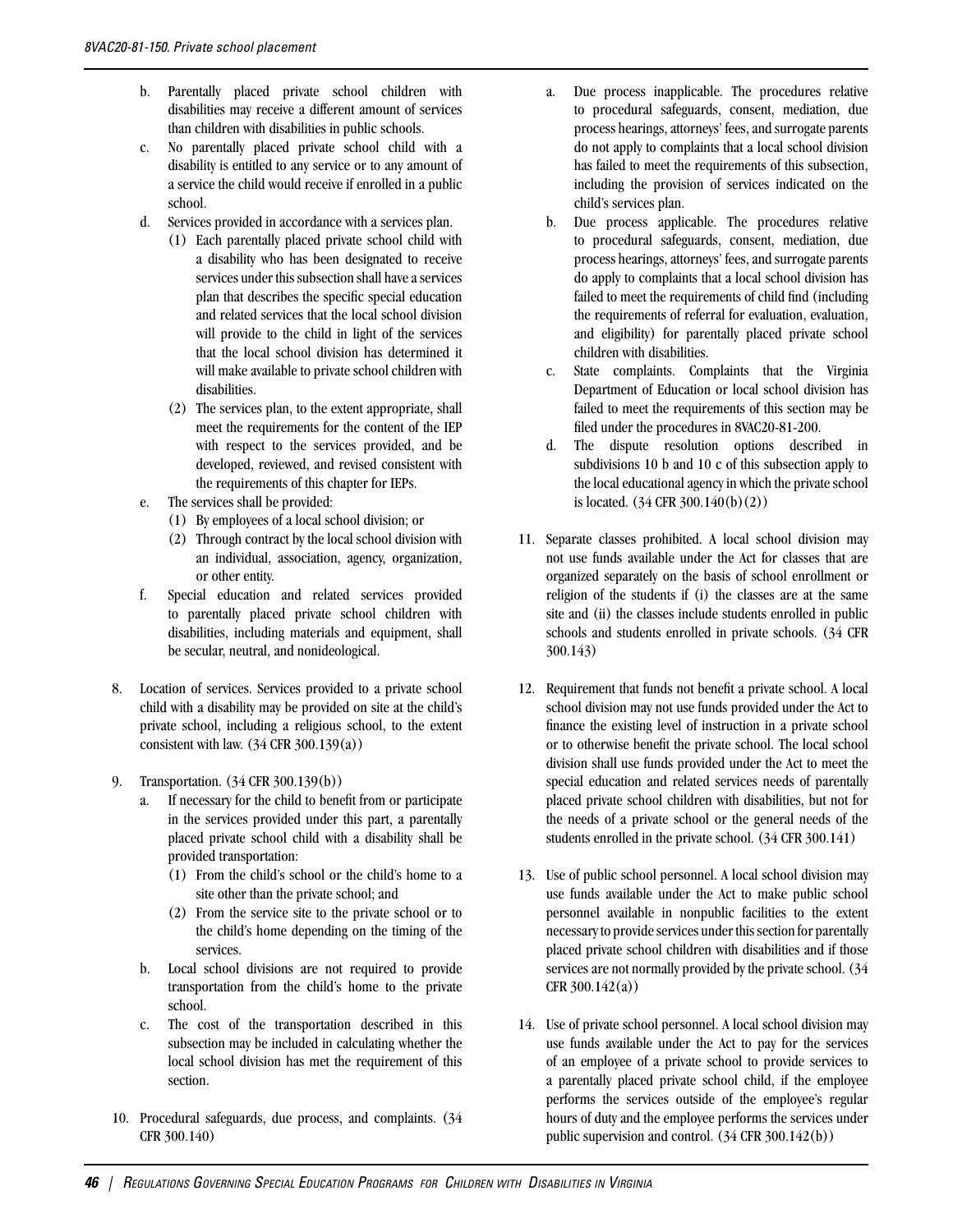- 15. Requirements concerning property, equipment, and supplies for the benefit of private school children with disabilities. (34 CFR 300.144)
	- a. A local school division shall keep title to and exercise continuing administrative control of all property, equipment, and supplies that the local school division acquires with funds under the Act for the benefit of parentally placed private school children with disabilities.
	- b. The local school division may place equipment and supplies in a private school for the period of time needed for the program.
	- c. The local school division shall ensure that the equipment and supplies placed in a private school are used only for purposes of special education and related services for children with disabilities and can be removed from the private school without remodeling the private school facility.
	- d. The local school division shall remove equipment and supplies from a private school if (i) the equipment and supplies are no longer needed for purposes of special education and related services for children with disabilities or (ii) removal is necessary to avoid unauthorized use of the equipment and supplies for purposes other than special education and related services for children with disabilities.
	- e. No funds under the Act may be used for repairs, minor remodeling, or construction of private school facilities.
- 16. Reporting requirements. Each local school division shall maintain in its records, and provide to the Virginia Department of Education, the following information related to parentally placed private school children: (34 CFR 300.132(c))
	- a. The number of children evaluated;
	- b. The number of children determined to be children with disabilities; and
	- c. The number of children served.

## *8VAC20-81-160. Discipline procedures.*

- A. General. (§ 22.1-277 of the Code of Virginia; 34 CFR 300.530(a); 34 CFR 300.324(a)(2)(i))
	- 1. A child with a disability shall be entitled to the same due process rights that all children are entitled to under the Code of Virginia and the local educational agency's disciplinary policies and procedures.
	- 2. In the event that the child's behavior impedes the child's learning or that of others, the IEP team shall consider the use of positive behavioral interventions, strategies, and supports to address the behavior. The IEP team shall consider either:
		- a. Developing goals and services specific to the child's behavioral needs; or
		- b. Conducting a functional behavioral assessment and determining the need for a behavioral intervention plan to address the child's behavioral needs.
- 3. School personnel may consider any unique circumstances on a case-by-case basis when deciding whether or not to order a change in placement for a child with a disability that violates a code of student conduct.
	- a. In reviewing the disciplinary incident, school personnel may review the child's IEP and any behavioral intervention plan, or consult with the child's teacher(s) to provide further guidance in considering any unique circumstances related to the incident.
	- b. School personnel may convene an IEP team for this purpose.
- B. Short-term removals.
	- 1. A short-term removal is for a period of time of up to 10 consecutive school days or 10 cumulative school days in a school year. (34 CFR 300.530(b))
		- a. School personnel may short-term remove a child with a disability from the child's current educational setting to an appropriate interim alternative educational setting, another setting, or suspension, to the extent those alternatives are applied to a child without disabilities.
		- b. Additional short-term removals may apply to a child with a disability in a school year for separate incidents of misconduct as long as the removals do not constitute a pattern. If the short-term removals constitute a pattern, the requirements of subsection C of this section apply.
			- (1) The local educational agency determines when isolated, short-term removals for unrelated instances of misconduct are considered a pattern.
			- (2) These removals only constitute a change in placement if the local educational agency determines there is a pattern.
	- 2. Services during short-term removals.
		- a. The local educational agency is not required to provide services during the first 10 school days in a school year that a child with a disability is short-term removed if services are not provided to a child without a disability who has been similarly removed. (34 CFR 300.530(b) (2))
		- b. For additional short-term removals, which do not constitute a pattern, the local educational agency shall provide services to the extent determined necessary to enable the student to continue to participate in the general education curriculum and to progress toward meeting the goals of the student's IEP. School personnel, in consultation with the student's special education teacher, make the service determinations. (34 CFR 300.530(b)(2))
		- c. For additional short-term removals that do not constitute a pattern, the local educational agency shall ensure that children with disabilities are included in the Virginia Department of Education and divisionwide assessment programs in accordance with the provisions of subdivision 4 of 8VAC20-81-20. (20 USC § 1412(a)(16) (A))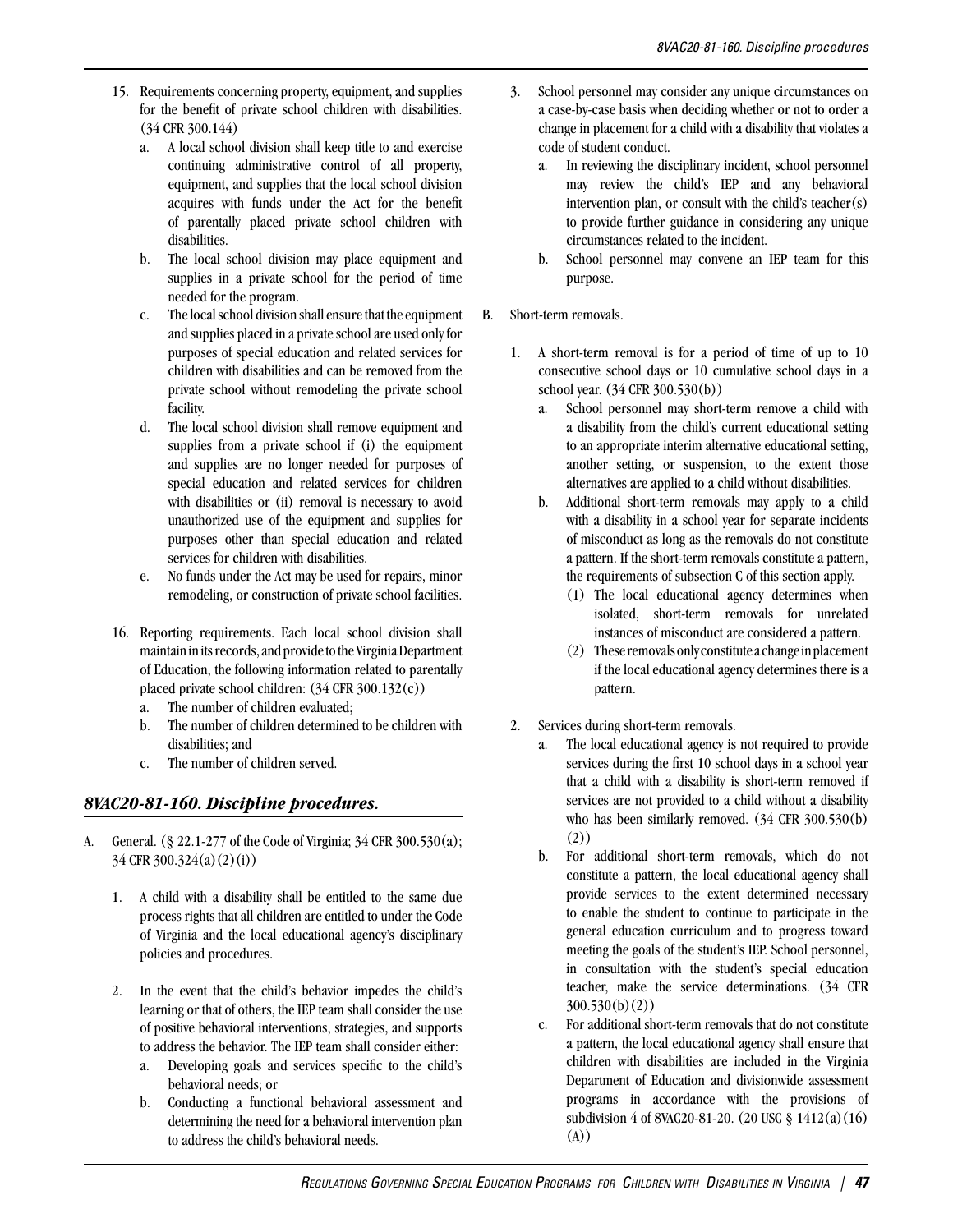- C. Long-term removals.
	- 1. A long-term removal is for more than 10 consecutive school days; or (34 CFR 300.530; 34 CFR 300.536)
	- 2. The child has received a series of short-term removals that constitutes a pattern:
		- a. Because the removals cumulate to more than 10 school days in a school year;
		- b. Because the child's behavior is substantially similar to the child's behavior in previous incidents that results in a series of removals; and
		- c. Because of such additional factors such as the length of each removal, the total amount of time the student is removed, and the proximity of the removals to one another.
	- 3. The local educational agency determines on a case-by-case basis whether a pattern of removals constitutes a change in placement. This determination is subject to review through due process and judicial proceedings. (34 CFR 300.530(a) and (b) and 34 CFR 300.536)
	- 4. On the date on which the decision is made to long-term remove the student because of a violation of a code of student conduct, the local educational agency shall notify the  $parent(s)$  of the decision and provide the parent(s) with the procedural safeguards. (34 CFR 300.530(h))
	- 5. Special circumstances. (34 CFR 300.530(g))
		- a. School personnel may remove a child with a disability to an appropriate interim alternative educational setting for the same amount of time that a child without a disability would be subject to discipline, but for not more than 45 school days without regard to whether the behavior is determined to be a manifestation of the child's disability, if:
			- (1) The child carries a weapon to or possesses a weapon at school, on school premises, or at a school function under the jurisdiction of a local educational agency or the Virginia Department of Education; or
			- (2) The child knowingly possesses or uses illegal drugs or sells or solicits the sale of a controlled substance while at school, on school premises, or at a school function under the jurisdiction of a local educational agency or the Virginia Department of Education; or
			- (3) The child inflicts serious bodily injury upon another person at school, on school premises, or at a school function under the jurisdiction of a local educational agency or the Virginia Department of Education.
		- b. For purposes of this part, "weapon," "controlled substance," and "serious bodily injury" have the meaning given the terms under 8VAC20-81-10.
- 6. Services during long-term removals.
	- a. A child with a disability who is long-term removed receives services during the disciplinary removal so as to enable the student to: (34 CFR 300.530(d))
		- (1) Continue to receive educational services so as to enable the student to continue to participate in the general educational curriculum, although in another setting;
		- (2) Continue to receive those services and modifications including those described in the child's current IEP that will enable the child to progress toward meeting the IEP goals; and
		- (3) Receive, as appropriate, a functional behavioral assessment, and behavioral intervention services and modifications, that are designed to address the behavior violation so that it does not recur.
	- b. For long-term removals, the local educational agency shall ensure that children with disabilities are included in the Virginia Department of Education and divisionwide assessment programs in accordance with the provisions of subdivision 4 of 8VAC20-81-20. (20 USC § 1412(a)  $(16)(A))$
	- c. The IEP team determines the services needed for the child with a disability who has been long-term removed. (34 CFR 300.530(d)(5) and 34 CFR 300.531)
- D. Manifestation determination.  $(34 \text{ CFR } 300.530 \text{ (c)}$ ,  $(e)$ ,  $(f)$ , and (g))
	- 1. Manifestation determination is required if the local educational agency is contemplating a removal that constitutes a change in placement for a child with a disability who has violated a code of student conduct of the local educational agency that applies to all students.
	- 2. The local educational agency, the parent(s), and relevant members of the child's IEP team, as determined by the parent and the local educational agency, constitute the IEP team that shall convene immediately, if possible, but not later than 10 school days after the date on which the decision to take the action is made.
	- 3. The IEP team shall review all relevant information in the child's file, including the child's IEP, any teacher observations, and any relevant information provided by the parent(s).
	- 4. The IEP team then shall determine the conduct to be a manifestation of the child's disability:
		- (1) If the conduct in question was caused by, or had a direct and substantial relationship to, the child's disability; or
		- (2) If the conduct in question was the direct result of the local educational agency's failure to implement the child's IEP.
	- 5. If the IEP team determines that the local educational agency failed to implement the child's IEP, the local educational agency shall take immediate steps to remedy those deficiencies.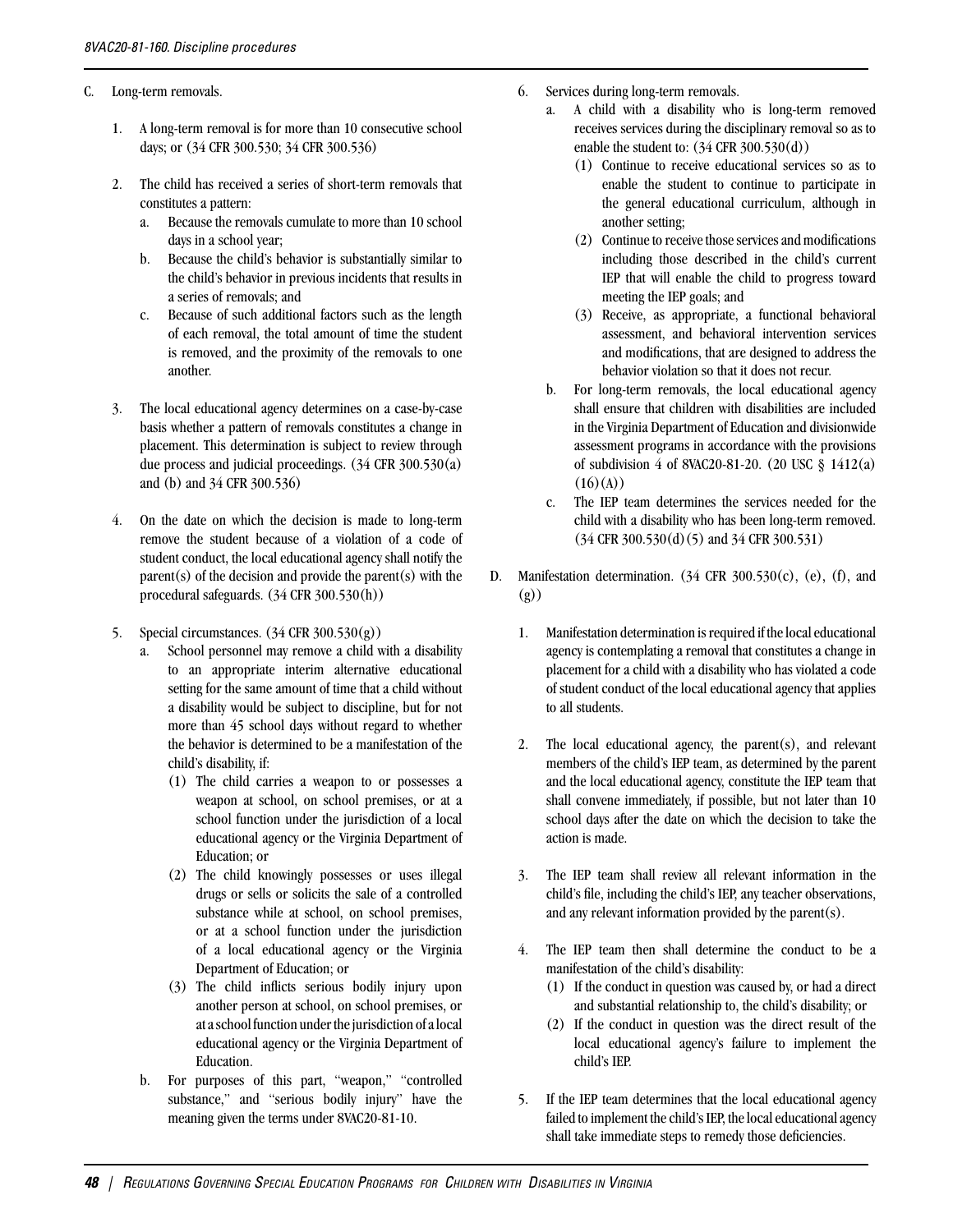- 6. If the IEP team determines that the child's behavior was a manifestation of the child's disability:
	- a. The IEP team shall return the child to the placement from which the child was removed unless the parent and the local educational agency agree to a change in placement as part of the modification of the behavioral intervention plan. The exception to this provision is when the child has been removed for not more than 45 school days to an interim alternative educational setting for matters described in subdivision C 5 a of this section. In that case, school personnel may keep the student in the interim alternative educational setting until the expiration of the 45-day period.
		- (1) Conduct a functional behavioral assessment, unless the local educational agency had conducted this assessment before the behavior that resulted in the change in placement occurred, and implement a behavioral intervention plan for the child.
			- (a) A functional behavioral assessment may include a review of existing data or new testing data or evaluation as determined by the IEP team.
			- (b) If the IEP team determines that the functional behavioral assessment will include obtaining new testing data or evaluation, then the parent is entitled to an independent educational evaluation in accordance with 8VAC20- 81-170 B if the parent disagrees with the evaluation or a component of the evaluation obtained by the local educational agency; or
		- (2) If a behavioral intervention plan already has been developed, review this plan, and modify it, as necessary, to address the behavior.
- 7. If the IEP team determines that the child's behavior was not a manifestation of the child's disability, school personnel may apply the relevant disciplinary procedures to children with disabilities in the same manner and for the same duration as the procedures would be applied to children without disabilities, except that services shall be provided in accordance with subdivision C 6 a of this section.
- E. Appeal.  $(34 \text{ CFR } 300.532(a) \text{ and } (c))$ 
	- 1. If the child's parent(s) disagrees with the determination that the student's behavior was not a manifestation of the student's disability or with any decision regarding placement under these disciplinary procedures, the parent(s) may request an expedited due process hearing.
	- 2. A local educational agency that believes that maintaining the current placement of the child is substantially likely to result in injury to the child or others, may request an expedited due process hearing.
	- 3. The local educational agency is responsible for arranging the expedited due process in accordance with the Virginia

Department of Education's hearing procedures at 8VAC20- 81-210.

- a. The hearing shall occur within 20 school days of the date the request for the hearing is filed.
- b. The special education hearing officer shall make a determination within 10 school days after the hearing.
- c. Unless the parent(s) and the local educational agency agree in writing to waive the resolution meeting, or agree to use the mediation process,
	- (1) A resolution meeting shall occur within 7 calendar days of receiving the request for a hearing.
	- (2) The due process hearing may proceed unless the matter has been resolved to the satisfaction of both parties within 15 calendar days of the receipt of the request for a hearing.
- d. The decisions on expedited due process hearings are appealable consistent with 8VAC20-81-210.
- F. Authority of the special education hearing officer. (34 CFR 300.532(a) and (b))
	- 1. A local educational agency may request an expedited due process hearing under the Virginia Department of Education's due process hearing procedures to effect a change in placement of a child with a disability for not more than 45 school days without regard to whether the behavior is determined to be a manifestation of the child's disability, if the local educational agency believes that the child's behavior is substantially likely to result in injury to self or others.
	- 2. The special education hearing officer under 8VAC20-81-210 may:
		- a. Return the child with a disability to the placement from which the child was removed if the special education hearing officer determines that the removal was a violation of subsections C and D of this section, or that the child's behavior was a manifestation of the child's disability; or
		- b. Order a change in the placement to an appropriate interim alternative educational setting for not more than 45 school days if the special education hearing officer determines that maintaining the current placement of the child is substantially likely to result in injury to the student or others.
	- 3. A local educational agency may ask the special education hearing officer for an extension of 45 school days for the interim alternative educational setting of a child with a disability when school personnel believe that the child's return to the regular placement would result in injury to the student or others.
- G. Placement during appeals. (34 CFR 300.533)
	- 1. The child shall remain in the interim alternative educational setting pending the decision of the special education hearing officer, or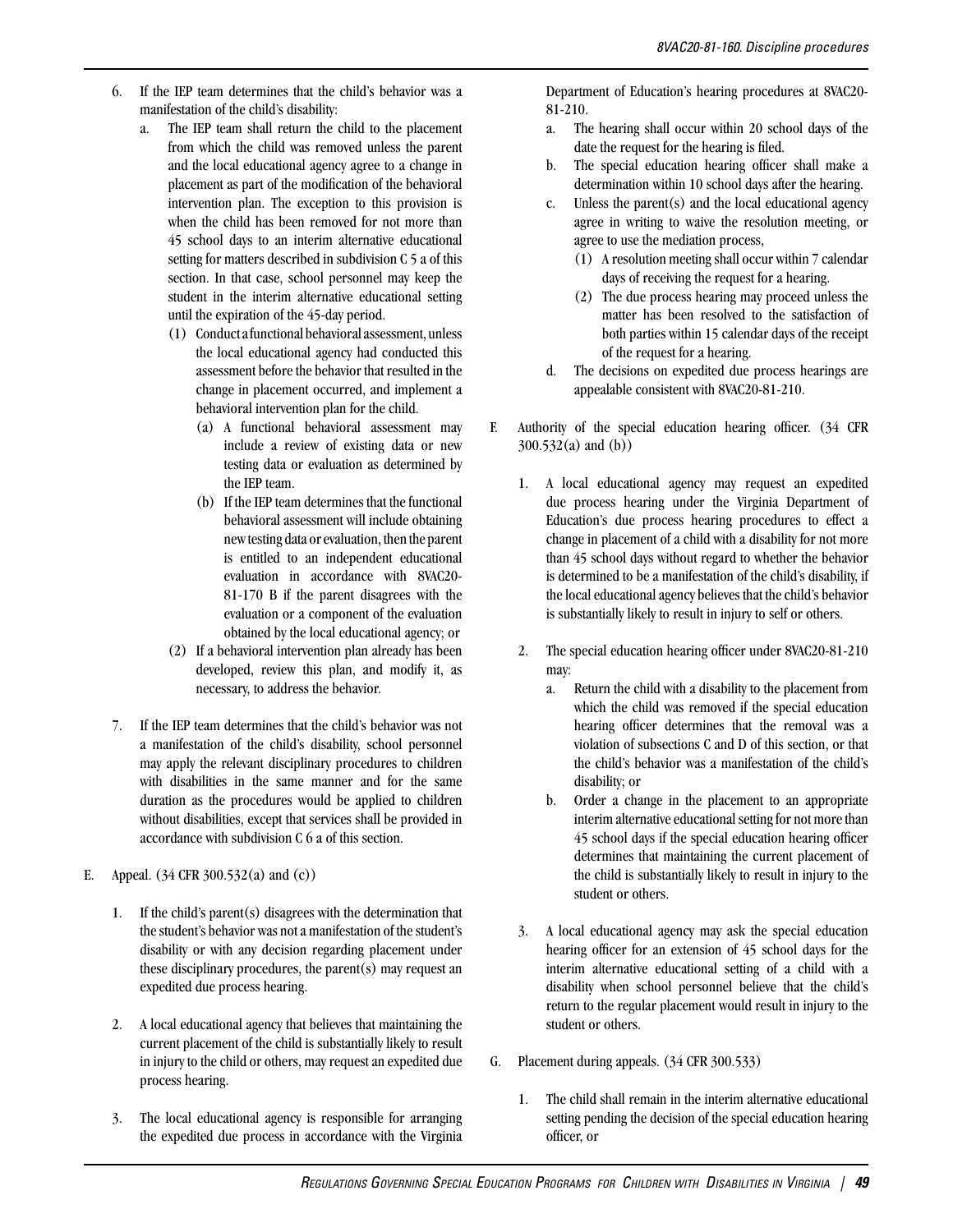- 2. Until the expiration of the time for the disciplinary period set forth in this section, whichever comes first, unless the parent and the local educational agency agree otherwise.
- H. Protection for children not yet eligible for special education and related services. (34 CFR 300.534)
	- 1. A child who has not been determined to be eligible for special education and related services and who has engaged in behavior that violates a code of student conduct of the local educational agency may assert any of the protections provided in this chapter if the local educational agency had knowledge that the child was a child with a disability before the behavior that precipitated the disciplinary action occurred.
	- 2. A local educational agency shall be deemed to have knowledge that a child is a child with a disability if before the behavior that precipitated the disciplinary action occurred:
		- (a) The parent(s) of the child expressed concern in writing (or orally if the parent(s) does not know how to write or has a disability that prevents a written statement) to school personnel that the child is in need of special education and related services;
		- (b) The parent(s) of the child requested an evaluation of the child to be determined eligible for special education and related services; or
		- (c) A teacher of the child or school personnel expressed concern about a pattern of behavior demonstrated by the child directly to the director of special education of the local educational agency or to other supervisory personnel of the local educational agency.
	- 3. A local educational agency would not be deemed to have knowledge that a child is a child with a disability if:
		- (a) The parent of the child has not allowed a previous evaluation of the child or has refused services; or
		- (b) The child has been evaluated in accordance with 8VAC20- 81-70 and 8VAC20-81-80 and determined ineligible for special education and related services.
	- 4. If the local educational agency does not have knowledge that a child is a child with a disability prior to taking disciplinary measures against the child, the child may be subjected to the same disciplinary measures applied to a child without a disability who engages in comparable behaviors.
	- 5. If a request is made for an evaluation of a child during the time period in which the child is subjected to disciplinary measures under this section, the evaluation shall be conducted in an expedited manner.
		- a. Until the evaluation is completed, the child remains in the educational placement determined by the school personnel, which can include suspension or expulsion without educational services.
		- b. If the child is determined to be a child with a disability, taking into consideration information from the evaluations conducted by the local educational agency

and information provided by the parent(s), the local educational agency shall provide special education and related services as required for a child with a disability who is disciplined.

- I. Referral to and action by law enforcement and judicial authorities. (34 CFR 300.535)
	- 1. Nothing in this chapter prohibits a local educational agency from reporting a crime by a child with a disability to appropriate authorities, or prevents state law enforcement and judicial authorities from exercising their responsibilities with regard to the application of federal and state law to crimes committed by a child with a disability to the extent such action applies to a student without a disability.
	- 2. In reporting the crime, the local educational agency shall ensure that copies of the special education and disciplinary records of the child are transmitted for consideration by the appropriate authorities to whom school personnel report the crime. Transmission of such records shall be in accordance with requirements under the Management of the Student's Scholastic Record in the Public Schools of Virginia (8VAC20- 150).
- J. Information on disciplinary actions. (34 CFR 300.229)
	- 1. The Virginia Department of Education requires that local educational agencies include in the records of a child with a disability a statement of any current or previous disciplinary action that has been taken against the child.
	- 2. Local educational agencies are responsible for transmitting the statement to the Virginia Department of Education upon request to the same extent that the disciplinary information is included in, and transmitted with, the student records of nondisabled students.
	- 3. The statement may include:
		- a. A description of any behavior engaged in by the child who required disciplinary action;
		- b. A description of the disciplinary action; and
		- c. Any other information that is relevant to the safety of the child and other individuals involved with the child.
	- 4. If the child transfers from one school to another, the transmission of any of the child's records shall include the child's current IEP and any statement of current or previous disciplinary action that has been taken against the child.

## *8VAC20-81-170. Procedural safeguards.*

- A. Opportunity to examine records; parent participation. (34 CFR 300.322(e), 34 CFR 300.500 and 34 CFR 300.501; 8VAC20-150)
	- 1. Procedural safeguards. Each local educational agency shall establish, maintain, and implement procedural safeguards as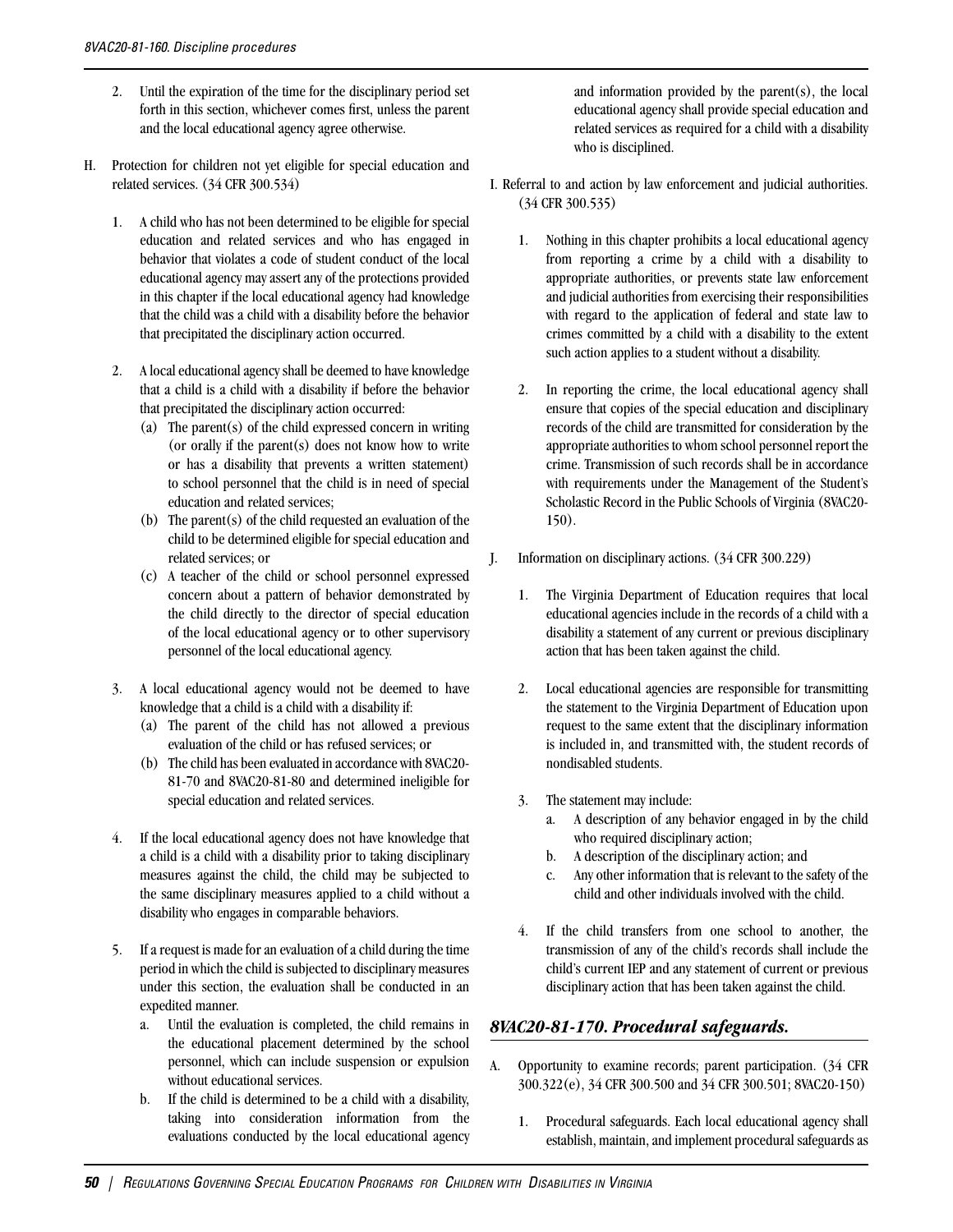#### follows:

- a. The parent(s) of a child with a disability shall be afforded an opportunity to:
	- (1) Inspect and review all education records with respect to (i) the identification, evaluation, and educational placement of the child; and (ii) the provision of a free appropriate public education to the child.
	- (2) Participate in meetings with respect to the identification, evaluation, and educational placement of the child and the provision of a free appropriate public education to the child.
- b. Parent participation in meetings.
	- (1) Each local educational agency shall provide notice to ensure that the parent(s) of a child with a disability has the opportunity to participate in meetings described in subdivision 1 a (2) of this subsection, including notifying the parent(s) of the meeting early enough to ensure that the parent has an opportunity to participate. The notice shall:
		- (a) Indicate the purpose, date, time, and location of the meeting and who will be in attendance;
		- (b) Inform the parent(s) that at their discretion or at the discretion of the local educational agency, other individuals who have knowledge or special expertise regarding the child, including related services personnel, as appropriate, may participate in meetings with respect to the identification, evaluation, and educational placement of the child and the provision of a free appropriate public education to the child;
		- (c) Inform the parent that the determination of the knowledge or special expertise shall be made by the party who invited the individual; and
		- (d) Inform the parent(s), in the case of a child who was previously served under Part C that an invitation to the initial IEP team meeting shall, at the request of the parent, be sent to the Part C service coordinator or other representatives of Part C to assist with the smooth transition of services.
	- (2) A meeting does not include informal or unscheduled conversations involving local educational agency personnel and conversations on issues such as teaching methodology, lesson plans, or coordination of service provision if those issues are not addressed in the child's IEP. A meeting also does not include preparatory activities that local educational agency personnel engage in to develop a proposal or a response to a parent proposal that will be discussed at a later meeting.
- c. Parent involvement in placement decisions.
	- (1) Each local educational agency shall ensure that

a parent(s) of each child with a disability is a member of the IEP team that makes decisions on the educational placement of their child or any Comprehensive Services Act team that makes decisions on the educational placement of their child.

- (2) In implementing the requirements of subdivision 1 c (1) of this subsection, the local educational agency shall provide notice in accordance with the requirements of 8VAC20-81-110 E.
- (3) If neither parent can participate in a meeting in which a decision is to be made relating to the educational placement of their child, the local educational agency shall use other methods to ensure their participation, including individual or conference telephone calls, or video conferencing.
- (4) A placement decision may be made by the IEP or Comprehensive Services Act team without the involvement of the parent(s) if the local educational agency is unable to obtain the parents' participation in the decision. In this case, the local educational agency shall have a record of its attempt to ensure the parents' involvement.
- (5) The local educational agency shall take whatever action is necessary to ensure that the parent(s) understand and are able to participate in, any group discussions relating to the educational placement of their child, including arranging for an interpreter for a parent(s) with deafness, or whose native language is other than English.
- (6) The exception to the IEP team determination regarding placement is with disciplinary actions involving interim alternative education settings for 45-day removals under 8VAC20-81-160 D 6 a. (34 CFR  $300.530(f)(2)$  and  $(g)$ )
- B. Independent educational evaluation.
	- 1. General. (34 CFR 300.502(a))
		- a. The parent(s) of a child with a disability shall have the right to obtain an independent educational evaluation of the child.
		- b. The local educational agency shall provide to the parent(s) of a child with a disability, upon request for an independent educational evaluation, information about where an independent educational evaluation may be obtained and the applicable criteria for independent educational evaluations.
	- 2. Parental right to evaluation at public expense. (34 CFR 300.502 (b) and (e))
		- a. The parent(s) has the right to an independent educational evaluation at public expense if the parent(s) disagrees with an evaluation component obtained by the local educational agency.
		- b. If the parent(s) requests an independent educational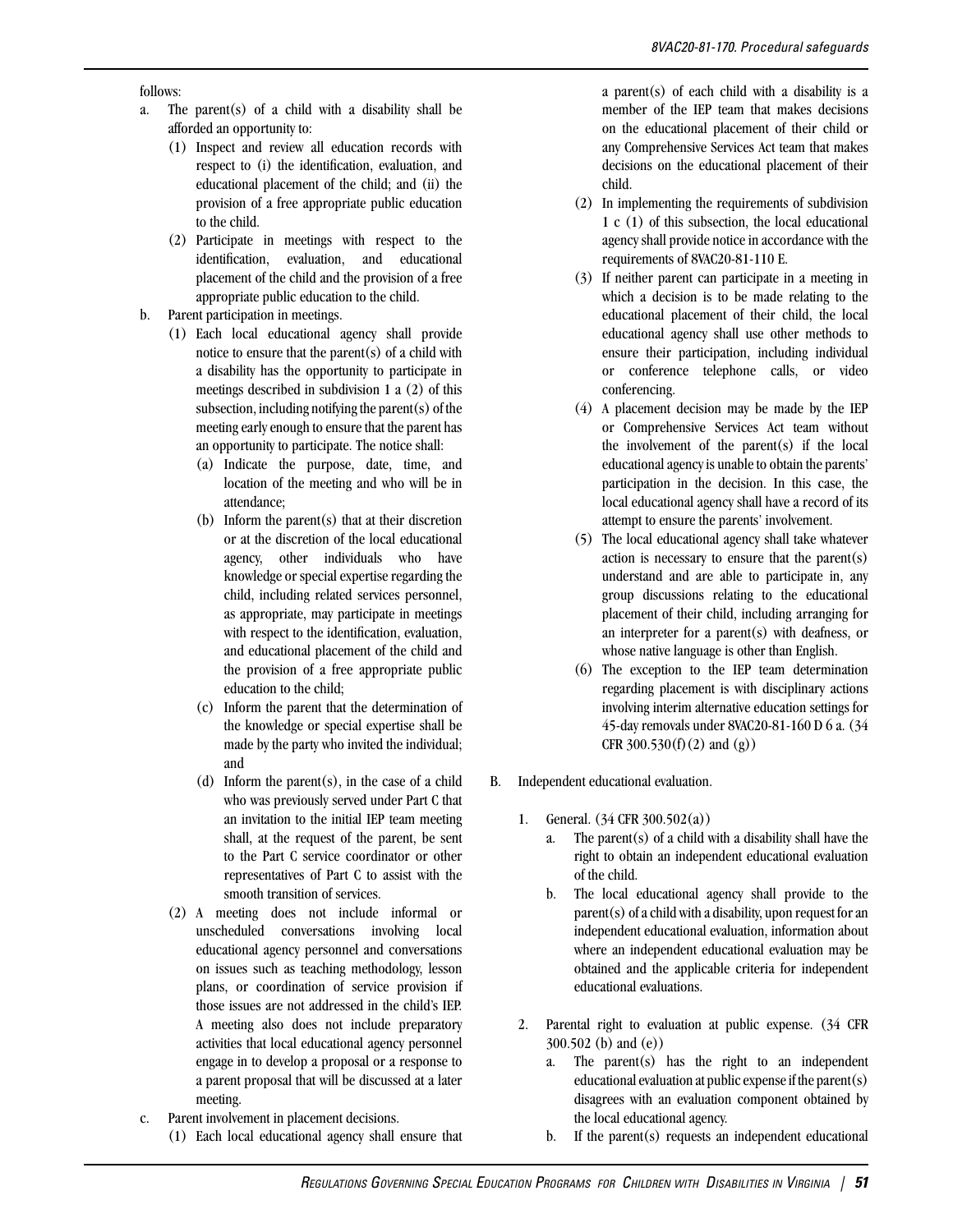evaluation at public expense, the local educational agency shall, without unnecessary delay, either:

- (1) Initiate a due process hearing to show that its evaluation is appropriate; or
- (2) Ensure that an independent educational evaluation is provided at public expense, unless the local educational agency demonstrates in a due process hearing that the evaluation obtained by the parent(s) does not meet the local educational agency's criteria.
- c. If the local educational agency initiates a due process hearing and the final decision is that the local educational agency's evaluation is appropriate, the parent(s) still has the right to an independent educational evaluation, but not at public expense.
- d. If the parent(s) requests an independent educational evaluation, the local educational agency may ask the reasons for the parent's objection to the public evaluation. However, the explanation by the parent(s) may not be required and the local educational agency may not unreasonably delay either providing the independent educational evaluation at public expense or initiating a due process hearing to defend the public evaluation.
- e. A parent is entitled to only one independent educational evaluation at public expense each time the public educational agency conducts an evaluation component with which the parent disagrees.
- f. If an independent educational evaluation is at public expense, the criteria under which the evaluation is obtained, including the location of the evaluation and the qualifications of the examiner, shall be the same as the criteria that the local educational agency uses when it initiates an evaluation, to the extent those criteria are consistent with the parent's right to an independent educational evaluation. Except for the criteria, a local educational agency may not impose conditions or timelines related to obtaining an independent educational evaluation at public expense.
- 3. Parent-initiated evaluations. If the parent obtains an independent educational evaluation at public expense or shares with the local educational agency an evaluation obtained at private expense, the results of the evaluation: (34 CFR 300.502(c))
	- a. Shall be considered by the local educational agency, if it meets local educational agency criteria, in any decision regarding the provision of a free appropriate public education to the child; and
	- b. May be presented by any party as evidence at a hearing under 8VAC20-81-210.
- 4. Requests for evaluations by special education hearing officers. If a special education hearing officer requests an independent educational evaluation for an evaluation component, as part of a hearing on a due process complaint, the cost of the evaluation shall be at public expense. (34 CFR

300.502(d))

- C. Prior written notice by the local educational agency; content of notice.
	- 1. Prior written notice shall be given to the parent(s) of a child with a disability within a reasonable time before the local educational agency:  $(34 \text{ CFR } 300.503(a))$ 
		- a. Proposes to initiate or change the identification, evaluation, or educational placement (including graduation with a standard or advanced studies diploma) of the child, or the provision of a free appropriate public education for the child; or
		- b. Refuses to initiate or change the identification, evaluation, or educational placement of the child, or the provision of a free appropriate public education for the child.
	- 2. The notice shall include:  $(34 \text{ CFR } 300.503(b))$ 
		- a. A description of the action proposed or refused by the local educational agency;
		- b. An explanation of why the local educational agency proposes or refuses to take the action;
		- c. A description of any other options the IEP team considered and the reasons for the rejection of those options;
		- d. A description of each evaluation procedure, assessment, record, or report the local educational agency used as a basis for the proposed or refused action;
		- e. A description of any other factors that are relevant to the local educational agency's proposal or refusal;
		- f. A statement that the parent(s) of a child with a disability have protection under the procedural safeguards of this chapter and, if the notice is not an initial referral for evaluation, the means by which a copy of a description of the procedural safeguards can be obtained; and
		- g. Sources for the parent(s) to contact in order to obtain assistance in understanding the provisions of this section.
	- 3. a. The notice shall be: (i) written in language understandable to the general public; and (ii) provided in the native language of the parent $(s)$  or other mode of communication used by the parent $(s)$ , unless it is clearly not feasible to do so.  $(34 \text{ CFR } 300.503(c))$ 
		- b. If the native language or other mode of communication of the parent(s) is not a written language, the local educational agency shall take steps to ensure that:
			- (1) The notice is translated orally or by other means to the parent(s) in their native language or other mode of communication;
			- (2) The parent(s) understands the content of the notice; and
			- (3) There is written evidence that the requirements of subdivisions (1) and (2) of this subdivision have been met.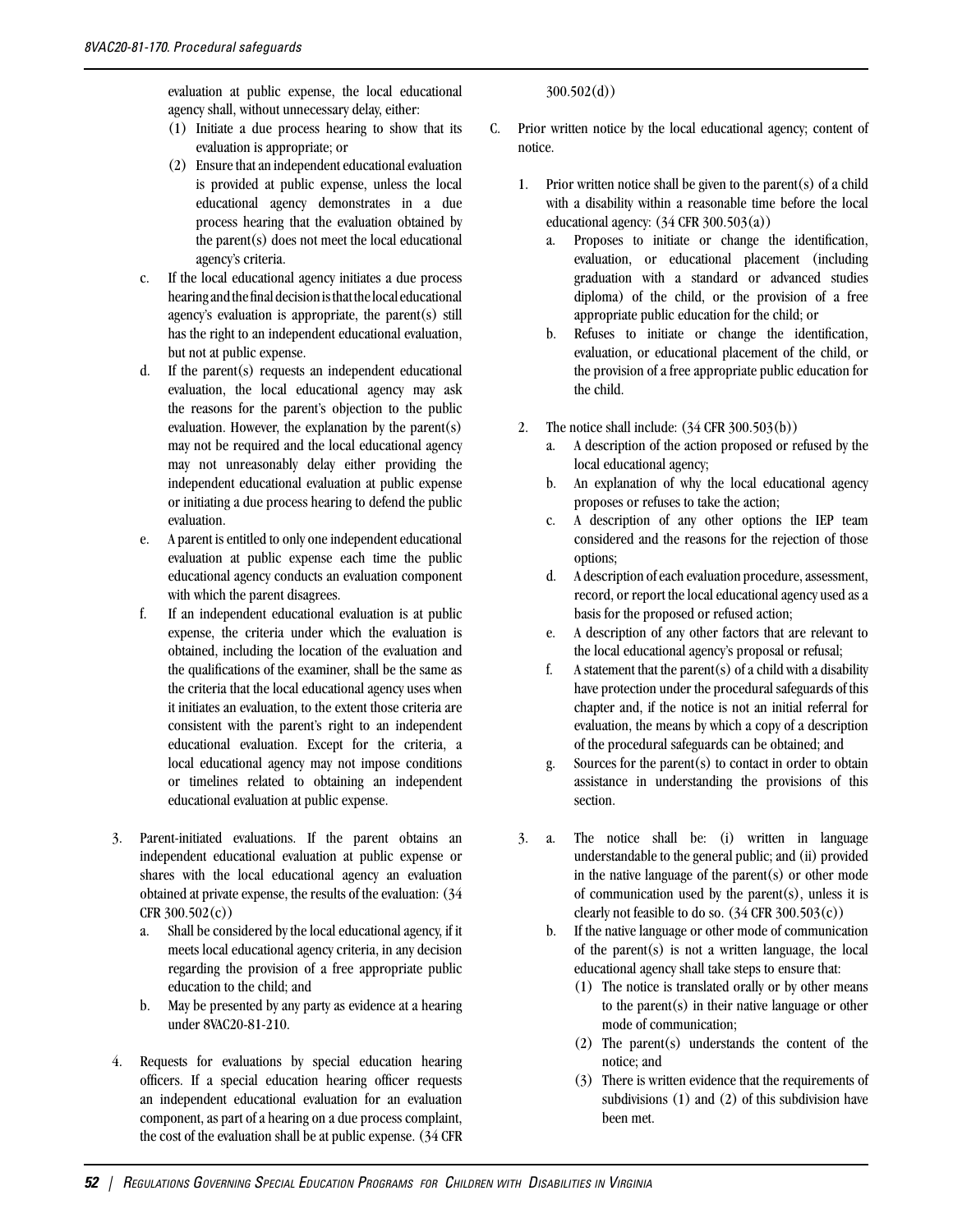- D. Procedural safeguards notice. (34 CFR 300.504)
	- 1. A copy of the procedural safeguards available to the parent(s) of a child with a disability shall be given to the parent(s) by the local educational agency only one time a school year, except that a copy shall be given to the parent(s) upon:
		- a. Initial referral for or parent request for evaluation;
		- b. If the parent requests an additional copy;
		- c. Receipt of the first state complaint during a school year;
		- d. Receipt of the first request for a due process hearing during a school year; and
		- e. On the date on which the decision is made to make a disciplinary removal that constitutes a change in placement because of a violation of a code of student conduct.
	- 2. The local educational agency may place a current copy of the procedural safeguards notice on its Internet website if a website exists, but the local educational agency does not meet its obligation under subdivision 1 of this subsection by directing the parent to the website. The local educational agency shall offer the parent(s) a printed copy of the procedural safeguards notice in accordance with subdivision 1 of this subsection.
	- 3. The procedural safeguards notice shall include a full explanation of all of the procedural safeguards available relating to:
		- a. Independent educational evaluation;
		- b. Prior written notice;
		- c. Parental consent;
		- d. Access to educational records;
		- e. Opportunity to present and resolve complaints through the due process procedures;
		- f. The availability of mediation;
		- g. The child's placement during pendency of due process proceedings;
		- h. Procedures for students who are subject to placement in an interim alternative educational setting;
		- i. Requirements for unilateral placement by parents of children in private schools at public expense;
		- j. Due process hearings, including requirements for disclosure of evaluation results and recommendations;
		- k. Civil actions, including the time period in which to file those actions;
		- l. Attorneys' fees; and
		- m. The opportunity to present and resolve complaints through the state complaint procedures, including:
			- (1) The time period in which to file a complaint;
			- (2) The opportunity for the local educational agency to resolve the complaint; and
			- (3) The difference between the due process and the state complaint procedures, including the applicable jurisdiction, potential issues, and timelines for each process.
- 4. The notice required under this subsection shall meet the prior notice requirements regarding understandable language in subdivision C 3 of this section.
- E. Parental consent.
	- 1. Required parental consent. Informed parental consent is required before:
		- a. Conducting an initial evaluation or reevaluation, including a functional behavioral assessment if such assessment is not a review of existing data conducted at an IEP meeting; (34 CFR 300.300(a)(1)(i))
		- b. An initial eligibility determination or any change in categorical identification;
		- c. Initial provision of special education and related services to a child with a disability;  $(34 \text{ CFR } 300.300 \text{ (b)})$ (1))
		- d. Any revision to the child's IEP services;
		- e. Any partial or complete termination of special education and related services, except for graduation with a standard or advance studies diploma;
		- f. The provision of a free appropriate public education to children with disabilities who transfer between public agencies in Virginia or transfer to Virginia from another state in accordance with 8VAC20-81-120;
		- g. Accessing a child's public benefits or insurance or private insurance proceeds in accordance with subsection F of this section; and (34 CFR 300.154)
		- h. Inviting to an IEP meeting a representative of any participating agency that is likely to be responsible for providing or paying for secondary transition services. (34 CFR 300.321(b)(3))
	- 2. Parental consent not required. Parental consent is not required before:
		- a. Review of existing data as part of an evaluation or a reevaluation, including a functional behavioral assessment; (34 CFR 300.300(d)(1))
		- b. Administration of a test or other evaluation that is administered to all children unless, before administration of that test or evaluation, consent is required of the parent(s) of all children; (34 CFR  $300.300(d)(1))$
		- c. The screening of a student by a teacher or specialist to determine appropriate instructional strategies for curriculum implementation; (34 CFR 300.302)
		- d. Administration of a test or other evaluation that is used to measure progress on the child's IEP goals and is included in the child's IEP;
		- e. A teacher's or related service provider's observations or ongoing classroom evaluations;
		- f. Conducting an initial evaluation of a child who is a ward of the state and who is not residing with his parent(s) if: (34 CFR 300.300(a)(2))
			- (1) Despite reasonable efforts, the local educational agency cannot discover the whereabouts of the parent(s);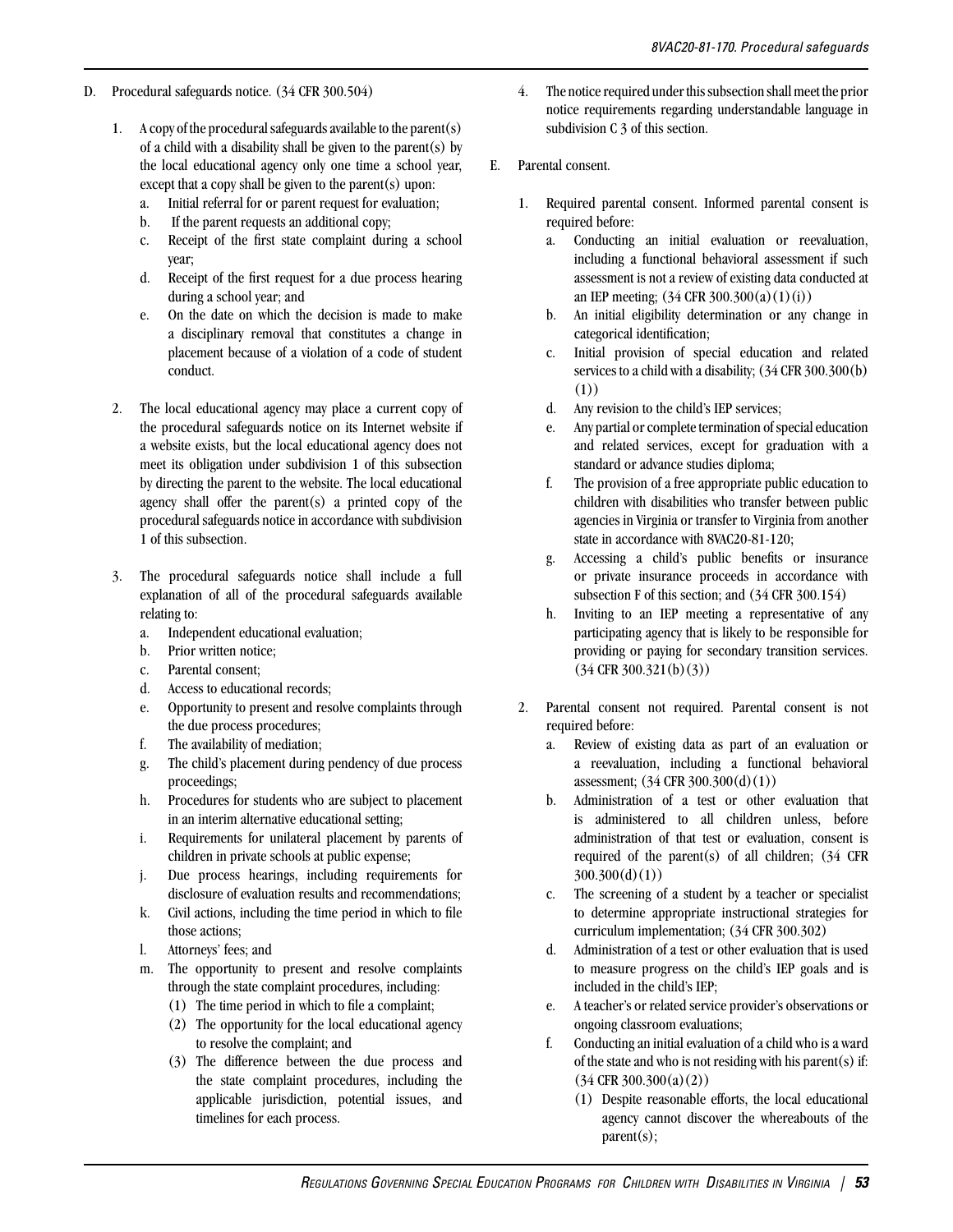- (2) The parent's rights have been terminated; or
- (3) The rights of the parent(s) to make educational decisions have been subrogated by a judge and an individual appointed by the judge to represent the child has consented to the initial evaluation.
- 3. Revoking consent.
	- a. If, at any time subsequent to the initial provision of special education and related services, the parent revokes consent in writing for the continued provision of special education and related services: (34 CFR 300.300(b) (4))
		- (1) The local educational agency may not continue to provide special education and related services to the child, but must provide prior written notice in accordance with 8VAC20-81-170 C. before ceasing the provision of special education and related services;
		- (2) The local educational agency may not use mediation or due process hearing procedures to obtain parental consent, or a ruling that the services may be provided to the child;
		- (3) The local educational agency's failure to provide the special education and related services to the child will not be considered a violation of the requirement to provide FAPE; and
		- (4) The local educational agency is not required to convene an IEP meeting or to develop an IEP for the child for the further provision of special education and related services.
- b. If a parent revokes consent, that revocation is not retroactive in accordance with the definition of "consent" at 8VAC20-81- 10.
- 4. Refusing consent.
	- a. If the parent(s) refuses consent for initial evaluation or a reevaluation, the local educational agency may, but is not required to, use mediation or due process hearing procedures to pursue the evaluation. The local educational agency does not violate its obligations under this chapter if it declines to pursue the evaluation. (34 CFR  $300.300(a)(3)$  and  $(c)(1))$
	- b. If the parent(s) refuses to consent to the initial provision of special education and related services: (34 CFR 300.300(b)(3))
		- (1) The local educational agency may not use mediation or due process hearing procedures to obtain parental consent, or a ruling that the services may be provided to the child;
		- (2) The local educational agency's failure to provide the special education and related services to the child for which consent is requested is not considered a violation of the requirement to provide FAPE; and
		- (3) The local educational agency is not required to convene an IEP meeting or to develop an IEP for the child for the special education and related services for which the local educational agency requests

consent. However, the local educational agency may convene an IEP meeting and develop an IEP to inform the parent about the services that may be provided with parental consent.

- c. If the parent(s) of a parentally placed private school child refuses consent for an initial evaluation or a reevaluation, the local educational agency: (34 CFR  $300.300(d)(4)$ 
	- (1) May not use mediation or due process hearing procedures to obtain parental consent, or a ruling that the evaluation of the child may be completed; and
	- (2) Is not required to consider the child as eligible for equitable provision of services in accordance with 8VAC20-81-150.
- d. A local educational agency may not use a parent's refusal to consent to one service or activity to deny the parent(s) or child any other service, benefit, or activity of the local educational agency, except as provided by this chapter. (34 CFR 300.300(d)(3))
- 5. Withholding consent.
	- a. If the parent(s) fails to respond to a request to consent for an initial evaluation, the local educational agency may, but is not required to, use mediation or due process hearing procedures to pursue the evaluation. The local educational agency does not violate its obligations under this chapter if it declines to pursue the evaluation.  $(34 \text{ CFR } 300.300(a)(3) \text{ and } (c)(1))$
	- b. Informed parental consent need not be obtained for reevaluation if the local educational agency can demonstrate that it has taken reasonable measures to obtain that consent, and the child's parent(s) has failed to respond. (34 CFR 300.300(c)(2))
	- c. If the parent(s) fails to respond to a request to provide consent for the initial provision of special education and related services, the local educational agency follows the provisions of subdivision 4 b of this subsection. (34 CFR 300.300(b)(3) and (4))
- 6. Consent for initial evaluation may not be construed as consent for initial provision of special education and related services. (34 CFR 300.300(a)(1)(ii))
- 7. The local educational agency shall make reasonable efforts to obtain informed parental consent for an initial evaluation and the initial provision of special education and related services.  $(34 \text{ CFR } 300.300(a)(1)(iii) \text{ and } (b)(2))$
- 8. To meet the reasonable measures requirement of this section, the local educational agency shall have a record of its attempts to secure the consent, such as: (34 CFR 300.322(d) and 34 CFR 300.300(a), (b), (c) and (d)(5))
	- a. Detailed records of telephone calls made or attempted and the results of those calls;
	- b. Copies of correspondence (written, electronic, or facsimile) sent to the parent(s) and any responses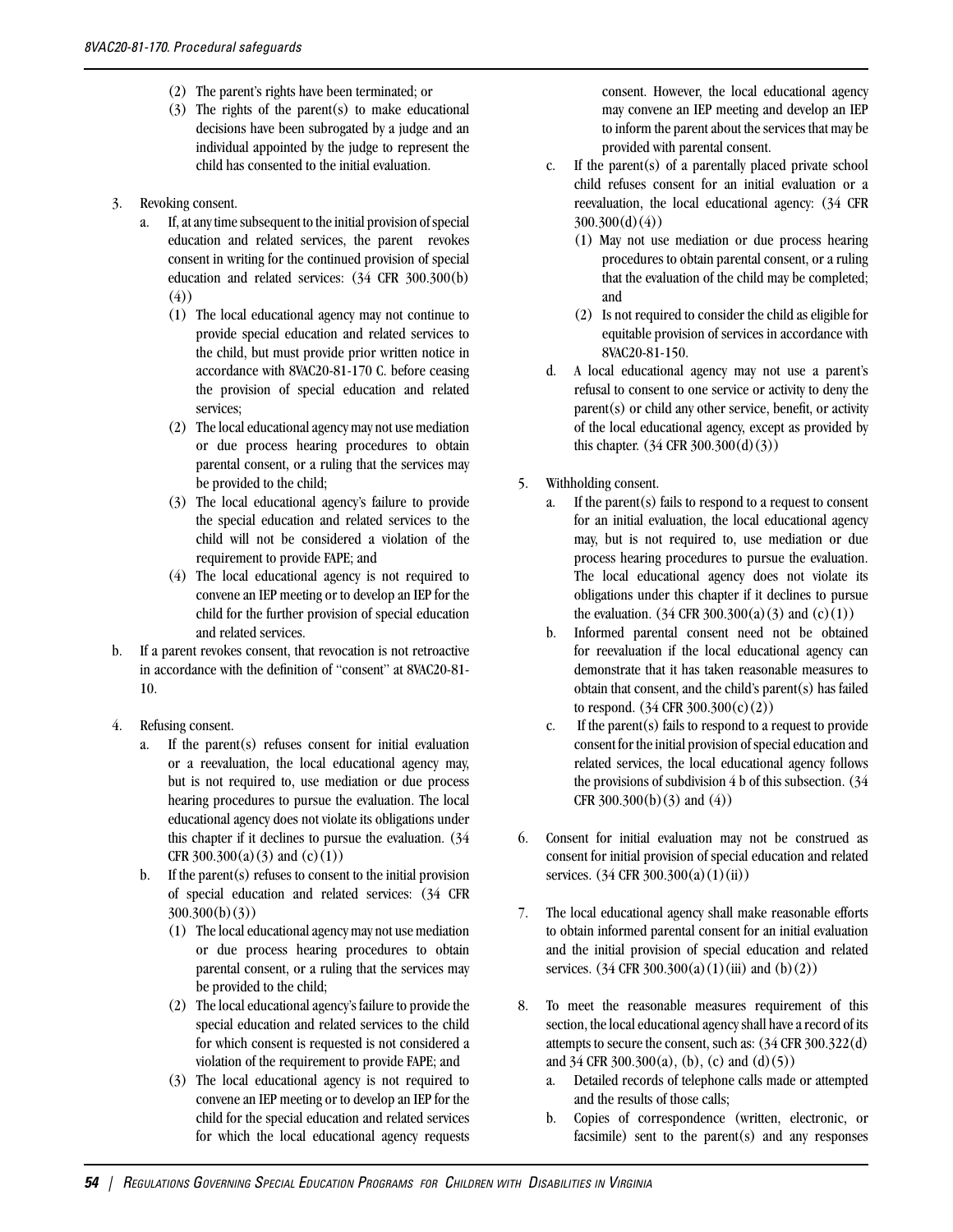received; and

- c. Detailed records of visits made to the parent's home or place of employment and the results of those visits.
- F. Parental rights regarding use of public or private insurance. Each local educational agency using Medicaid or other public benefits or insurance programs to pay for services required under this chapter, as permitted under the public insurance program, and each local educational agency using private insurance to pay for services required under this chapter, shall provide notice to the parent(s) and obtain informed parental consent in accordance with 8VAC20-81-300. (34 CFR 300.154)

#### G. Confidentiality of information.

- 1. Access rights. (34 CFR 300.613)
	- a. The local educational agency shall permit the parent(s) to inspect and review any education records relating to their children that are collected, maintained, or used by the local educational agency under this chapter. The local educational agency shall comply with a request without unnecessary delay and before any meeting regarding an IEP or any hearing in accordance with 8VAC20-81-160 and 8VAC20-81-210, or resolution session in accordance with 8VAC20-81-210, and in no case more than 45 calendar days after the request has been made.
	- b. The right to inspect and review education records under this section includes:
		- (1) The right to a response from the local educational agency to reasonable requests for explanations and interpretations of the records;
		- (2) The right to request that the local educational agency provide copies of the records containing the information if failure to provide those copies would effectively prevent the parent from exercising the right to inspect and review the records; and
		- (3) The right to have a representative of the parent inspect and review the records.
	- c. A local educational agency may presume that a parent has authority to inspect and review records relating to the parent's children unless the local educational agency has been provided a copy of a judicial order or decree, or other legally binding documentation, that the parent does not have the authority under applicable Virginia law governing such matters as guardianship, separation, and divorce.
- 2. Record of access. Each local educational agency shall keep a record of parties, except parents and authorized employees of the local educational agency, obtaining access to education records collected, maintained, or used under Part B of the Act, including the name of the party, the date of access, and the purpose for which the party is authorized to use the records. (34 CFR 300.614)
- 3. Record on more than one child. If any education record includes information on more than one child, the parent(s) of those children have the right to inspect and review only the information relating to their child or to be informed of the specific information requested. (34 CFR 300.615)
- 4. List of types and locations of information. Each local educational agency shall provide a parent(s) on request a list of the types and locations of education records collected, maintained, or used by the local educational agency. (34 CFR 300.616)
- 5. Fees. (34 CFR 300.617)
	- a. Each local educational agency may charge a fee for copies of records that are made for a parent(s) under this chapter if the fee does not effectively prevent the parent(s) from exercising their right to inspect and review those records.
	- b. A local educational agency may not charge a fee to search for or to retrieve information under this section.
	- c. A local educational agency may not charge a fee for copying a child's IEP that is required to be provided to the parent(s) in accordance with 8VAC20-81-110 E 7.
- 6. Amendment of records at parent's request. (34 CFR 300.618)
	- a. A parent(s) who believes that information in the education records collected, maintained, or used under this chapter is inaccurate or misleading or violates the privacy or other rights of the child may request the local educational agency that maintains the information to amend the information.
	- b. The local educational agency shall decide whether to amend the information in accordance with the request within a reasonable period of time of receipt of the request.
	- c. If the local educational agency decides to refuse to amend the information in accordance with the request, it shall inform the parent(s) of the refusal and advise the parent $(s)$  of the right to a hearing under subdivision 7 of this subsection.
- 7. Opportunity for a hearing. The local educational agency shall provide on request an opportunity for a hearing to challenge information in education records to ensure that it is not inaccurate, misleading, or otherwise in violation of the privacy or other rights of the child. (34 CFR 300.619)
- 8. Results of hearing. (34 CFR 300.620)
	- a. If, as a result of the hearing, the local educational agency decides that the information is inaccurate, misleading, or otherwise in violation of the privacy or other rights of the child, it shall amend the information accordingly and so inform the parent in writing.
	- b. If, as a result of the hearing, the local educational agency decides that the information is not inaccurate,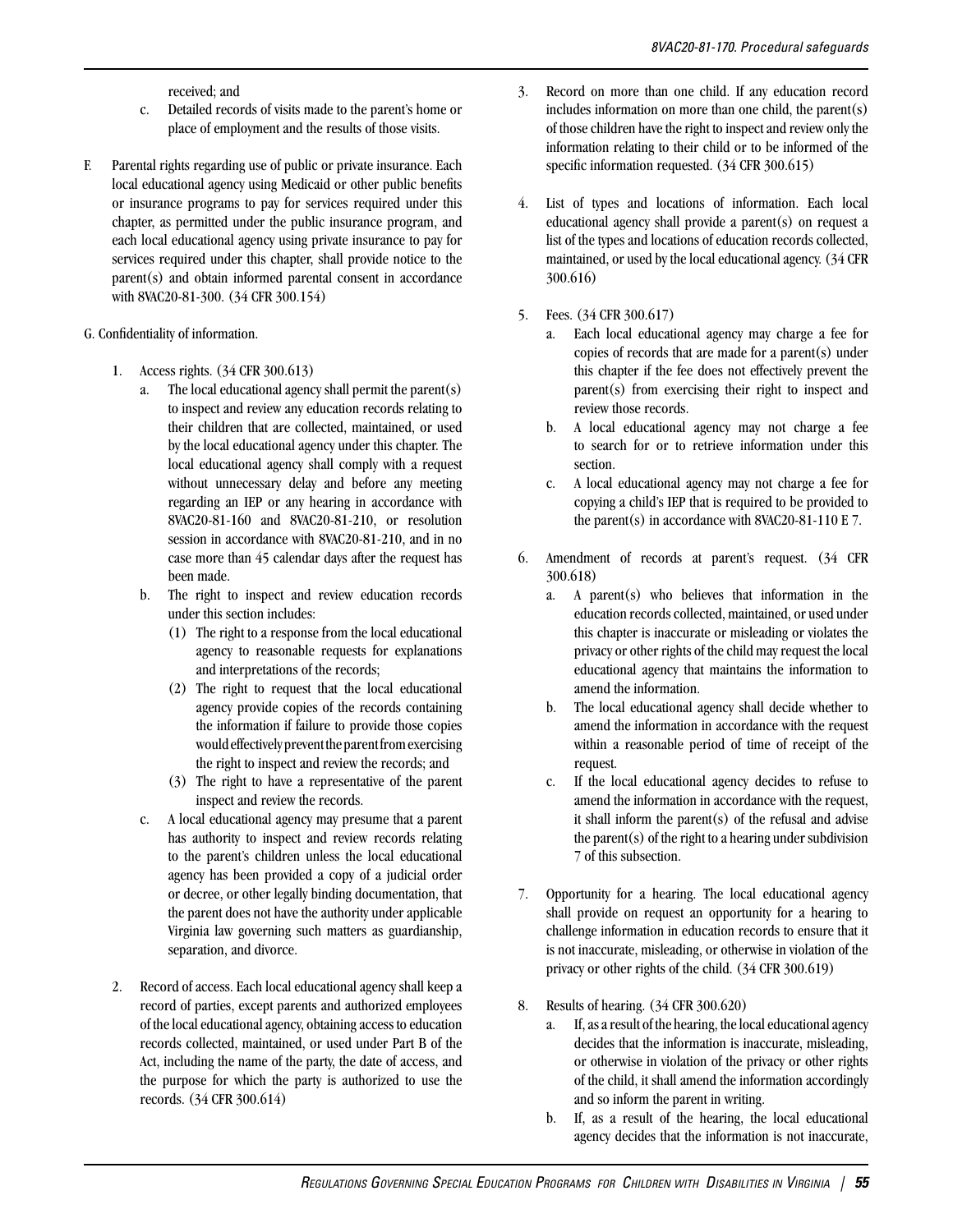misleading, or otherwise in violation of the privacy or other rights of the child, it shall inform the parent of the right to place in the child's education records a statement commenting on the information or setting forth any reasons for disagreeing with the decision of the agency.

- c. Any explanation placed in the records of the child under this section shall:
	- (1) Be maintained by the local educational agency as part of the records of the child as long as the record or contested portion is maintained by the local educational agency; and
	- (2) If the records of the child or the contested portion is disclosed by the local educational agency to any party, the explanation shall also be disclosed to the party.
- 9. Hearing procedures. A hearing held under subdivision 7 of this subsection shall be conducted in accordance with the procedures under 34 CFR 99.22 of the Family Educational Rights and Privacy Act. (20 USC § 1232g; 34 CFR 300.621) a. The local educational agency may:
	- (1) Develop local procedures for such a hearing process; or
	- (2) Obtain a hearing officer from the Supreme Court of Virginia's special education hearing officer list in accordance with the provisions of 8VAC20-81- 210 H.
- 10. Consent. (34 CFR 300.32; 34 CFR 300.622)
	- a. Parental consent shall be obtained before personally identifiable information is disclosed to anyone other than officials of the local educational agency unless the information is contained in the education records, and the disclosure is authorized under the Family Education Rights and Privacy Act. (20 USC § 1232g).
	- b. Parental consent is not required before personally identifiable information is disclosed to officials of the local educational agencies collecting, maintaining, or using personally identifiable information under this chapter, except:
		- (1) Parental consent, or the consent of a child who has reached the age of majority, shall be obtained before personally identifiable information is released to officials of any agency or institution providing or paying for transition services.
		- (2) If a child is enrolled, or is going to enroll in a private school that is not located in the local educational agency where the parent(s) resides, parental consent shall be obtained before any personally identifiable information about the child is released between officials in the local educational agency where the private school is located, and officials in the local educational agency where the parent(s) resides.
- 11. Safeguards. (34 CFR 300.623)
	- a. Each local educational agency shall protect the confidentiality of personally identifiable information at collection, storage, disclosure, and destruction stages.
	- b. Each local educational agency shall ensure that electronic communications via emails or facsimiles regarding any matter associated with the child, including matters related to IEP meetings, disciplinary actions, or service delivery, be part of the child's educational record.
	- c. One official at each local educational agency shall assume responsibility for ensuring the confidentiality of any personally identifiable information.
	- d. All persons collecting, maintaining, or using personally identifiable information shall receive training or instruction on Virginia's policies and procedures for ensuring confidentiality of the information.
	- e. Each local educational agency shall maintain for public inspection a current listing of the names and positions of those employees within the agency who may have access to personally identifiable information.
- 12. Destruction of information. (34 CFR 300.624)
	- a. The local educational agency shall inform parents when personally identifiable information collected, maintained, or used under this chapter is no longer needed to provide educational services to the child.
	- b. This information shall be destroyed at the request of the parents. However, a permanent record of a student's name, address, phone number, grades, attendance record, classes attended, grade level completed, and year completed shall be maintained without time limitation.
	- c. The local educational agency shall comply with the Records Retention and Disposition Schedule of the Library of Virginia.
- H. Electronic mail. If the local educational agency makes the option available, parent(s) of a child with a disability may elect to receive prior written notice, the procedural safeguards notice, and the notice of a request for due process, by electronic mail. (34 CFR 300.505)
- I. Electronic signature. If an electronically filed document contains an electronic signature, the electronic signature has the legal effect and enforceability of an original signature. An electronic signature is an electronic sound, symbol, or process attached to or logically associated with a record and executed or adopted by a person with the intent to sign the record. (Chapter 42.1 (§ 59.1-479 et seq.) of Title 59.1 of the Code of Virginia)
- J. Audio and video recording.
	- 1. The local educational agency shall permit the use of audio recording devices at meetings convened to determine a child's eligibility under 8VAC20-81-80; to develop, review, or revise the child's IEP under 8VAC20-81-110 F; and to review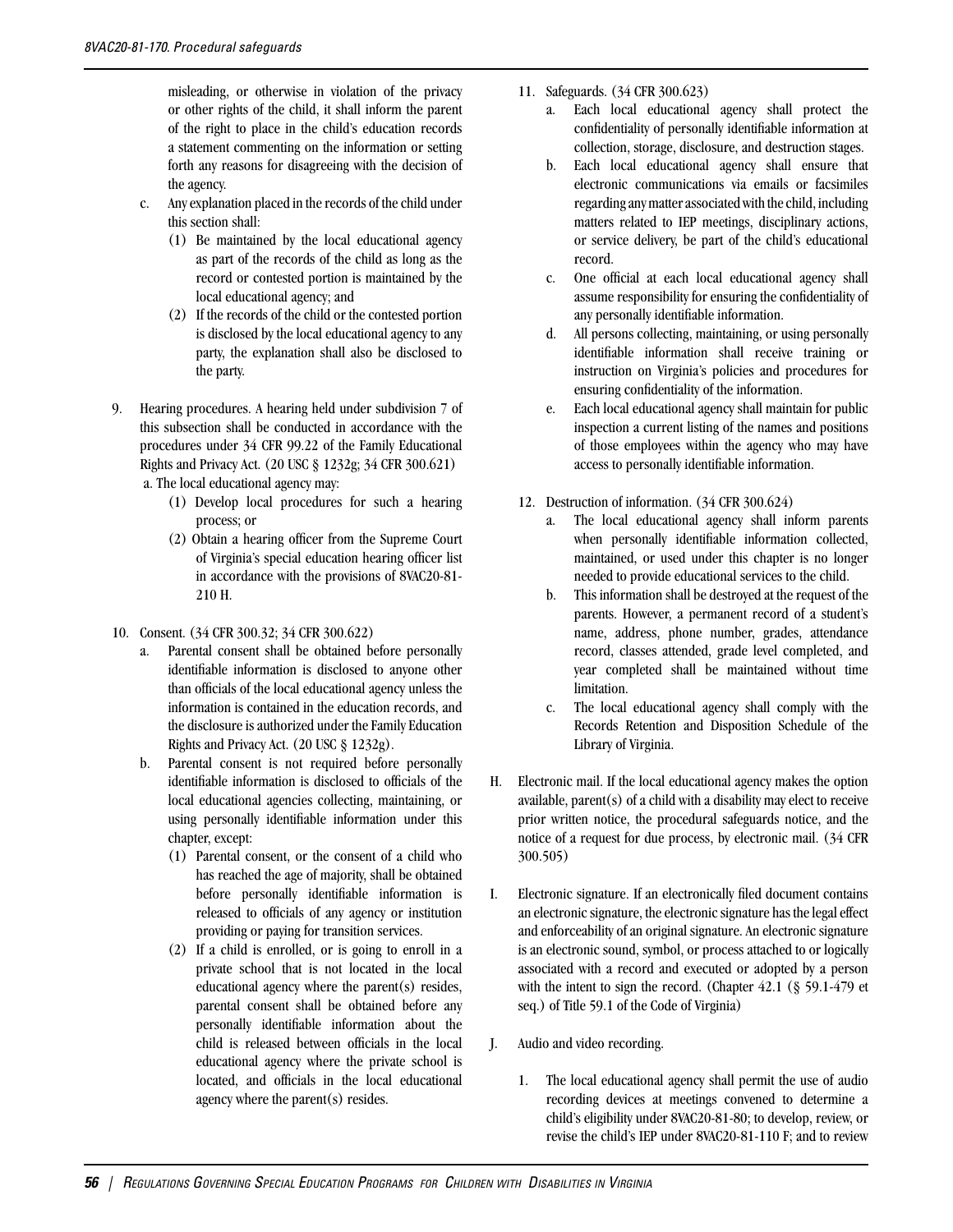discipline matters under 8VAC20-81-160 D. The parent(s) shall inform the local educational agency before the meeting in writing, unless the parents cannot write in English, that they will be audio recording the meeting. If the parent(s) does not inform the local educational agency, the parent(s) shall provide the local educational agency with a copy of the audio recording. The parent(s) shall provide their own audio equipment and materials for audio recording. If the local educational agency audio records meetings or receives a copy of an audio recording from the parent(s), the audio recording becomes a part of the child's educational record.

- 2. The local educational agency may have policies that prohibit, limit, or otherwise regulate the use of:
	- a. Video recording devices at meetings convened pursuant to this chapter; or
	- b. Audio or video recording devices at meetings other than those meetings identified in subdivision 1 of this subsection.
- 3. These policies shall:
	- a. Stipulate that the recordings become part of the child's educational record;
	- b. Ensure that the policy is uniformly applied; and
	- c. If the policy prohibits the use of the devices, the policy shall provide for exceptions if they are necessary to ensure that the parent(s) understands the IEP, the special education process, or to implement other parental rights guaranteed under this chapter.

## *8VAC20-81-180. Transfer of rights to students who reach the age of majority.*

- A. All rights accorded to the parent(s) under the Act transfer to the student upon the age of majority (age 18), including those students who are incarcerated in an adult or juvenile federal, state, regional, or local correctional institution. (34 CFR 300.520)
- B. Notification.
	- 1. The local educational agency shall notify the parent(s) and the student of the following: (34 CFR 300.520)
		- a. That educational rights under the Act will transfer from the parent $(s)$  to the student upon the student reaching the age of majority; and
		- b. That procedures exist for appointing the parent(s) or, if the parent(s) are not available, another appropriate individual to represent the educational interests of the student throughout the student's eligibility for special education and related services if the student is determined not to have the ability to provide informed consent with respect to the educational program as specified in subsection C of this section.
	- 2. The local educational agency shall include a statement on the IEP (beginning at least one year before the student reaches the age of majority) that the student and parent $(s)$  have been

informed of the rights that will transfer to the student on reaching the age of 18. (34 CFR 300.320(c))

- 3. The local educational agency shall provide any further notices required under the Act to both the student and the parent(s).
- 4. The local educational agency may continue to invite the parent(s), as appropriate, as bona fide interested parties knowledgeable of the student's abilities, to participate in meetings where decisions are being made regarding their adult student's educational program.
- 5. The adult student may invite the student's parent(s) to participate in meetings where decisions are being made regarding the student's educational program.
- C. A student who has reached the age of 18 years shall be presumed to be a competent adult, and thus all rights under the Act shall transfer to the adult student, unless one of the following actions has been taken:
	- 1. The adult student is declared legally incompetent or legally incapacitated by a court of competent jurisdiction and a representative has been appointed by the court to make decisions for the student;
	- 2. The adult student designates, in writing, by power of attorney or similar legal document, another competent adult to be the student's agent to receive notices and to participate in meetings and all other procedures related to the student's educational program. A local educational agency shall rely on such designation until notified that the authority to act under the designation is revoked, terminated, or superseded by court order or by the adult student;
	- 3. The adult student is certified, according to the following procedures, as unable to provide informed consent. Any adult student who is found eligible for special education pursuant to this chapter and does not have a representative appointed to make decisions on the adult student's behalf by a court of competent jurisdiction may have an educational representative appointed based on the following certification procedure to act on the student's behalf for all matters described in this chapter and to exercise rights related to the student's scholastic record. An educational representative may be appointed based on the following conditions and procedures: (34 CFR 300.520(b))
		- a. Two professionals (one from list one and one from list two, as set out in the following subdivisions,) shall, based on a personal examination or interview, certify in writing that the adult student is incapable of providing informed consent and that the student has been informed of this decision:
			- (1) List one includes (i) a medical doctor licensed in the state where the doctor practices medicine; (ii) a physician's assistant whose certification is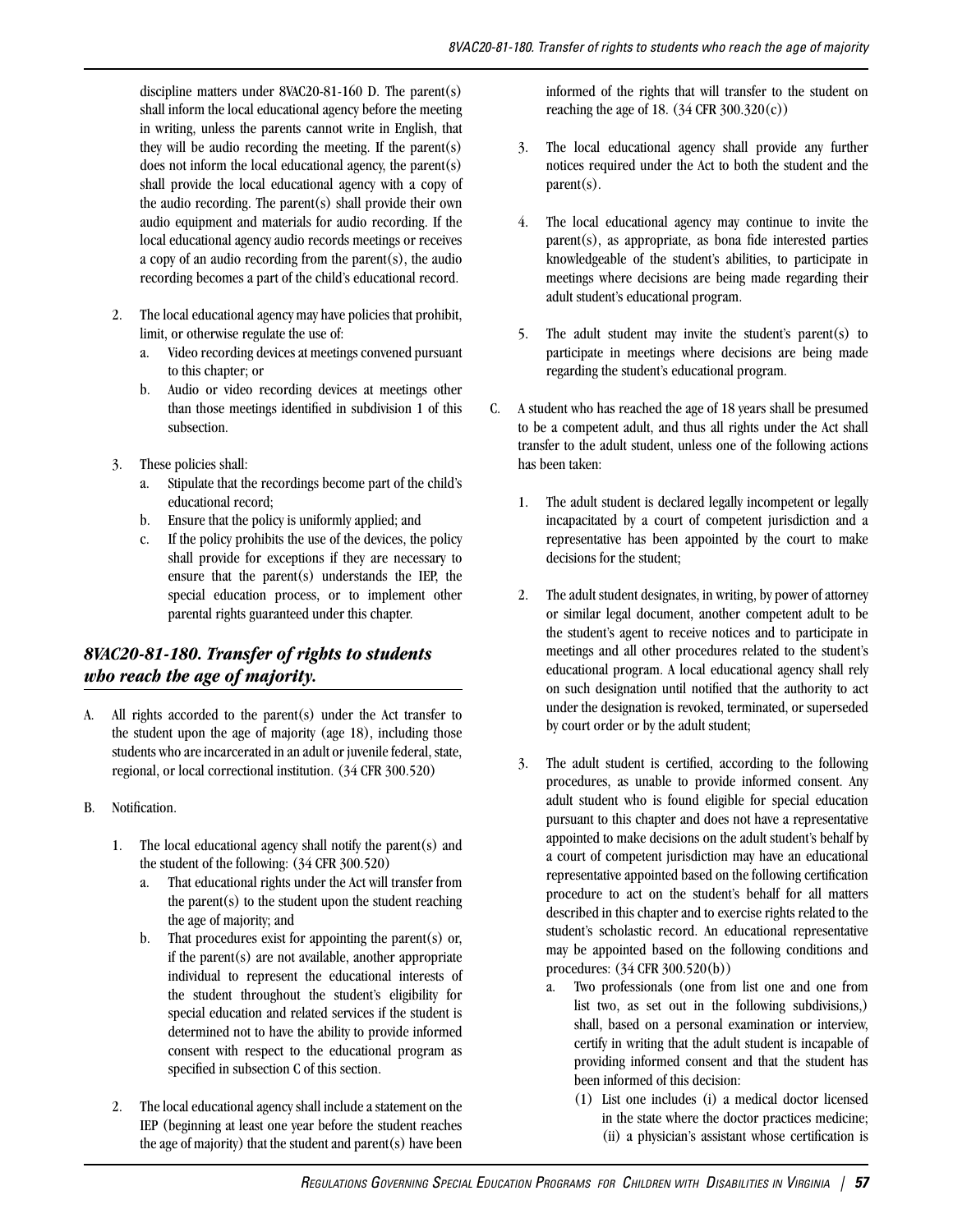countersigned by a supervising physician; or (iii) a certified nurse practitioner.

- (2) List two includes (i) a medical doctor licensed in the state where the doctor practices medicine; (ii) a licensed clinical psychologist; (iii) a licensed clinical social worker; (iv) an attorney who is qualified to serve as a guardian ad litem for adults under the rules of the Supreme Court of Virginia; or (v) a court-appointed special advocate for the adult student.
- b. The individuals who provide the certification in subdivision 3 a of this subsection may not be employees of the local educational agency currently serving the adult student or be related by blood or marriage to the adult student.
- c. Incapable of providing informed consent, as used in this section, means that the individual is unable to:
	- (1) Understand the nature, extent and probable consequences of a proposed educational program or option on a continuing or consistent basis;
	- (2) Make a rational evaluation of the benefits or disadvantages of a proposed educational decision or program as compared with the benefits or disadvantages of another proposed educational decision or program on a continuing or consistent basis; or
	- (3) Communicate such understanding in any meaningful way.
- d. The certification that the adult student is incapable of providing informed consent may be made as early as 60 calendar days prior to the adult student's eighteenth birthday or 65 business days prior to an eligibility meeting if the adult student is undergoing initial eligibility for special education services.
- e. The certification shall state when and how often a review of the adult student's ability to provide informed consent shall be made and why that time period was chosen.
- f. The adult student's ability to provide informed consent shall be recertified at any time that the previous certifications are challenged. Challenges can be made by the student or by anyone with a bona fide interest and knowledge of the adult student, except that challenges cannot be made by employees of local educational agencies. Challenges shall be provided in writing to the local educational agency's administrator of special education who then shall notify the adult student and current appointed representative.
	- (1) Upon receipt of a written challenge to the certification by the adult student, the local educational agency may not rely on an educational representative, appointed pursuant to subsection D of this section, for any purpose until a designated educational representative is affirmed by a court of competent jurisdiction;
	- (2) Upon receipt of a written challenge to the certification by anyone with a bona fide interest

and knowledge of the adult student, the local educational agency may not rely on an educational representative, appointed pursuant to subsection D of this section for any purpose until a more current written certification is provided by the appointed educational representative. Certifications provided after a challenge are effective for 60 calendar days, unless a proceeding in a court of competent jurisdiction is filed challenging and requesting review of the certifications. The local educational agency shall not rely upon the designated educational representative until the representative is affirmed by the court; or

- 4. The adult student, based on certification by written order from a judge of competent jurisdiction, is admitted to a facility for the training, treatment and habilitation of persons with intellectual disabilities in accordance with § 37.2-806 of the Code of Virginia. The state-operated program serving the adult student may rely on the judicial certification and appoint an educational representative to act on the student's behalf during the student's stay at the state-operated program.
- D. If the local educational agency receives written notification of the action in subdivision C 3 of this section or if the state-operated program receives the judicial certification in subdivision C 4 of this section, the local educational agency shall designate the parent(s) of the adult student to act as an educational representative of the adult student (unless the student is married, in which event the student's adult spouse shall be designated as educational representative).
	- 1. If the parent(s) or adult spouse is not available and competent to give informed consent, the administrator of special education or designee shall designate a competent individual from among the following:
		- a. An adult brother or sister;
		- b. An adult aunt or uncle; or
		- c. A grandparent.
	- 2. If no family member from the previous categories is available and competent to serve as the adult student's educational representative, then a person trained as a surrogate parent shall be appointed to serve as the educational representative by the local educational agency.

### *8VAC20-81-190. Mediation.*

A. Each local educational agency shall ensure that the parent(s) of a child with a disability are informed of the option of mediation to resolve disputes involving any matter arising under Part B of the Act, including the identification, evaluation, or educational placement and services of the child, the provision of a free appropriate public education to the child, and matters arising prior to the filing of a state complaint or request for a due process hearing. Mediation is available to resolve these issues at any time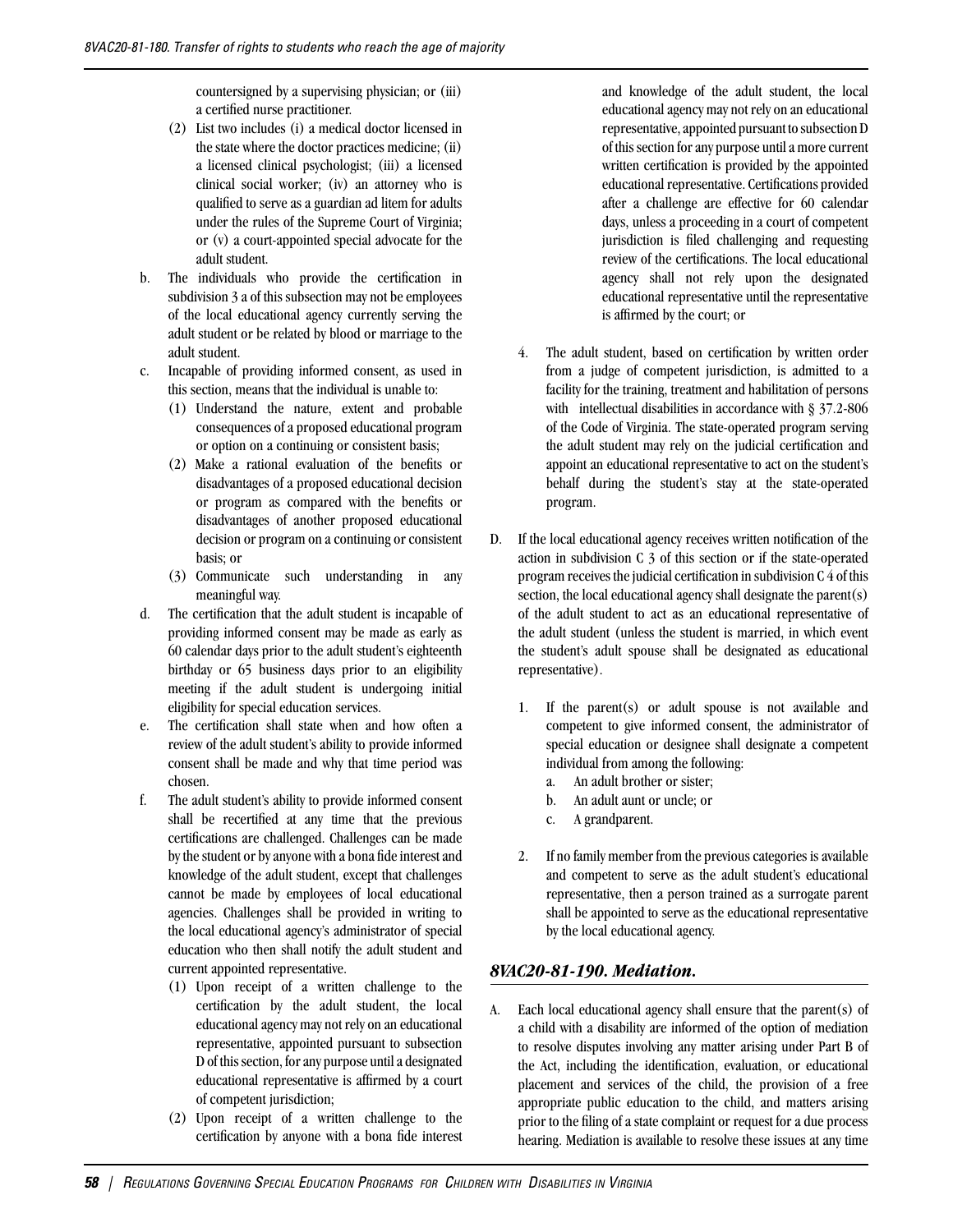a joint request is made to the Virginia Department of Education from a school representative and a parent. (§ 22.1-214 B of the Code of Virginia; 34 CFR 300.506(a))

- B. The local educational agency shall use the Virginia Department of Education's mediation process to resolve such disputes. The procedures shall ensure that the process is: (§ 22.1-214 B of the Code of Virginia; 34 CFR 300.506(b)(1))
	- 1. Voluntary on the part of both the local educational agency and parent;
	- 2. Not used to deny or delay a parent's $(s')$  right to a due process hearing or to deny any other rights afforded under the Act; and
	- 3. Conducted by a qualified and impartial mediator who is trained in effective mediation techniques and who is knowledgeable in laws and regulations relating to the provision of special education and related services.
- C. The local educational agency or the Virginia Department of Education may establish procedures to offer parents and schools who choose not to use the mediation process an opportunity to meet, at a time and location convenient to them, with a disinterested party who is under contract with a parent training and information center or community parent resource center in Virginia established under § 1471 or 1472 of the Act; or an appropriate alternative dispute resolution entity. The purpose of the meeting would be to explain the benefits of and encourage the parent(s) to use the mediation process.  $(34 \text{ CFR } 300.506(b))$ (2))
- D. In accordance with the Virginia Department of Education's procedures: (34 CFR 300.506(b)(3) and (4))
	- 1. The Virginia Department of Education maintains a list of individuals who are qualified mediators, knowledgeable in laws and regulations relating to the provision of special education and related services, and trained in effective mediation techniques;
	- 2. The mediator is chosen on a rotation basis; and
	- 3. The Virginia Department of Education bears the cost of the mediation process, including costs in subsection C of this section.
- E. The mediation process shall:  $(34 \text{ CFR } 300.506(b)(5)$  through (b)(8))
	- 1. Be scheduled in a timely manner and held in a location that is convenient to the parties to the dispute;
	- 2. Conclude with a written legally binding agreement, if an agreement is reached by the parties to the dispute, that:
		- a. States that all discussions that occurred during the

mediation process will remain confidential and may not be used as evidence in any subsequent due process hearing or civil proceeding;

- b. Is signed by both the parent and a representative of the local educational agency who has the authority to bind the local educational agency; and
- c. Is enforceable in any state or federal court of competent jurisdiction.
- 3. Guarantee that discussions that occur during the mediation process are confidential and may not be used as evidence in any subsequent due process hearings or civil proceedings of any state or federal court. Parties to the mediation process may be required to sign a consent form to mediate containing a confidentiality pledge prior to the commencement of the mediation process.
- F. An individual who serves as a mediator:  $(34 \text{ CFR } 300.506(c))$ 
	- 1. May not be an employee of any local educational agency or the Virginia Department of Education if it is providing direct services to a child who is the subject of the mediation process;
	- 2. Shall not have a personal or professional conflict of interest, including relationships or contracts with schools or parents outside of mediations assigned by the Virginia Department of Education; and
	- 3. Is not an employee of the local educational agency or the Virginia Department of Education solely because the person is paid by the agency to serve as a mediator.

# *8VAC20-81-200. Complaint resolution procedures.*

- A. The Virginia Department of Education maintains and operates a complaint system that provides for the investigation and issuance of findings regarding violations of the rights of parents or children with disabilities. The Superintendent of Public Instruction or designee is responsible for the operation of the complaint system. (34 CFR 300.151)
- B. A complaint may be filed with the Virginia Department of Education by any individual, organization, or an individual from another state and shall: (34 CFR 300.153)
	- 1. Be in writing;
	- 2. Include the signature and contact information for the complainant;
	- 3. Contain a statement that a local educational agency has violated the Act or these special education regulations;
	- 4. Include the facts upon which the complaint is based;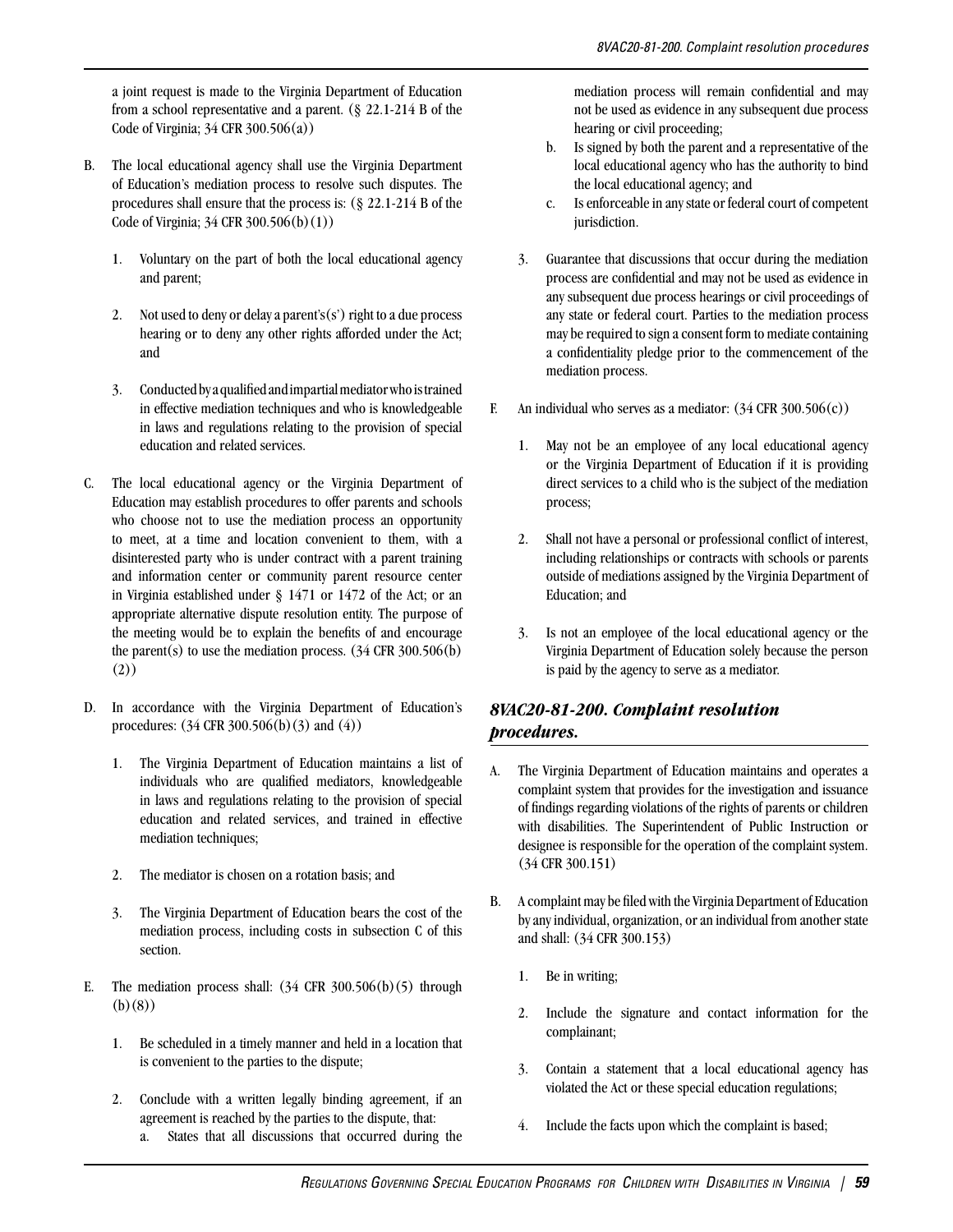- 5. If alleging violations with respect to a specific child, include:
	- a. The name and address of the residence of the child;
	- b. The name of the school the child is attending;
	- c. In the case of a homeless child or youth (within the meaning of § 725(2) of the McKinney-Vento Homeless Act (42 USC 11434a(2)), available contact information for the child, and the name of the school the child is attending;
	- d. A description of the nature of the problem of the child, including facts relating to the problem; and
	- e. A proposed resolution of the problem to the extent known and available to the party at the time the complaint is filed;
- 6. Address an action that occurred not more than one year prior to the date the complaint is received;
- 7. Contain all relevant documents; and
- 8. Be provided simultaneously to the local educational agency or public agency serving the child.
- C. Within seven days of a receipt of a complaint, the Virginia Department of Education determines if the complaint is sufficient according to subsection B of this section. If it is determined that the complaint is insufficient, the Virginia Department of Education notifies the complainant and the local educational agency in writing. The complainant is given directions for resubmission of the complaint to the Virginia Department of Education.
- D. Upon receipt of a valid complaint, the Virginia Department of Education shall initiate an investigation to determine whether the local educational agency is in compliance with applicable law and regulations in accordance with the following procedures: (34 CFR 300.151 and 34 CFR 300.152)
	- 1. Within seven business days of the receipt of a valid complaint, the Virginia Department of Education shall send written notification to each complainant and the local educational agency against which the violation has been alleged, acknowledging receipt of a complaint.
		- a. The notification sent to the local educational agency shall include:
			- (1) A copy of the complaint;
			- (2) An offer of technical assistance in resolving the complaint;
			- (3) A statement that the local educational agency has the opportunity to propose, at the local educational agency's discretion, a resolution of the complaint;
			- (4) Notification of the opportunity for the parties to engage voluntarily in mediation;
			- (5) A request that the local educational agency submit within 10 business days of receipt of the letter of notification either:
				- (a) Written documentation that the complaint has been resolved; or
- (b) If the complaint was not resolved, a written response, including all requested documentation. A copy of the response, along with all submitted documentation, shall simultaneously be sent by the local educational agency to the parent(s) of the child who is the subject of the complaint or their attorney. If the complaint was filed by another individual, the local educational agency shall also simultaneously send the response and submitted documentation to that individual if a release signed by the parent(s) has been provided.
- b. The notification sent to the complainant and the local educational agency shall provide the complainant and the local educational agency with an opportunity to submit additional information about the allegations in the complaint, either orally or in writing. The Virginia Department of Education shall establish a timeline in the notification letter for submission of any additional information so as not to delay completion of the investigation within 60 calendar days.
- c. If the complaint is filed by an individual other than the child's parent(s) and/or their legal counsel, the Virginia Department of Education sends written notification to the complainant acknowledging receipt of the complaint. The complainant is notified that the parent will be informed of the receipt of the complaint and provided a copy of the complaint and pertinent correspondence. The Virginia Department of Education's final determination of compliance or noncompliance will be issued to the parent(s) and the local educational agency, unless the complainant has obtained and filed the appropriate consent for release of information.
- 2. If a reply from the local educational agency is not filed with the Virginia Department of Education within 10 business days of the receipt of the notice, the Virginia Department of Education shall send a second notice to the local educational agency advising that failure to respond within seven business days of the date of such notice will result in review by the Superintendent of Public Instruction or designee for action regarding appropriate sanctions.
- 3. The Virginia Department of Education shall review the complaint and reply filed by the local educational agency to determine if further investigation or corrective action needs to be taken.
	- a. If the complaint is also the subject of a due process hearing or if it contains multiple issues of which one or more are part of that due process hearing, the Virginia Department of Education shall:
		- (1) Set aside any part of the complaint that is being addressed in the due process hearing until the conclusion of the hearing; and
		- (2) Resolve any issue in the complaint that is not a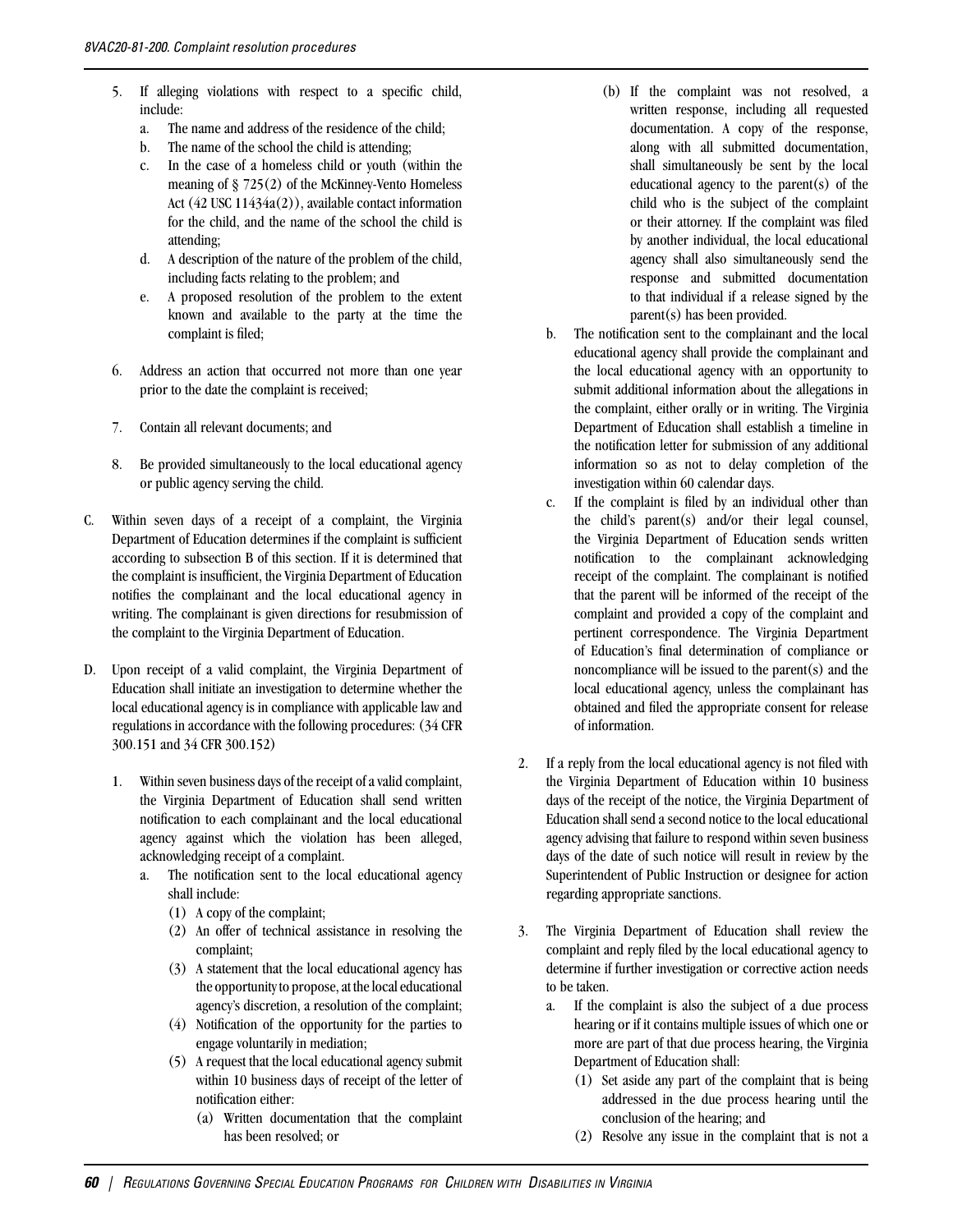part of the due process hearing involving the same parties.

- b. If an issue raised in the complaint has previously been decided in a due process hearing involving the same parties, the Virginia Department of Education shall inform the complainant that the due process hearing decision is binding.
- c. The Virginia Department of Education shall resolve a complaint alleging that the local educational agency has failed to implement a due process hearing decision.
- 4. During the course of the investigation, the Virginia Department of Education shall:
	- a. Conduct an investigation of the complaint that shall include a complete review of all relevant documentation and may include interviews with appropriate individuals, and an independent on-site investigation, if necessary.
	- b. Consider all facts and issues presented and the applicable requirements specified in law, regulations, or standards.
	- c. Make a determination of compliance or noncompliance on each issue in the complaint based upon the facts and applicable law, regulations, or standards and notify the parties in writing of the findings and the bases for such findings.
		- (1) The Virginia Department of Education has 60 calendar days after the valid written complaint is received to carry out the investigation and to resolve the complaint.
		- (2) An extension of the 60-calendar-day time limit may occur if exceptional circumstances exist with respect to a particular complaint or if the parties involved agree to extend the time to engage in mediation or other alternative means of dispute resolution.
		- (3) Both parties to the complaint will be notified in writing by the Virginia Department of Education of the exceptional circumstances, if applicable, and the extended time limit.
	- d. Ensure that the Virginia Department of Education's final decision is effectively implemented, if needed, through:
		- (1) Technical assistance activities;
		- (2) Negotiations; and
		- (3) Corrective actions to achieve compliance.
	- e. Report findings of noncompliance and corresponding recommendations to the party designated by the Superintendent of Public Instruction for review, or where appropriate, directly to the Superintendent of Public Instruction for further action.
	- f. Notify the parties in writing of any needed corrective actions and the specific steps that shall be taken by the local educational agency to bring it into compliance with applicable timelines.
- 5. In resolving a complaint in which a failure to provide appropriate services is found, the Virginia Department of

Education shall address:

- a. The failure to provide appropriate services, including corrective action appropriate to address the needs of the child, including compensatory services, monetary reimbursement, or other corrective action appropriate to the needs of the child; and
- b. Appropriate future provision of services for all children with disabilities.
- E. Parties to the complaint procedures shall have the right to appeal the final decision to the Virginia Department of Education within 30 calendar days of the issuance of the decision in accordance with procedures established by the Virginia Department of Education.
- F. When the local educational agency develops a plan of action to correct the violations, such plan shall include timelines to correct violations not to exceed 30 business days unless circumstances warrant otherwise. The plan of action will also include a description of all changes contemplated and shall be subject to approval of the Virginia Department of Education.
- G. If the local educational agency does not come into compliance within the period of time set forth in the notification, the matter will be referred to the Superintendent of Public Instruction or designee for an agency review and referral to the Virginia Board of Education, if deemed necessary.
- H. If, after reasonable notice and opportunity for a hearing by the Virginia Board of Education, under the provisions of 8VAC20-81- 290, it is determined that the local educational agency has failed to comply with applicable laws and regulations and determines that compliance cannot be secured by voluntary means, then the Superintendent of Public Instruction shall issue a decision in writing stating that state and federal funds for the education of children with disabilities shall not be made available to that local educational agency until there is no longer any failure to comply with the applicable law or regulation. (§ 22.1-214 E of the Code of Virginia)
- I. The Virginia Department of Education's complaint procedures shall be widely disseminated to parents and other interested individuals, including parent training and information centers, protection and advocacy agencies, independent living centers, and other appropriate entities. (34 CFR 300.151)

## *8VAC20-81-210. Due process hearing.*

- A. The Virginia Department of Education provides for an impartial special education due process hearing system to resolve disputes between parents and local educational agencies with respect to any matter relating to the: (§ 22.1-214 of the Code of Virginia; 34 CFR 300.121 and 34 CFR 300.507 through 34 CFR 300.518)
	- 1. Identification of a child with a disability, including initial eligibility, any change in categorical identification, and any partial or complete termination of special education and related services;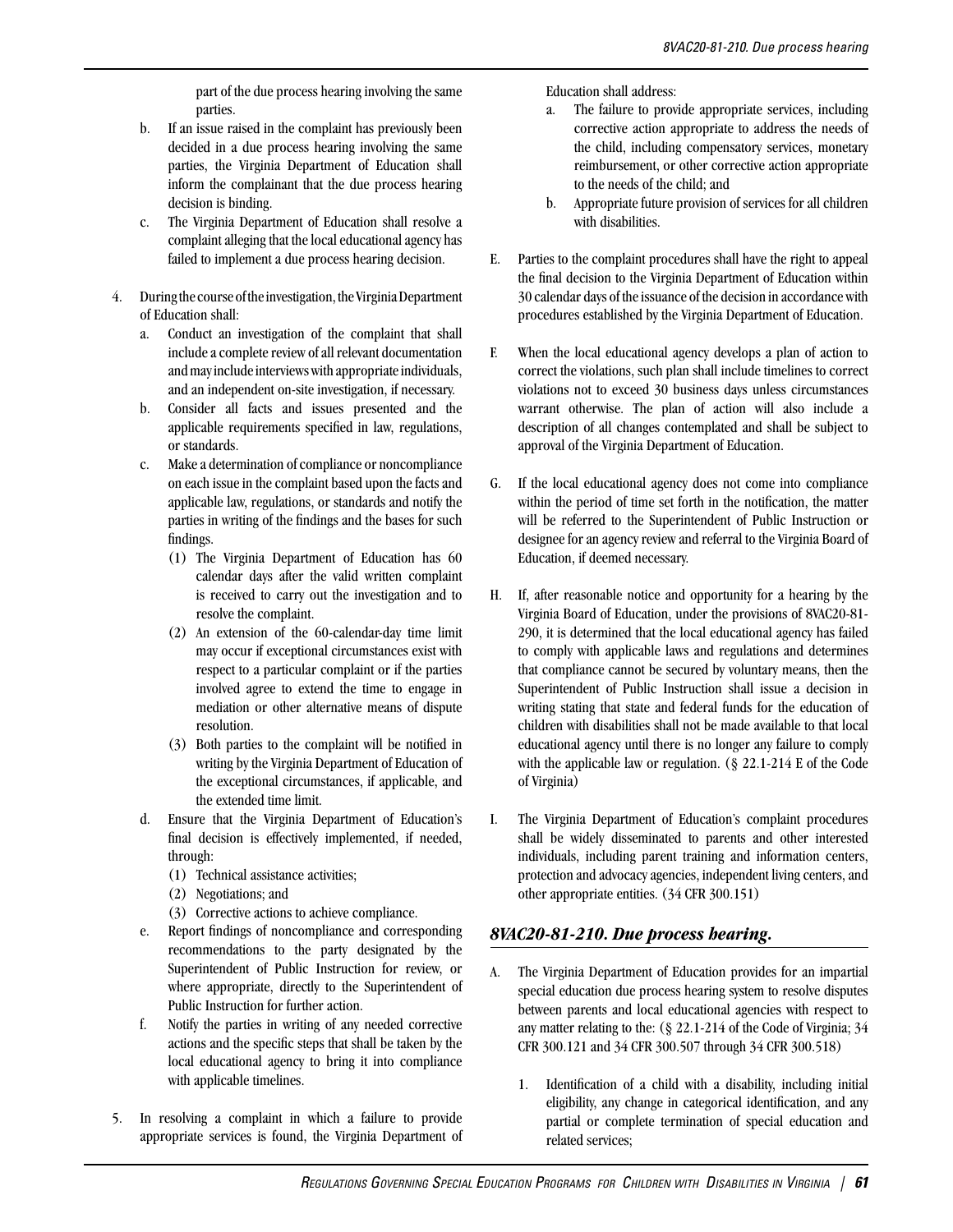- 2. Evaluation of a child with a disability (including disagreements regarding payment for an independent educational evaluation);
- 3. Educational placement and services of the child; and
- 4. Provision of a free appropriate public education to the child.
- B. The Virginia Department of Education uses the impartial hearing officer system that is administered by the Supreme Court of Virginia.
- C. The Virginia Department of Education uses the list of hearing officers maintained by the Office of the Executive Secretary of the Supreme Court of Virginia and its Rules of Administration for the names of individuals to serve as special education hearing officers. In accordance with the Rules of Administration, the Virginia Department of Education provides the Office of the Executive Secretary annually the names of those special education hearing officers who are recertified to serve in this capacity.
- D. The Virginia Department of Education establishes procedures for:
	- 1. Providing special education hearing officers specialized training on the federal and state special education law and regulations, as well as associated laws and regulations impacting children with disabilities, knowledge of disabilities and special education programs, case law, management of hearings, and decision writing.
	- 2. Establishing the number of special education hearing officers who shall be certified to hear special education due process cases.
		- a. The Virginia Department of Education shall review annually its current list of special education hearing officers and determine the recertification status of each hearing officer.
		- b. Notwithstanding anything to the contrary in this subdivision, individuals on the special education hearing officers list on July 7, 2009 shall be subject to the Virginia Department of Education's review of recertification status based on past and current performance.
		- c. The ineligibility of a special education hearing officer continuing to serve in this capacity shall be based on the factors listed in subdivision 3 c of this subsection.
	- 3. Evaluation, continued eligibility, and disqualification requirements of special education hearing officers:
		- a. The Virginia Department of Education shall establish procedures for evaluating special education hearing officers.
		- b. The first review of the recertification status of each special education hearing officer will be conducted within a reasonable time following July 7, 2009.
- c. In considering whether a special education hearing officer will be certified or recertified, the Virginia Department of Education shall determine the number of hearing officers needed to hear special education due process cases, and consider matters related to the special education hearing officer's adherence to the factors in subdivision H 5 of this section, as well as factors involving the special education hearing officer's:
	- (1) Issuing an untimely decision, or failing to render decision within regulatory time frames;
	- (2) Unprofessional demeanor;
	- (3) Inability to conduct an orderly hearing;
	- (4) Inability to conduct a hearing in conformity with the federal and state laws and regulations regarding special education;
	- (5) Improper ex parte contacts;
	- (6) Violations of due process requirements;
	- (7) Mental or physical incapacity;
	- (8) Unjustified refusal to accept assignments;
	- (9) Failure to complete training requirements as outlined by the Virginia Department of Education;
	- (10) Professional disciplinary action; or
	- $(11)$  Issuing a decision that contains:
		- (a) Inaccurate appeal rights of the parents; or
		- (b) No controlling case or statutory authority to support the findings.
- d. When a special education hearing officer has been denied certification or recertification based on the factors in subdivision 3c of this section, the Virginia Department of Education shall notify the special education hearing officer and the Office of the Executive Secretary of the Supreme Court of Virginia that the hearing officer is no longer certified to serve as a special education hearing officer.

Upon notification of denial of certification or recertification, the hearing officer may, within 10 calendar days of the postmark of the letter of notification, request of the Superintendent of Public Instruction, or his designee, reconsideration of the decision. Such request shall be in writing and shall contain any additional information desired for consideration. The Superintendent of Public Instruction, or his designee, shall render a decision within 10 calendar days of receipt of the request for reconsideration. The Virginia Department of Education shall notify the hearing officer and the Office of the Executive Secretary of the Supreme Court of Virginia of its decision.

4. Reviewing and analyzing the decisions of special education hearing officers, and the requirement for special education hearing officers to reissue decisions, relative to correct use of citations, readability, and other errors such as incorrect names or conflicting data, but not errors of law that are reserved for appellate review.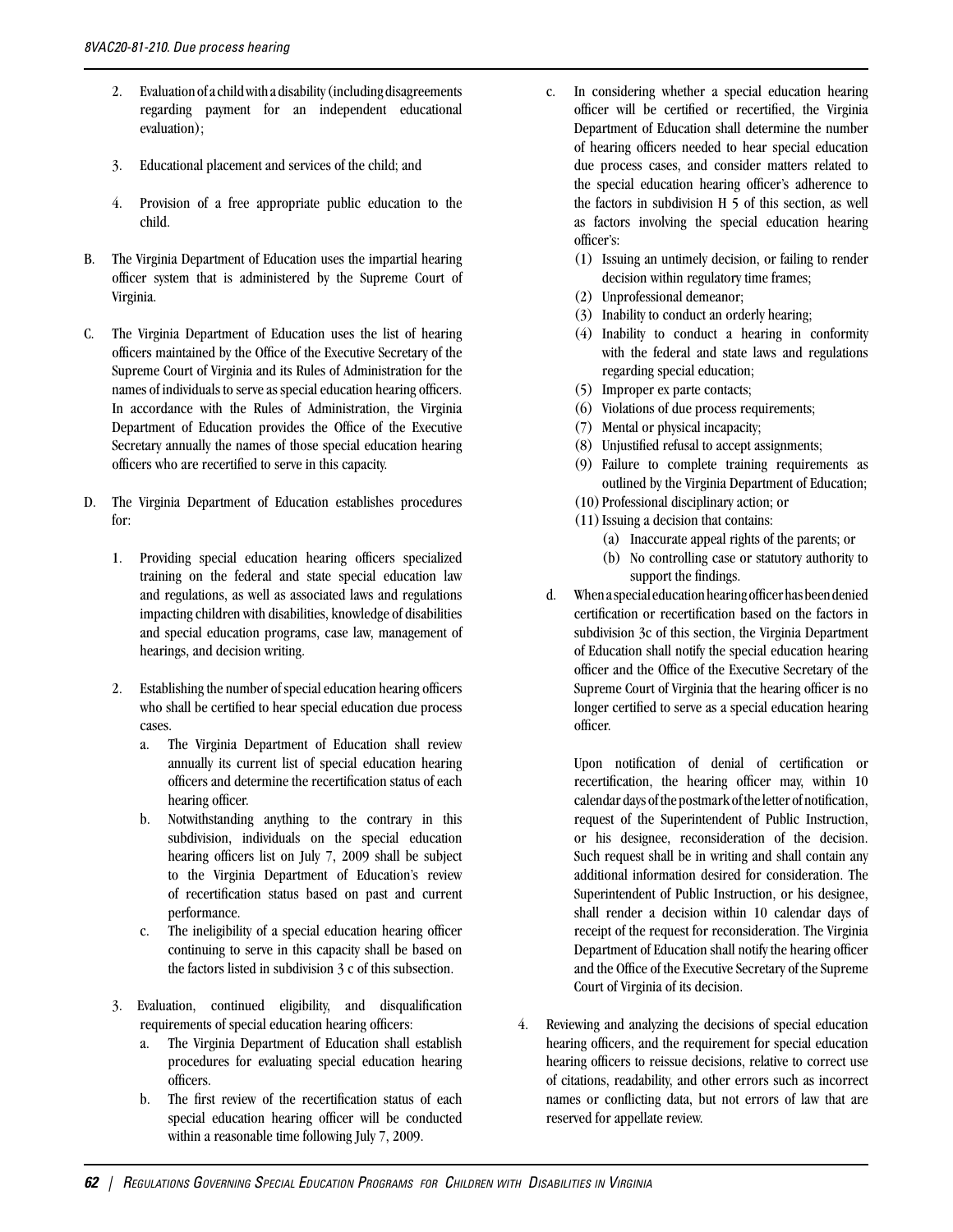- E. Filing the request for a due process hearing. If any of the following provisions are challenged by one of the parties in a due process hearing, the special education hearing officer determines the outcome of the case going forward.
	- 1. The request for due process shall allege a violation that happened not more than two years before the parent(s) or the local educational agency knew or should have known about the alleged action that forms the basis of the request for due process. This timeline does not apply if the request for a due process hearing could not be filed because: (34 CFR 300.507 (a) and 34 CFR 300.511(e) and (f))
		- a. The local educational agency specifically misrepresented that it had resolved the issues identified in the request; or
		- b. The local educational agency withheld information that it was required to provide under the IDEA.
	- 2. A local educational agency may initiate a due process hearing to resolve a disagreement when the parent(s) withholds or refuses consent for an evaluation or an action that requires parental consent to provide services to a student who has been identified as a student with a disability or who is suspected of having a disability. However, a local educational agency may not initiate a due process hearing to resolve parental withholding or refusing consent for the initial provision of special education to the child.  $(34 \text{ CFR } 300.300(a)(3)(i))$ and 34 CFR 300.300(b)(3))
	- 3. In circumstances involving disciplinary actions, the parent(s) of a student with a disability may request an expedited due process hearing if the parent(s) disagrees with: (34 CFR 300.532)
		- a. The manifestation determination regarding whether the child's behavior was a manifestation of the child's disability; or
		- b. Any decision regarding placement under the disciplinary procedures.
	- 4. In circumstances involving disciplinary actions, the local educational agency may request an expedited hearing if the school division believes that maintaining the current placement of the child is substantially likely to result in injury to the child or others. (34 CFR 300.532)
- F. Procedure for requesting a due process hearing. (34 CFR 300.504(a)(2), 34 CFR 300.507, 34 CFR 300.508 and 34 CFR 300.511)
	- 1. A request for a hearing shall be made in writing to the Virginia Department of Education. A copy of that request shall be delivered contemporaneously by the requesting party to the other party.
		- a. If the local educational agency initiates the due process hearing, the local educational agency shall advise the parent(s) and the Virginia Department of Education in writing of this action.
- b. If the request is received solely by the Virginia Department of Education, the Virginia Department of Education shall immediately notify the local educational agency by telephone or by facsimile and forward a copy of the request to the local educational agency as soon as reasonably possible, including those cases where mediation is requested.
- c. The request for a hearing shall be kept confidential by the local educational agency and the Virginia Department of Education.
- 2. A party may not have a due process hearing until that party or the attorney representing the party files a notice that includes:
	- a. The name of the child;
	- b. The address of the residence of the child (or available contact information in the case of a homeless child);
	- c. The name of the school the child is attending;
	- d. A description of the nature of the child's problem relating to the proposed or refused initiation or change, including facts relating to the problem; and
	- e. A proposed resolution of the problem to the extent known and available to the parent(s) at the time of the notice.
- 3. The due process notice shall be deemed sufficient unless the party receiving the notice notifies the special education hearing officer and the other party in writing that the receiving party believes the notice has not met the requirements listed in subdivision 2 of this subsection.
- 4. The party receiving the notice may challenge the sufficiency of the due process notice by providing a notification of the challenge to the special education hearing officer within 15 calendar days of receipt of the due process request. A copy of the challenge shall be sent to the other party and the Virginia Department of Education.
- 5. Within five calendar days of receipt of the notification challenging the sufficiency of the due process notice, the special education hearing officer shall determine on the face of the notice whether the notification meets the requirements in subdivision 2 of this subsection.
- 6. The special education hearing officer has the discretionary authority to permit either party to raise issues at the hearing that were not raised in the notice by the party requesting the due process hearing in light of particular facts and circumstances of the case.
- 7. The local educational agency shall upon receipt of a request for a due process hearing, inform the parent(s) of the availability of mediation described in 8VAC20-81-190 and of any free or low-cost legal and other relevant services available in the area. The local educational agency also shall provide the parent(s) with a copy of the procedural safeguards notice upon receipt of the parent's(s') first request for a due process hearing in a school year.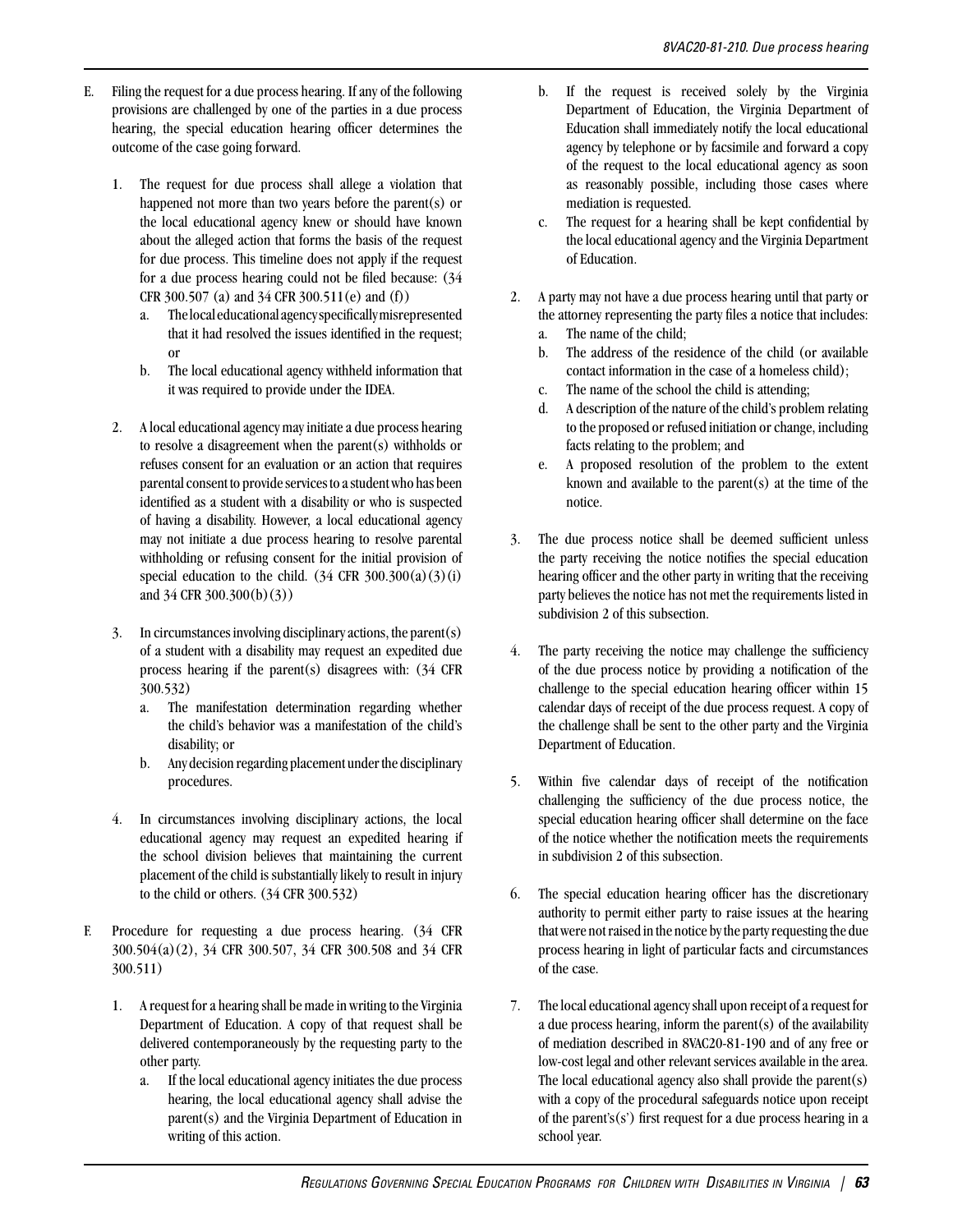- G. Amendment of due process notice.  $(34 \text{ CFR } 300.508 \text{ (d)}(3))$ 
	- 1. A party may amend its due process notice only if:
		- a. The other party consents in writing to such amendment and is given the opportunity to resolve the complaint through a resolution meeting; or
		- b. The special education hearing officer grants permission, except that the special education hearing officer may only grant such permission at any time not later than five calendar days before a due process hearing occurs.
	- 2. The applicable timeline for a due process hearing under this part shall begin again at the time the party files an amended notice, including the timeline for resolution sessions.
- H. Assignment of the special education hearing officer. (34 CFR 300.511)
	- 1. Within five business days of receipt of the request for a nonexpedited hearing and three business days of receipt of the request for an expedited hearing:
		- a. The local educational agency shall contact the Supreme Court of Virginia for the appointment of the special education hearing officer.
		- b. The local educational agency contacts the special education hearing officer to confirm availability, and upon acceptance, notifies the special education hearing officer in writing, with a copy to the parent(s) and the Virginia Department of Education of the appointment.
	- 2. Upon request, the Virginia Department of Education shall share information on the qualifications of the special education hearing officer with the parent(s) and the local educational agency.
	- 3. Either party has five business days after notice of the appointment is received or the basis for the objection becomes known to the party to object to the appointment by presenting a request for consideration of the objection to the special education hearing officer.
		- a. If the special education hearing officer's ruling on the objection does not resolve the objection, then within five business days of receipt of the ruling the party may proceed to file an affidavit with the Executive Secretary of the Supreme Court of Virginia. The failure to file a timely objection serves as a waiver of objections that were known or should have been known to the party.
		- b. The filing of a request for removal or disqualification shall not stay the proceedings or filing requirements in any way except that the hearing may not be conducted until the Supreme Court of Virginia issues a decision on the request in accordance with its procedures.
		- c. If a special education hearing officer recuses himself or is otherwise disqualified, the Supreme Court of Virginia shall ensure that another special education hearing officer is promptly appointed.
- 4. A hearing shall not be conducted by a person who:
	- a. Has a personal or professional interest that would conflict with that person's objectivity in the hearing;
	- b. Is an employee of the Virginia Department of Education or the local educational agency that is involved in the education and care of the child. A person who otherwise qualifies to conduct a hearing is not an employee of the agency solely because he is paid by the agency to serve as a special education hearing officer; or
	- c. Represents schools or parents in any matter involving special education or disability rights, or is an employee of any parent rights agency or organization, or disability rights agency or organization.
- 5. A special education hearing officer shall:
	- a. Possess knowledge of, and the ability to understand, the provisions of the Act, federal and state regulations pertaining to the Act, and legal interpretations of the Act by federal and state courts;
	- b. Possess the knowledge and ability to conduct hearings in accordance with appropriate, standard legal practice; and
	- c. Possess the knowledge and ability to render and write decisions in accordance with appropriate, standard legal practice.
- I. Duration of the special education hearing officer's authority.
	- 1. The special education hearing officer's authority begins with acceptance of the case assignment.
	- 2. The special education hearing officer has authority over a due process proceeding until:
		- a. Issuance of the special education hearing officer's decision; or
		- b. The Supreme Court of Virginia revokes such authority by removing or disqualifying the special education hearing officer.
- J. Child's status during administrative or judicial proceedings. (34 CFR 300.518; 34 CFR 300.533)
	- 1. Except as provided in 8VAC20-81-160, during the pendency of any administrative or judicial proceeding, the child shall remain in the current educational placement unless the parent(s) of the child and local educational agency agree otherwise;
	- 2. If the proceeding involves an application for initial admission to public school, the child, with the consent of the parent(s), shall be placed in the public school until the completion of all the proceedings;
	- 3. If the decision of a special education hearing officer agrees with the child's parent(s) that a change of placement is appropriate, that placement shall be treated as an agreement between the local educational agency and the parent(s) for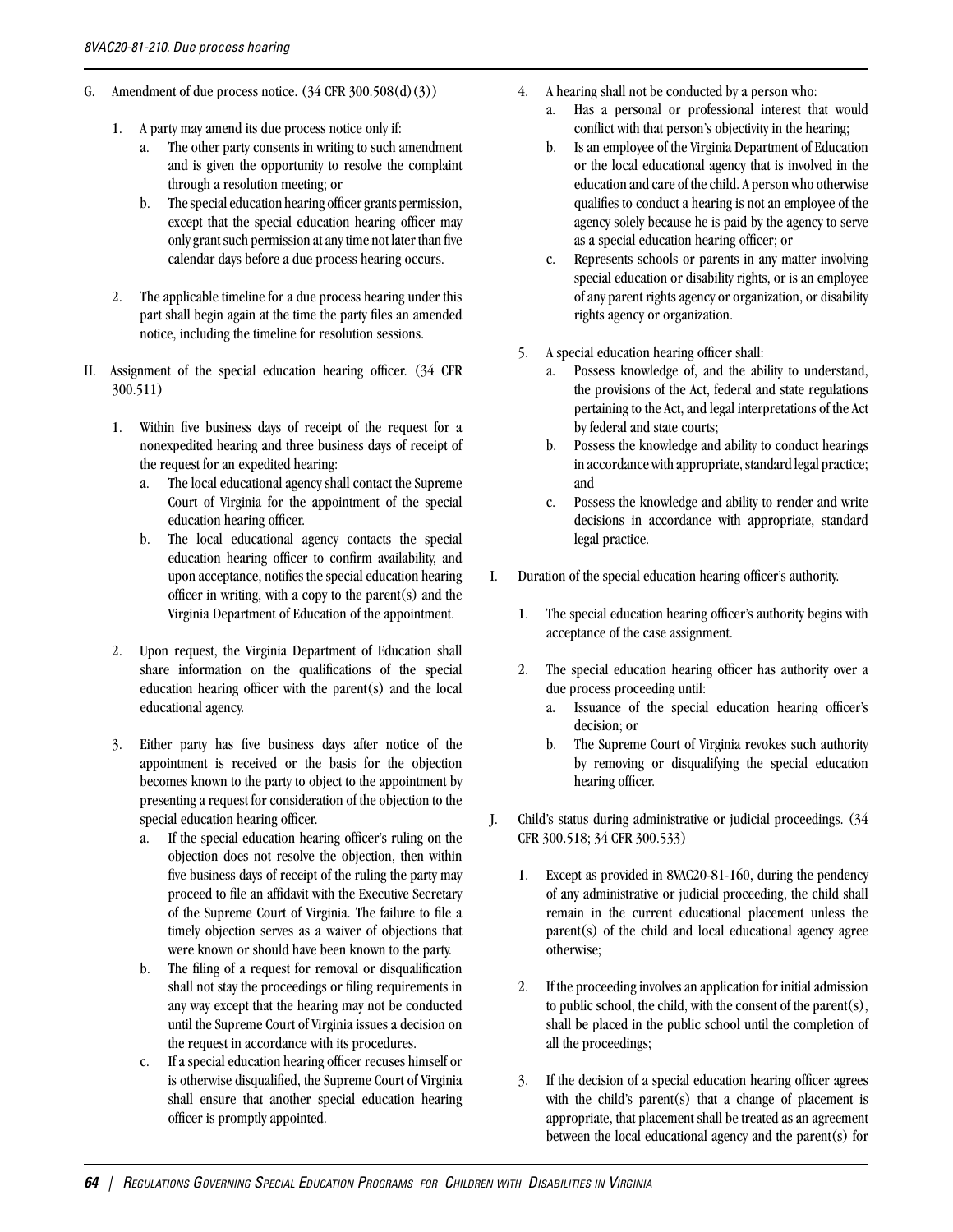the purposes of subdivision 1 of this section;

- 4. The child's placement during administrative or judicial proceedings regarding a disciplinary action by the local educational agency shall be in accordance with 8VAC20-81- 160;
- 5. The child's placement during administrative or judicial proceedings regarding a placement for noneducational reasons by a Comprehensive Services Act team shall be in accordance with 8VAC20-81-150; or
- 6. If the proceeding involves an application for initial services under Part B of the Act from Part C and the child is no longer eligible for Part C services because the child has turned three, the school division is not required to provide the Part C services that the child had been receiving. If the child is found eligible for special education and related services under Part B and the parent consents to the initial provision of special education and related services, the school division shall provide those special education and related services that are not in dispute between the agency and the school division.
- K. Rights of parties in the hearing. (§ 22.1-214 C of the Code of Virginia; 34 CFR 300.512)
	- 1. Any party to a hearing has the right to:
		- a. Be accompanied and advised by counsel and by individuals with special knowledge or training with respect to the problems of children with disabilities;
		- b. Present evidence and confront, cross-examine, and request that the special education hearing officer compel the attendance of witnesses;
		- c. Move that the special education hearing officer prohibit the introduction of any evidence at the hearing that has not been disclosed to that party at least five business days before the hearing;
		- d. Obtain a written or, at the option of the parent(s), electronic, verbatim record of the hearing; and
		- e. Obtain written or, at the option of the parent(s), electronic findings of fact and decisions.
	- 2. Additional disclosure of information shall be given as follows:
		- a. At least five business days prior to a hearing, each party shall disclose to all other parties all evaluations completed by that date and recommendations based on the offering party's evaluations that the party intends to use at the hearing; and
		- b. A special education hearing officer may bar any party that fails to comply with subdivision 2a of this subsection from introducing the relevant evaluation or recommendation at the hearing without the consent of the other party.
	- 3. Parental rights at hearings.
- a. A parent(s) involved in a hearing shall be given the right to:
	- (1) Have the child who is the subject of the hearing present; and
	- (2) Open the hearing to the public.
- b. The record of the hearing and the findings of fact and decisions shall be provided at no cost to the parent(s), even though the applicable appeal period has expired.
- L. Responsibilities of the Virginia Department of Education. The Virginia Department of Education shall: (34 CFR 300.513(d), 34 CFR 300.509 and 34 CFR 300.511)
	- 1. Maintain and monitor the due process hearing system and establish procedures for its operation;
	- 2. Ensure that the local educational agency discharges its responsibilities in carrying out the requirements of state and federal statutes and regulations;
	- 3. Develop and disseminate a model form to be used by the parent(s) to give notice in accordance with the contents of the notice listed in subdivision F2 of this section;
	- 4. Maintain and ensure that each local educational agency maintains a list of persons who serve as special education hearing officers. This list shall include a statement of the qualifications of each special education hearing officer;
	- 5. Provide findings and decisions of all due process hearings to the state special education advisory committee and to the public after deleting any personally identifiable information;
	- 6. Review and approve implementation plans filed by local educational agencies pursuant to hearing officer decisions in hearings that have been fully adjudicated; and
	- 7. Ensure that noncompliance findings identified through due process or court action are corrected as soon as possible, but in no case later than one year from identification.
- M. Responsibilities of the parent. In a due process hearing, the parent(s) shall: (34 CFR 300.512)
	- 1. Decide whether the hearing will be open to the public;
	- 2. Make timely and necessary responses to the special education hearing officer personally or through counsel or other authorized representatives;
	- 3. Assist in clarifying the issues for the hearing and participate in the pre-hearing conference scheduled by the special education hearing officer;
	- 4. Provide information to the special education hearing officer to assist in the special education hearing officer's administration of a fair and impartial hearing;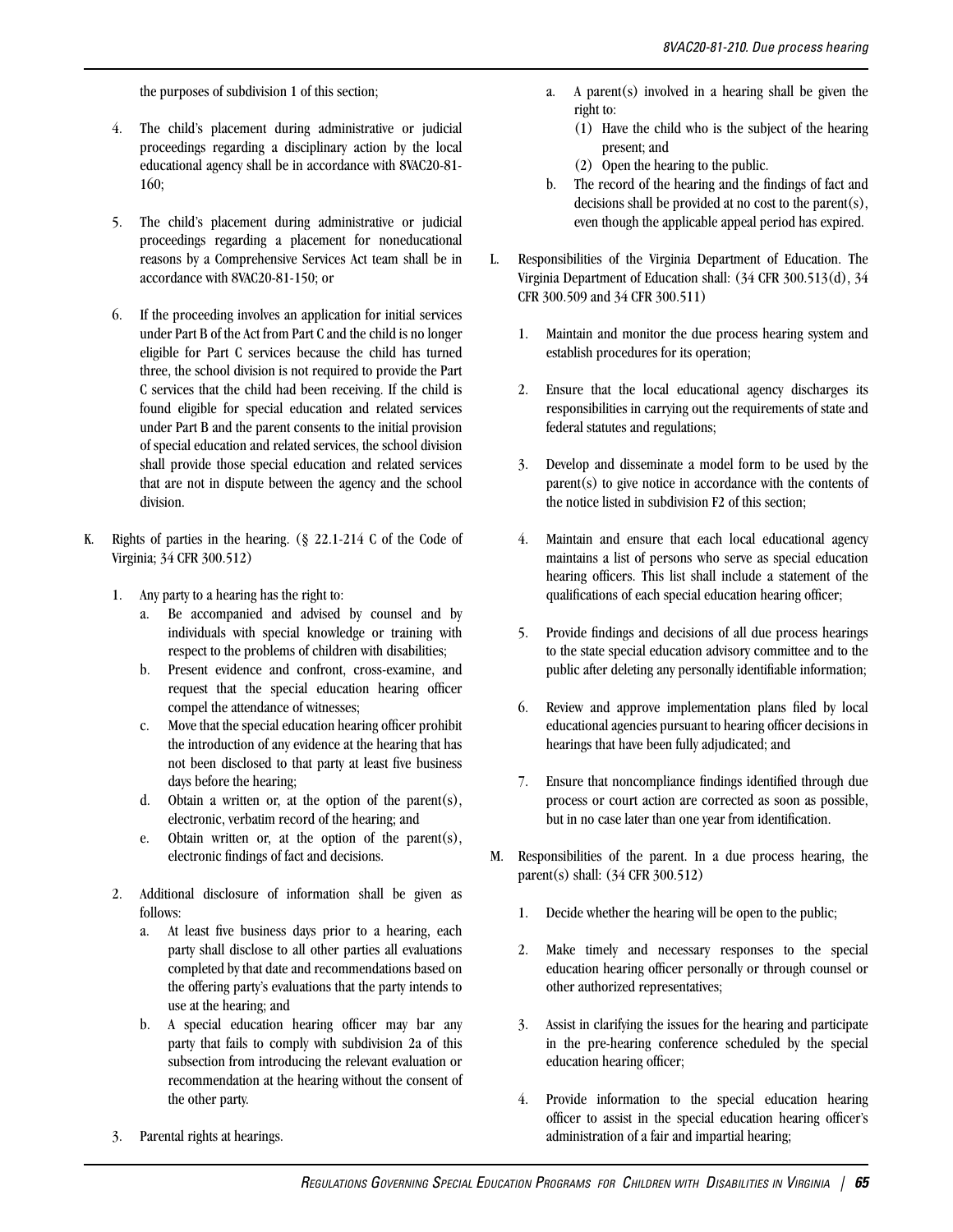- 5. Provide documents and exhibits necessary for the hearing within required timelines; and
- 6. Comply with timelines, orders, and requests of the special education hearing officer.
- N. Responsibilities of the local educational agency. The local educational agency shall: (34 CFR 300.504, 34 CFR 300.506, 34 CFR 300.507 and 34 CFR 300.511)
	- 1. Maintain a list of the persons serving as special education hearing officers. This list shall include a statement of the qualifications of each special education hearing officer;
	- 2. Upon request, provide the parent(s) a form for use to provide notice that they are requesting a due process hearing;
	- 3. Provide the parent(s) a copy of their procedural safeguards upon receipt of the parent's(s') first request for a due process hearing in a school year;
	- 4. Inform the parent(s) at the time the request is made of the availability of mediation;
	- 5. Inform the parent(s) of any free or low-cost legal and other relevant services if the parent(s) requests it, or anytime the parent(s) or the local educational agency initiates a hearing;
	- 6. Assist the special education hearing officer, upon request, in securing the location, transcription, and recording equipment for the hearing;
	- 7. Make timely and necessary responses to the special education hearing officer;
	- 8. Assist in clarifying the issues for the hearing and participate in the pre-hearing conference scheduled by the special education hearing officer;
	- 9. Upon request, provide information to the special education hearing officer to assist in the special education hearing officer's administration of a fair and impartial hearing;
	- 10. Provide documents and exhibits necessary for the hearing within required timelines;
	- 11. Comply with timelines, orders, and requests of the special education hearing officer;
	- 12. Maintain a file, which is a part of the child's scholastic record, containing communications, exhibits, decisions, and mediation communications, except as prohibited by laws or regulations;
	- 13. Forward all necessary communications to the Virginia Department of Education and parties as required;
- 14. Notify the Virginia Department of Education when a special education hearing officer's decision has been appealed to court by either the parent(s) or the local educational agency;
- 15. Forward the record of the due process proceeding to the appropriate court for any case that is appealed;
- 16. Develop and submit to the Virginia Department of Education an implementation plan, with copy to the parent(s), within 45 calendar days of the hearing officer's decision in hearings that have been fully adjudicated.
	- a. If the decision is appealed or the school division is considering an appeal and the decision is not an agreement by the hearing officer with the parent(s) that a change in placement is appropriate, then the decision and submission of implementation plan is held in abeyance pursuant to the appeal proceedings.
	- b. In cases where the decision is an agreement by the hearing officer with the parent(s) that a change in placement is appropriate, the hearing officer's decision must be implemented while the case is appealed and an implementation plan must be submitted by the local educational agency.
	- c. The implementation plan:
		- (1) Must be based upon the decision of the hearing officer;
		- (2) Shall include the revised IEP if the decision affects the child's educational program; and
		- (3) Shall contain the name and position of a case manager in the local educational agency charged with implementing the decision; and
- 17. Provide the Virginia Department of Education, upon request, with information and documentation that noncompliance findings identified through due process or court action are corrected as soon as possible but in no case later than one year from issuance of the special education hearing officer's decision.
- O. Responsibilities of the special education hearing officer. The special education hearing officer shall: (34 CFR 300.511 through 34 CFR 300.513; and 34 CFR 300.532)
	- 1. Within five business days of agreeing to serve as the special education hearing officer, secure a date, time, and location for the hearing that are convenient to both parties, and notify both parties to the hearing and the Virginia Department of Education, in writing, of the date, time, and location of the hearing.
	- 2. Ascertain whether the parties will have attorneys or others assisting them at the hearing. The special education hearing officer shall send copies of correspondence to the parties or their attorneys.
	- 3. Conduct a prehearing conference via a telephone conference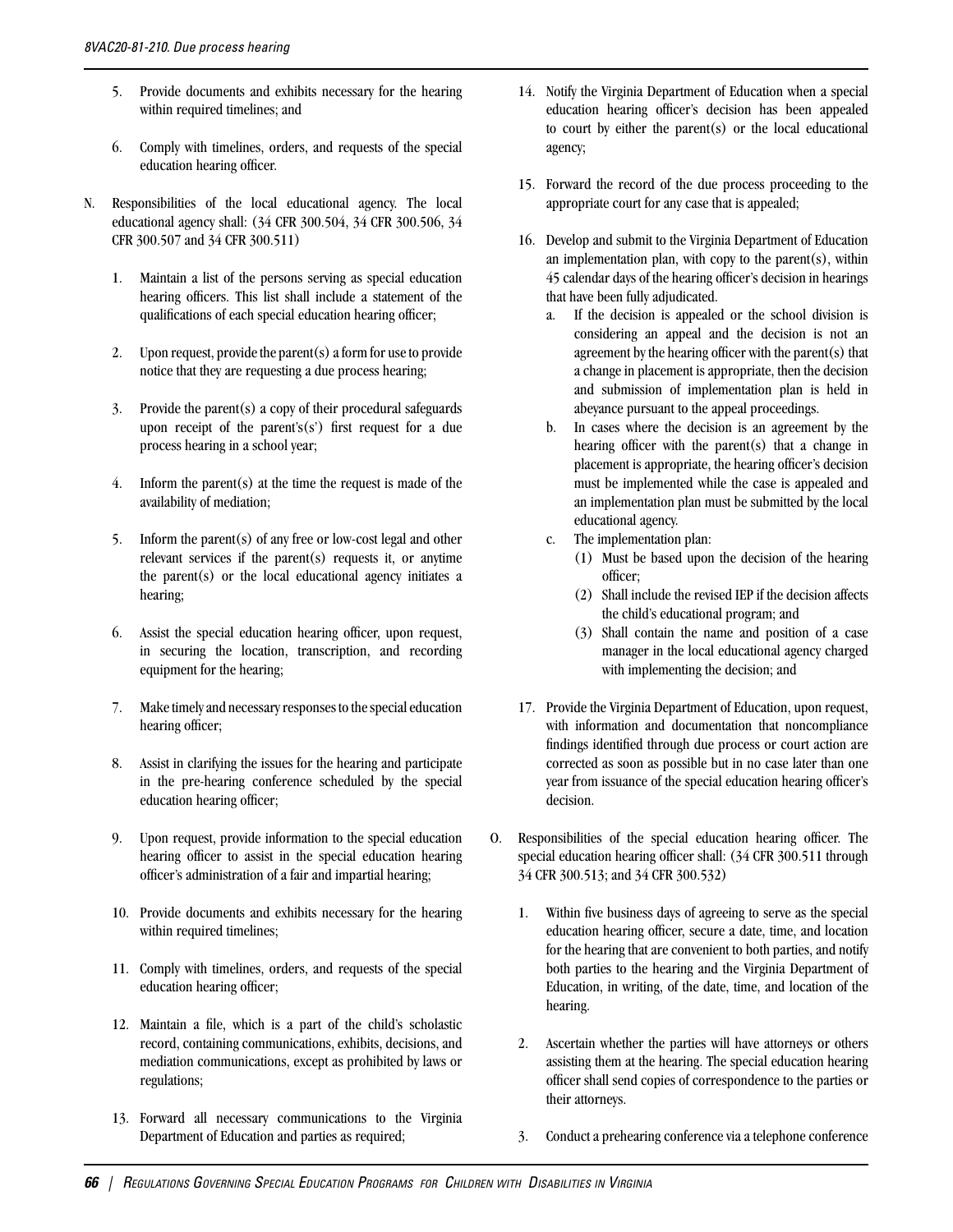call or in person unless the special education hearing officer deems such conference unnecessary. The prehearing conference may be used to clarify or narrow issues and determine the scope of the hearing. If a prehearing conference is not held, the special education hearing officer shall document in the written prehearing report to the Virginia Department of Education the reason for not holding the conference.

- 4. Upon request by one of the parties to schedule a prehearing conference, determine the scope of the conference and conduct the conference via telephone call or in person. If the special education hearing officer deems such conference unnecessary, the special education hearing officer shall document in writing to the parties, with copy to the Virginia Department of Education, the reason(s) for not holding the conference.
- 5. At the prehearing stage:
	- a. Discuss with the parties the possibility of pursuing mediation and review the options that may be available to settle the case;
	- b. Determine when an IDEA due process notice also indicates a Section 504 dispute, whether to hear both disputes in order to promote efficiency in the hearing process and avoid confusion about the status of the Section 504 dispute; and
	- c. Document in writing to the parties, with copy to the Virginia Department of Education, prehearing determinations including a description of the right to appeal the case directly to either a state or federal court.
- 6. Monitor the mediation process, if the parties agree to mediate, to ensure that mediation is not used to deny or delay the right to a due process hearing, that parental rights are protected, and that the hearing is concluded within regulatory timelines.
- 7. Ascertain from the parent(s) whether the hearing will be open to the public.
- 8. Ensure that the parties have the right to a written or, at the option of the parent(s), an electronic verbatim record of the proceedings and that the record is forwarded to the local educational agency for the file after making a decision.
- 9. Receive a list of witnesses and documentary evidence for the hearing (including all evaluations and related recommendations that each party intends to use at the hearing) no later than five business days prior to the hearing.
- 10. Ensure that the local educational agency has appointed a surrogate parent in accordance with 8VAC20-81-220 when the parent(s) or guardian is not available or cannot be located.
- 11. Ensure that an atmosphere conducive to fairness is maintained at all times in the hearing.
- 12. Not require the parties or their representatives to submit briefs as a condition of rendering a decision. The special education hearing officer may permit parties to submit briefs, upon the parties' request.
- 13. Base findings of fact and decisions solely upon the preponderance of the evidence presented at the hearing and applicable state and federal law and regulations.
- 14. Report findings of fact and decisions in writing to the parties and their attorneys and the Virginia Department of Education. If the hearing is an expedited hearing, the special education hearing officer may issue an oral decision at the conclusion of the hearing, followed by a written decision within 10 school days of the hearing being held.
- 15. Include in the written findings:
	- a. Findings of fact relevant to the issues that are determinative of the case;
	- b. Legal principles upon which the decision is based, including references to controlling case law, statutes, and regulations;
	- c. An explanation of the basis for the decision for each issue that is determinative of the case; and
	- d. If the special education hearing officer made findings that required relief to be granted, then an explanation of the relief granted may be included in the decision.
- 16. Subject to the procedural determinations described in subdivision 17 of this subsection, the decision made by a special education hearing officer shall be made on substantive grounds based on a determination of whether the child received a free appropriate public education.
- 17. In matters alleging a procedural violation, a special education hearing officer may find that a child did not receive a free appropriate public education only if the procedural inadequacies:
	- a. Impeded the child's right to a free appropriate public education;
	- b. Significantly impeded the parent's $(s')$  opportunity to participate in the decision making process regarding the provision of a free appropriate public education to the parents' child; or
	- c. Caused a deprivation of educational benefits. Nothing in this subdivision shall be construed to preclude a special education hearing officer from ordering a local educational agency to comply with procedural requirements under 34 CFR 300.500 through 34 CFR 300.536.
- 18. Maintain a well-documented record and return the official record to the local educational agency upon conclusion of the case.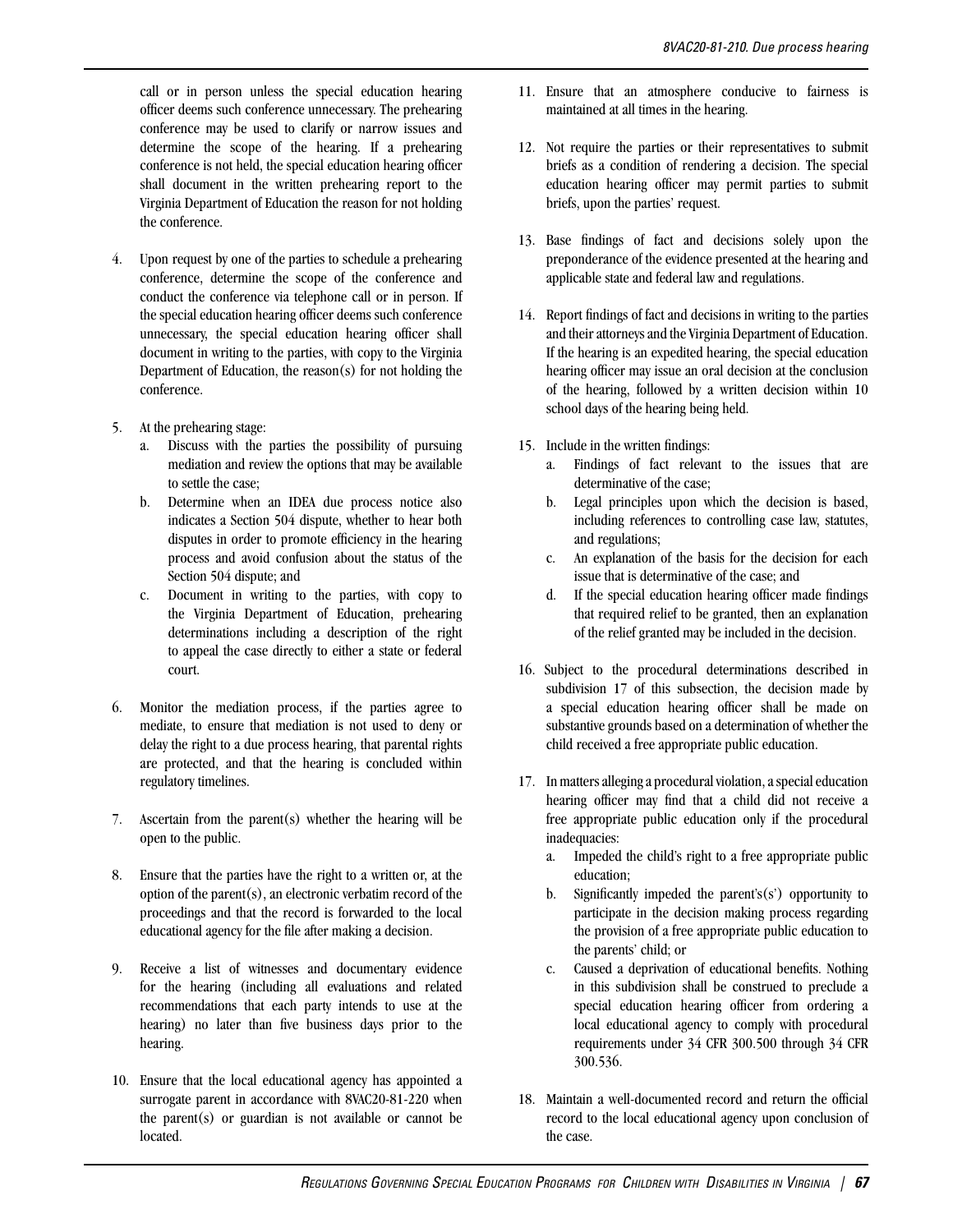- 19. Determine in a hearing regarding a manifestation determination whether the local educational agency has demonstrated that the child's behavior was not a manifestation of the child's disability consistent with the requirements in 8VAC20-81-160.
- P. Authority of the special education hearing officer. The special education hearing officer has the authority to: (§ 22.1-214 B of the Code of Virginia; 34 CFR 300.515, 34 CFR 300.512 and 34 CFR 300.532)
	- 1. Exclude any documentary evidence that was not provided and any testimony of witnesses who were not identified at least five business days prior to the hearing;
	- 2. Bar any party from introducing evaluations or recommendations at the hearing that have not been disclosed to all other parties at least five business days prior to the hearing without the consent of the other party;
	- 3. Issue subpoenas requiring testimony or the productions of books, papers, and physical or other evidence:
		- a. The special education hearing officer shall rule on any party's motion to quash or modify a subpoena. The special education hearing officer shall issue the ruling in writing to all parties with copy to the Virginia Department of Education.
		- b. The special education hearing officer or a party may request an order of enforcement for a subpoena in the circuit court of the jurisdiction in which the hearing is to be held.
		- c. Any person so subpoenaed may petition the circuit court for a decision regarding the validity of such subpoena if the special education hearing officer does not quash or modify the subpoena after objection;
	- 4. Administer an oath to witnesses testifying at a hearing and require all witnesses to testify under oath or affirmation when testifying at a hearing;
	- 5. Stop hostile or irrelevant pursuits in questioning and require that the parties and their attorneys, advocates, or advisors comply with the special education hearing officer's rules and with relevant laws and regulations;
	- 6. Excuse witnesses after they testify to limit the number of witnesses present at the same time or sequester witnesses during the hearing;
	- 7. Refer the matter in dispute to a conference between the parties when informal resolution and discussion appear to be desirable and constructive. This action shall not be used to deprive the parties of their rights and shall be exercised only when the special education hearing officer determines that the best interests of the child will be served;
	- 8. Require an independent educational evaluation of the child.

This evaluation shall be at public expense and shall be conducted in accordance with 8VAC20-81-170;

- 9. a. At the request of either party for a nonexpedited hearing, grant specific extensions of time beyond the periods set out in this chapter, if in the best interest of the child. This action shall in no way be used to deprive the parties of their rights and shall be exercised only when the requesting party has provided sufficient information that the best interests of the child will be served by the grant of an extension. The special education hearing officer may grant such requests for cause, but not for personal attorney convenience. Changes in hearing dates or timeline extensions shall be noted in writing and sent to all parties and to the Virginia Department of Education.
	- b. In instances where neither party requests an extension of time beyond the period set forth in this chapter, and mitigating circumstances warrant an extension, the special education hearing officer shall review the specific circumstances and obtain the approval of the Virginia Department of Education to the extension;
- 10. Take action to move the case to conclusion, including dismissing the pending proceeding if either party refuses to comply in good faith with the special education hearing officer's orders;
- 11. Set guidelines regarding media coverage if the hearing is open to the public;
- 12. Enter a disposition as to each determinative issue presented for decision and identify and determine the prevailing party on each issue that is decided; and
- 13. Hold an expedited hearing when a parent of a child with a disability disagrees with any decision regarding a change in placement for a child who violates a code of student conduct, or a manifestation determination, or a local educational agency believes that maintaining the current placement of the child is substantially likely to result in injury to the child or others.
	- a. The hearing shall occur within 20 school days of the date the due process notice is received. The special education hearing officer shall make a determination within 10 school days after the hearing.
	- b. Unless the parents and local educational agency agree in writing to waive the resolution meeting or agree to use the mediation process:
		- (1) A resolution meeting shall occur within seven days of receiving notice of the due process notice; and
		- (2) The due process hearing may proceed unless the matter has been resolved to the satisfaction of both parties within 15 calendar days of the receipt of the due process notice.
	- c. Once a determination is made, the special education hearing officer may: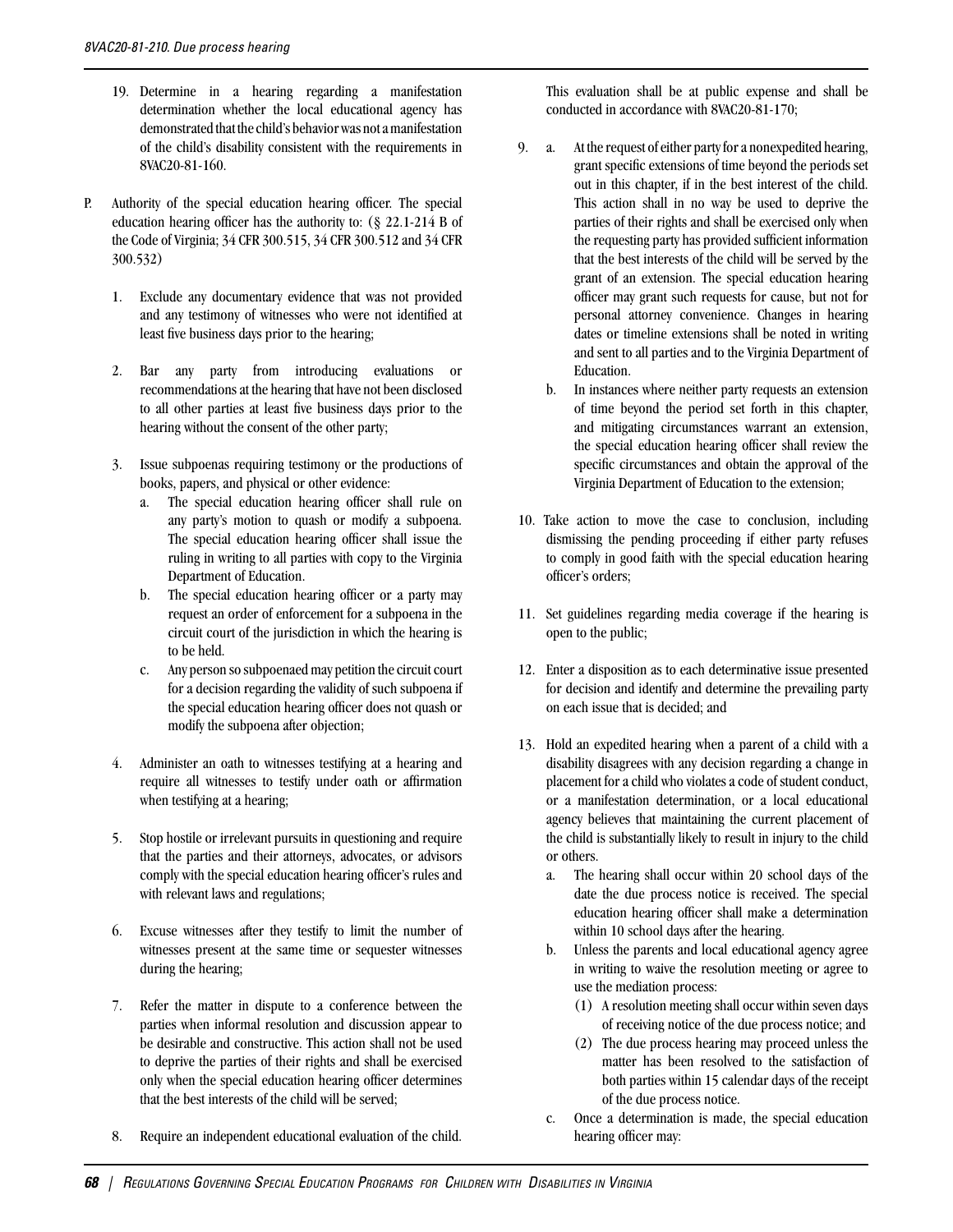- (1) Return the child with a disability to the placement from which the child was removed if the special education hearing officer determines that the removal was a violation of special education disciplinary procedures or that the child's behavior was a manifestation of the child's disability; or
- (2) Order a change of placement of the child with a disability to an appropriate interim alternative educational setting for not more than 45 school days if the special education hearing officer determines that maintaining the current placement of the child is substantially likely to result in injury to the child or to others.
- Q. Timelines for nonexpedited due process hearings. (34 CFR 300.510 and 34 CFR 300.515)
	- 1. Resolution meeting.
		- a. Within 15 days of receiving notice of the parent's(s') due process notice, and prior to the initiation of the due process hearing, the school division shall convene a meeting with the parent and the relevant member(s) of the IEP Team who have specific knowledge of the facts identified in the due process notice that:
			- (1) Includes a representative of the local educational agency who has decision making authority on behalf of the local educational agency; and
			- (2) May not include an attorney of the local educational agency unless the parent is accompanied by an attorney.
		- b. The purpose of the meeting is for the parent of the child to discuss the due process issues, and the facts that form the basis of the due process request, so that the local educational agency has the opportunity to resolve the dispute that is the basis for the due process request.
		- c. The meeting described in subdivisions 1a and 1b of this subsection need not be held if:
			- (1) The parent and the local educational agency agree in writing to waive the meeting; or
			- (2) The parent and the local educational agency agree to use the mediation process described in this chapter.
		- d. The parent and the local educational agency determine the relevant members of the IEP team to attend the meeting.
		- e. The parties may enter into a confidentiality agreement as part of their resolution agreement. There is nothing in this chapter, however, that requires the participants in a resolution meeting to keep the discussion confidential or make a confidentiality agreement a condition of a parents' participation in the resolution meeting.
	- 2. Resolution period.
		- a. If the local educational agency has not resolved the due process issues to the satisfaction of the parent within 30 calendar days of the receipt of the due process notice, the due process hearing may occur.
- b. Except as provided in subdivision 3 of this subsection, the timeline for issuing a final decision begins at the expiration of this 30-calendar-day period.
- c. Except where the parties have jointly agreed to waive the resolution process or to use mediation, notwithstanding subdivisions 2a and 2b of this subsection, the failure of the parent filing a due process notice to participate in the resolution meeting delays the timelines for the resolution process and the due process hearing until the meeting is held.
- d. If the local educational agency is unable to obtain the participation of the parent in the resolution meeting after reasonable efforts have been made (and documented in accordance with the provision in 8VAC20-81-110 E4), the local educational agency may at the conclusion of the 30-calendar-day period, request that a special education hearing officer dismiss the parent's due process request.
- e. If the local educational agency fails to hold the resolution meeting specified in subdivision 1 a of this subsection within 15 calendar days of receiving notice of a parent's request for due process or fails to participate in the resolution meeting, the parent may seek the intervention of a special education hearing officer to begin the due process hearing timeline.
- 3. Adjustments to 30-calendar-day resolution period. The 45-calendar-day timeline for the due process starts the day after one of the following events:
	- a. Both parties agree in writing to waive the resolution meeting;
	- b. After either the mediation or resolution meeting starts but before the end of the 30-calendar-day period, the parties agree in writing that no agreement is possible; or
	- c. If both parties agree in writing to continue the mediation at the end of the 30-calendar-day resolution period, but later, the parent or local educational agency withdraws from the mediation process.
- 4. Written settlement agreement. If a resolution to the dispute is reached at the meeting described in subdivisions 1a and 1b of this subsection, the parties shall execute a legally binding agreement that is:
	- a. Signed by both the parent and a representative of the local educational agency who has the authority to bind the local educational agency; and
	- b. Enforceable in any Virginia court of competent jurisdiction or in a district court of the United States.
- 5. Agreement review period. If the parties execute an agreement pursuant to subdivision 4 of this subsection, a party may void the agreement within three business days of the agreement's execution.
- 6. The special education hearing officer shall ensure that, not later than 45 calendar days after the expiration of the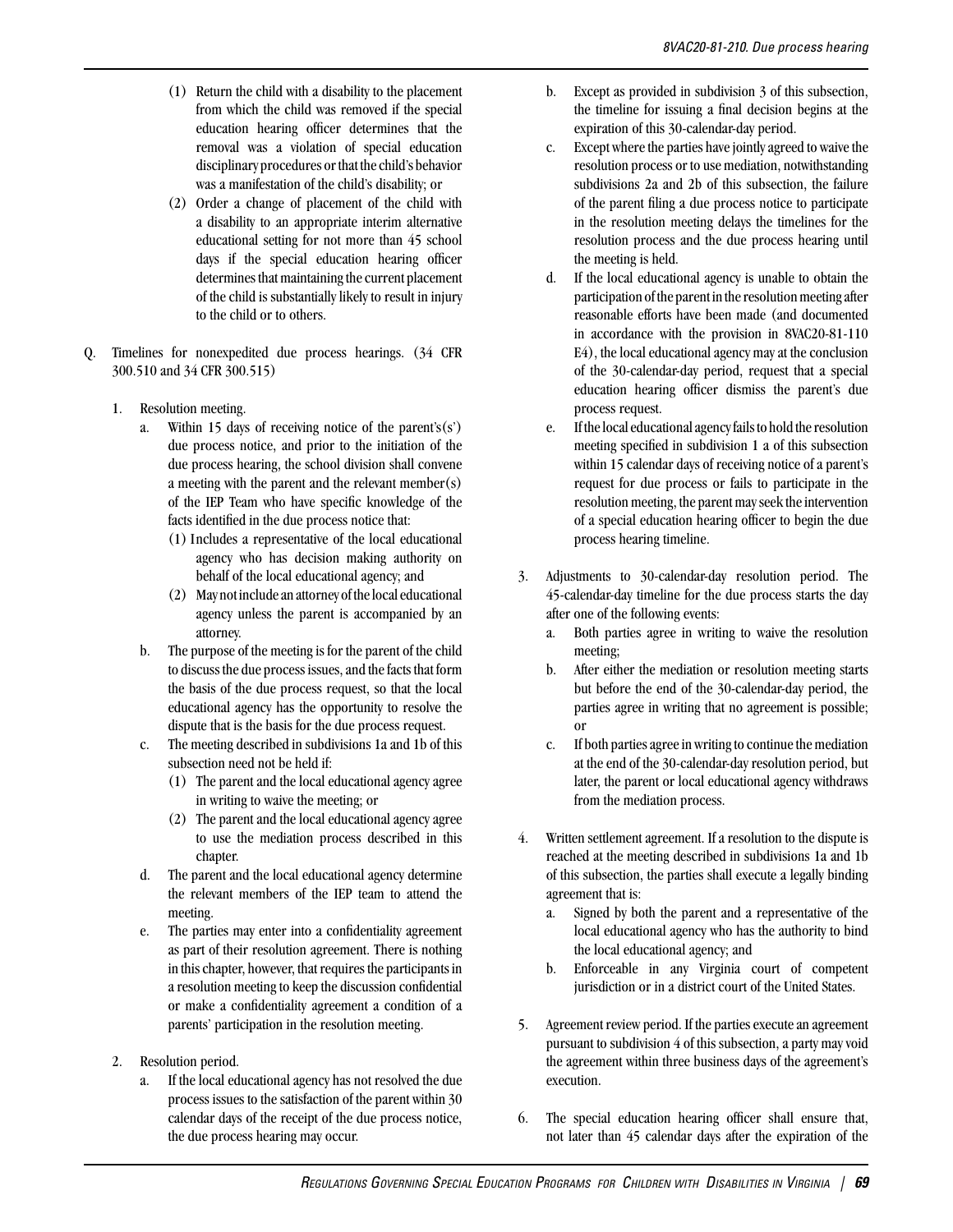30-calendar-day period under subdivision 2 or the adjusted time periods described in subdivision 3 of this subsection:

- a. A final decision is reached in the hearing; and
- b. A copy of the decision is mailed to each of the parties.
- 7. The special education hearing officer shall document in writing, within five business days, changes in hearing dates or extensions and send documentation to all parties and the Virginia Department of Education.
- 8. Each hearing involving oral arguments shall be conducted at a time and place that is reasonably convenient to the parent(s) and child involved.
- 9. The local educational agency is not required to schedule a resolution session if the local educational agency requests the due process hearing. The 45-day timeline for the special education hearing officer to issue the decision after the local educational agency's request for a due process hearing is received by the parent(s) and the Virginia Department of Education. However, if the parties elect to use mediation, the 30-day resolution process is still applicable.
- R. Timelines for expedited due process hearings. (34 CFR 300.532(c))
	- 1. The expedited due process hearing shall occur within 20 school days of the date the due process request is received. The special education hearing officer shall make a determination within 10 school days after the hearing.
	- 2. Unless the parents and local educational agency agree in writing to waive the resolution meeting or agree to use the mediation process described in 8VAC20-81-190:
		- a. A resolution meeting shall occur within seven days of receiving notice of the due process complaint.
		- b. The due process hearing may proceed unless the matter has been resolved to the satisfaction of both parties within 15 days of the receipt of the due process complaint.
		- c. The resolution period is part of, and not separate from, the expedited due process hearing timeline.
	- 3. Document in writing within five business days any changes in hearing dates and send documentation to all parties and the Virginia Department of Education.
- S. Costs of due process hearing and attorneys' fees. (34 CFR 300.517)
	- 1. The costs of an independent educational evaluation ordered by the special education hearing officer, special education hearing officer, court reporters, and transcripts are shared equally by the local educational agency and the Virginia Department of Education.
	- 2. The local educational agency is responsible for its own

attorneys' fees.

- 3. The parent(s) are responsible for their attorneys' fees. If the  $parent(s)$  is the prevailing party, the parent(s) has the right to petition either a state circuit court or a federal district court for an award of reasonable attorneys' fees as part of the costs.
- 4. A state circuit court or a federal district court may award reasonable attorneys' fees as part of the costs to the parent(s) of a child with a disability who is the prevailing party.
- 5. The court may award reasonable attorneys' fees only if the award is consistent with the limitations, exclusions, exceptions, and reductions in accordance with the Act and its implementing regulations and 8VAC20-81-310.
- T. Right of appeal. (34 CFR 300.516; § 22.1-214 D. of the Code of Virginia)
	- 1. A decision by the special education hearing officer in any hearing, including an expedited hearing is final and binding unless the decision is appealed by a party in a state circuit court within 180 days of the issuance of the decision, or in a federal district court within 90 days of the issuance of the decision. The appeal may be filed in either a state circuit court or a federal district court without regard to the amount in controversy. The district courts of the United States have jurisdiction over actions brought under § 1415 of the Act without regard to the amount in controversy.
	- 2. On appeal, the court receives the record of the administrative proceedings, hears additional evidence at the request of a party, bases its decision on a preponderance of evidence, and grants the relief that the court determines to be appropriate.
	- 3. If the special education hearing officer's decision is appealed in court, implementation of the special education hearing officer's order is held in abeyance except in those cases where the special education hearing officer has agreed with the child's parent(s) that a change in placement is appropriate in accordance with subsection J of this section. In those cases, the special education hearing officer's order shall be implemented while the case is being appealed.
	- 4. If the special education hearing officer's decision is not implemented, a complaint may be filed with the Virginia Department of Education for an investigation through the provisions of 8VAC20-81-200.
- U. Nothing in this chapter prohibits or limits rights under other federal laws or regulations. (34 CFR 300.516)

#### *8VAC20-81-220. Surrogate parent procedures.*

A. Role of surrogate parent. The surrogate parent appointed in accordance with this section represents the child in all matters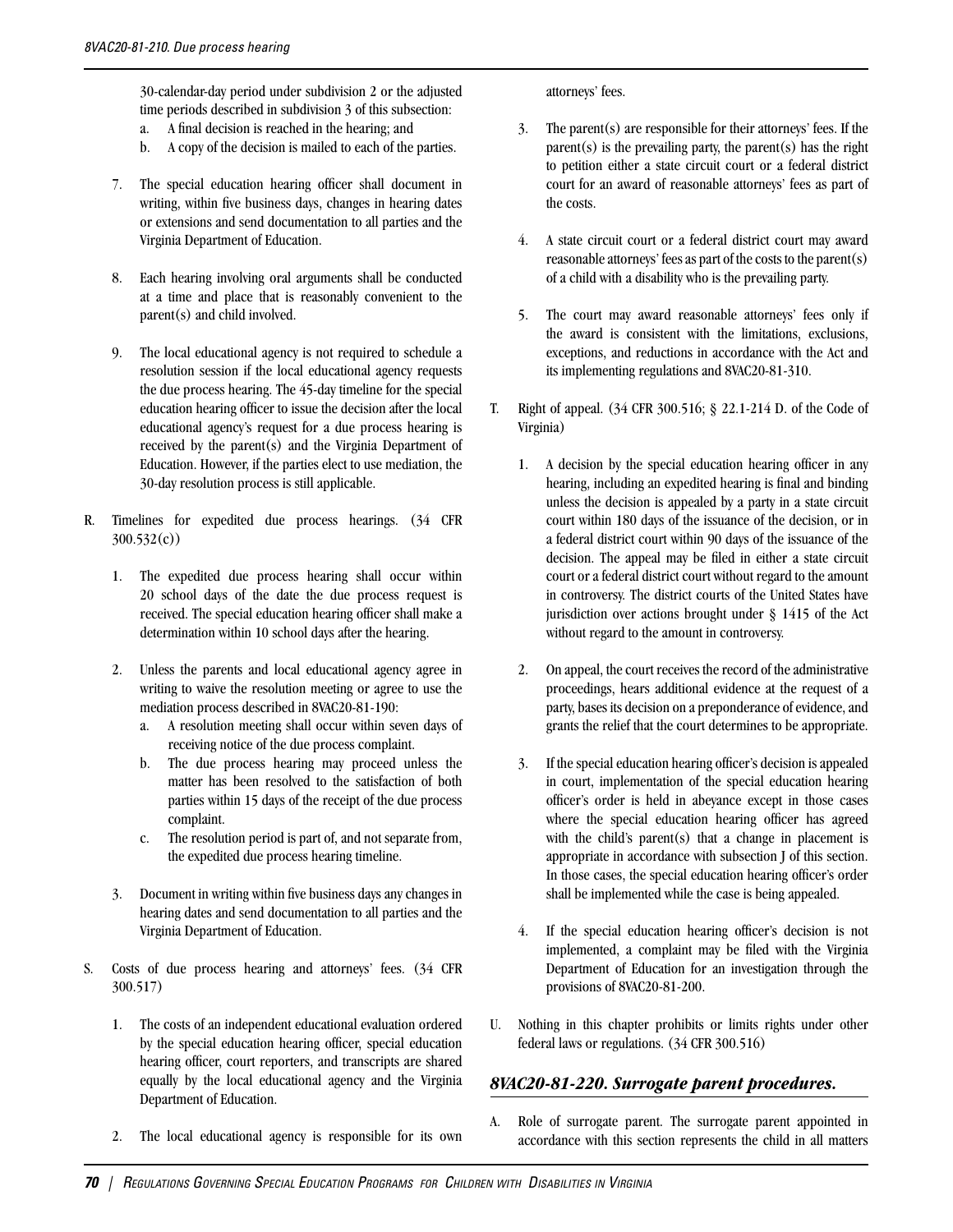relating to the identification, evaluation, or educational placement of the child; or the provision of a free appropriate public education to the child. (34 CFR 300.519(g))

- B. Appointment of surrogate parents.
	- 1. Children, aged two to 21, inclusive, who are suspected of having or determined to have disabilities do not require a surrogate parent if the parent(s) or guardians are allowing relatives or private individuals to act as a parent.
	- 2. Unless the exception outlined in subdivision 1 of this subsection applies, the local educational agency shall appoint a surrogate parent for a child, aged two to 21, inclusive, who is suspected of having or determined to have a disability when: (34 CFR 300.519(a))
		- a. No parent, as defined in 8VAC20-81-10, can be identified;
		- b. The local educational agency, after reasonable efforts, cannot discover the whereabouts of a parent;
		- c. The child is a ward of the state and either subdivision 2a or 2b of this subsection is also met; or
		- d. The child is an unaccompanied homeless youth as defined in § 725(6) of the McKinney-Vento Homeless Assistance Act (42 USC  $\S$  11434 a(6)) and  $\S$  22.1-3 of the Code of Virginia and either subdivision 2a or 2b of this subsection is met.
	- 3. The local educational agency shall appoint a surrogate parent as the educational representative for a child who reaches the age of majority if the local educational agency has received written notification that the child is not competent to provide informed consent in accordance with 8VAC20-81-180 C 3 or C 4 and no family member is available to serve as the child's educational representative.
	- 4. If the child is a ward of the state, the judge overseeing the child's case may appoint a surrogate parent as the educational representative of the child. The appointed surrogate shall meet the requirements of subdivision E 1 c of this section. (34 CFR 300.519(c))
- C. Procedures for surrogate parents.
	- 1. The local educational agency shall establish procedures in accordance with the requirements of this chapter, for determining whether a child needs a surrogate parent. (34 CFR 300.519(b))
	- 2. The local educational agency shall establish procedures for assigning a surrogate parent to an eligible child. The surrogate parent shall be appointed by the local educational agency superintendent or designee within 30 calendar days of the determination that a surrogate parent is necessary. (34 CFR 300.519(b) and (h))
		- a. The appointment having been effected, the local educational agency shall notify in writing:
- (1) The child with a disability, aged two to 21, inclusive, as appropriate to the disability;
- (2) The surrogate parent-appointee; and
- (3) The person charged with responsibility for the child.
- b. The surrogate parent serves for the duration of the school year for which the surrogate parent is appointed unless a shorter time period is appropriate given the content of the child's IEP.
- c. If the child requires the services of a surrogate parent during the summer months, the local educational agency shall extend the appointment as needed, consistent with timelines required by law.
- d. At the conclusion of each school year, the appointment of surrogate parents shall be renewed or not renewed following a review by the local educational agency.
- 3. Each local educational agency shall establish procedures that include conditions and methods for changing or terminating the assignment of a surrogate parent before that surrogate parent's appointment has expired. Established procedures shall provide the right to request a hearing to challenge the qualifications or termination if the latter occurs prior to the end of the term of appointment. The assignment of a surrogate parent may be terminated only when one or more of the circumstances occur as follows:
	- a. The child reaches the age of majority and rights are transferred to the child or to an educational representative who has been appointed for the child in accordance with the procedures in 8VAC20-81-180;
	- b. The child is found no longer eligible for special education services and the surrogate parent has consented to the termination of services;
	- c. Legal guardianship for the child is transferred to a person who is able to carry out the role of the parent;
	- d. The parent(s), whose whereabouts were previously unknown, are now known and available; or
	- e. The appointed surrogate parent is no longer eligible according to subsection E of this section.
- D. Identification and recruitment of surrogate parents.
	- 1. The local educational agency shall develop and maintain a list of individuals within its jurisdiction who are qualified to serve as surrogate parents. It may be necessary for the local educational agency to go beyond jurisdictional limits in generating a list of potentially qualified surrogate parents.
	- 2. Individuals who are not on the local educational agency list may be eligible to serve as surrogate parents, subject to the local educational agency's discretion. In such situations, the needs of the individual child and the availability of qualified persons who are familiar with the child and who would otherwise qualify shall be considerations in the local educational agency's determination of surrogate eligibility. Other factors that warrant the local educational agency's attention include: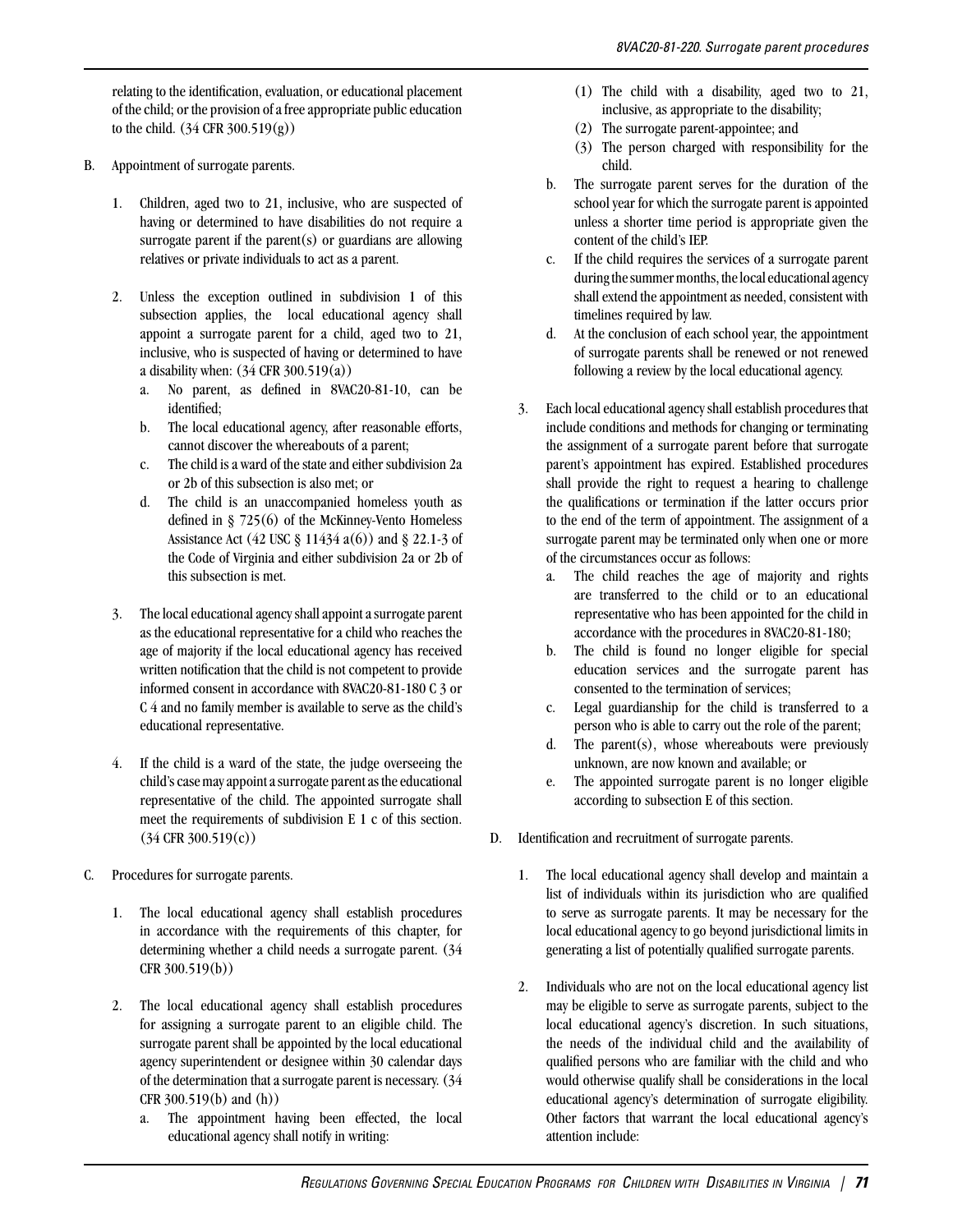- a. Consideration of the appointment of a relative to serve as surrogate parent; and
- b. The appropriateness of the child's participation in the selection of the surrogate parent.
- E. Oualifications of surrogate parents.  $(34 \text{ CFR } 300.519(d), (e),$  and (f))
	- 1. The local educational agency shall ensure that a person appointed as a surrogate:
		- a. Has no personal or professional interest that conflicts with the interest of the child;
		- b. Has knowledge and skills that ensure adequate representation of the child;
		- c. Is not an employee of the Virginia Department of Education, the local educational agency, or any other agency that is involved in the education or care of the child; and
		- d. Is of the age of majority.
	- 2. A person who otherwise qualifies to be a surrogate parent is not an employee of the agency solely because the person is paid by the agency to serve as a surrogate parent.
	- 3. If the child is an unaccompanied homeless youth, appropriate staff of an emergency shelter, transition shelter, independent living program, or street outreach program may be appointed as a temporary surrogate even though the staff member is an employee of an agency that is involved in the education or care of the child. The temporary surrogate shall otherwise meet the qualifications of a surrogate, and may serve only until a surrogate parent meeting all of the qualifications outlined in this section can be assigned.
	- F. Rights of surrogate parents. The surrogate parent, when representing the child's educational interest, has the same rights as those accorded to parents under this chapter. (34 CFR  $300.519(g)$ ).

#### *8VAC20-81-230. Local educational agency administration and governance.*

- A. The local educational agency shall ensure that the rights and protections under this chapter are given to children with disabilities for whom it is responsible, including children placed in private schools.
- B. Plans, applications, and reports. (§ 22.1-215 of the Code of Virginia; 34 CFR 300.200 and 34 CFR 300.212)
	- 1. The local educational agency shall prepare annually and submit to the Virginia Department of Education an application for funding under Part B of the Act in accordance with the requirements outlined by the Virginia Department of Education. The annual plan shall include:
		- a. Assurances that the local educational agency has in effect policies and procedures for the provision of special

education and related services in compliance with the requirements of the Act, the policies and procedures established by the Virginia Board of Education, and any other relevant federal and state laws and regulations;

- b. A report indicating the extent to which the annual plan for the preceding period has been implemented;
- c. Budgets outlining the use of the federal funds; and
- d. Any revisions to the local school division's interagency agreement regarding the provision of special education and related services in a regional or local jail, if applicable, in accordance with subdivision G2 of this section.
- 2. Prior to submission to the Virginia Department of Education, the annual plan shall be reviewed by the local school division's local advisory committee, and approved by the local school board. State-operated programs and the Virginia School for the Deaf and the Blind at Staunton shall submit their annual plan to the state special education advisory committee for review prior to submission to the Virginia Department of Education.
- 3. The local educational agency shall ensure that the annual plan, and all required special education policies and procedures, including the revisions to those policies and procedures, which are necessary for ensuring a free appropriate public education to a child, are available for public inspection.
- C. Provision of or payment for special education and related services. (34 CFR 300.154(b))
	- 1. If any public noneducational agency is otherwise obligated under federal or state law, regulation, or policy to provide or pay for any services that are also considered special education or related services that are necessary for ensuring a free appropriate public education to children with disabilities, the public noneducational agency shall fulfill that obligation or responsibility, either directly or through contract or other arrangement. A public noneducational agency may not disqualify an eligible service for Medicaid reimbursement because that service was provided in a school context.
	- 2. If any public noneducational agency fails to provide or pay for the special education and related services described in subdivision 1 of this subsection, the local educational agency shall provide or pay for the services to the child in a timely manner. The local educational agency may then claim reimbursement for the services from the public noneducational agency that failed to provide or pay for the services and that agency shall reimburse the local educational agency in accordance with the terms of the interagency agreement described in subdivision 21 of 8VAC20-81-20.
- D. Local advisory committee. A local advisory committee for special education, appointed by each local school board, shall advise the school board through the division superintendent.
	- 1. Membership.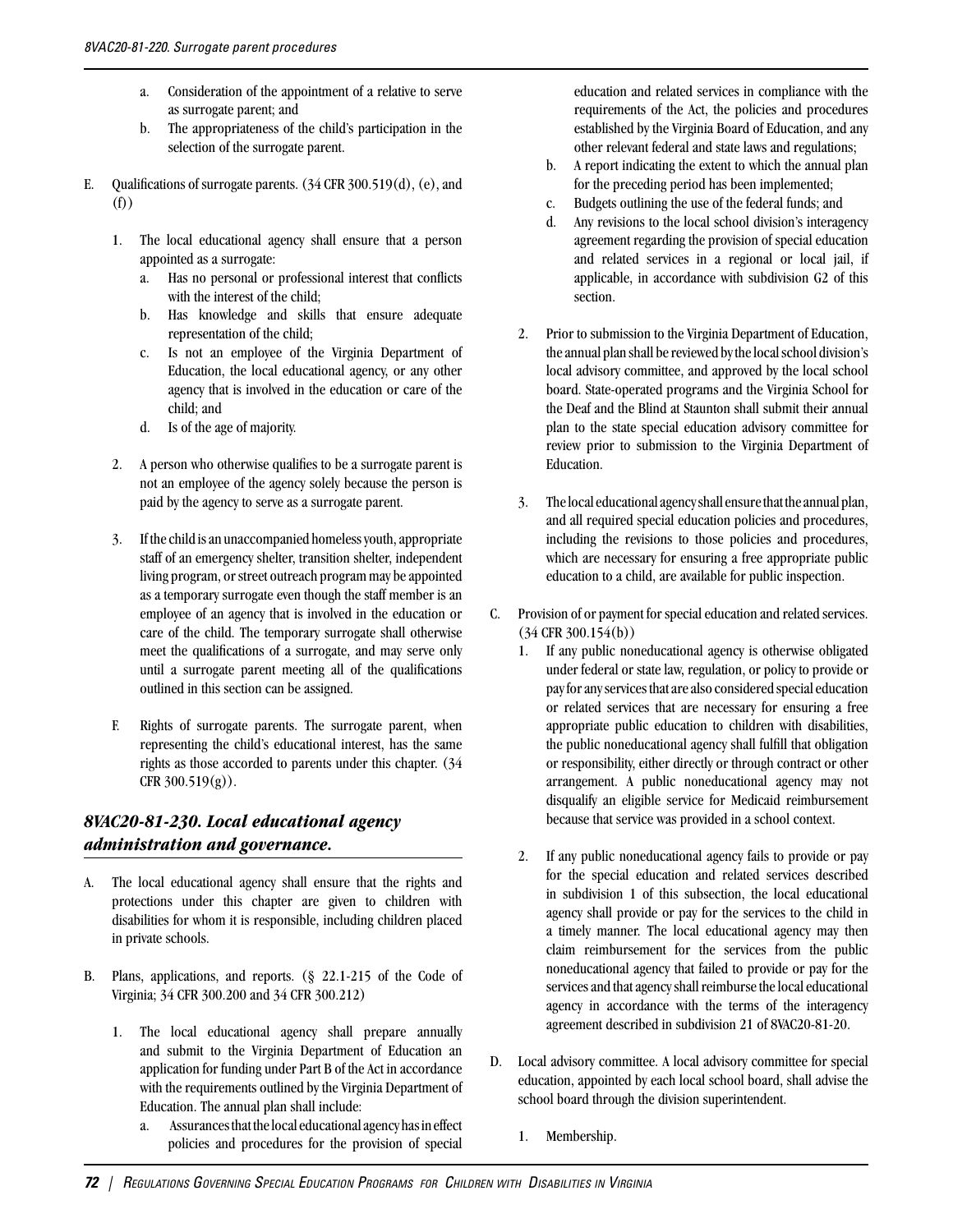- a. A majority of the committee shall be parents of children with disabilities or individuals with disabilities.
- b. The committee shall include one teacher.
- c. Additional local school division personnel shall serve only as consultants to the committee.
- 2. The functions of the local advisory committee shall be as follows:
	- a. Advise the local school division of needs in the education of children with disabilities;
	- b. Participate in the development of priorities and strategies for meeting the identified needs of children with disabilities;
	- c. Submit periodic reports and recommendations regarding the education of children with disabilities to the division superintendent for transmission to the local school board;
	- d. Assist the local school division in interpreting plans to the community for meeting the special needs of children with disabilities for educational services;
	- e. Review the policies and procedures for the provision of special education and related services prior to submission to the local school board; and
	- f. Participate in the review of the local school division's annual plan, as outlined in subdivision B2 of this section.
- 3. Public notice shall be published annually listing the names of committee members and including a description of ways in which interested parties may express their views to the committee.
- 4. Committee meetings shall be held at least four times in a school year and shall be open to the public.
- E. Regional special education programs. (§ 22.1-218 of the Code of Virginia; Jointly Owned and Operated Schools and Jointly Operated Programs (8VAC20-280))
	- 1. If it becomes necessary for local school divisions to develop regional programs to serve children with disabilities residing within their jurisdiction, such regional programs shall be provided in accordance with the least restrictive environment requirements specified in 8VAC20-81-130.
	- 2. If local school divisions elect to participate in an approved regional program for the provision of special education and related services for certain children with disabilities, a joint board shall be established to manage and control the jointly owned or operated program, center, or school. Establishment of the joint board and administration of the jointly owned and operated program shall be conducted in accordance with the Virginia Board of Education regulations governing such programs.
	- 3. Each joint board shall appoint a qualified director who shall be the administrative head of the regional program.

The director shall be responsible for the administration of programs and services that are approved by the joint board.

- F. Transition from infant and toddler programs to early childhood special education programs. (34 CFR 300.124)
	- 1. Children who are participating in early intervention programs under Part C of the Act and who will participate in preschool programs under Part B shall be afforded a smooth and effective transition to the preschool programs in a manner consistent with the Virginia lead agency's Part C early intervention policies and procedures.
	- 2. The local school division shall participate in transition planning conferences when notified by the designated local Part C early intervention agency (not less than 90 days and not more than nine months before the child is eligible for preschool services), in accordance with  $\S 1437(a)(9)$  of the Act, and its federal implementing regulations.
	- 3. A child with a disability whose second birthday falls on or before September 30 may begin attending Part B preschool programs at the start of the school year if:
		- a. The child meets the Part B eligibility criteria; and
		- b. An IEP has been developed and signed by the parent(s).
- G. Programs for children with disabilities in regional or local jails. (34 CFR 300.101 and 34 CFR 300.102)
	- 1. Each local school division with a regional or local jail in its jurisdiction shall be responsible for the provision of special education and related services to all eligible children with disabilities incarcerated in the jail for more than 10 calendar days.
	- 2. Each local school division with a regional or local jail in its jurisdiction shall establish an interagency agreement with the sheriff or jail administrator responsible for the regional or local jail. The interagency agreement shall address staffing and security issues associated with the provision of special education and related services in the jail. A copy of any revisions to this agreement shall be submitted with the annual plan specified in subsection B of this section.
- H. Each local educational agency shall cooperate with the U.S. Department of Education's efforts under § 1308 of the ESEA to ensure the linkage of records pertaining to migratory children with disabilities for the purpose of electronically exchanging, among the states, health and educational information regarding those children. (34 CFR 300.213)
- I. Early Intervening Services. Each local educational agency shall implement early intervening services in accordance with the provisions of 8VAC20-81-260 H. (34 CFR 300.226)
- J. Access to instructional materials.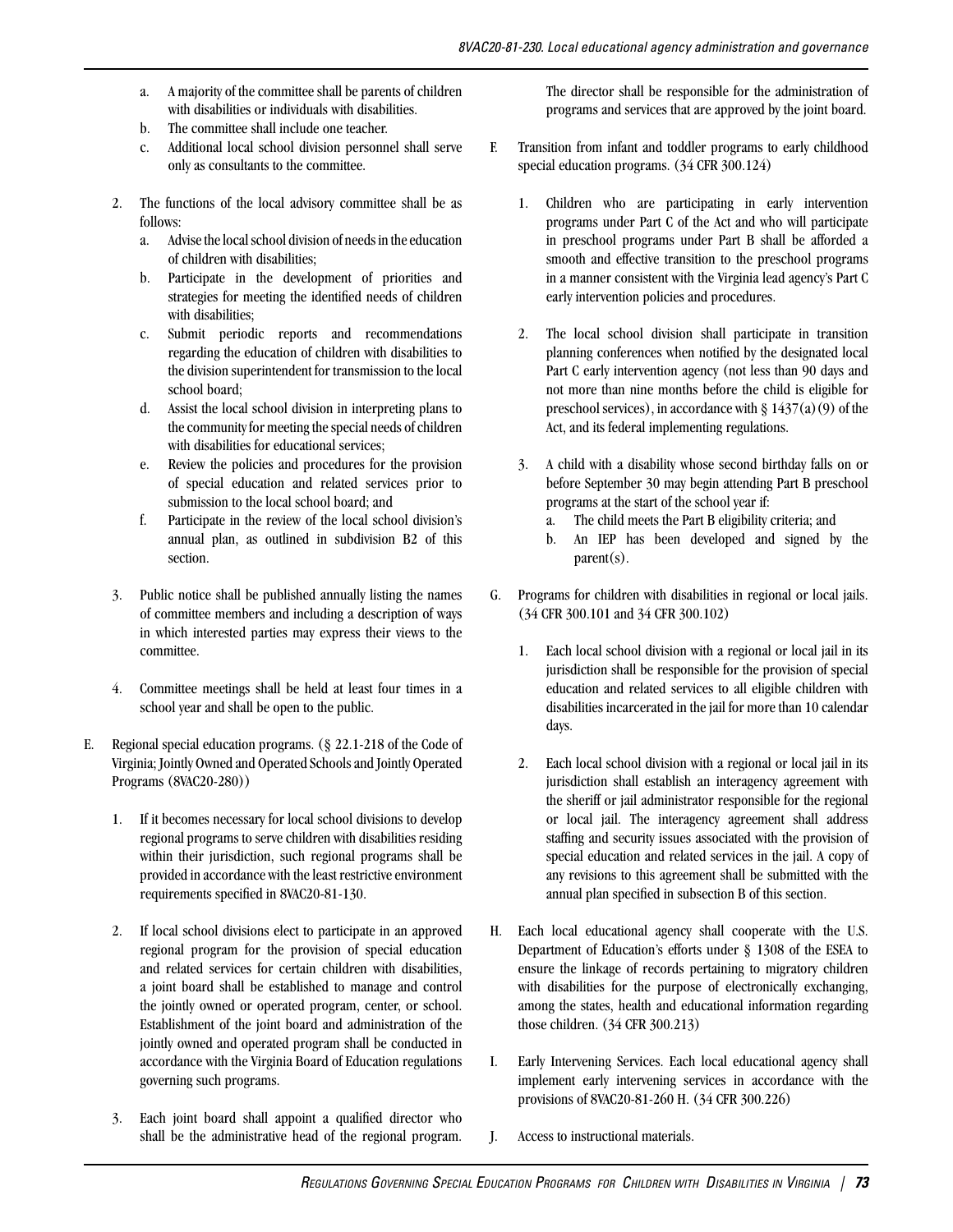- 1. Each local educational agency shall ensure that children with disabilities who need instructional materials in accessible formats are provided those materials in a timely manner. (34 CFR 300.172(b) and (c))
- 2. To meet the requirements of subdivision 1 of this subsection for blind persons or other persons with print disabilities, the local educational agency may coordinate with the National Instructional Materials Access Center (NIMAC). (34 CFR 300.172(a) and (c))
	- a. The local educational agency shall provide an assurance to the Virginia Department of Education that the local educational agency will provide instructional materials to blind persons or other persons with print disabilities in a timely manner. This assurance shall be provided as part of the Annual Plan requirements outlined in subsection B of this section.
	- b. Each local educational agency shall inform the Virginia Department of Education on an annual basis whether or not it chooses to coordinate with the NIMAC.
	- c. If the local educational agency coordinates with the NIMAC, the agency, as part of any print instructional materials adoption process, procurement contract, or other practice or instrument used for the purchase of print instructional materials, shall enter into a written contract with the publisher of the print instructional materials to do the following:
		- (1) Require the publisher to prepare and, on or before delivery of the print instructional materials, provide to the NIMAC electronic files containing the contents of the print instructional materials using the NIMAS; or
		- (2) Purchase instructional materials from the publisher that are produced in, or may be rendered in, specialized formats.
	- d. The requirements of subdivision J2c of this section shall apply to print instructional materials published after July 19, 2006.
- 3. Nothing in this subsection relieves a local educational agency of its responsibility to ensure that children with disabilities who need instructional materials in accessible formats, but who are not included under the definition of blind or other persons with print disabilities or who need materials that cannot be produced from NIMAS files, receive those instructional materials in a timely manner. (34 CFR 300.172(b))
- 4. Definitions applicable to this subsection.
	- a. The term "timely manner" has the same meaning as defined in 8VAC20-81-10.
	- b. The term "blind or other person with print disabilities" means children with disabilities who qualify to receive

books and other publications produced in specialized formats. A child with a disability qualifies under this provision if the child meets one of the following criteria: (2 USC § 135a; 36 CFR 701.6(b)(1) and 34 CFR 300.172(a) and (e))

- (1) Blind person whose visual acuity, as determined by competent authority, is 20/200 or less in the better eye with correcting glasses, or whose widest diameter of visual field subtends an angular distance no greater than 20 degrees;
- (2) Person whose visual disability, with correction and regardless of optical measurement, is certified by competent authority as preventing the reading of standard printed material;
- (3) Person certified by competent authority as unable to read or unable to use standard printed material as a result of physical limitation; or
- (4) Person certified by competent authority as having a reading disability resulting from organic dysfunction and of sufficient severity to prevent their reading printed material in a normal manner.
- c. The term "competent authority" is defined as follows: (2 USC § 135a; 36 CFR 701.6(b)(2))
	- (1) In cases of blindness, visual disability or physical limitations: doctors of medicine, doctors of osteopathy, ophthalmologists, optometrists, registered nurses, therapists, professional staff of hospitals, institutions, and public or welfare agencies (e.g., social workers, case workers, counselors, rehabilitation teachers, and superintendents).
	- (2) In the case of a reading disability from organic dysfunction: doctors of medicine who may consult with colleagues in associated disciplines.
- d. The term "print instructional materials" means printed textbooks and related printed core materials that are written and published primarily for use in elementary school and secondary school instruction and are required by the Virginia Department of Education or the local educational agency for use by students in the classroom. (20 USC  $\S$  1474(e)(3) (C))
- e. The term "specialized formats" has the meaning given the term in 17 USC  $\frac{1}{2}$  121(d)(3), and means Braille, audio, or digital text that is exclusively for use by blind or other persons with disabilities, and with respect to print instructional materials, include large print formats when such materials are distributed exclusively for use by blind or other persons with disabilities.  $(20 \text{ USC} \text{ } \text{\&} 1474 \text{(e)}(3) \text{(D)}$ ; 34 CFR 300.172(e))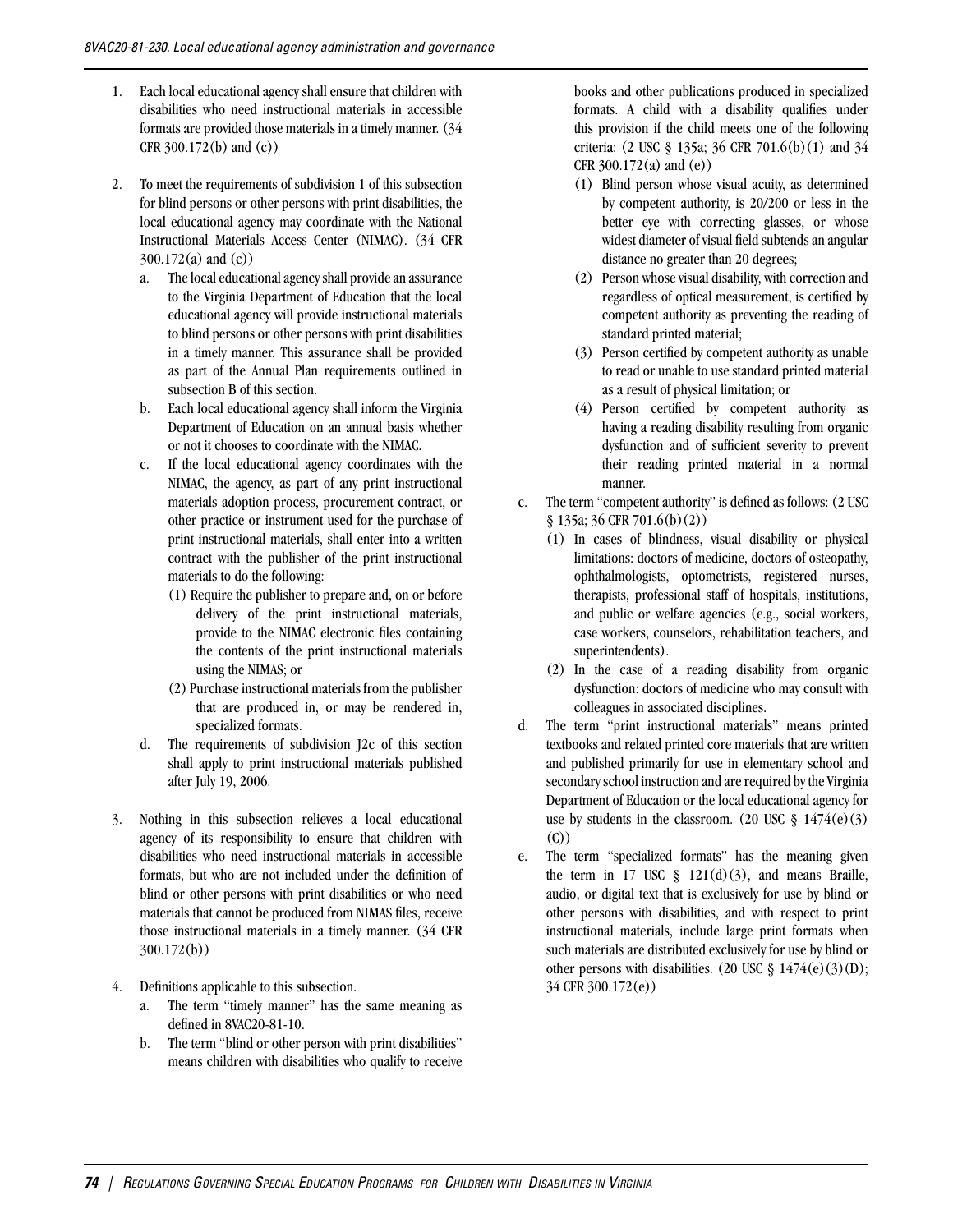

# **Funding**

### *8VAC20-81-240. Eligibility for funding.*

- A. Each local school division and state-operated program shall maintain current policies and procedures and supporting documentation to demonstrate compliance with the Act and the Virginia Board of Education regulations governing the provision of special education and related services, licensure and accreditation. Changes to the local policies and procedures shall be made as determined by local need, as a result of changes in state or federal laws or regulations, as a result of required corrective action, or as a result of decisions reached in administrative proceedings, judicial determinations, or other findings of noncompliance. Revisions to policies and procedures must be approved by local school boards for local school divisions, or the Board of Visitors for the Virginia School for the Deaf and the Blind at Staunton. State-operated programs shall submit revisions to policies and procedures to the state special education advisory committee for review. (34 CFR 300.201; 34 CFR 300.220)
- B. All disbursement is subject to the availability of funds. In the event of insufficient state funds, disbursement may be prorated pursuant to provisions of the Virginia Appropriation Act.

### *8VAC20-81-250. State funds for local school divisions.*

- A. State funds to assist local school divisions with the cost of providing special education and related services for children with disabilities shall be provided through the Virginia Department of Education's appropriation as provided in this section.
- B. Children with disabilities enrolled in programs operated by a local school board:
	- 1. Public school programs. In addition to the funds received for each pupil from state basic aid, local school divisions shall receive payment to support the state share of the number of special education teachers and paraprofessionals required by the Standards of Quality. (Chapter 13.2 (§ 22.1-253.13:1 et seq.) of Title 22.1 of the Code of Virginia)
	- 2. Homebound instruction. Subject to availability, local school divisions shall receive funds to assist with the cost of educating students who are temporarily confined for medical or psychological reasons. Such students may continue to be counted in the average daily membership (ADM) while receiving homebound instruction. In addition, costs will be reimbursed based on the composite index, the hourly rate paid to homebound teachers by the local

educational agency, and the number of instructional hours delivered. Reimbursement is made in the year following delivery of instruction. (Regulations Establishing Standards for Accrediting Public Schools in Virginia (8VAC20-131))

- C. Children with disabilities enrolled in regional special education programs: (Virginia Appropriation Act; § 22.1-218 of the Code of Virginia)
	- 1. Subject to availability, reimbursement may be made available for a portion of the costs associated with placement of children with disabilities in public regional special education programs pursuant to policies and procedures established by the Superintendent of Public Instruction or designee.
	- 2. Such reimbursement shall be in lieu of other state education funding available for each child.
- D. Applicability of least restrictive environment and FAPE provision in state-funded placements. No state-funding mechanism shall result in placements that deny children with disabilities their right to be educated with children without disabilities to the maximum extent appropriate, or otherwise result in a failure to provide a child with a disability a free appropriate public education. (34 CFR 300.114(b))
- E. Children with disabilities receiving special education and related services in regional or local jails. Local school divisions are reimbursed for the instructional costs of providing required special education and related services to children with disabilities in regional or local jails. (Virginia Appropriation Act)
- F. Funds under the Comprehensive Services Act for At-Risk Youth and Families. (§§ 2.2-5211 through 2.2-5212 of the Code of Virginia)
	- 1. Funds are available under the Comprehensive Services Act to support the cost of:
		- a. Special education and related services for children with disabilities whose IEPs specify private day or private residential placement;
		- b. Certain nonspecial education services for children with disabilities whose Comprehensive Services Act team identifies that such services are necessary to maintain the child in a less restrictive special education setting, in accordance with Comprehensive Services Act requirements; and
		- c. Special education and related services for children with disabilities who are placed by a Comprehensive Services Act team in a private residential placement for noneducational reasons.
	- 2. Local school divisions shall be responsible for payment of transportation expenses associated with implementing the child's IEP.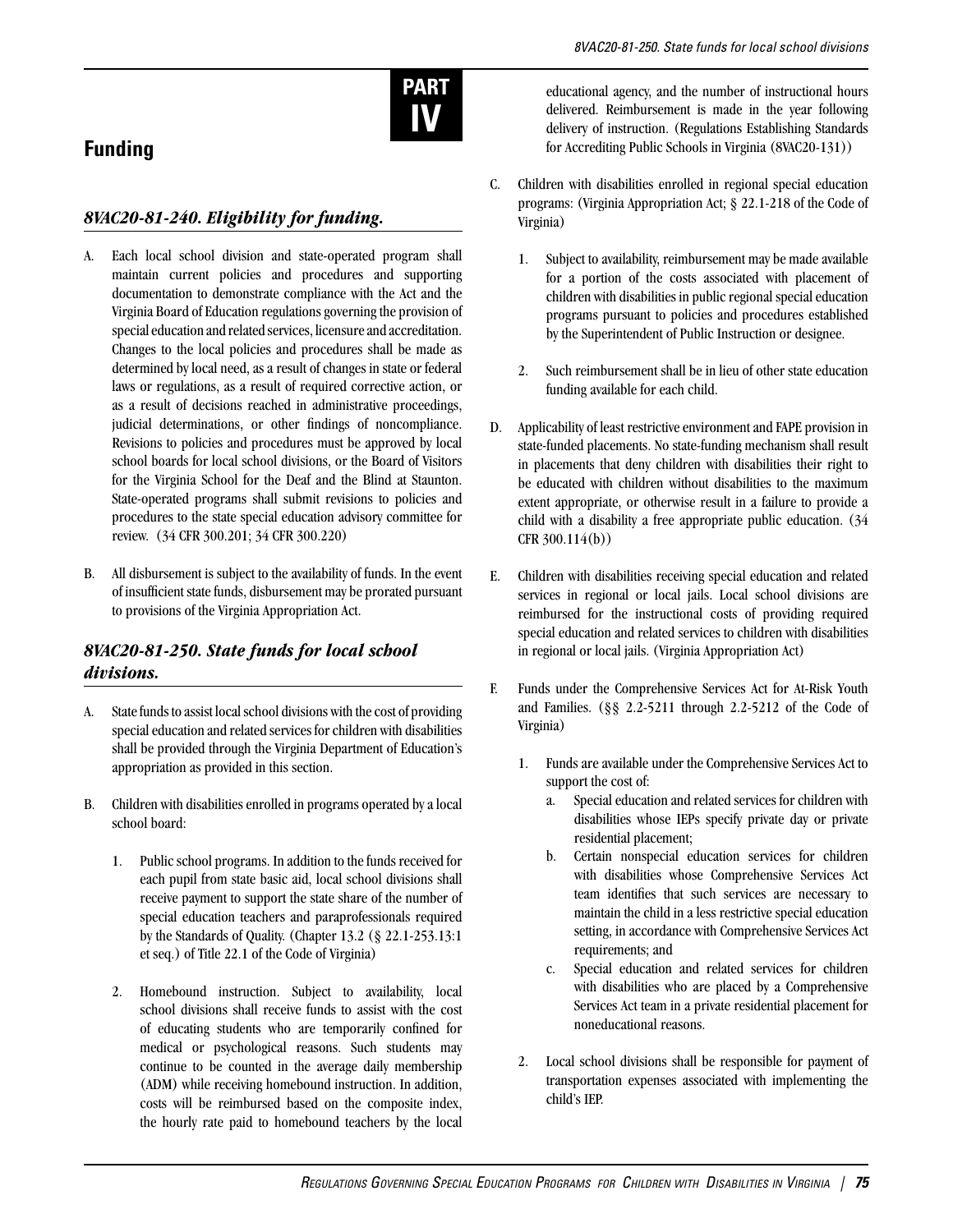- 3. Comprehensive Services Act reimbursement requirements shall be applicable.
- 4. When a parent unilaterally places a child with a disability in an approved private nonsectarian school for children with disabilities, the local school division shall not be responsible for the cost of the placement. If a special education hearing officer or court determines that such placement, rather than the IEP proposed by the local school division, is appropriate and no appeal is perfected from that decision, the local school division is responsible for placement and funds are available under the Comprehensive Services Act to support the costs.
- G. Reimbursement shall be made for the education of children with disabilities who: (§ 22.1-101.1 B and C of the Code of Virginia)
	- 1. Have been placed in foster care or other custodial care within the geographical boundaries of the school division by a Virginia agency;
	- 2. Have been placed in an orphanage or children's home, which exercises legal rights; or
	- 3. Is a resident of Virginia, and has been placed, not solely for school purposes, in a child-caring institution or group home licensed in accordance with the Code of Virginia.

#### *8VAC20-81-260. Federal funds.*

- A. In accordance with the provisions of the Act, the Virginia Department of Education disburses the federal funds that are available under Part B of the Act to assist local educational agencies with the excess cost of providing special education and related services to eligible children with disabilities. The local educational agency shall submit an annual plan to the Virginia Department of Education describing the use of such funds in accordance with subsection B of 8VAC20-81-230. (34 CFR 300.200; 34 CFR 76.301)
- B. Excess costs means those costs that are in excess of the average annual per student expenditure in a local educational agency during the preceding school year for an elementary school or secondary school student as may be appropriate, and that shall be computed after deducting: (34 CFR 300.16, 34 CFR 300.202 and Appendix A to 34 CFR Part 300)
	- 1. Amounts received under Part B of the Act;
	- 2. Amounts received under Part A of Title I of the ESEA;
	- 3. Amounts received under Parts A and B of Title III of the ESEA; or
	- 4. Any state or local funds expended for programs that would qualify for assistance under any of the parts described in subdivision 1, 2, or 3 of this subsection but excluding any amounts for capital outlay and debt service.

A local educational agency meets the excess cost requirement if it has spent at least a minimum average amount for the education of its children with disabilities in state and local funds before funds under Part B of the Act are used. (See 34 CFR Part 300, Appendix A for an example of how excess costs shall be calculated.)

- C. A local educational agency complies with the maintenance of effort requirement in establishing its eligibility for an award in a fiscal year if the local educational agency budgets the same total or per capita amount in state and local funds as it spent from the same sources to educate children with disabilities in the most recent prior year for which information is available. (34 CFR 300.203)
- D. Part B funds may be used to supplement, but shall not be used to supplant state and local expenditures for special education and related services, and shall not be used to reduce the level of expenditures for the education of children with disabilities made by the local school division from the local funds below the level of those expenditures for the preceding year, except under certain conditions specified under the Act. (34 CFR 300.202 through 34 CFR 300.204)
- E. The amount of Part B funds determined to be available for each local educational agency is based upon the formulas specified under the Act. (34 CFR 300.705 and 34 CFR 300.816)
- F. A local educational agency may use Part B funds to implement a schoolwide program under § 1114 of the ESEA, except that the amount of Part B funds used in any fiscal year shall not exceed the amount of total Part B funds received that year, divided by the number of children with disabilities in the jurisdiction, and multiplied by the number of children with disabilities participating in the schoolwide program. Part B funds used for this purpose are not subject to other Part B funding requirements, but the local educational agency shall ensure that all children with disabilities in schoolwide program schools: (34 CFR 300.206)
	- 1. Receive services in accordance with a properly developed IEP; and
	- 2. Are afforded all of the rights and services guaranteed to children with disabilities under the Act.
- G. Children without disabilities may benefit from the expenditure of Part B funds when special education and related services and supplementary aids and services are provided in a regular class or other education-related setting to a child with a disability in accordance with the IEP of the child. (34 CFR 300.208)
- H. Early intervening services. (34 CFR 300.226 and 34 CFR 300.646)
	- 1. Children who are not currently identified as needing special education or related services may need additional academic and behavioral supports to succeed in a general education environment. These supports may be in the form of early intervening services. Early intervening services apply to children in kindergarten through grade 12, with a particular emphasis on students in kindergarten through grade three.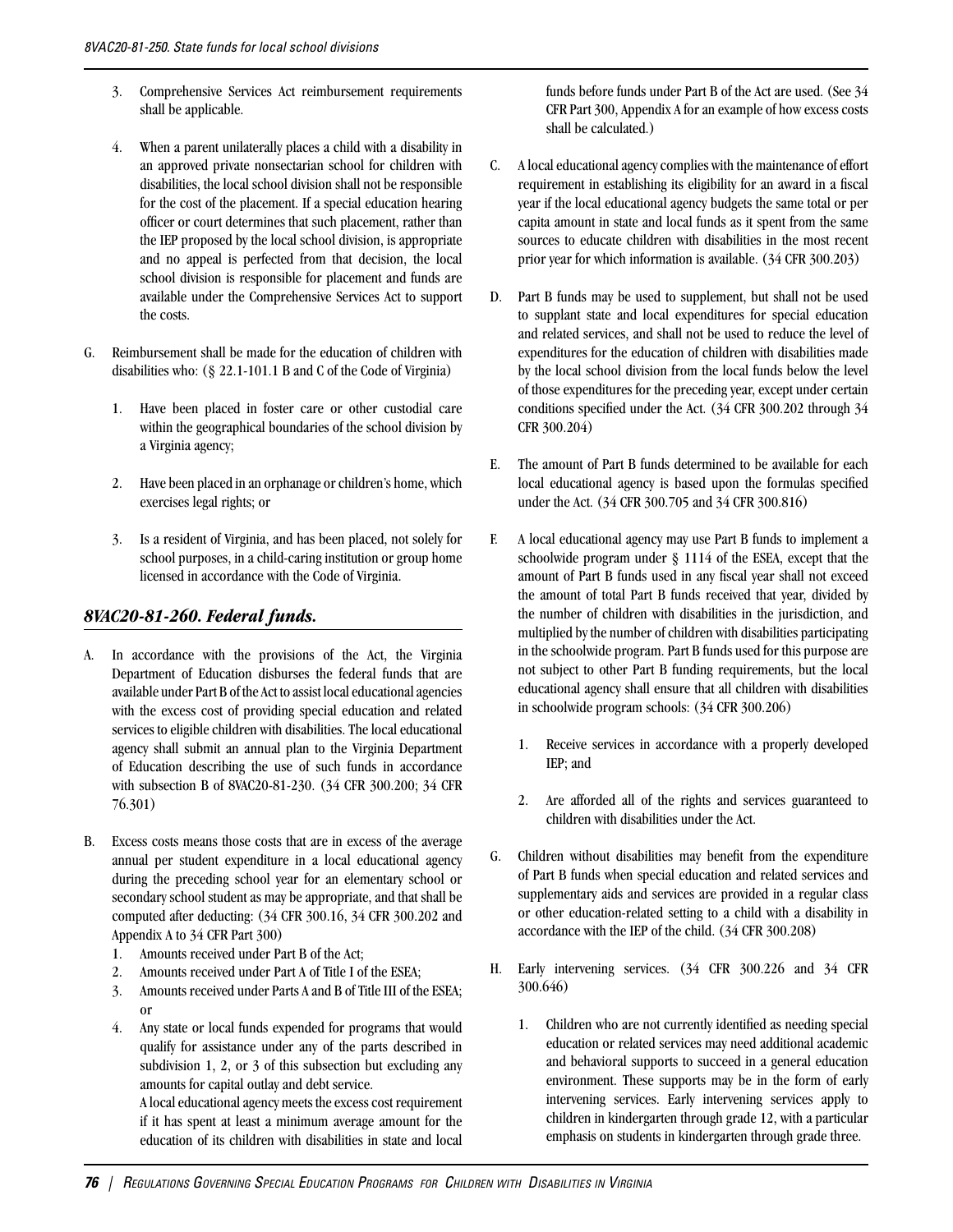- 2. To develop and implement coordinated, early intervening services, which may include interagency financing structures, a local school division may not use more than 15% of the amount the school division receives under Part B of the Act for any fiscal year. The 15% is less any amount reduced by the local school division pursuant to 34 CFR 300.205, if any, in combination with other amounts (which may include amounts other than education funds).
- 3. In implementing coordinated, early intervening services under this section, a local educational agency may carry out activities that include:
	- a. Professional development (which may be provided by entities other than local educational agencies) for teachers and other school staff to enable such personnel to deliver scientifically based academic and behavioral interventions, including scientifically based literacy instruction, and, where appropriate, instruction on the use of adaptive and instructional software; and
	- b. Providing educational and behavioral evaluations, services, and supports, including scientifically based literacy instruction.
- 4. Nothing in this section shall be construed to either limit or create a right to a free appropriate public education under Part B of the Act or to delay appropriate evaluation of a child suspected of having a disability.
- 5. Each local educational agency that develops and maintains coordinated, early intervening services under this section shall annually report to the Virginia Department of Education on:
	- a. The number of children served under this section who received early intervening services; and
	- b. The number of children served under this section who received early intervening services and subsequently receive special education and related services under Part B of the Act during the preceding two-year period.
- 6. Funds made available to carry out this section may be used to carry out coordinated, early intervening services aligned with activities funded by, and carried out under the ESEA if those funds are used to supplement, and not supplant, funds made available under the ESEA for the activities and services assisted under this section.
- 7. The amount of funds expended by a local educational agency for early intervening services shall count toward the maximum amount of expenditures that the local educational agency may reduce when determining compliance with the requirement for maintenance of effort.
- 8. If the Virginia Department of Education determines significant disproportionality based on race and ethnicity is occurring in a local educational agency in the identification of children with disabilities, or the placement of identified children in a particular educational setting, the local educational agency

shall:

- a. Use 15% of its Part B funds to provide comprehensive coordinated early intervening services particularly, but not exclusively, to those groups that were significantly overidentified; and
- b. Publicly report on the revision of policies, practices, and procedures used in the identification and placement of children with disabilities.
- I. If the Virginia Department of Education determines that a local school division is adequately providing a free appropriate public education to all children with disabilities residing in the area served by that school division with state and local funds, the department may reallocate any portion of the funds under Part B of the Act that are not needed by the school division to provide a free appropriate public education to other school divisions in the state that are not adequately providing special education and related services to all children with disabilities residing in the areas they serve. (34 CFR 300.705 and 34 CFR 300.817)

### *8VAC20-81-270. Funds to assist with the education of children with disabilities residing in state-operated programs.*

- A. State mental health facilities. State funds for education for children in state mental health facilities are appropriated to the Virginia Department of Education. Local funds for such education shall be an amount equal to the required local per pupil expenditure for the period during which a local school division has a child in residence at a state mental health facility. Such amount shall be transferred by the Virginia Department of Education from the local school division's basic aid funds to the mental health facilities. Federal funds are available under the provisions of the Act. (Virginia Appropriation Act; 34 CFR 300.705)
- B. State training centers for people with intellectual disabilities. State funds for special education and related services for children with disabilities in state training centers for people with intellectual disabilities are appropriated to the Department of Behavioral Health and Developmental Services. Local funds for such education shall be an amount equal to the required local per pupil expenditure for the period during which a local school division has a child in residence at a state mental retardation facility. Such amount shall be transferred by the Virginia Department of Education from the local school division's basic aid funds to the centers. Federal funds are available under the provisions of the Act. (Virginia Appropriation Act; 34 CFR 300.705)
- C. State specialized children's hospitals. State funds for special education and related services are appropriated to the Virginia Department of Education. Federal funds are available under the provisions of the Act. (Virginia Appropriation Act; 34 CFR 300.705)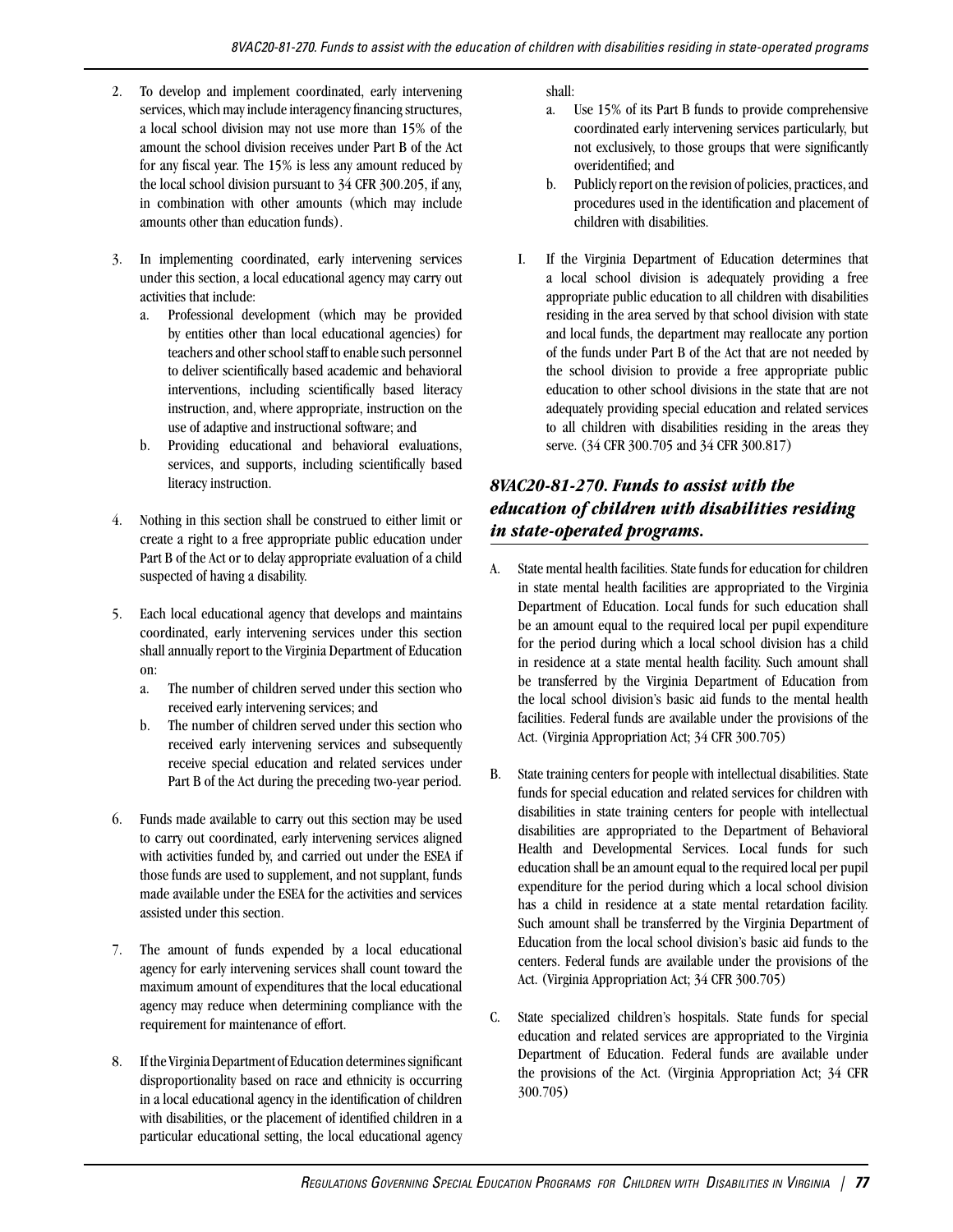- D. Woodrow Wilson Rehabilitation Center. State funds for education for children are appropriated to the Virginia Department of Education. Federal funds are available under the provisions of the Act. (Virginia Appropriation Act; 34 CFR 300.705)
- E. Regional and local juvenile detention homes. State funds for education services are appropriated to the Virginia Department of Education. (Virginia Appropriation Act; 34 CFR 300.705)
- F. State-operated diagnostic clinics. State funds for the employment of educational consultants assigned to child development and other specialty clinics operated by the state Department of Health are appropriated to the Virginia Department of Education. (Virginia Appropriation Act; 34 CFR 300.705)
- G. Virginia Department of Correctional Education. State funds for the education of children, including children with disabilities, are appropriated to the Virginia Department of Correctional Education for the education of all children residing in state adult or juvenile correctional facilities and juveniles committed to the Department of Juvenile Justice and placed in a private facility under contract with the Department of Juvenile Justice. Federal funds are available under the provisions of the Act. (Virginia Appropriation Act; 34 CFR 300.705)
- H. The Virginia School for the Deaf and the Blind at Staunton. State funds are appropriated directly to the school to operate day and residential special education programs for children placed by local school divisions. Local funds for the education of children at the Virginia school shall be the amount equal to the local per pupil expenditure for the period in which the child is a resident of the school. Such amount shall be transferred by the Virginia Department of Education from the local school division's basic aid funds to the Virginia school. (Virginia Appropriation Act; 34 CFR 300.705)

### *8VAC20-81-280. Funding, withholding, and recovery of funds.*

- A. The Virginia Department of Education shall disburse funds to local educational agencies for the education of children with disabilities, aged two to 21, inclusive, when they provide documentation of compliance with state and federal laws and regulations. (34 CFR 300.200)
- B. If documentation of compliance is not submitted or is inadequate, the Superintendent of Public Instruction shall provide reasonable notice to the local educational agency that state and federal funds will not be available for reimbursement for special education programs and services. (34 CFR 300.155 and 34 CFR 300.221)
	- 1. The notification shall include the substance of the alleged violation, and the local educational agency shall be given an opportunity to submit a written response; and
	- 2. The local educational agency shall have the right to appeal to the Virginia Board of Education under 8VAC20-81-290.
- C. Whenever the Virginia Board of Education, in its discretion, determines that a local educational agency fails to establish and maintain programs of free and appropriate public education that comply with the regulations established by the board, the board may withhold all state and federal funds for the education of eligible children with disabilities and may use the payments that would have been available to such local educational agency to provide special education, directly or by contract, to eligible children with disabilities in such manner as the board considers appropriate. (§ 22.1-214 E of the Code of Virginia)
- D. If the Superintendent of Public Instruction, after reasonable notice and opportunity for a hearing under 8VAC20-81-290, finds that a local educational agency has failed to comply with the state and federal laws and regulations and determines that compliance cannot be secured by voluntary means, the Superintendent shall issue a decision in writing stating that state and federal funds for the education of eligible children with disabilities shall not be made available to that local educational agency until it complies with the state and federal laws and regulations. (34 CFR 300.155 and 34 CFR 300.222)
- E. If there is evidence that a child has been erroneously classified and thereby counted as eligible for state and federal special education funds and such evidence is challenged by the local educational agency, the foregoing due process procedures shall apply. (34 CFR 300.155, 34 CFR 300.221 and 34 CFR 300.222)
- F. If it is determined that such funds have been erroneously claimed, the Virginia Department of Education shall bill the local educational agency for the amount of funds improperly received and withhold an equal amount of state or federal funds for the following year if not repaid by the local educational agency. (34 CFR 300.155, 34 CFR 300.221 and 34 CFR 300.222)
- G. Any local educational agency in receipt of a notice, as described in subsection B of this section, shall provide public notice to the local educational agency's jurisdiction regarding pendency of the action. (34 CFR 300.222)

#### *8VAC20-81-290. Appeal of administrative decision regarding funding.*

- A. The Virginia Department of Education's recommendation to disapprove local eligibility for funding under the Act, or withhold state and federal funds for special education and related services, may be appealed by a local educational agency. (34 CFR 76.401 and 34 CFR 300.155)
- B. The procedures for the appeal of administrative decisions are as follows: (34 CFR 76.401 and 34 CFR 300.155)
	- 1. The local educational agency shall request, in writing, a hearing by the Virginia Department of Education within 30 business days from the receipt of notification from the Superintendent of Public Instruction;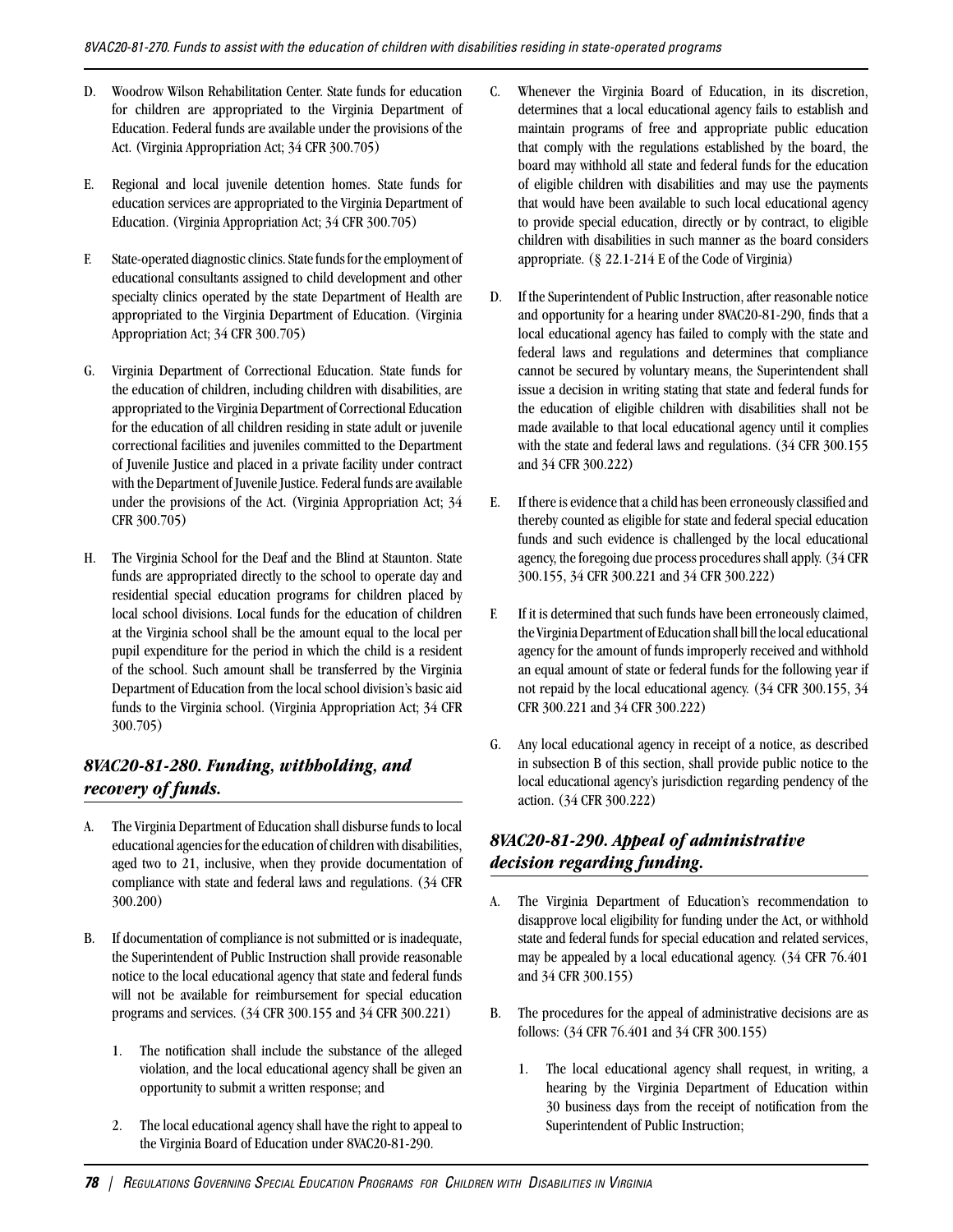- 2. Within 10 business days from the date of request for a hearing, the Superintendent of Public Instruction shall notify the local educational agency in writing of the date, time, and location of the hearing;
- 3. The hearing shall be conducted within 15 business days from the date of notification;
- 4. The hearing shall be conducted by an independent hearing officer in conformance with the provisions of §§ 2.2-4020 and 2.2-4024 of the Code of Virginia;
- 5. Witnesses and attorneys may be present and testify for the Virginia Department of Education or the local educational agency;
- 6. A written or electronic verbatim record shall be kept of all proceedings of the hearing;
- 7. The hearing officer shall review all pertinent evidence presented and shall render a decision based on the preponderance of evidence presented at the hearing and on applicable state and federal law;
- 8. No later than 10 business days after the hearing, the hearing officer shall issue a written ruling, including findings of fact and reasons for the findings;
- 9. The decision made by the hearing officer shall be final unless an appeal is requested by a local educational agency;
- 10. If the Virginia Department of Education does not rescind its final action after a review under this subsection, the applicant may appeal to the U.S. Secretary of Education under the provisions of the Education Department General Administrative Regulations; and
- 11. Notice of appeal shall be filed within 20 days after the local educational agency has been notified by the Virginia Department of Education of the results of the hearing.

### *8VAC20-81-300. Use of public and private insurance.*

- A. Children with disabilities who are covered by public benefits or insurance. (34 CFR 300.154(d))
	- 1. A local educational agency may use Medicaid or other public benefits or insurance programs in which a child participates to provide or pay for services required under this chapter and as permitted under the public benefits or insurance program except as provided in subdivision 2 of this subsection.
	- 2. With regard to services required to provide a free appropriate public education to an eligible child with a disability, a local educational agency:
- a. Shall provide notice to the parent(s) that the local educational agency:
	- (1) May not require the parent(s) to sign up for or enroll in public benefits or insurance programs in order for their child to receive a free appropriate public education;
	- (2) May not require the parent(s) to incur any outof-pocket expense, such as the payment of a deductible or co-pay amount incurred in filing a claim for services provided pursuant to this section, but in accordance with subsection C of this section may pay the cost that the parent(s) otherwise would be required to pay; and
	- (3) May not use a child's benefits under a public benefits or insurance program if that use would:
		- (a) Decrease available lifetime coverage or any other insured benefit;
		- (b) Result in the family's paying for services that would otherwise be covered by the public benefits or insurance program and that are required for the child outside of the time the child is in school;
		- (c) Increase premiums or lead to the discontinuation of benefits insurance; or
		- (d) Risk loss of eligibility for home and community-based waivers, based on aggregate health-related expenditures.
- b. Shall obtain informed parental consent each time that access to public benefits or insurance is sought, including parental consent to release educational information to the public benefits of insurance program for billing purposes in accordance with the provisions of the Management of the Student's Scholastic Record in the Public Schools of Virginia (8VAC20-150); and
- c. Shall provide notice to the parent(s) that refusal to allow access to their public benefits or insurance does not relieve the local educational agency of its responsibility to ensure that all required services are provided at no cost to the parent(s).
- B. Children with disabilities who are covered by private insurance. (34 CFR 300.154(e))
	- 1. With regard to services required to provide a free appropriate public education to an eligible child under this chapter, a local educational agency may access a parent's private insurance proceeds only if the parent provides informed consent.
	- 2. Each time the local educational agency proposes to access a parent's private insurance proceeds, it shall:
		- a. Obtain informed parental consent, including parental consent to release educational information to the private insurance program for billing purposes in accordance with the provisions of the Management of the Student's Scholastic Record in the Public Schools of Virginia (8VAC20-150); and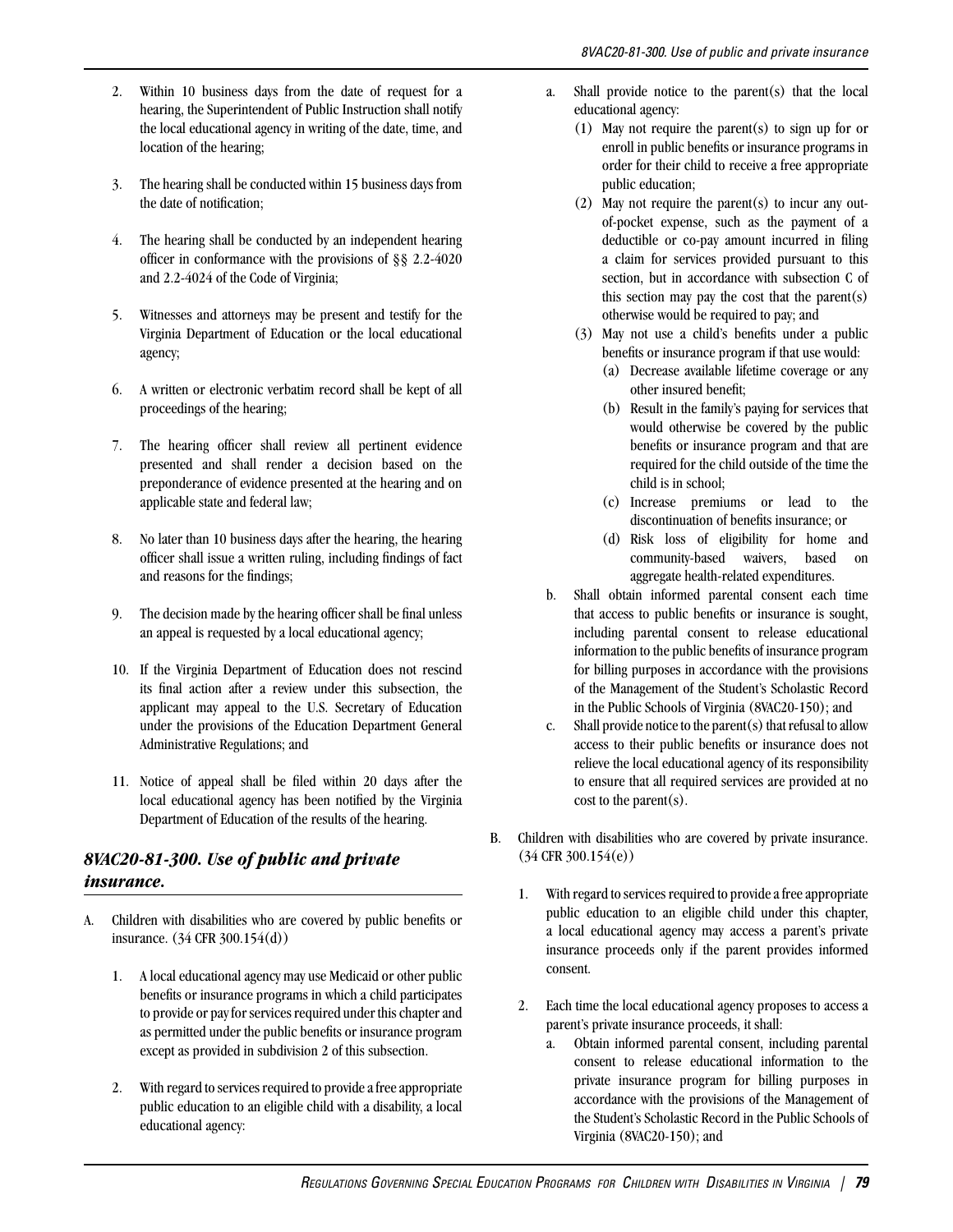- b. Inform the parent(s) that the refusal to permit the local educational agency to access their private insurance does not relieve the local educational agency of its responsibility to ensure that all required services are provided at no cost to the parent(s).
- C. Use of Part B funds. (34 CFR 300.154(f))
	- 1. If a local educational agency is unable to obtain parental consent to use the parent's private insurance, or public benefits or insurance when the parent(s) would incur a cost for a specified service required under this chapter to ensure a free appropriate public education, the local educational agency may use its Part B funds under the Act to pay for the service.
	- 2. To avoid financial cost to a parent who otherwise would consent to use private insurance, or public benefits or insurance if the parent would incur a cost, the local educational agency may use its Part B funds to pay the costs the parent otherwise would have to pay to use the parent's benefits or insurance (e.g., deductible or co-pay amounts).
- D. Proceeds from public or private insurance. (34 CFR 80.25 and 34  $CFR$  300.154(g))
	- 1. Proceeds from public benefits or insurance or private insurance is not treated as program income for purposes of the Education Department General Administrative Regulations.
	- 2. If a local educational agency spends reimbursements from federal funds (e.g., Medicaid) for services under this chapter, those funds are not considered state or local funds for purposes of the maintenance of effort provisions.
- E. Nothing in this chapter should be construed to alter the requirements imposed on a state Medicaid agency or any other agency administering a public benefits or insurance program by federal law, regulations, or policy under Title XIX or Title XXI of the Social Security Act, or any other public benefits or insurance program. (34 CFR 300.154(h))

#### *8VAC20-81-310. Attorneys' fees.*

- A. In any action or proceeding brought under § 1415 of the Act, the court in its discretion may award reasonable attorneys' fees as part of the costs:  $(34 \text{ CFR } 300.517(a))$ 
	- 1. To the prevailing party who is the parent(s) of a child with a disability;
	- 2. To a prevailing party who is a local educational agency or the Virginia Department of Education against the attorney of a parent who files a request for due process or subsequent cause of action that is frivolous, unreasonable, or without foundation, or against the attorney of a parent who continued

to litigate after the litigation clearly became frivolous, unreasonable, or without foundation; or

- 3. To a prevailing party who is a local educational agency or the Virginia Department of Education against the attorney of a parent, or against the parent, if the parent's request for a due process hearing, or subsequent cause of action was presented for any improper purpose, such as to harass, to cause unnecessary delay, or to needlessly increase the cost of litigation.
- B. Funds under Part B may not be used to pay attorneys' fees or costs of a party related to any action or proceeding under § 1415 and Subpart E of the Act. This section does not preclude a local educational agency from using funds under the Act for conducting an action or proceeding under § 1415 of the Act. (34 CFR 300.517(b))
- C. A court awards reasonable attorneys' fees under § 1415 of the Act consistent with the following:  $(34 \text{ CFR } 300.517(c))$ 
	- 1. Determination of amount of attorneys' fees. Fees awarded under  $\S$  1415 (i)(3) of the Act shall be based on rates prevailing in the community in which the action or proceeding arose for the kind and quality of services furnished. No bonus or multiplier may be used in calculating the fees awarded under this subsection.
	- 2. Prohibition of attorneys' fees and related costs for certain services.
		- a. Attorneys' fees may not be awarded and related costs may not be reimbursed in any action or proceeding under § 1415 of the Act for services performed subsequent to the time of a written offer of settlement to a parent(s) if:
			- (1) The offer is made within the time prescribed by Rule 68 of the Federal Rules of Civil Procedure or, in the case of an administrative proceeding, at any time more than 10 calendar days before the proceeding begins;
			- (2) The offer is not accepted within 10 calendar days; and
			- (3) The court or administrative special education hearing officer finds that the relief finally obtained by the parent(s) is not more favorable to the parent(s) than the offer of settlement.
		- b. Attorneys' fees may not be awarded relating to any meeting of the IEP team unless the meeting is convened as a result of an administrative proceeding or judicial action, or for a mediation session.
		- c. A resolution session convened in accordance with 8VAC20-81-210 will not be considered:
			- (1) A meeting convened as a result of an administrative hearing or judicial action; or
			- (2) An administrative hearing or judicial action for purposes of this subsection.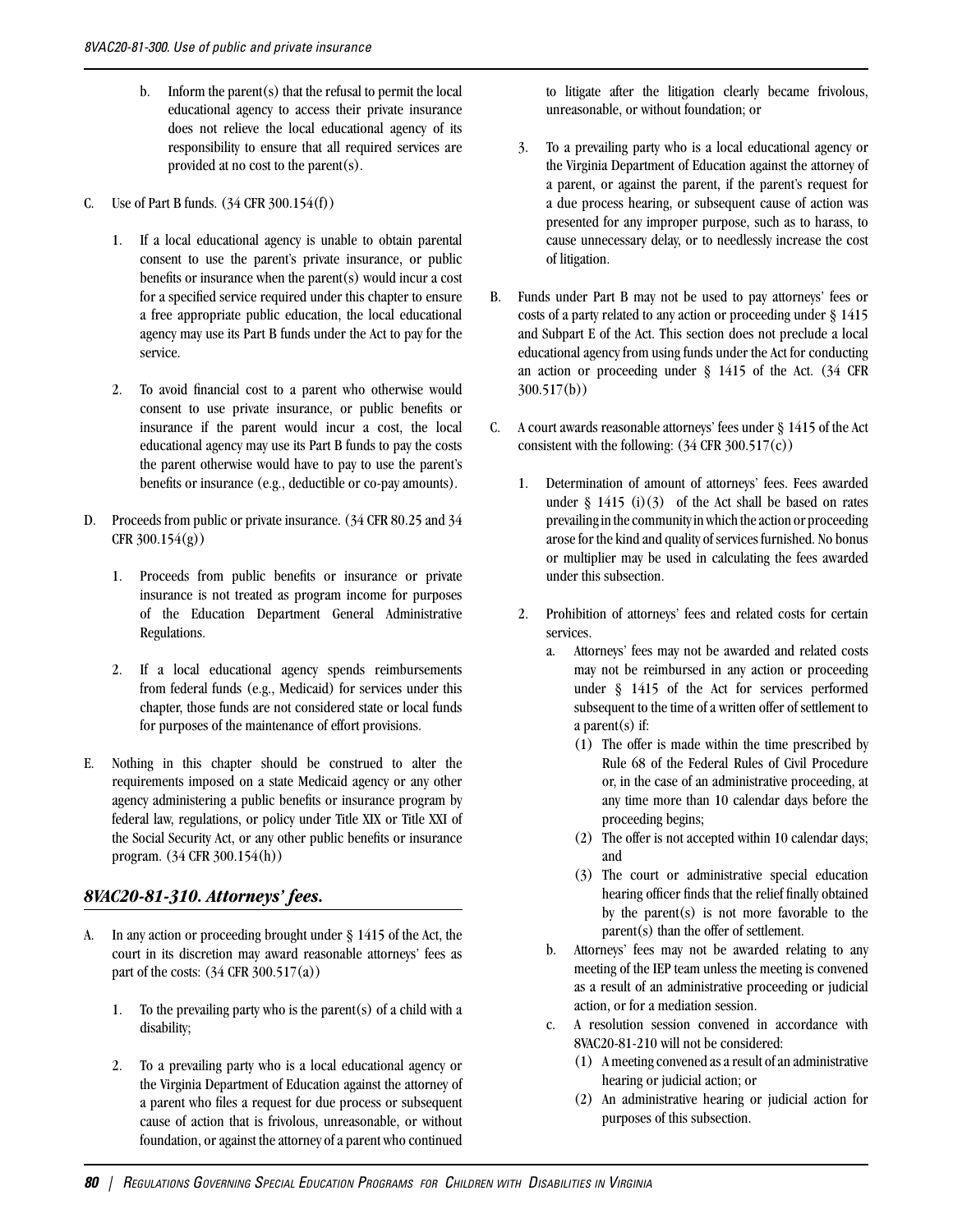- 3. Exception to prohibition on attorneys' fees and related costs. Notwithstanding subdivision 2 of this subsection, an award of attorneys' fees and related costs may be made to a parent(s) who is the prevailing party and who was substantially justified in rejecting the settlement offer.
- 4. Reduction of amount of attorneys' fees. Except as provided in subdivision 5 of this subsection, the court reduces, accordingly, the amount of the attorneys' fees awarded under this chapter if the court finds that:
	- a. The parent(s), or the parent's attorney, during the course of the action or proceeding, unreasonably protracted the final resolution of the controversy;
	- b. The amount of the attorneys' fees otherwise authorized to be awarded unreasonably exceeds the hourly rate prevailing in the community for similar services by attorneys of reasonably comparable skill, reputation, and experience;
- c. The time spent and legal services furnished were excessive considering the nature of the action or proceeding; or
- d. The attorney representing the parent(s) did not provide to the local educational agency the appropriate information in the request for a due process hearing in accordance with this chapter.
- 5. Exception to reduction in amount of attorneys' fees. The provisions of subdivision 4 of this subsection do not apply in any action or proceeding if the court finds that the Virginia Department of Education or the local educational agency unreasonably protracted the final resolution of the action or proceeding or there was a violation of § 1415 of the Act.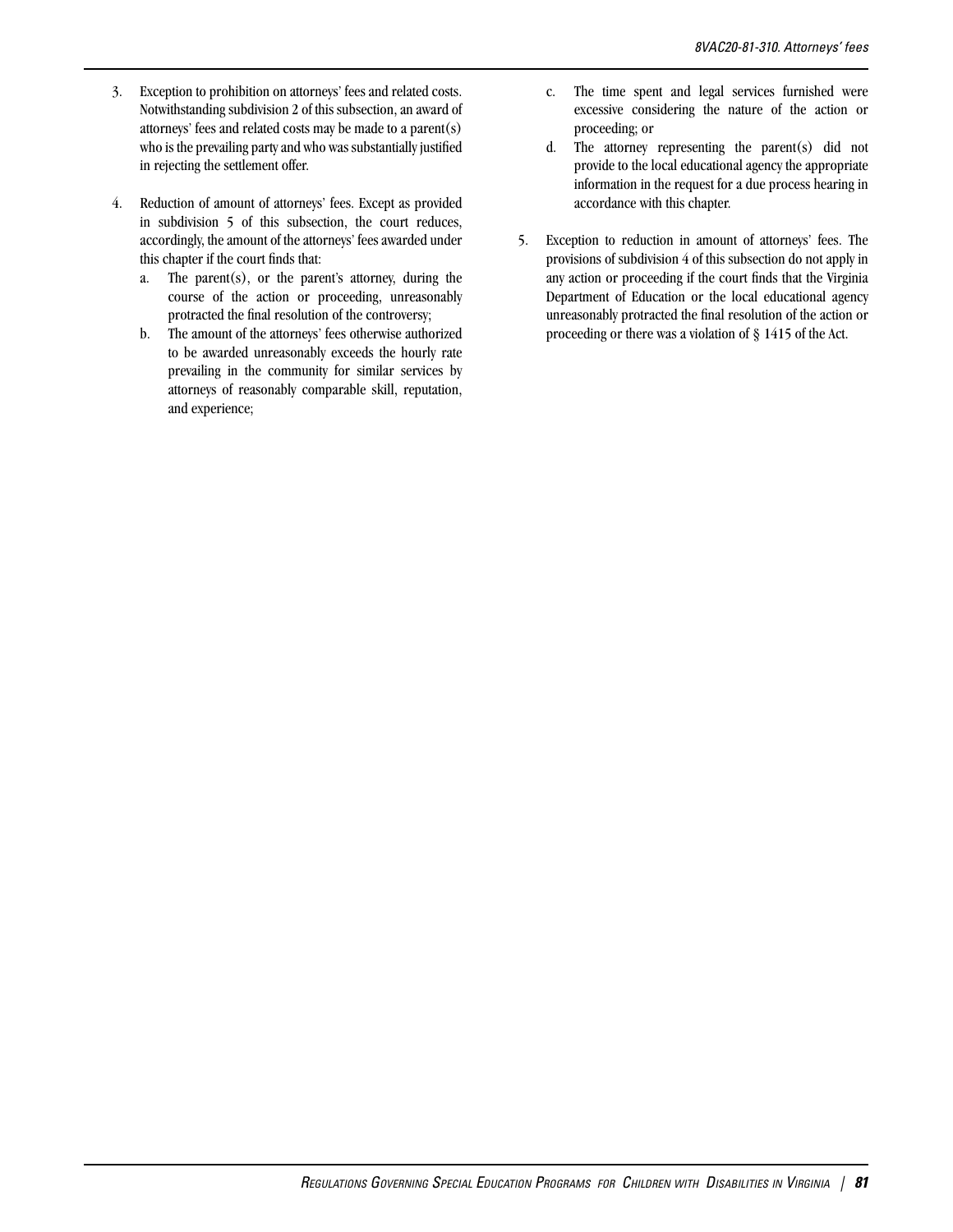

# **Additional Responsibilities of State Boards, Agencies, and Institutions for Education and Training of Children with Disabilities in Residence or Custody**

*8VAC20-81-320. Additional responsibilities of state boards, agencies, and institutions for education and training of children with disabilities in residence or custody.* 

- A. Provision of education to children with disabilities in residence or custody.
	- 1. Each state board, agency, and institution having children with disabilities in residence or custody shall provide education pursuant to standards, policies and procedures established by the Virginia Board of Education that is comparable to that provided to children with disabilities in the public school system.
		- a. The Department of Correctional Education shall establish and maintain schools for persons committed to the state, regional or local correctional facilities operated by the Department of Corrections and the Department of Juvenile Justice and for persons committed to the Department of Juvenile Justice and placed in a private facility under contract with the Department of Juvenile Justice. (§§ 22.1-7 and 22.1- 340 of the Code of Virginia)
		- b. The Superintendent of Public Instruction shall approve the education programs at the Virginia School for the Deaf and the Blind at Staunton. (§§ 22.1-7, 22.1-347, and 22.1-348 of the Code of Virginia)
		- c. The Department of Behavioral Health and Developmental Services has responsibility for providing the education and training to children with mental retardation in residence in its institutions. The Virginia Board of Education shall supervise the education and training provided to school-age residents in state mental retardation facilities. (§ 22.1-7 of the Code of Virginia)
		- d. The Virginia Board of Education shall provide for and direct the education of school-age residents in state mental health facilities in cooperation with the Department of Behavioral Health and Developmental Services. (§§ 22.1-7 and 22.1-209.2 of the Code of Virginia)
		- e. The Virginia Board of Education shall prepare and supervise the education and training provided to children in regional and local detention homes. (§§

22.1-7 and 22.1-209.2 of the Code of Virginia)

- f. The Virginia Board of Education shall supervise the evaluation, education, and training provided to schoolage children by the Virginia Department of Health and to school-age children in the teaching hospitals associated with the Eastern Virginia Medical Center, the Virginia Commonwealth University Health System Authority, and The University of Virginia Hospitals. (§§ 22.1-7 and 22.1-209.2 of the Code of Virginia)
- 2. The procedures outlined in 8VAC20-81-230 are applicable to each state board, agency, and institution having children with disabilities in residence and custody. (§ 22.1-7 of the Code of Virginia)
- B. Annual program plan. Each state board, agency, and institution having responsibility for providing such education and training shall submit annually to the Virginia Department of Education for approval by the Virginia Board of Education its program plan for the education and training for children with disabilities in residence or custody. This program plan, to be submitted by the date and in the manner specified by the Virginia Board of Education, shall include the provisions and assurances as specified in 8VAC20-81- 230.
	- 1. In addition, the program plan shall include the following:
		- a. The educational objectives of the state board, agency, or institution;
		- b. Strategies for achieving the educational objectives, including an organized program for staff development;
		- c. A system of communication between educational and other personnel, including treatment and residential care staff, to ensure coordination of program objectives;
		- d. A system of communication to ensure service continuity in the transition of the student into and out of the educational program of the facility and, where applicable, the requirements for reenrollment of juveniles committed to the Department of Juvenile Justice, as provided for in the Code of Virginia; (§§ 16.1-293 and 22.1-289 E of the Code of Virginia)
		- e. An assessment plan for determining the extent to which the objectives have been achieved including, where practicable, follow-up studies of former students to assist in annual program evaluation;
		- f. A system of communication between the state board, agency, or institution and its employees, whereby the views of all educational employees may be received in an orderly and constructive manner;
		- g. A cooperatively developed procedure for the evaluation of educational personnel; and
		- h. The grievance procedures regarding educational personnel as prescribed by the state or the appropriate local agency or board.
	- 2. At least 5-1/2 hours of education/training per school day or 27-1/2 hours per school week available for each student to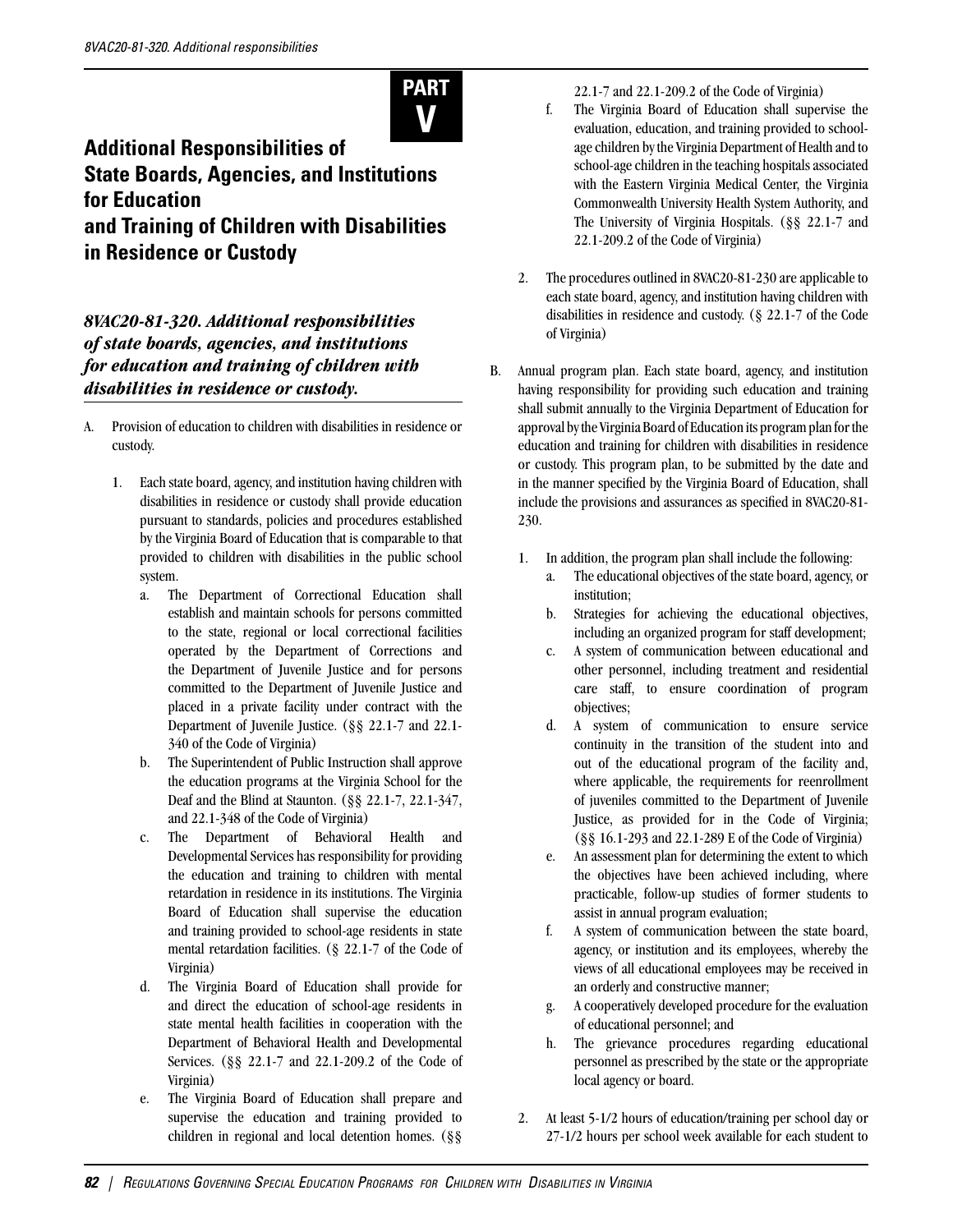implement the student's IEP.

- a. If a student has a medical or physical condition that requires modification of the school schedule, a waiver statement shall be placed on file.
- b. This waiver statement shall document the physical or mental condition of the individual student that requires significant modification of this schedule, and personnel from the following facilities shall file statements of concurrence:
	- (1) The attending physician -- the Department of Behavioral Health and Developmental Services facilities;
	- (2) The central review committee, institute review committee or Department of Juvenile Justice physician or psychologist for medical or psychological conditions, with a waiver statement signed by the Department of Juvenile Justice security staff or designee for safety or security conditions -- the Department of Correctional Education;
	- (3) The physician, staffing committee or principal the Virginia School for the Deaf and the Blind at Staunton;
	- (4) The center counselor upon recommendation of the staffing committee -- Woodrow Wilson Rehabilitation Center;
	- (5) The attending physician -- state medical facilities;
	- (6) The detention superintendent or designee juvenile detention homes.
- 3. The Virginia School for the Deaf and the Blind at Staunton shall provide for each age group of children a planned dormitory and a student-life program, including social and daily living skills, recreation, and cultural activities.
- C. Staff and facility.
	- 1. Each state board, agency or institution shall assign personnel to the educational program who are appropriately and adequately prepared and trained, including having the knowledge and skills to serve children with disabilities, and as follows: (34 CFR 300.156)
		- a. Administrative, supervisory, instructional, support and ancillary personnel holding valid professional licenses, certificates and endorsements as appropriate in the area of assignment (national standards may apply in the absence of state licensure or certification requirements).
		- b. Additional education personnel to provide required related services as delineated in the child's IEP. Related services providers must be qualified consistent with the requirements of subdivision 19 a of 8VAC20-81-20.
		- c. Paraprofessionals who are trained and supervised in accordance with the requirements of the Board of Education.
- 2. Each state board, agency or institution shall staff the educational program as follows:
	- a. A principal, supervisor, education director, or lead teacher for the educational program provided at each school or institution, except for juvenile detention homes;
	- b. Instructional personnel sufficient to maintain pupilteacher ratios not to exceed the following:
		- (1) Emotional disability one teacher for every eight children or one teacher and one paraprofessional for every 10 children;
		- (2) Hearing impairment/deaf one teacher for every seven children with one paraprofessional for every three classroom teachers; at the Virginia School for the Deaf and the Blind at Staunton - one teacher for every eight children or one teacher and one paraprofessional for every 10 children;
		- (3) Intellectual disability one teacher and one paraprofessional for every 10 children;
		- (4) Visual impairment one teacher for every seven children and one paraprofessional for every three classroom teachers;
		- (5) Other health impairment one teacher for every eight children or one teacher and one paraprofessional for every 10 children;
		- (6) Orthopedic impairment one teacher for every eight children or one teacher and one paraprofessional for every 10 children;
		- (7) Specific learning disability one teacher for every eight children or one teacher and one paraprofessional for every 10 children;
		- (8) Multiple disabilities or deaf-blindness one teacher and one paraprofessional for every six children or one teacher and two paraprofessionals for every 10 children;
		- (9) Autism one teacher for every six children or one teacher and one paraprofessional for every eight children;
		- (10) Traumatic brain injury students may be placed in any program, according to the student's IEP;
		- (11)Department of Correctional Education no greater than an average of one teacher and one paraprofessional for every 10 children;
		- (12)Woodrow Wilson Rehabilitation Center no greater than an average of one teacher for every 10 children; and
		- $(13)$  Juvenile detention homes one teacher for every 12 beds, based on the bed capacity of the facility. If the number of students exceeds the bed capacity, then the ratio shall be one teacher for every 12 students based on the average daily attendance from the previous school year. If unusual or extenuating circumstances exist, the agency may apply to the Superintendent of Public Instruction for an exception to the ratio requirements. Such requests shall be supported by sufficient justification.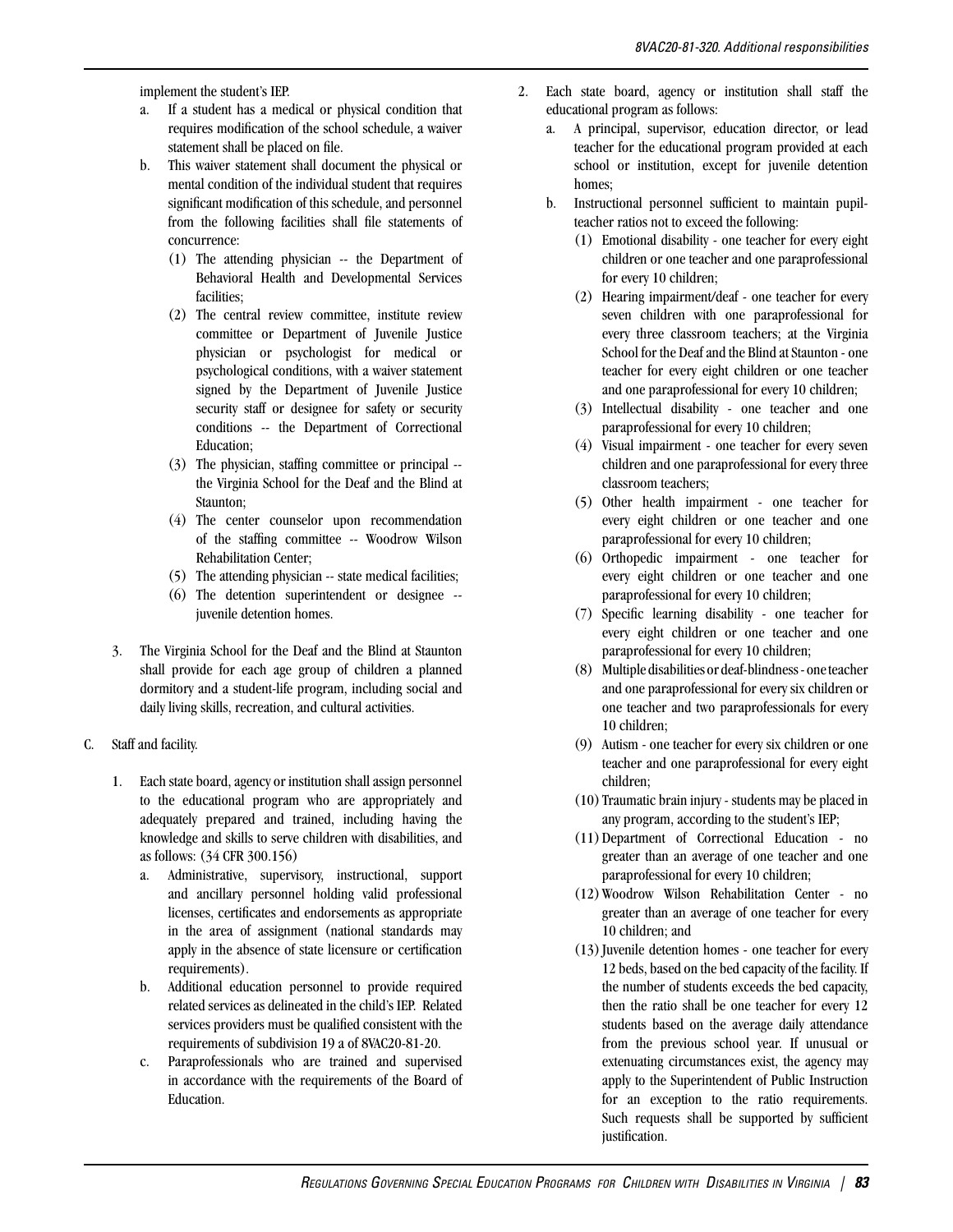3. Each facility shall have available adequate and appropriate classroom space, a library, and instructional materials and supplies to meet the educational needs of the children.



# **Compliance with §504 of the Rehabilitation Act of 1973, as Amended**

### *8VAC20-81-330. Compliance with §504 of the Rehabilitation Act of 1973, as amended.*

- A. Each state-operated program providing educational services to persons of school age and the Virginia School for the Deaf and the Blind at Staunton shall provide a free appropriate public education to each qualified person with a disability of school age and provide procedural safeguards in accordance with the Virginia Department of Education's 504 plan. (34 CFR 104.33)
- B. Local educational agencies are required to adopt grievance procedures that incorporate appropriate due process standards and that provide for the prompt and equitable resolution of complaints. In meeting the due process portion of this requirement, local educational agencies may utilize the due process hearing system specified in 8VAC20-81-210 to resolve disputes regarding the identification, evaluation, or educational placement of qualified persons who have a disability. If this procedure is selected, the local school system is responsible for 100 percent of the reimbursement costs to the special education hearing officer and any other costs incurred and requested by the special education hearing officer or school division. The Virginia Department of Education trains special education hearing officers on 504 requirements. (34 CFR 104.7 and 34 CFR 104.36)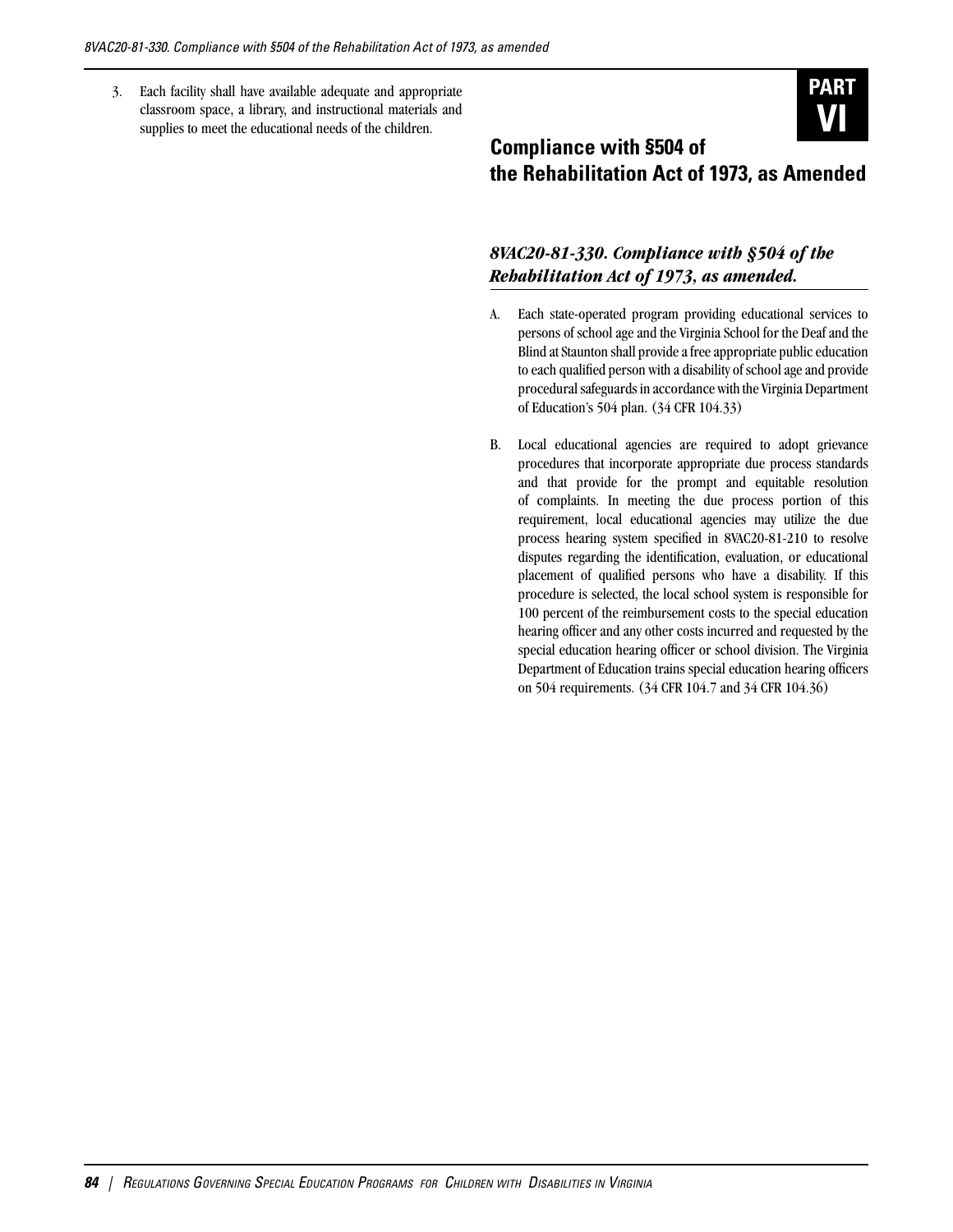### *8VAC20-81-340. Special education caseload staffing requirements.*

|                                    | <b>Level II</b>                                     |                          |             |
|------------------------------------|-----------------------------------------------------|--------------------------|-------------|
|                                    | With Paraprofessional                               | Without Paraprofessional |             |
| <b>Disability Category</b>         | 100% of the time                                    | 100% of the Time         | Level I     |
| Autism                             | 8                                                   | 6                        | 24          |
| Deaf-blindness                     | 8                                                   | 6                        |             |
| Developmental Delay: age 5-6       | 10                                                  | 8                        |             |
| Developmental Delay: age 2-5       | 8 Center-based                                      | 12 Home-based            |             |
|                                    | 10 Combined                                         | and/or Itinerant         |             |
| <b>Emotional Disability</b>        | 10                                                  | 8                        | 24          |
| Hearing Impairment/Deaf            | 10                                                  | 8                        | 24          |
| <b>Intellectual Disability</b>     | 10                                                  | 8                        | 24          |
| <b>Learning Disability</b>         | 10                                                  | 8                        | 24          |
| <b>Multiple Disabilities</b>       | 8                                                   | 6                        |             |
| Orthopedic Impairment              | 10                                                  | 8                        | 24          |
| Other Health Impairment            | 10                                                  | 8                        | 24          |
| Speech or Language Impairment      | <b>NA</b>                                           | <b>NA</b>                | 68          |
|                                    |                                                     |                          | (Itinerant) |
| Traumatic Brain Injury             | May be placed in any program, according to the IEP. |                          |             |
| Combined group of students         |                                                     |                          |             |
| needing Level I services with      |                                                     |                          |             |
| students needing Level II services | 20 Points (see Figure 2)                            |                          |             |

Figure 1: Local school division caseload maximums as funded by the Virginia Appropriation Act.

Figure 2: Values for students receiving Level I services when combined with students receiving Level II services.

|                                |                                           | <b>Level II Values</b>                       | <b>Level I</b> |
|--------------------------------|-------------------------------------------|----------------------------------------------|----------------|
| <b>Disability Category</b>     | With Paraprofessional<br>100% of the time | Without Paraprofessional<br>100% of the Time | Values         |
| Autism                         | 2.5                                       | 3.3                                          |                |
| Deaf-blindness                 | 2.5                                       | 3.3                                          |                |
| Developmental Delay: age 5-6   | 2.0                                       | 2.5                                          |                |
| <b>Emotional Disability</b>    | 2.0                                       | 2.5                                          |                |
| Hearing Impairment/Deaf        | 2.0                                       | 2.5                                          |                |
| <b>Intellectual Disability</b> | 2.0                                       | 2.5                                          |                |
| <b>Learning Disability</b>     | 2.0                                       | 2.5                                          |                |
| <b>Multiple Disabilities</b>   | 2.5                                       | 3.3                                          |                |
| Orthopedic Impairment          | 2.0                                       | 2.5                                          |                |
| Other Health Impairment        | 2.0                                       | 2.5                                          |                |
| Traumatic Brain Injury         | 2.0                                       | 2.5                                          |                |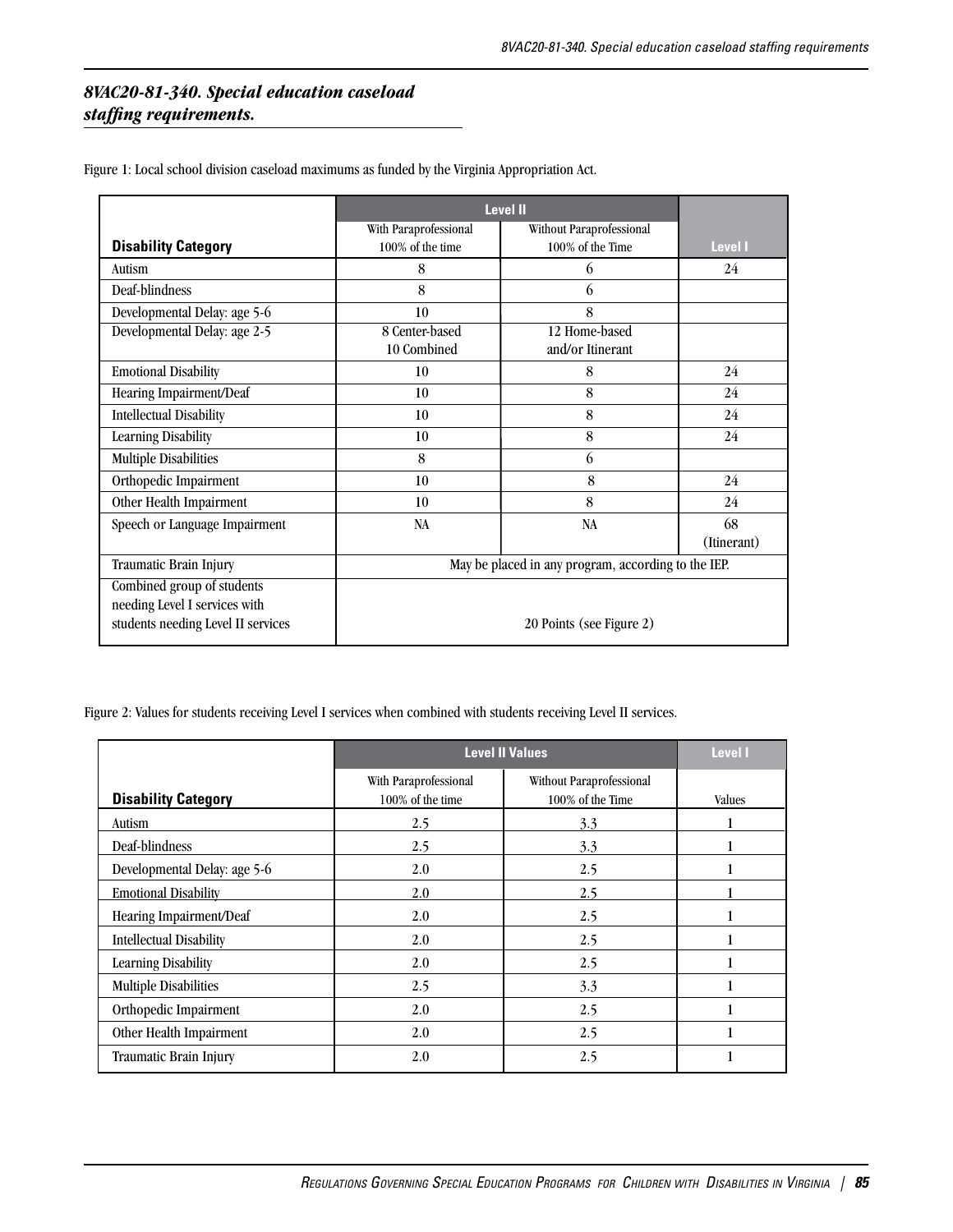### **INDEX**

| Provision of summary of academic achievement and functional performance, prior to reaching 20-81-90, page 33   |  |
|----------------------------------------------------------------------------------------------------------------|--|
|                                                                                                                |  |
|                                                                                                                |  |
|                                                                                                                |  |
|                                                                                                                |  |
|                                                                                                                |  |
|                                                                                                                |  |
|                                                                                                                |  |
|                                                                                                                |  |
|                                                                                                                |  |
| IEP content, participation in the statewide assessment program20-81-110 G 3 & G 6, page 38; 39                 |  |
|                                                                                                                |  |
|                                                                                                                |  |
| See state assessment program                                                                                   |  |
|                                                                                                                |  |
| Annual plan                                                                                                    |  |
|                                                                                                                |  |
|                                                                                                                |  |
|                                                                                                                |  |
|                                                                                                                |  |
|                                                                                                                |  |
|                                                                                                                |  |
|                                                                                                                |  |
|                                                                                                                |  |
|                                                                                                                |  |
|                                                                                                                |  |
| Due process hearing, record of the hearing, findings and decisions, copy to parents. 20-81-210 K, page 65      |  |
|                                                                                                                |  |
|                                                                                                                |  |
|                                                                                                                |  |
|                                                                                                                |  |
|                                                                                                                |  |
|                                                                                                                |  |
|                                                                                                                |  |
|                                                                                                                |  |
|                                                                                                                |  |
|                                                                                                                |  |
|                                                                                                                |  |
|                                                                                                                |  |
|                                                                                                                |  |
| <b>Staffing</b>                                                                                                |  |
|                                                                                                                |  |
|                                                                                                                |  |
| If a child's behavior was a manifestation of the disability 20-81-160 D 6, page 49                             |  |
|                                                                                                                |  |
|                                                                                                                |  |
| Blind – See visual impairment                                                                                  |  |
|                                                                                                                |  |
|                                                                                                                |  |
|                                                                                                                |  |
|                                                                                                                |  |
|                                                                                                                |  |
| Responsibilities of the Virginia Department of Education, variety of educational programs  20-81-20 5, page 13 |  |
|                                                                                                                |  |
|                                                                                                                |  |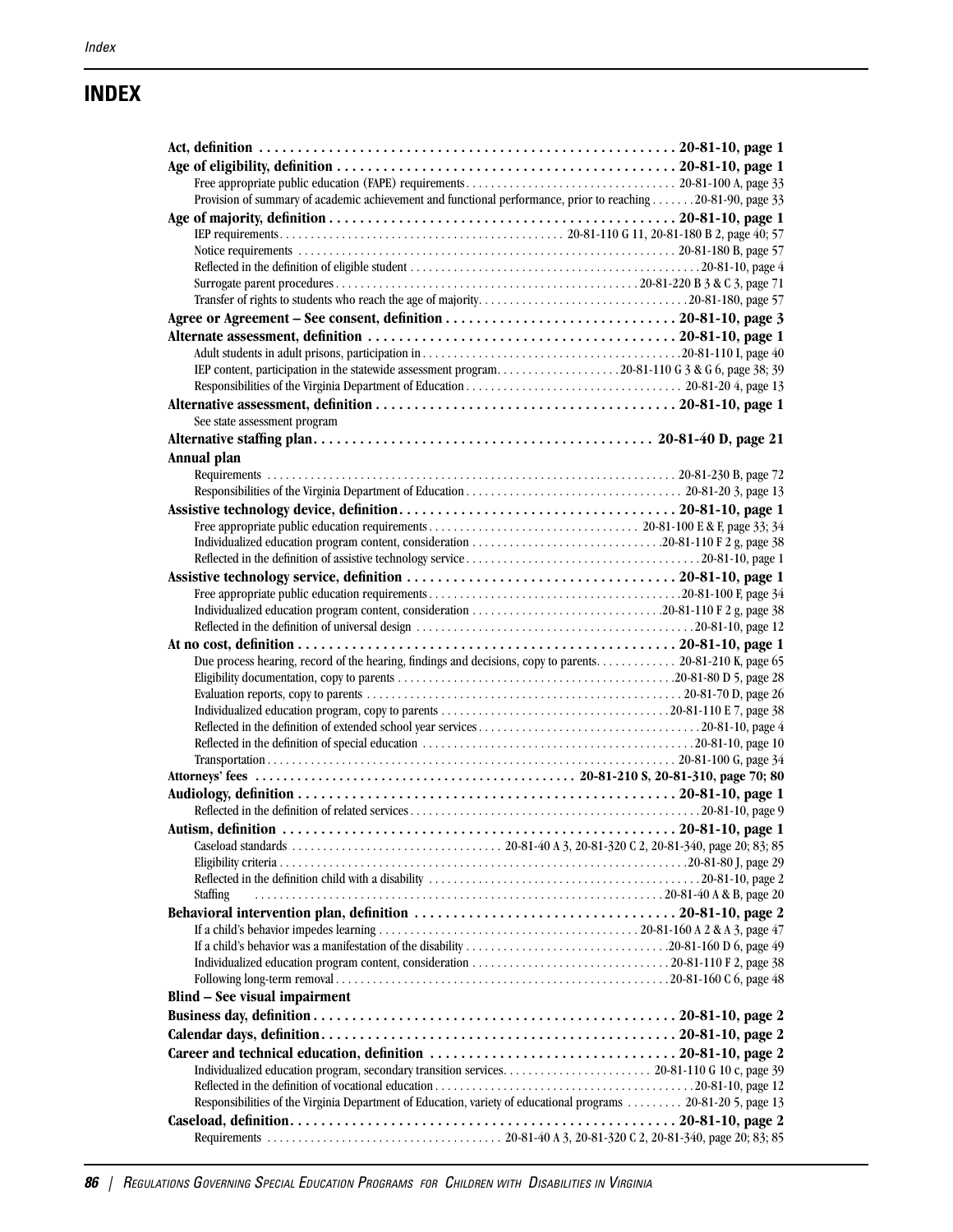| Child count                                                                                                              |  |
|--------------------------------------------------------------------------------------------------------------------------|--|
|                                                                                                                          |  |
|                                                                                                                          |  |
| Child find                                                                                                               |  |
| Evaluation, obligations not violated for failure to use mediation/due process to obtain consent. 20-81-60 B 2 e, page 25 |  |
|                                                                                                                          |  |
| Parentally-placed private school children  20-81-50 A 3, 20-81-150 C 2, C 4 & C 5, page 22; 44-45                        |  |
|                                                                                                                          |  |
|                                                                                                                          |  |
| Referrals                                                                                                                |  |
|                                                                                                                          |  |
| Child study committee - See school-based team                                                                            |  |
|                                                                                                                          |  |
|                                                                                                                          |  |
|                                                                                                                          |  |
|                                                                                                                          |  |
|                                                                                                                          |  |
|                                                                                                                          |  |
|                                                                                                                          |  |
| Process                                                                                                                  |  |
|                                                                                                                          |  |
|                                                                                                                          |  |
| Responsibilities of the Virginia Department of Education 20-81-20 11 & 20, 20-81-200 G & H, page 13; 15; 61              |  |
|                                                                                                                          |  |
| Funding                                                                                                                  |  |
|                                                                                                                          |  |
|                                                                                                                          |  |
|                                                                                                                          |  |
|                                                                                                                          |  |
|                                                                                                                          |  |
| Reflected in the definition of private school children with disabilities 20-81-10, page 9                                |  |
|                                                                                                                          |  |
|                                                                                                                          |  |
|                                                                                                                          |  |
| Confidentiality of records - See education record                                                                        |  |
| <b>Consensus</b>                                                                                                         |  |
|                                                                                                                          |  |
|                                                                                                                          |  |
|                                                                                                                          |  |
|                                                                                                                          |  |
|                                                                                                                          |  |
|                                                                                                                          |  |
|                                                                                                                          |  |
|                                                                                                                          |  |
|                                                                                                                          |  |
|                                                                                                                          |  |
|                                                                                                                          |  |
|                                                                                                                          |  |
| Refusal of                                                                                                               |  |
| Required                                                                                                                 |  |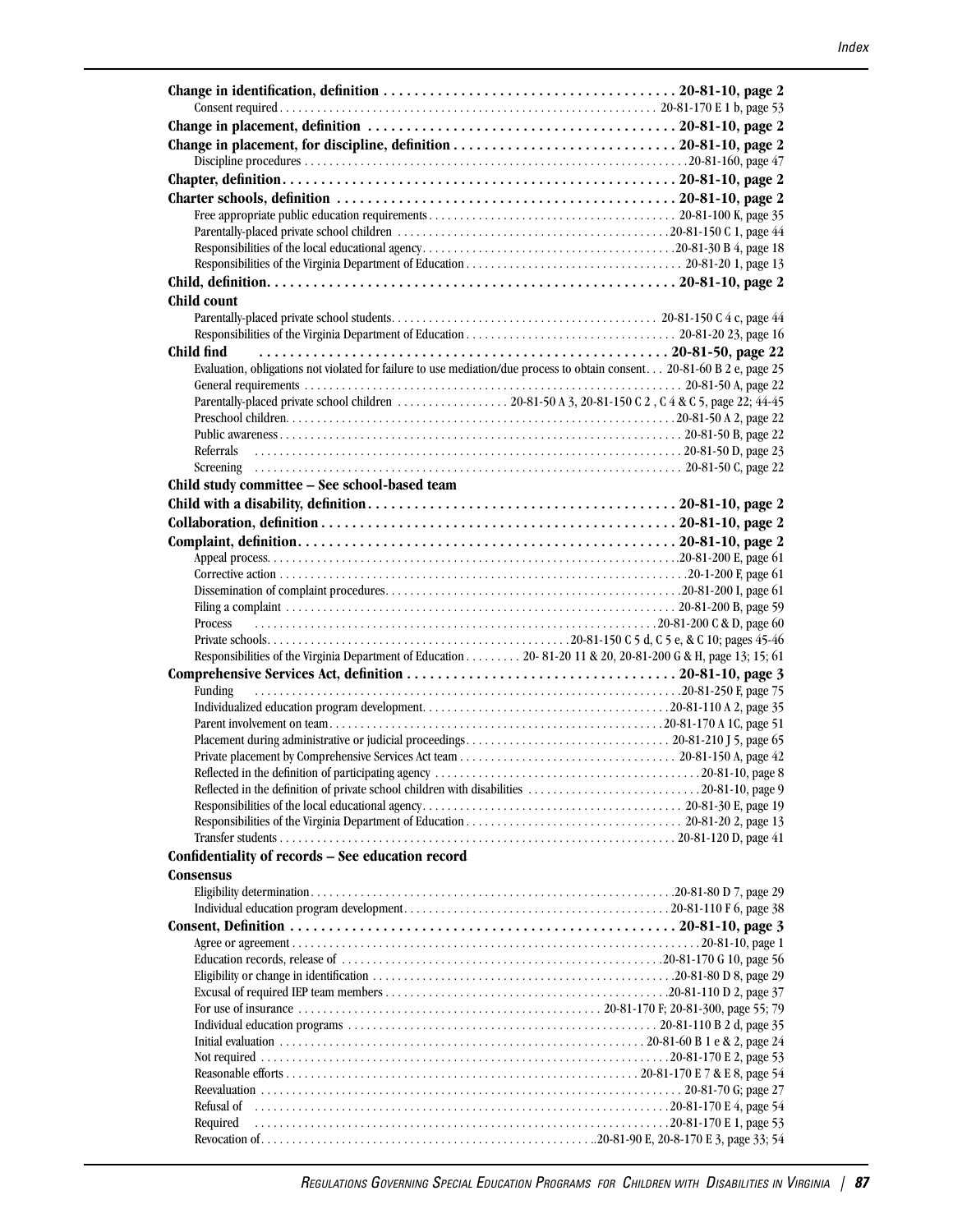| Student placement in an interim alternative education setting 20-81-160 C 5, page 48               |  |
|----------------------------------------------------------------------------------------------------|--|
| Coordinated early intervening services - See early intervening services                            |  |
|                                                                                                    |  |
| Reflected in the definition of highly qualified special education teacher20-81-10, page 5          |  |
|                                                                                                    |  |
|                                                                                                    |  |
|                                                                                                    |  |
|                                                                                                    |  |
|                                                                                                    |  |
|                                                                                                    |  |
| Reflected in the definition of nonacademic services and extra curricular services 20-81-10, page 7 |  |
|                                                                                                    |  |
|                                                                                                    |  |
|                                                                                                    |  |
| Student placement in an interim alternative education setting 20-81-160 C 5, page 48               |  |
|                                                                                                    |  |
|                                                                                                    |  |
|                                                                                                    |  |
|                                                                                                    |  |
|                                                                                                    |  |
|                                                                                                    |  |
|                                                                                                    |  |
|                                                                                                    |  |
|                                                                                                    |  |
|                                                                                                    |  |
|                                                                                                    |  |
| <b>Staffing</b>                                                                                    |  |
|                                                                                                    |  |
|                                                                                                    |  |
|                                                                                                    |  |
|                                                                                                    |  |
|                                                                                                    |  |
|                                                                                                    |  |
| Staffing                                                                                           |  |
|                                                                                                    |  |
|                                                                                                    |  |
|                                                                                                    |  |
|                                                                                                    |  |
| Eligibility                                                                                        |  |
|                                                                                                    |  |
| <b>Staffing</b>                                                                                    |  |
|                                                                                                    |  |
|                                                                                                    |  |
|                                                                                                    |  |
|                                                                                                    |  |
|                                                                                                    |  |
|                                                                                                    |  |
| Appeal                                                                                             |  |
|                                                                                                    |  |
|                                                                                                    |  |
|                                                                                                    |  |
|                                                                                                    |  |
|                                                                                                    |  |
|                                                                                                    |  |
| Consent                                                                                            |  |
|                                                                                                    |  |
|                                                                                                    |  |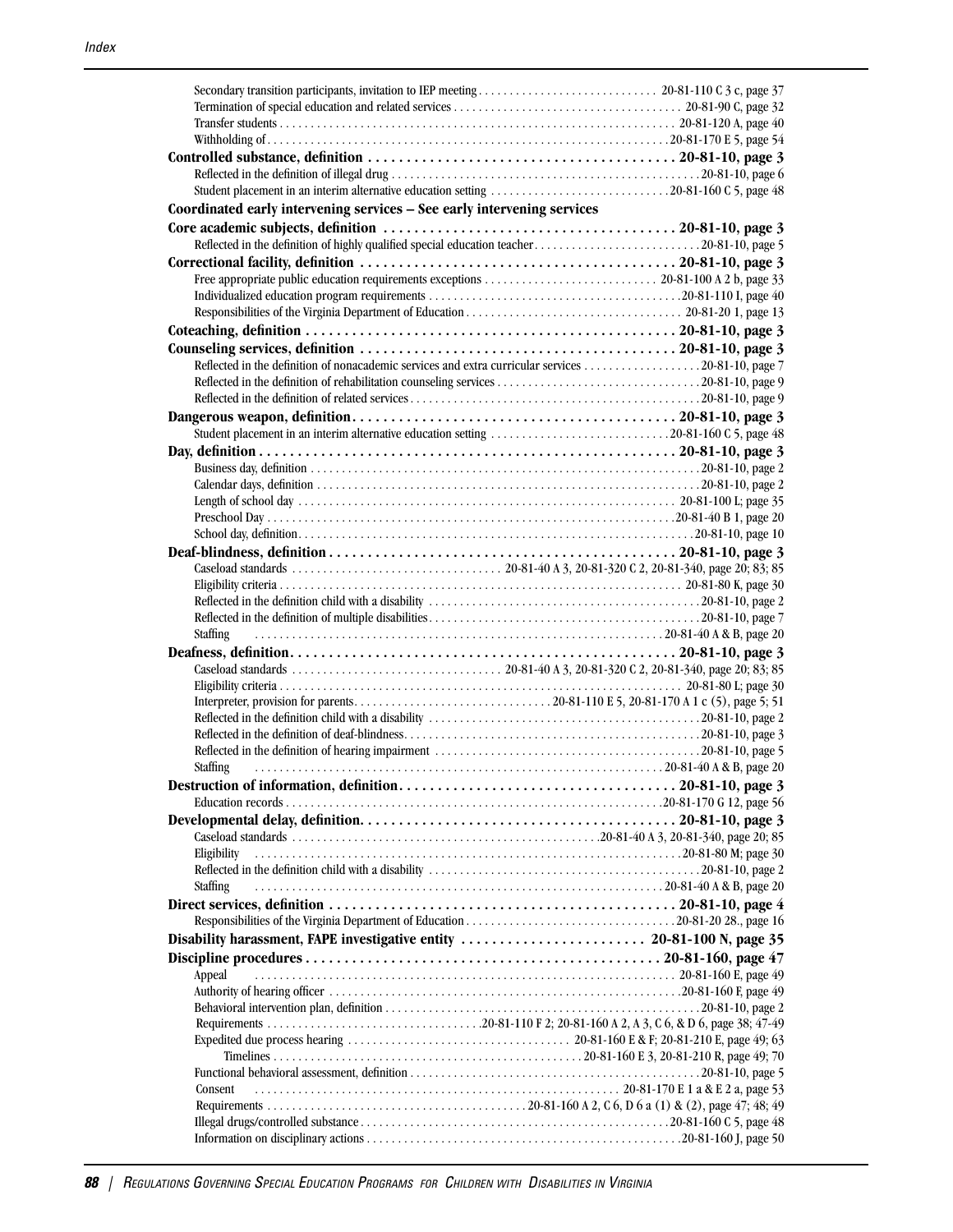| Pattern                                                                                                             |  |
|---------------------------------------------------------------------------------------------------------------------|--|
|                                                                                                                     |  |
| Protection for students not eligible for special education and related services 20-81-160 H, page 50                |  |
|                                                                                                                     |  |
| Responsibility of the local educational agency for children suspended/expelled 20-81-30 B 5, page 18                |  |
| Responsibilities of the Virginia Department of Education regarding children suspended/expelled 20-81-20 31, page 17 |  |
|                                                                                                                     |  |
|                                                                                                                     |  |
|                                                                                                                     |  |
|                                                                                                                     |  |
|                                                                                                                     |  |
| Weapon                                                                                                              |  |
| <b>Disproportionality</b>                                                                                           |  |
|                                                                                                                     |  |
|                                                                                                                     |  |
|                                                                                                                     |  |
|                                                                                                                     |  |
| Appeal                                                                                                              |  |
|                                                                                                                     |  |
|                                                                                                                     |  |
|                                                                                                                     |  |
| Expedited due process hearing 20-81-160 E & F, 20-81-210 E 3-E4, P 13 & R, page 49; 63; 68                          |  |
| Hearing officers                                                                                                    |  |
|                                                                                                                     |  |
|                                                                                                                     |  |
|                                                                                                                     |  |
|                                                                                                                     |  |
| List                                                                                                                |  |
|                                                                                                                     |  |
|                                                                                                                     |  |
|                                                                                                                     |  |
|                                                                                                                     |  |
|                                                                                                                     |  |
|                                                                                                                     |  |
|                                                                                                                     |  |
|                                                                                                                     |  |
|                                                                                                                     |  |
|                                                                                                                     |  |
|                                                                                                                     |  |
| <b>Resolution sessions</b>                                                                                          |  |
|                                                                                                                     |  |
|                                                                                                                     |  |
|                                                                                                                     |  |
|                                                                                                                     |  |
|                                                                                                                     |  |
|                                                                                                                     |  |
| Responsibilities of the Virginia Department of Education 20-81-20 11, 20-81-210 D & L, page 13; 62; 65              |  |
|                                                                                                                     |  |
|                                                                                                                     |  |
| <b>Timelines</b>                                                                                                    |  |
|                                                                                                                     |  |
|                                                                                                                     |  |
| Early identification and assessment of disabilities in children, definition 20-81-10, page 4                        |  |
| <b>Early intervening services</b>                                                                                   |  |
|                                                                                                                     |  |
|                                                                                                                     |  |
|                                                                                                                     |  |
|                                                                                                                     |  |
|                                                                                                                     |  |
|                                                                                                                     |  |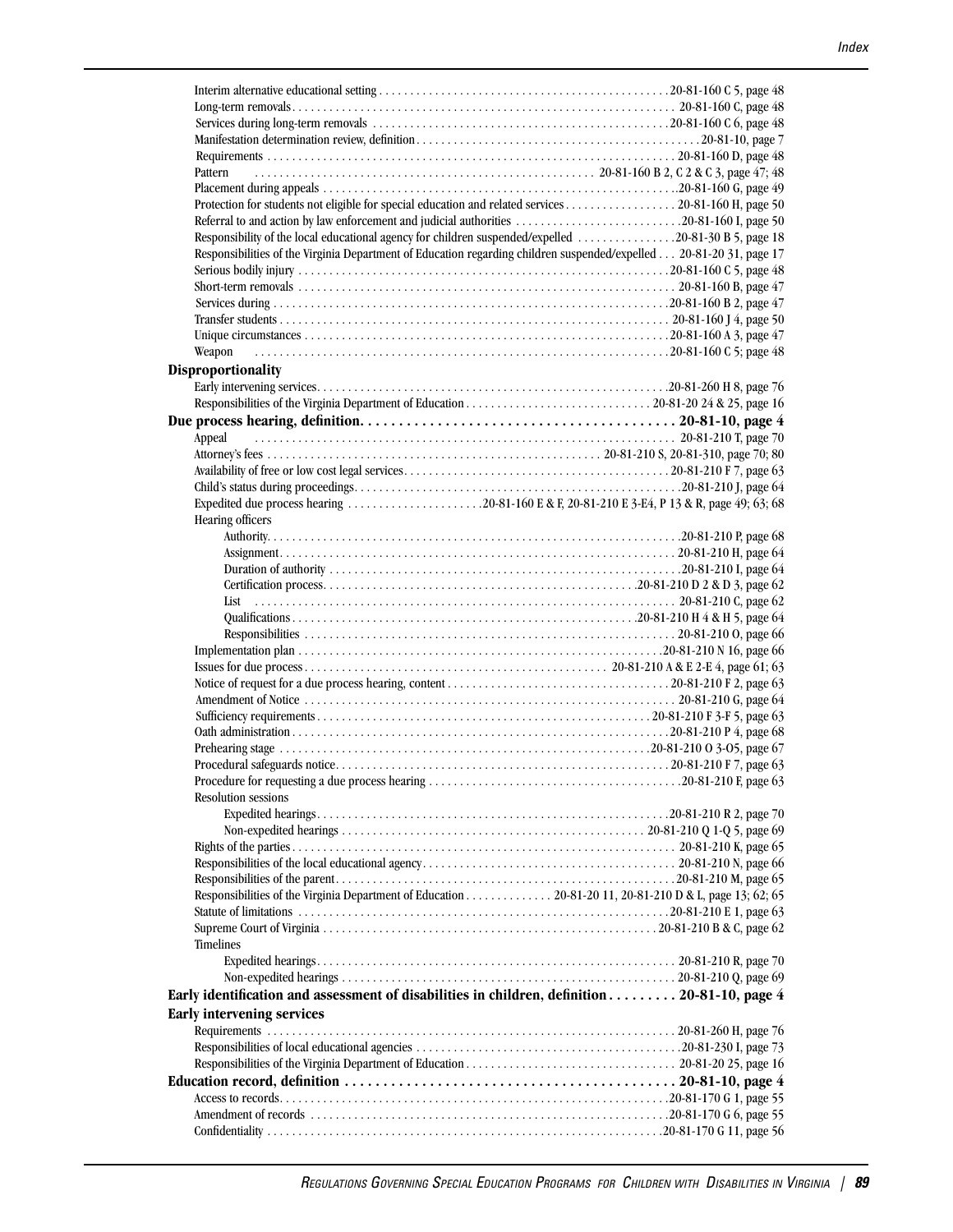| <b>Hearing</b>                                                                                               |  |
|--------------------------------------------------------------------------------------------------------------|--|
|                                                                                                              |  |
|                                                                                                              |  |
|                                                                                                              |  |
|                                                                                                              |  |
|                                                                                                              |  |
|                                                                                                              |  |
| See placement                                                                                                |  |
| Educational service agencies and other public institutions and agencies, definition $\dots$ 20-81-10, page 4 |  |
|                                                                                                              |  |
|                                                                                                              |  |
|                                                                                                              |  |
|                                                                                                              |  |
| Consent                                                                                                      |  |
| Criteria                                                                                                     |  |
|                                                                                                              |  |
|                                                                                                              |  |
|                                                                                                              |  |
|                                                                                                              |  |
|                                                                                                              |  |
|                                                                                                              |  |
|                                                                                                              |  |
|                                                                                                              |  |
|                                                                                                              |  |
|                                                                                                              |  |
|                                                                                                              |  |
|                                                                                                              |  |
|                                                                                                              |  |
|                                                                                                              |  |
|                                                                                                              |  |
|                                                                                                              |  |
| Individualized education program (IEP), review following reevaluation process 20-81-80 D 11, page 29         |  |
|                                                                                                              |  |
|                                                                                                              |  |
| Parentally-placed private school students, child find obligations 20-81-150 C 2 & C 10 b, page 44; 46        |  |
|                                                                                                              |  |
|                                                                                                              |  |
|                                                                                                              |  |
|                                                                                                              |  |
|                                                                                                              |  |
|                                                                                                              |  |
| Timelines                                                                                                    |  |
|                                                                                                              |  |
| <b>Emancipated minor</b>                                                                                     |  |
|                                                                                                              |  |
|                                                                                                              |  |
|                                                                                                              |  |
|                                                                                                              |  |
|                                                                                                              |  |
|                                                                                                              |  |
|                                                                                                              |  |
| <b>Staffing</b>                                                                                              |  |
|                                                                                                              |  |
|                                                                                                              |  |
|                                                                                                              |  |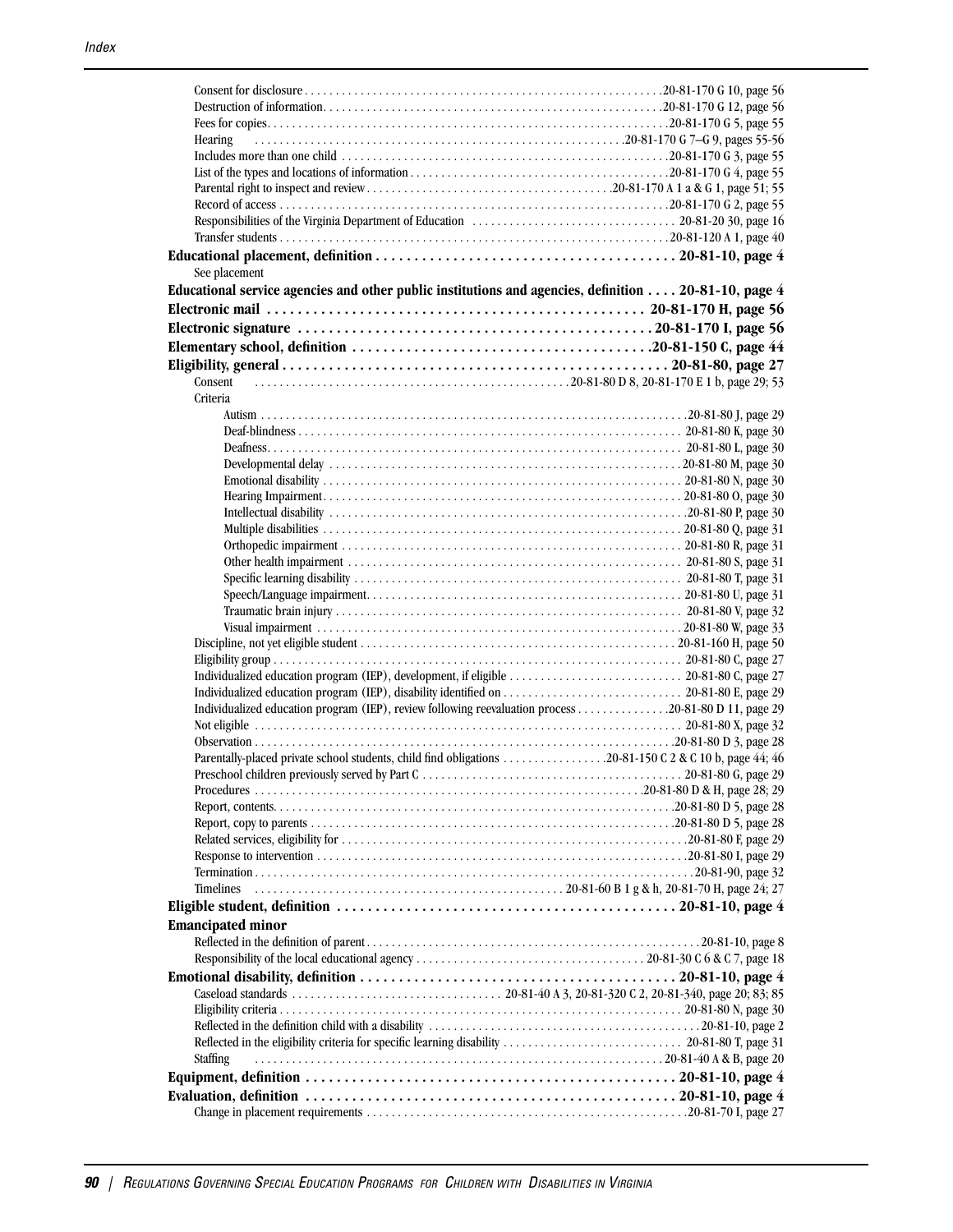| Consent                                                                                                      |  |
|--------------------------------------------------------------------------------------------------------------|--|
|                                                                                                              |  |
|                                                                                                              |  |
|                                                                                                              |  |
|                                                                                                              |  |
|                                                                                                              |  |
|                                                                                                              |  |
| Parentally-placed private school students, child find obligations 20-81-150 C 2 & C 10 b, page 44; 46        |  |
|                                                                                                              |  |
|                                                                                                              |  |
|                                                                                                              |  |
|                                                                                                              |  |
|                                                                                                              |  |
|                                                                                                              |  |
|                                                                                                              |  |
|                                                                                                              |  |
|                                                                                                              |  |
|                                                                                                              |  |
| Timeline                                                                                                     |  |
|                                                                                                              |  |
|                                                                                                              |  |
|                                                                                                              |  |
|                                                                                                              |  |
|                                                                                                              |  |
|                                                                                                              |  |
|                                                                                                              |  |
|                                                                                                              |  |
| Extracurricular activities - See nonacademic services and extracurricular services                           |  |
|                                                                                                              |  |
|                                                                                                              |  |
|                                                                                                              |  |
|                                                                                                              |  |
|                                                                                                              |  |
|                                                                                                              |  |
|                                                                                                              |  |
|                                                                                                              |  |
|                                                                                                              |  |
|                                                                                                              |  |
|                                                                                                              |  |
|                                                                                                              |  |
|                                                                                                              |  |
|                                                                                                              |  |
|                                                                                                              |  |
|                                                                                                              |  |
|                                                                                                              |  |
|                                                                                                              |  |
|                                                                                                              |  |
|                                                                                                              |  |
| Elements                                                                                                     |  |
|                                                                                                              |  |
| Consent                                                                                                      |  |
|                                                                                                              |  |
|                                                                                                              |  |
|                                                                                                              |  |
| <b>Funding</b>                                                                                               |  |
|                                                                                                              |  |
|                                                                                                              |  |
|                                                                                                              |  |
|                                                                                                              |  |
|                                                                                                              |  |
|                                                                                                              |  |
| Insurance                                                                                                    |  |
|                                                                                                              |  |
|                                                                                                              |  |
| State funds for state-operated programs and the Virginia School for the Deaf and the Blind20-81-270, page 77 |  |
|                                                                                                              |  |
|                                                                                                              |  |
|                                                                                                              |  |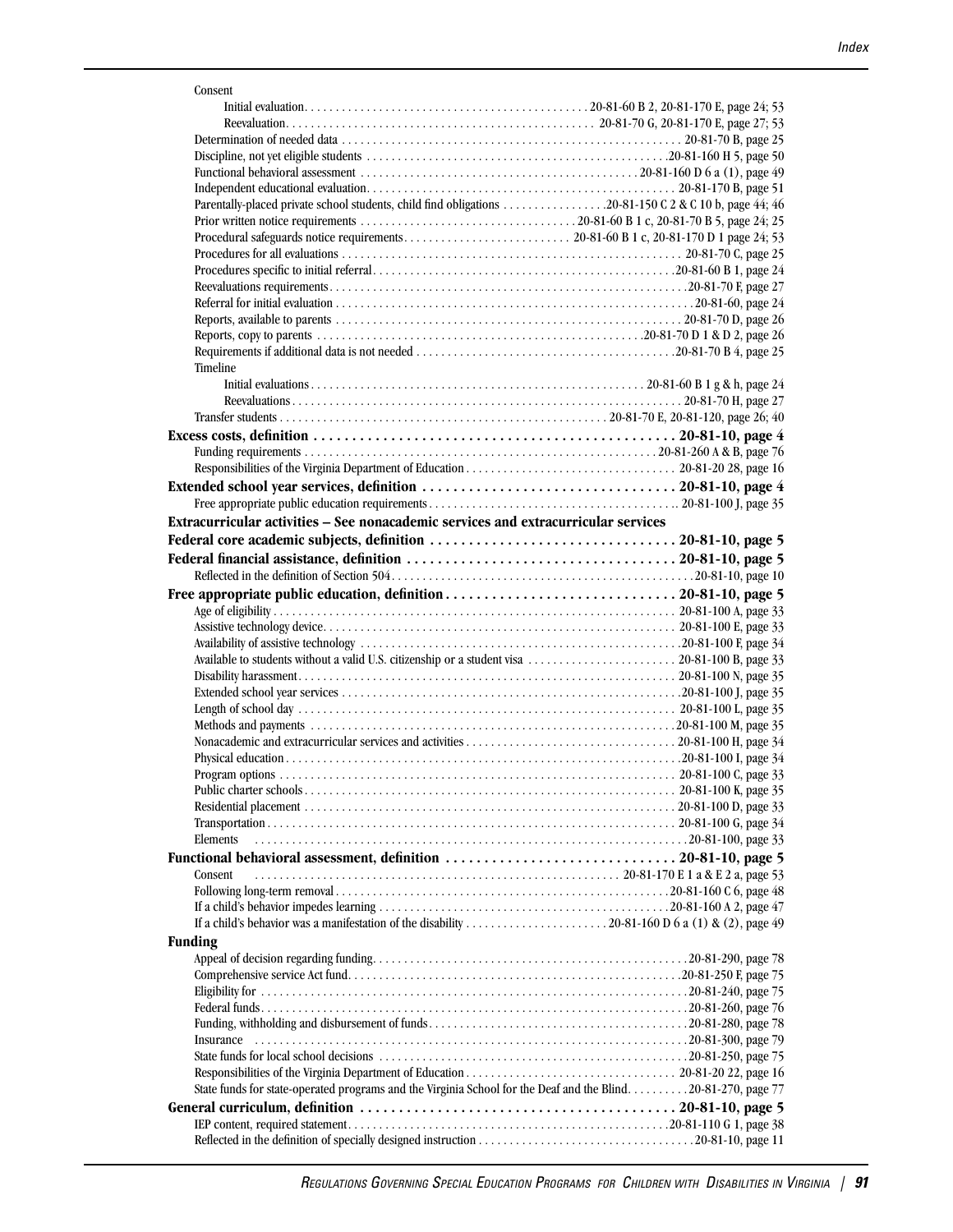| <b>Staffing</b>                                                                                                                                                                                                                                                                                                                       |  |
|---------------------------------------------------------------------------------------------------------------------------------------------------------------------------------------------------------------------------------------------------------------------------------------------------------------------------------------|--|
|                                                                                                                                                                                                                                                                                                                                       |  |
|                                                                                                                                                                                                                                                                                                                                       |  |
|                                                                                                                                                                                                                                                                                                                                       |  |
| Personnel providing equitable services to parentally-placed private school students 20-81-150 C 7, page 45                                                                                                                                                                                                                            |  |
|                                                                                                                                                                                                                                                                                                                                       |  |
|                                                                                                                                                                                                                                                                                                                                       |  |
|                                                                                                                                                                                                                                                                                                                                       |  |
|                                                                                                                                                                                                                                                                                                                                       |  |
|                                                                                                                                                                                                                                                                                                                                       |  |
|                                                                                                                                                                                                                                                                                                                                       |  |
|                                                                                                                                                                                                                                                                                                                                       |  |
| Funding                                                                                                                                                                                                                                                                                                                               |  |
|                                                                                                                                                                                                                                                                                                                                       |  |
|                                                                                                                                                                                                                                                                                                                                       |  |
|                                                                                                                                                                                                                                                                                                                                       |  |
|                                                                                                                                                                                                                                                                                                                                       |  |
|                                                                                                                                                                                                                                                                                                                                       |  |
|                                                                                                                                                                                                                                                                                                                                       |  |
|                                                                                                                                                                                                                                                                                                                                       |  |
|                                                                                                                                                                                                                                                                                                                                       |  |
|                                                                                                                                                                                                                                                                                                                                       |  |
|                                                                                                                                                                                                                                                                                                                                       |  |
|                                                                                                                                                                                                                                                                                                                                       |  |
|                                                                                                                                                                                                                                                                                                                                       |  |
|                                                                                                                                                                                                                                                                                                                                       |  |
|                                                                                                                                                                                                                                                                                                                                       |  |
| Child find $\ldots$ $\ldots$ $\ldots$ $\ldots$ $\ldots$ $\ldots$ $\ldots$ $\ldots$ $\ldots$ $\ldots$ $\ldots$ $\ldots$ $\ldots$ $\ldots$ $\ldots$ $\ldots$ $\ldots$ $\ldots$ $\ldots$ $\ldots$ $\ldots$ $\ldots$ $\ldots$ $\ldots$ $\ldots$ $\ldots$ $\ldots$ $\ldots$ $\ldots$ $\ldots$ $\ldots$ $\ldots$ $\ldots$ $\ldots$ $\ldots$ |  |
|                                                                                                                                                                                                                                                                                                                                       |  |
|                                                                                                                                                                                                                                                                                                                                       |  |
|                                                                                                                                                                                                                                                                                                                                       |  |
| House arrest, children with disability on                                                                                                                                                                                                                                                                                             |  |
|                                                                                                                                                                                                                                                                                                                                       |  |
|                                                                                                                                                                                                                                                                                                                                       |  |
|                                                                                                                                                                                                                                                                                                                                       |  |
|                                                                                                                                                                                                                                                                                                                                       |  |
|                                                                                                                                                                                                                                                                                                                                       |  |
|                                                                                                                                                                                                                                                                                                                                       |  |
|                                                                                                                                                                                                                                                                                                                                       |  |
|                                                                                                                                                                                                                                                                                                                                       |  |
|                                                                                                                                                                                                                                                                                                                                       |  |
|                                                                                                                                                                                                                                                                                                                                       |  |
|                                                                                                                                                                                                                                                                                                                                       |  |
| Criteria                                                                                                                                                                                                                                                                                                                              |  |
|                                                                                                                                                                                                                                                                                                                                       |  |
|                                                                                                                                                                                                                                                                                                                                       |  |
|                                                                                                                                                                                                                                                                                                                                       |  |
|                                                                                                                                                                                                                                                                                                                                       |  |
|                                                                                                                                                                                                                                                                                                                                       |  |
|                                                                                                                                                                                                                                                                                                                                       |  |
|                                                                                                                                                                                                                                                                                                                                       |  |
| Content                                                                                                                                                                                                                                                                                                                               |  |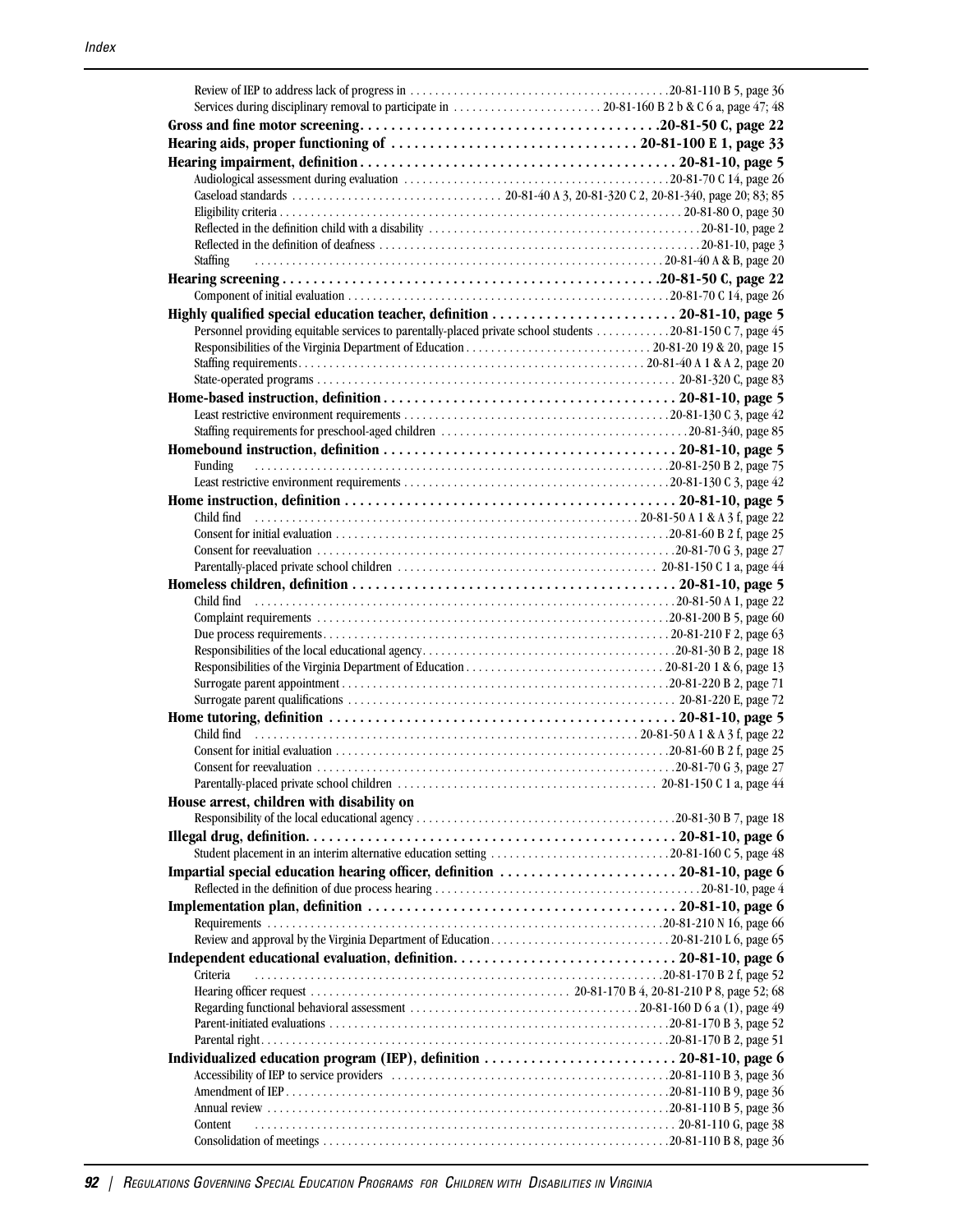| Copy                                                                                                  |  |
|-------------------------------------------------------------------------------------------------------|--|
|                                                                                                       |  |
|                                                                                                       |  |
|                                                                                                       |  |
|                                                                                                       |  |
|                                                                                                       |  |
| Notice                                                                                                |  |
|                                                                                                       |  |
|                                                                                                       |  |
|                                                                                                       |  |
|                                                                                                       |  |
|                                                                                                       |  |
|                                                                                                       |  |
|                                                                                                       |  |
|                                                                                                       |  |
|                                                                                                       |  |
|                                                                                                       |  |
|                                                                                                       |  |
|                                                                                                       |  |
|                                                                                                       |  |
|                                                                                                       |  |
|                                                                                                       |  |
|                                                                                                       |  |
|                                                                                                       |  |
|                                                                                                       |  |
|                                                                                                       |  |
| See transition from Part C                                                                            |  |
|                                                                                                       |  |
| See transition from Part C                                                                            |  |
| Informed parent consent - See consent                                                                 |  |
|                                                                                                       |  |
|                                                                                                       |  |
|                                                                                                       |  |
|                                                                                                       |  |
|                                                                                                       |  |
|                                                                                                       |  |
| See placement                                                                                         |  |
| <b>Insurance</b>                                                                                      |  |
| Consent to access public benefits or insurance or private insurance proceeds 20-81-170 E 1 g, page 53 |  |
|                                                                                                       |  |
|                                                                                                       |  |
|                                                                                                       |  |
|                                                                                                       |  |
|                                                                                                       |  |
|                                                                                                       |  |
|                                                                                                       |  |
|                                                                                                       |  |
|                                                                                                       |  |
|                                                                                                       |  |
|                                                                                                       |  |
|                                                                                                       |  |
| Staffing                                                                                              |  |
|                                                                                                       |  |
|                                                                                                       |  |
|                                                                                                       |  |
|                                                                                                       |  |
| Interim alternative education setting - See discipline                                                |  |
| Jails, regional/local                                                                                 |  |
|                                                                                                       |  |
| Child find                                                                                            |  |
|                                                                                                       |  |
| Funding                                                                                               |  |
|                                                                                                       |  |
|                                                                                                       |  |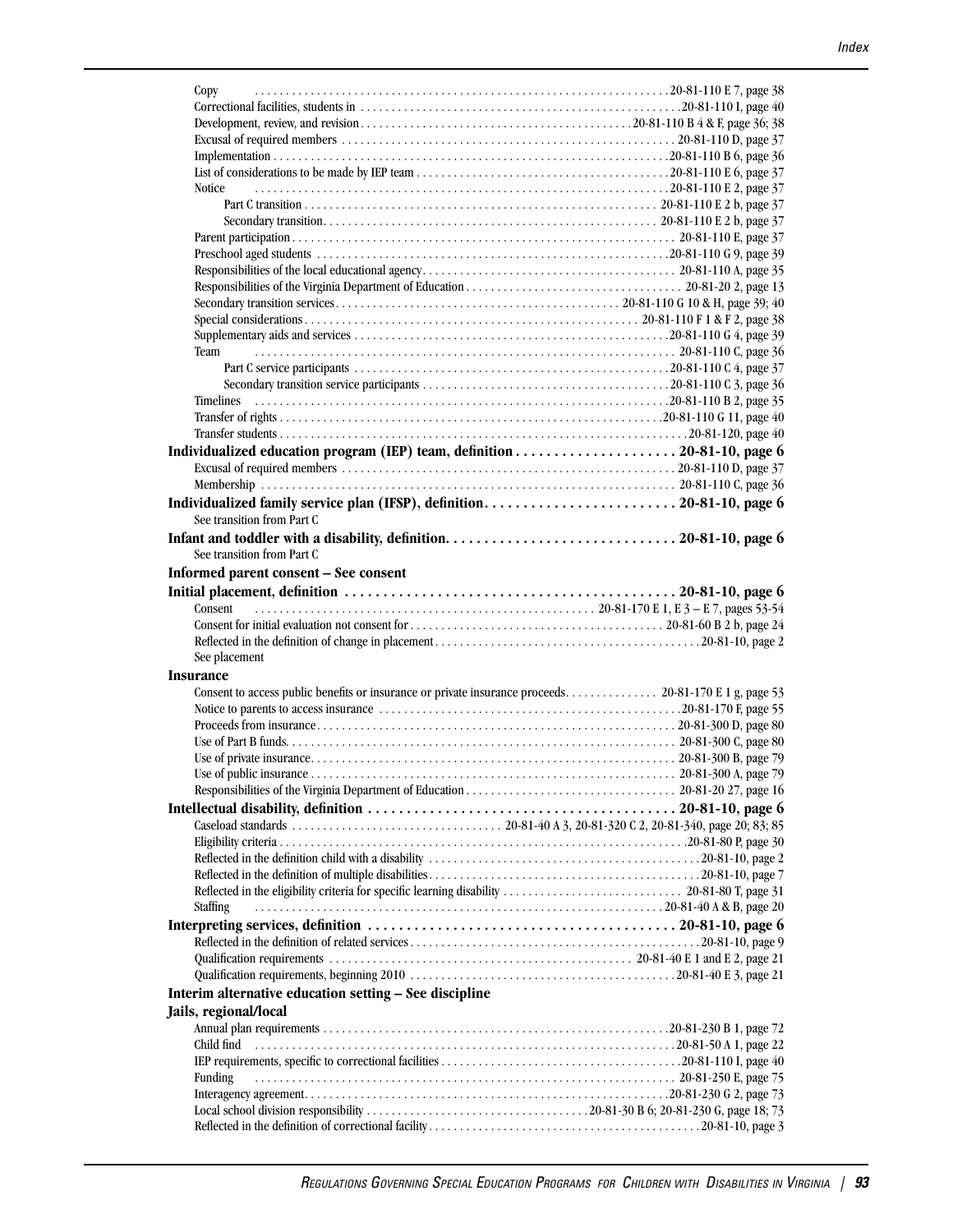| Length of school day                                                                                                |  |
|---------------------------------------------------------------------------------------------------------------------|--|
|                                                                                                                     |  |
|                                                                                                                     |  |
|                                                                                                                     |  |
|                                                                                                                     |  |
|                                                                                                                     |  |
|                                                                                                                     |  |
|                                                                                                                     |  |
|                                                                                                                     |  |
|                                                                                                                     |  |
|                                                                                                                     |  |
|                                                                                                                     |  |
|                                                                                                                     |  |
|                                                                                                                     |  |
|                                                                                                                     |  |
| Local advisory committee                                                                                            |  |
|                                                                                                                     |  |
|                                                                                                                     |  |
|                                                                                                                     |  |
|                                                                                                                     |  |
|                                                                                                                     |  |
|                                                                                                                     |  |
|                                                                                                                     |  |
|                                                                                                                     |  |
|                                                                                                                     |  |
|                                                                                                                     |  |
| Manifestation determination review, definition  20-81-10, page 7                                                    |  |
|                                                                                                                     |  |
|                                                                                                                     |  |
| <b>Mediation</b>                                                                                                    |  |
|                                                                                                                     |  |
|                                                                                                                     |  |
|                                                                                                                     |  |
|                                                                                                                     |  |
|                                                                                                                     |  |
|                                                                                                                     |  |
|                                                                                                                     |  |
| Medication, prohibition of it being mandatory $\dots \dots \dots \dots \dots 20-81-20-33$ , 20-81-50 E, page 17; 23 |  |
| Mental retardation - See intellectual disability                                                                    |  |
| Migrant children with disability                                                                                    |  |
|                                                                                                                     |  |
|                                                                                                                     |  |
|                                                                                                                     |  |
|                                                                                                                     |  |
|                                                                                                                     |  |
|                                                                                                                     |  |
|                                                                                                                     |  |
|                                                                                                                     |  |
| Staffing                                                                                                            |  |
| National Instructional Materials Accessibility Center (NIMAC), definition 20-81-10, page 7                          |  |
|                                                                                                                     |  |
| National Instructional Materials Accessibility Standard (NIMAS), definition 20-81-10, page 7                        |  |
|                                                                                                                     |  |
|                                                                                                                     |  |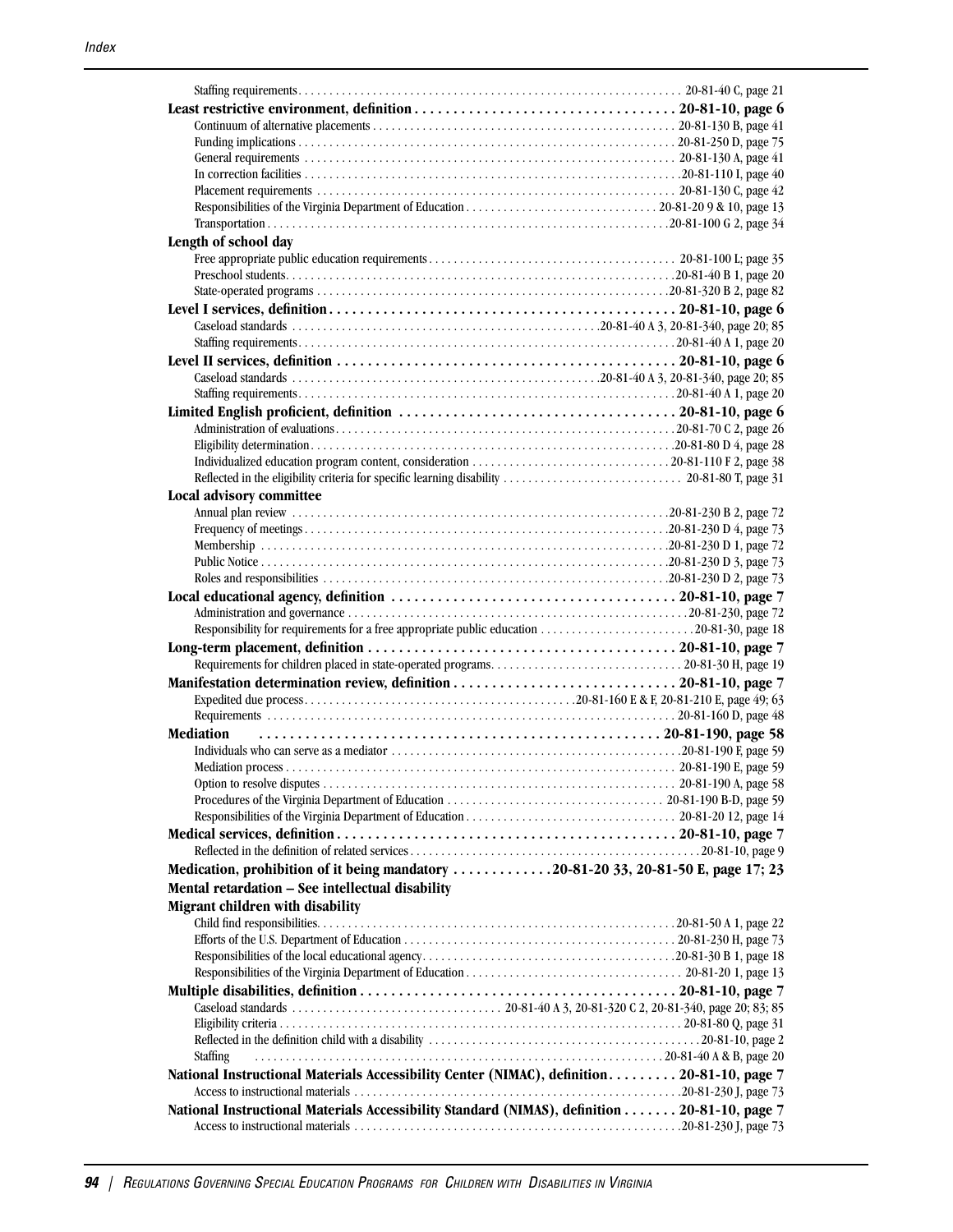| NIMAC - See National Instructional Materials Accessibility Center                                               |  |
|-----------------------------------------------------------------------------------------------------------------|--|
| NIMAS - See National Instructional Materials Accessibility Standard                                             |  |
| Nonacademic services and extracurricular services, definition 20-81-10, page 7                                  |  |
|                                                                                                                 |  |
|                                                                                                                 |  |
|                                                                                                                 |  |
|                                                                                                                 |  |
|                                                                                                                 |  |
|                                                                                                                 |  |
| Parent rejection of proposed placement for denial of a free appropriate public education 20-81-150 B 4, page 43 |  |
|                                                                                                                 |  |
|                                                                                                                 |  |
|                                                                                                                 |  |
|                                                                                                                 |  |
|                                                                                                                 |  |
|                                                                                                                 |  |
|                                                                                                                 |  |
|                                                                                                                 |  |
|                                                                                                                 |  |
|                                                                                                                 |  |
|                                                                                                                 |  |
|                                                                                                                 |  |
|                                                                                                                 |  |
|                                                                                                                 |  |
| Staffing                                                                                                        |  |
|                                                                                                                 |  |
|                                                                                                                 |  |
|                                                                                                                 |  |
|                                                                                                                 |  |
| <b>Staffing</b>                                                                                                 |  |
| Overidentification - See disproportionality                                                                     |  |
|                                                                                                                 |  |
|                                                                                                                 |  |
| Funding                                                                                                         |  |
|                                                                                                                 |  |
|                                                                                                                 |  |
|                                                                                                                 |  |
|                                                                                                                 |  |
|                                                                                                                 |  |
|                                                                                                                 |  |
|                                                                                                                 |  |
|                                                                                                                 |  |
|                                                                                                                 |  |
| Part C – See transition from Part C                                                                             |  |
|                                                                                                                 |  |
|                                                                                                                 |  |
|                                                                                                                 |  |
|                                                                                                                 |  |
|                                                                                                                 |  |
|                                                                                                                 |  |
|                                                                                                                 |  |
|                                                                                                                 |  |
| Personnel - See highly qualified special education teacher                                                      |  |
|                                                                                                                 |  |
|                                                                                                                 |  |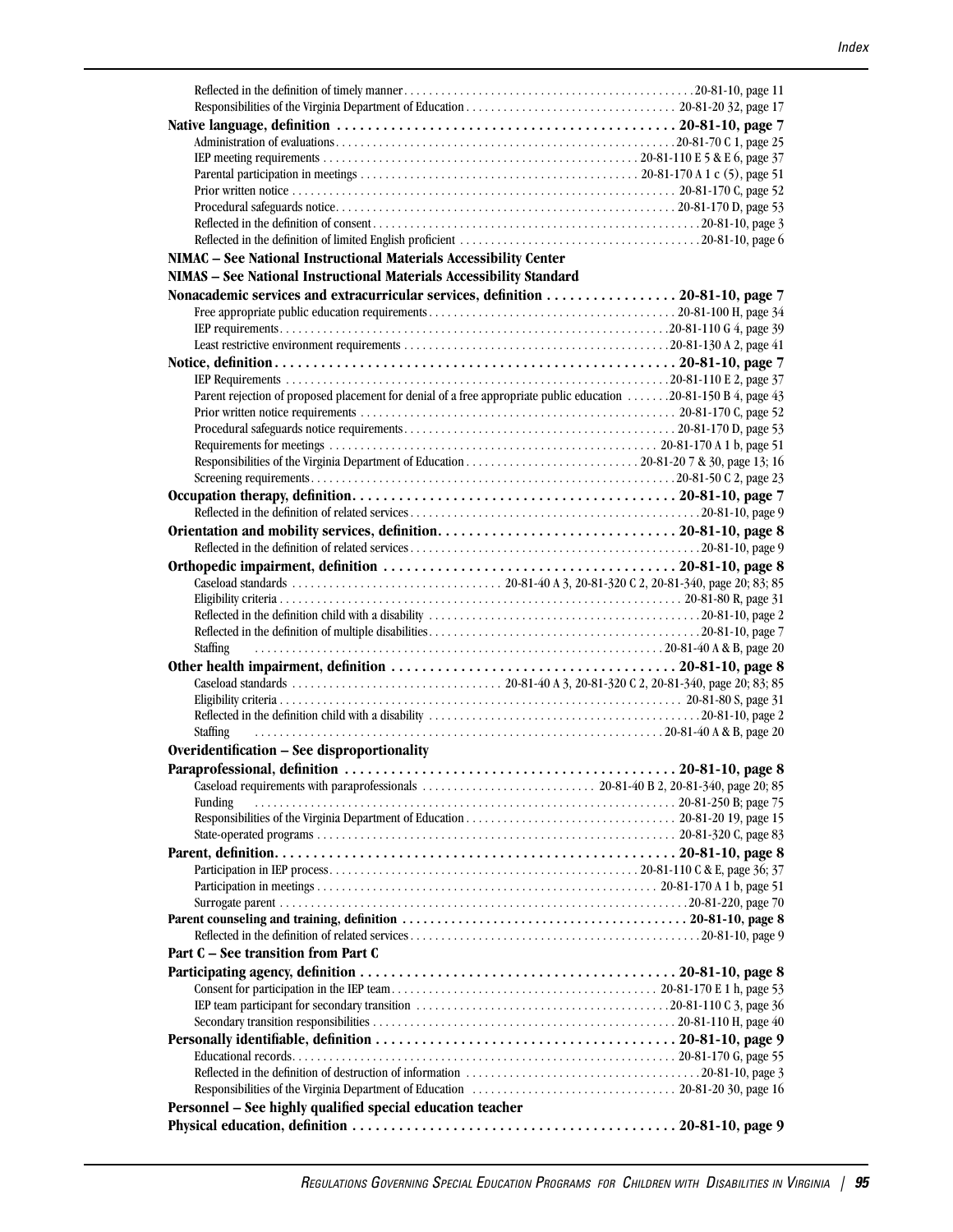| <b>Placement</b>                                                                                      |  |
|-------------------------------------------------------------------------------------------------------|--|
|                                                                                                       |  |
|                                                                                                       |  |
|                                                                                                       |  |
|                                                                                                       |  |
|                                                                                                       |  |
|                                                                                                       |  |
|                                                                                                       |  |
| Power of attorney, for appointment of educational representative  20-81-180 C 2, page 57              |  |
|                                                                                                       |  |
|                                                                                                       |  |
|                                                                                                       |  |
|                                                                                                       |  |
|                                                                                                       |  |
| Consultation between local school divisions and private school representatives 20-81-150 C 5, page 45 |  |
|                                                                                                       |  |
|                                                                                                       |  |
|                                                                                                       |  |
| Placement by parents when free appropriate public education is at issue  20-81-150 B, page 43         |  |
|                                                                                                       |  |
|                                                                                                       |  |
|                                                                                                       |  |
|                                                                                                       |  |
| Reflected in the definition of private school children with disabilities 20-81-10, page 9             |  |
|                                                                                                       |  |
|                                                                                                       |  |
|                                                                                                       |  |
|                                                                                                       |  |
|                                                                                                       |  |
|                                                                                                       |  |
| <b>Procedural safeguards</b>                                                                          |  |
|                                                                                                       |  |
|                                                                                                       |  |
|                                                                                                       |  |
|                                                                                                       |  |
|                                                                                                       |  |
|                                                                                                       |  |
|                                                                                                       |  |
|                                                                                                       |  |
| See consent                                                                                           |  |
|                                                                                                       |  |
|                                                                                                       |  |
|                                                                                                       |  |
|                                                                                                       |  |
|                                                                                                       |  |
|                                                                                                       |  |
|                                                                                                       |  |
|                                                                                                       |  |
|                                                                                                       |  |
|                                                                                                       |  |
|                                                                                                       |  |
|                                                                                                       |  |
|                                                                                                       |  |
|                                                                                                       |  |
|                                                                                                       |  |
|                                                                                                       |  |
| Reflected in the definition of Nonacademic services and extracurricular services 20-81-10, page 7     |  |
|                                                                                                       |  |
|                                                                                                       |  |
|                                                                                                       |  |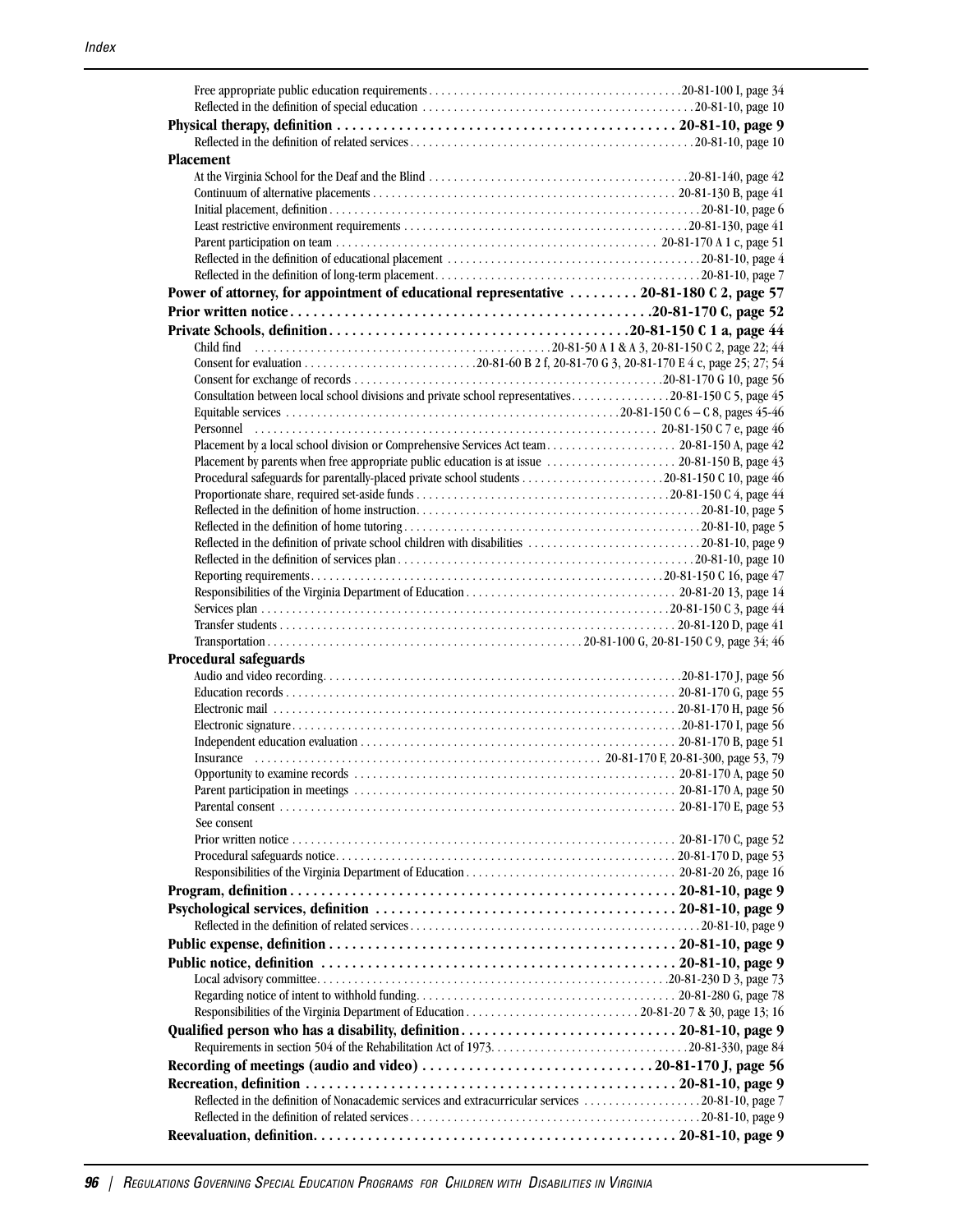| Results considered in the review and revision of the child's IEP20-81-110 B 5, page 36                              |                                                                                      |
|---------------------------------------------------------------------------------------------------------------------|--------------------------------------------------------------------------------------|
|                                                                                                                     |                                                                                      |
| Regional special education programs                                                                                 |                                                                                      |
|                                                                                                                     |                                                                                      |
| Funding                                                                                                             |                                                                                      |
|                                                                                                                     |                                                                                      |
|                                                                                                                     |                                                                                      |
| See counseling services                                                                                             |                                                                                      |
|                                                                                                                     |                                                                                      |
|                                                                                                                     |                                                                                      |
| Eligibility                                                                                                         |                                                                                      |
|                                                                                                                     |                                                                                      |
| Residency requirements for determining FAPE responsibility 20-81-30, page 18                                        |                                                                                      |
|                                                                                                                     |                                                                                      |
|                                                                                                                     |                                                                                      |
|                                                                                                                     |                                                                                      |
|                                                                                                                     |                                                                                      |
|                                                                                                                     |                                                                                      |
|                                                                                                                     |                                                                                      |
|                                                                                                                     |                                                                                      |
| Length of - See length of school day                                                                                |                                                                                      |
|                                                                                                                     |                                                                                      |
| Reflected in the definition of nonacademic services and extracurricular services20-81-10, page 7                    |                                                                                      |
|                                                                                                                     |                                                                                      |
|                                                                                                                     |                                                                                      |
|                                                                                                                     |                                                                                      |
|                                                                                                                     |                                                                                      |
|                                                                                                                     |                                                                                      |
| Use of scientific, research-based interventions in eligibility process. 20-81-50 D 4, 20-81-80 D 6 & I, page 23; 29 |                                                                                      |
|                                                                                                                     |                                                                                      |
|                                                                                                                     |                                                                                      |
|                                                                                                                     |                                                                                      |
| Hearing screening requirements during initial evaluation 20-81-70 C 14, page 26                                     |                                                                                      |
|                                                                                                                     |                                                                                      |
|                                                                                                                     |                                                                                      |
|                                                                                                                     |                                                                                      |
| Secondary transition - See transition services                                                                      |                                                                                      |
|                                                                                                                     |                                                                                      |
|                                                                                                                     |                                                                                      |
|                                                                                                                     |                                                                                      |
|                                                                                                                     |                                                                                      |
| Requirements for state-operated programs, and the Virginia School for the Deaf and the Blind at Staunton            |                                                                                      |
|                                                                                                                     |                                                                                      |
|                                                                                                                     |                                                                                      |
|                                                                                                                     |                                                                                      |
|                                                                                                                     |                                                                                      |
|                                                                                                                     |                                                                                      |
|                                                                                                                     | Student placement in an interim alternative education setting 20-81-160 C 5, page 48 |
|                                                                                                                     |                                                                                      |
|                                                                                                                     |                                                                                      |
|                                                                                                                     |                                                                                      |
|                                                                                                                     |                                                                                      |
|                                                                                                                     |                                                                                      |
|                                                                                                                     |                                                                                      |
|                                                                                                                     |                                                                                      |
|                                                                                                                     |                                                                                      |
|                                                                                                                     |                                                                                      |
|                                                                                                                     |                                                                                      |
|                                                                                                                     |                                                                                      |
|                                                                                                                     |                                                                                      |
|                                                                                                                     |                                                                                      |
|                                                                                                                     |                                                                                      |
|                                                                                                                     |                                                                                      |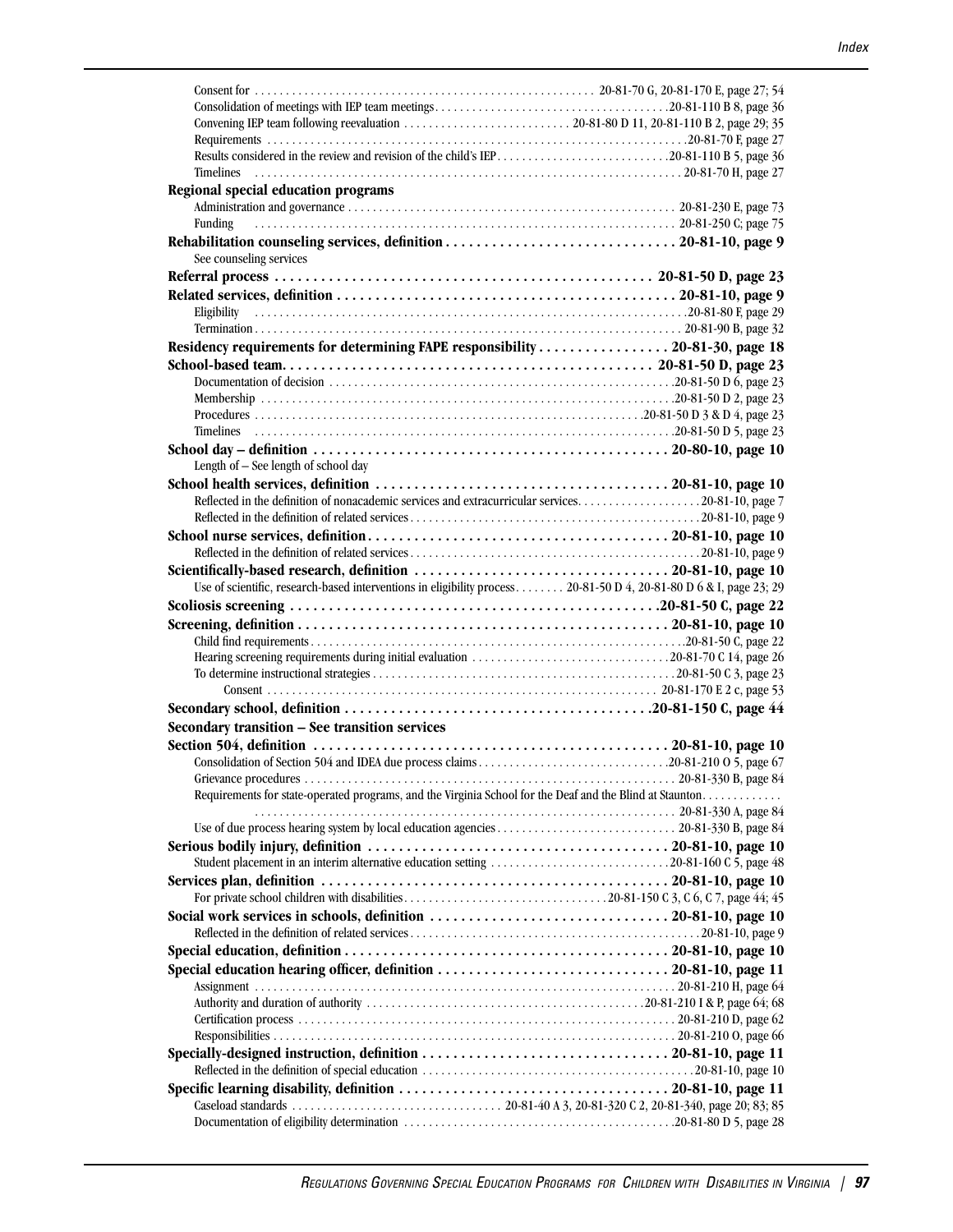| <b>Staffing</b>                                                                                                      |  |
|----------------------------------------------------------------------------------------------------------------------|--|
|                                                                                                                      |  |
|                                                                                                                      |  |
|                                                                                                                      |  |
|                                                                                                                      |  |
| Staffing                                                                                                             |  |
|                                                                                                                      |  |
|                                                                                                                      |  |
| Reflected in the definition of special education ("speech only") 20-81-10, page 10                                   |  |
|                                                                                                                      |  |
|                                                                                                                      |  |
|                                                                                                                      |  |
|                                                                                                                      |  |
|                                                                                                                      |  |
|                                                                                                                      |  |
|                                                                                                                      |  |
|                                                                                                                      |  |
|                                                                                                                      |  |
|                                                                                                                      |  |
|                                                                                                                      |  |
| Individual education program determination of student participation in 20-81-110 G 6, page 39                        |  |
|                                                                                                                      |  |
|                                                                                                                      |  |
|                                                                                                                      |  |
|                                                                                                                      |  |
|                                                                                                                      |  |
|                                                                                                                      |  |
|                                                                                                                      |  |
|                                                                                                                      |  |
|                                                                                                                      |  |
|                                                                                                                      |  |
| <b>Funding</b>                                                                                                       |  |
|                                                                                                                      |  |
|                                                                                                                      |  |
| Review of Annual Plan by State Special Education Advisory Committee20-81-230 B 2, page 72                            |  |
|                                                                                                                      |  |
| State special education advisory committee                                                                           |  |
| Comments regarding the adoption of state policies and procedures or submission of the state plan 20-81-20 7, page 13 |  |
| <b>Duties</b>                                                                                                        |  |
|                                                                                                                      |  |
|                                                                                                                      |  |
| Summary of academic achievement and functional performance 20-81-90 F, page 33                                       |  |
|                                                                                                                      |  |
|                                                                                                                      |  |
|                                                                                                                      |  |
|                                                                                                                      |  |
|                                                                                                                      |  |
|                                                                                                                      |  |
| <b>Surgically-implanted device</b>                                                                                   |  |
|                                                                                                                      |  |
|                                                                                                                      |  |
|                                                                                                                      |  |
|                                                                                                                      |  |
|                                                                                                                      |  |
|                                                                                                                      |  |
|                                                                                                                      |  |
|                                                                                                                      |  |
|                                                                                                                      |  |
| Rights                                                                                                               |  |
| Role                                                                                                                 |  |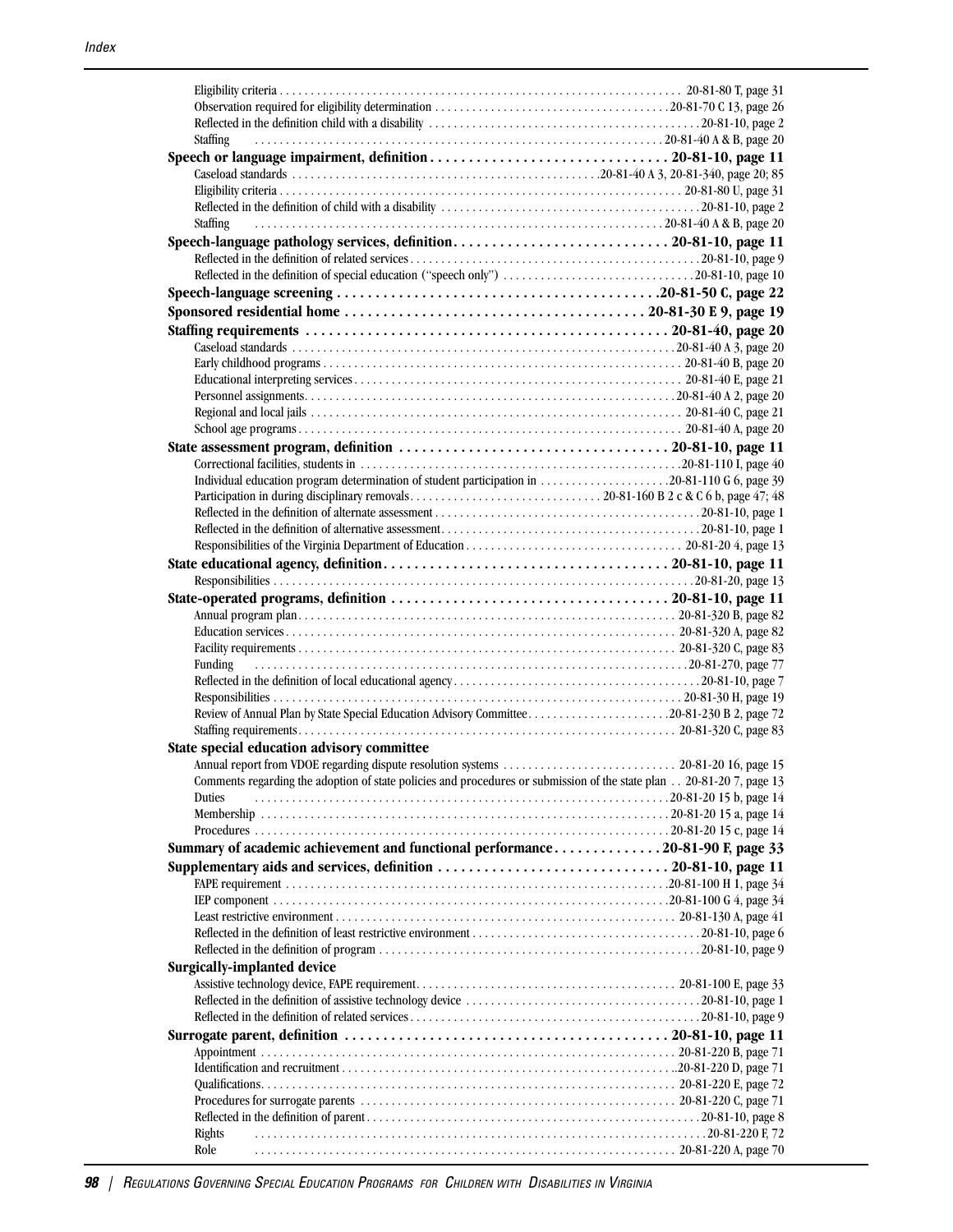#### **Termination of special education and related services . . . . . . . . . . . . . . . . . . . . . . 20-81-90, page 32 Timelines**

| Complaints                                                                                                                                                    |  |
|---------------------------------------------------------------------------------------------------------------------------------------------------------------|--|
|                                                                                                                                                               |  |
|                                                                                                                                                               |  |
|                                                                                                                                                               |  |
|                                                                                                                                                               |  |
|                                                                                                                                                               |  |
|                                                                                                                                                               |  |
| Discipline                                                                                                                                                    |  |
|                                                                                                                                                               |  |
|                                                                                                                                                               |  |
|                                                                                                                                                               |  |
|                                                                                                                                                               |  |
| Due process                                                                                                                                                   |  |
|                                                                                                                                                               |  |
|                                                                                                                                                               |  |
|                                                                                                                                                               |  |
|                                                                                                                                                               |  |
|                                                                                                                                                               |  |
|                                                                                                                                                               |  |
|                                                                                                                                                               |  |
|                                                                                                                                                               |  |
|                                                                                                                                                               |  |
|                                                                                                                                                               |  |
|                                                                                                                                                               |  |
|                                                                                                                                                               |  |
|                                                                                                                                                               |  |
|                                                                                                                                                               |  |
|                                                                                                                                                               |  |
|                                                                                                                                                               |  |
| Individual educational program                                                                                                                                |  |
|                                                                                                                                                               |  |
|                                                                                                                                                               |  |
|                                                                                                                                                               |  |
|                                                                                                                                                               |  |
| Referral                                                                                                                                                      |  |
| Transfer of rights at age of majority (certification of adult student's incompetence)20-81-180 C 3 d & f, page 58                                             |  |
|                                                                                                                                                               |  |
|                                                                                                                                                               |  |
|                                                                                                                                                               |  |
|                                                                                                                                                               |  |
| Transfer of rights at age of majority $\ldots \ldots \ldots \ldots \ldots \ldots \ldots \ldots \ldots \ldots \ldots \ldots 20\text{-}81\text{-}180$ , page 57 |  |
|                                                                                                                                                               |  |
|                                                                                                                                                               |  |
|                                                                                                                                                               |  |
|                                                                                                                                                               |  |
|                                                                                                                                                               |  |
|                                                                                                                                                               |  |
|                                                                                                                                                               |  |
|                                                                                                                                                               |  |
|                                                                                                                                                               |  |
|                                                                                                                                                               |  |
| Screening 20-81-50 C, page 40                                                                                                                                 |  |
| Transition from Part C, definition $\ldots \ldots \ldots \ldots \ldots \ldots \ldots \ldots \ldots \ldots \ldots \ldots \ldots$ 20-81-10, page 11             |  |
| Child find                                                                                                                                                    |  |
|                                                                                                                                                               |  |
|                                                                                                                                                               |  |
|                                                                                                                                                               |  |
|                                                                                                                                                               |  |
|                                                                                                                                                               |  |
| Transition services (Secondary Transition), definition 20-81-10, page 11                                                                                      |  |
| Consent to invite a representative of a participating agency 20-81-170 E 1, page 53                                                                           |  |
|                                                                                                                                                               |  |
|                                                                                                                                                               |  |
|                                                                                                                                                               |  |
|                                                                                                                                                               |  |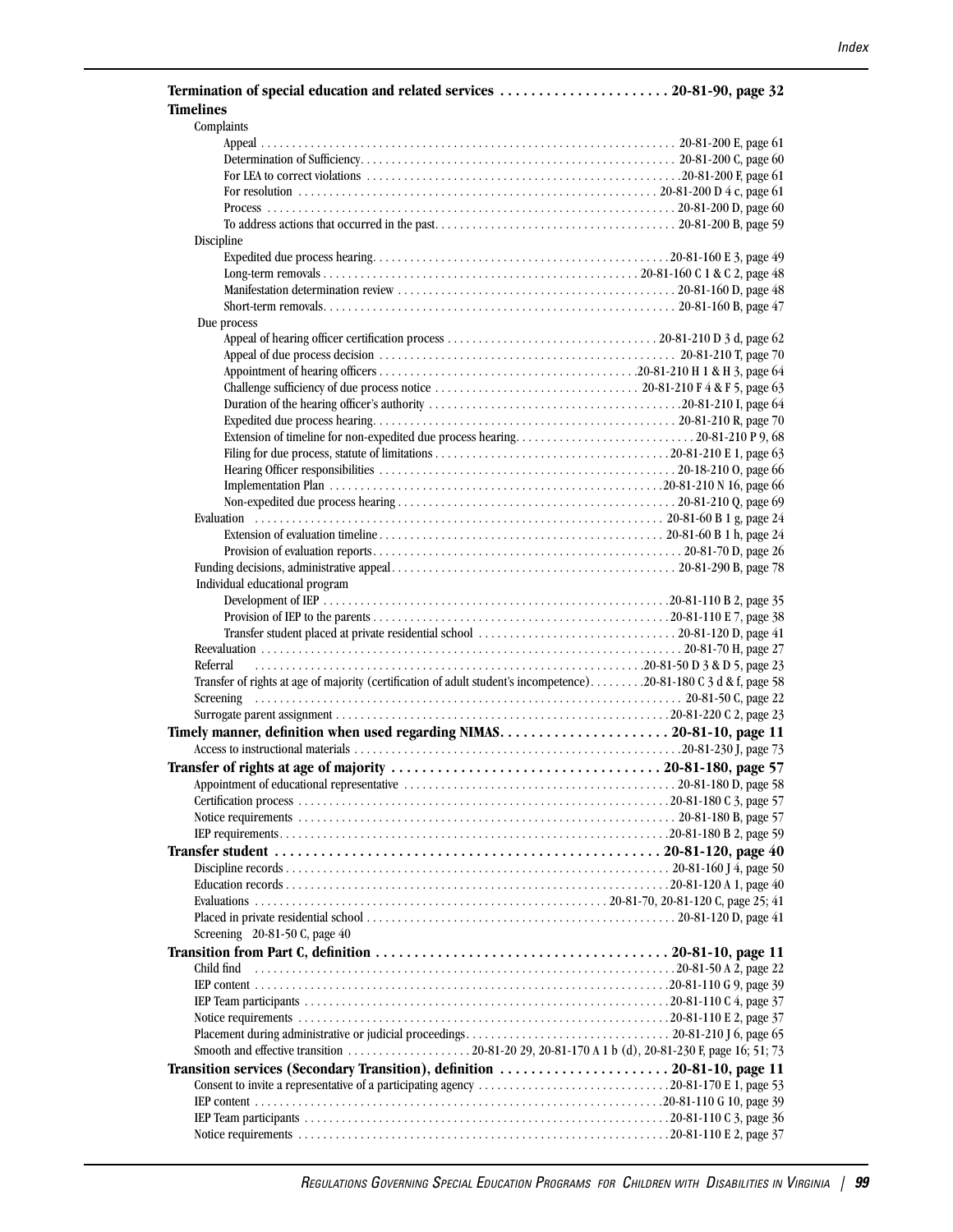| <b>Staffing</b>                                                                      |  |
|--------------------------------------------------------------------------------------|--|
|                                                                                      |  |
|                                                                                      |  |
|                                                                                      |  |
|                                                                                      |  |
| Virginia School for the Deaf and the Blind at Staunton, definition 20-81-10, page 12 |  |
|                                                                                      |  |
|                                                                                      |  |
|                                                                                      |  |
| Funding                                                                              |  |
|                                                                                      |  |
|                                                                                      |  |
|                                                                                      |  |
|                                                                                      |  |
|                                                                                      |  |
|                                                                                      |  |
|                                                                                      |  |
| <b>Virginia Department of Education</b>                                              |  |
|                                                                                      |  |
|                                                                                      |  |
|                                                                                      |  |
|                                                                                      |  |
|                                                                                      |  |
|                                                                                      |  |
|                                                                                      |  |
|                                                                                      |  |
|                                                                                      |  |
|                                                                                      |  |
|                                                                                      |  |
|                                                                                      |  |
| Staffing                                                                             |  |
|                                                                                      |  |
|                                                                                      |  |
|                                                                                      |  |
|                                                                                      |  |
|                                                                                      |  |
|                                                                                      |  |
| Child find                                                                           |  |
|                                                                                      |  |
|                                                                                      |  |
|                                                                                      |  |
|                                                                                      |  |
| Student placement in an interim alternative education setting 20-81-160 C 5, page 48 |  |